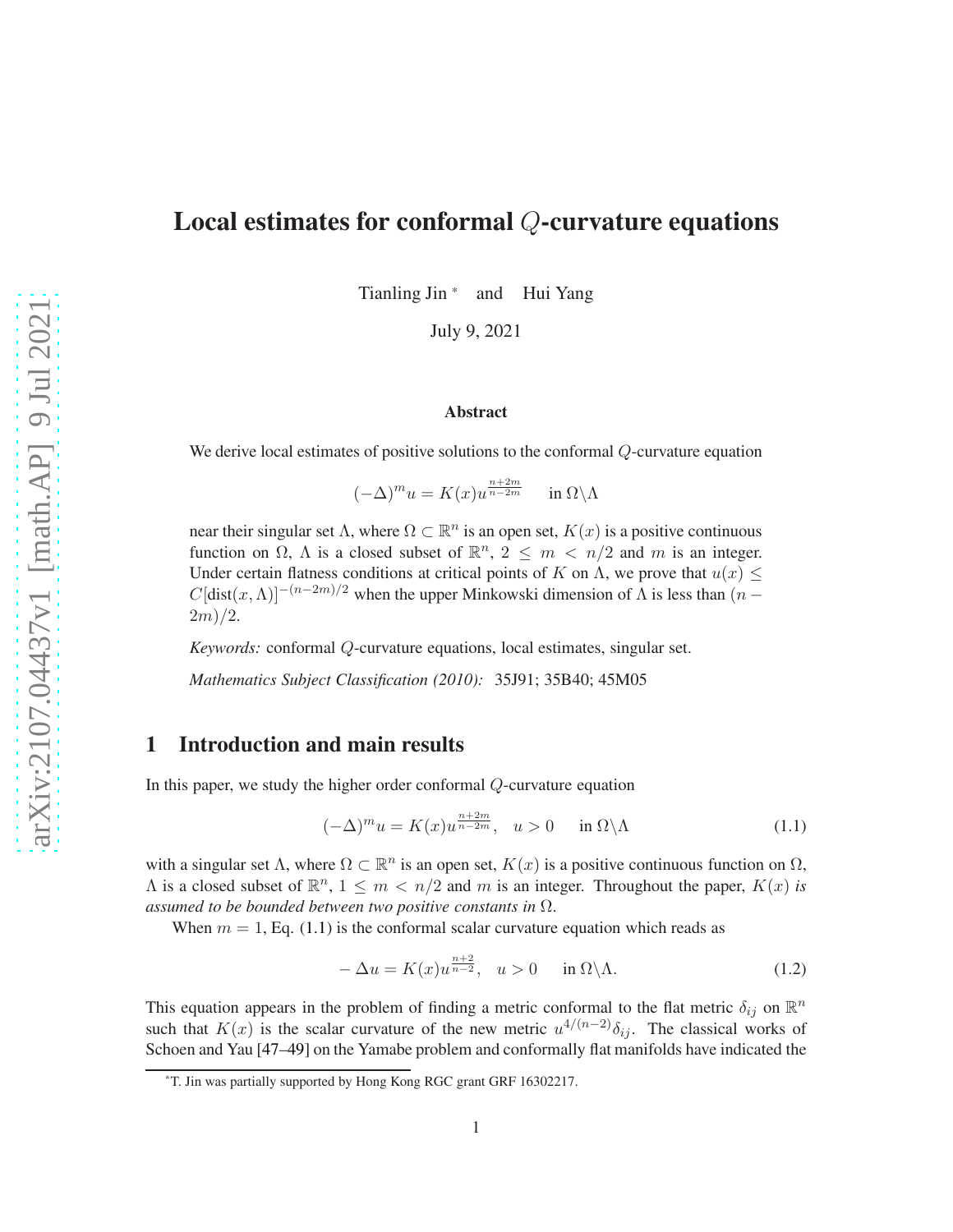importance of studying the equation [\(1.2\)](#page-0-1) with a singular set. In particular, an interesting question is to understand how  $u(x)$  tends to infinity when x approaches the singular set. When  $K(x) \equiv 1$ and  $\Lambda = \{0\}$  is an isolated singularity in  $\Omega$ , Caffarelli, Gidas and Spruck in the pioneering paper [\[6\]](#page-54-0) proved that every singular solution  $u$  of [\(1.2\)](#page-0-1) is asymptotically radially symmetric near 0, and further proved that  $u$  is asymptotic to a radial singular solution of the same equation on  $\mathbb{R}^n\setminus\{0\}$ . Later, Korevaar, Mazzeo, Pacard and Schoen in [\[32\]](#page-55-0) studied refined asymptotics and expanded such a singular solution  $u$  to the first order. Han, Li and Li [\[24\]](#page-55-1) recently established the expansions up to arbitrary orders for such a singular solution  $u$ . Subsequent to [\[6\]](#page-54-0), other secondorder Yamabe type equations with isolated singularities related to [\(1.2\)](#page-0-1) have also been studied; see, for example, [\[9,](#page-54-1) [24,](#page-55-1) [25,](#page-55-2) [33,](#page-55-3) [34,](#page-55-4) [40,](#page-56-2) [52\]](#page-56-3) and the references therein. When  $K(x) \equiv 1$  and  $\Lambda$  is a general singular set with Newtonian capacity zero, Chen and Lin  $[10]$  proved that any solution u of [\(1.2\)](#page-0-1) satisfies the following a priori estimate

<span id="page-1-0"></span>
$$
u(x) \le C[\text{dist}(x,\Lambda)]^{-\frac{n-2}{2}},\tag{1.3}
$$

and showed that u is asymptotically symmetric near  $\Lambda$  based on this estimate. In a series of masterful papers [\[11](#page-54-3)[–13,](#page-54-4) [39\]](#page-56-4), Chen and Lin studied the equation [\(1.2\)](#page-0-1) in the case when  $K(x)$  is a non-constant positive function. They first proved under some flatness conditions on  $K(x)$  that every  $C^2$  solution u of [\(1.2\)](#page-0-1) satisfies the a priori estimate [\(1.3\)](#page-1-0) via the method of moving planes, and then applied the Pohozaev identity to describe the precise asymptotic behavior of solutions when the singularity set  $\Lambda$  is isolated. By using the method of moving spheres, Zhang in [\[54\]](#page-56-5) simplified and improved the argument of Chen-Lin [\[11\]](#page-54-3) to derive the local estimate [\(1.3\)](#page-1-0) for the equation [\(1.2\)](#page-0-1) under some flatness assumptions on  $K(x)$ . In [\[51\]](#page-56-6), Taliaferro and Zhang further gave conditions on  $K(x)$  to characterize the precise behavior of solutions of [\(1.2\)](#page-0-1) near an isolated singularity.

When  $m = 2$ , Eq. [\(1.1\)](#page-0-0) is a fourth-order equation with critical Sobolev exponent. One of the motivations to study this equation arises from the problem of finding a metric which is conformal to the flat metric on  $\mathbb{R}^n$  such that  $K(x)$  is the fourth-order Q curvature of the new metric  $u^{4/(n-4)}\delta_{ij}$  (see [\[5,](#page-54-5)[45\]](#page-56-7)). For  $m\geq 3$ , the higher-order equation [\(1.1\)](#page-0-0) also arises in the study of similar problem in conformal geometry (see, e.g., [\[22\]](#page-55-5)). We refer to Gursky-Malchiodi [\[23\]](#page-55-6) and Hang-Yang [\[26\]](#page-55-7) for the recent progress of the fourth-order Q curvature problem on compact Riemannian manifolds. In [\[8\]](#page-54-6), Chang, Hang and Yang have shown that the Hausdorff dimension of singular set dim $H(\Lambda) < (n-4)/2$  is a necessary condition for the existence of a complete conformal metric whose scalar curvature and fourth-order Q curvature both have a positive lower bound. For higher values  $m \geq 3$  and a smooth k-dimensional submanifold  $\Lambda$ , González-Mazzeo-Sire [\[21\]](#page-55-8) showed that  $\Gamma(\frac{n}{4}-\frac{k}{2}+\frac{m}{2})/\Gamma(\frac{n}{4}-\frac{k}{2}-\frac{m}{2})>0$  is necessary to have a complete conformal metric under some conditions, which holds in particular when  $k < (n - 2m)/2$ .

The problem of characterizing asymptotic behavior of solutions of [\(1.1\)](#page-0-0) for  $m > 2$  is significantly more challenging due to the lack of maximum principle. Recently, this problem has also attracted much attention. When  $K(x) \equiv 1$  and  $\Lambda = \{0\}$  is an isolated singularity in  $\Omega$ , Jin and Xiong in [\[30\]](#page-55-9) proved sharp blow up rates and the asymptotic radial symmetry of singular solutions of  $(1.1)$  near the singularity 0 under the sign assumptions

<span id="page-1-1"></span>
$$
(-\Delta)^s u \ge 0 \quad \text{in } \Omega \setminus \{0\} \quad \text{for all } s = 1, \dots, m - 1. \tag{1.4}
$$

Based on the a priori estimates of Jin and Xiong, in the case of  $K(x) \equiv 1$ , Andrade-do O [[1\]](#page-53-0) and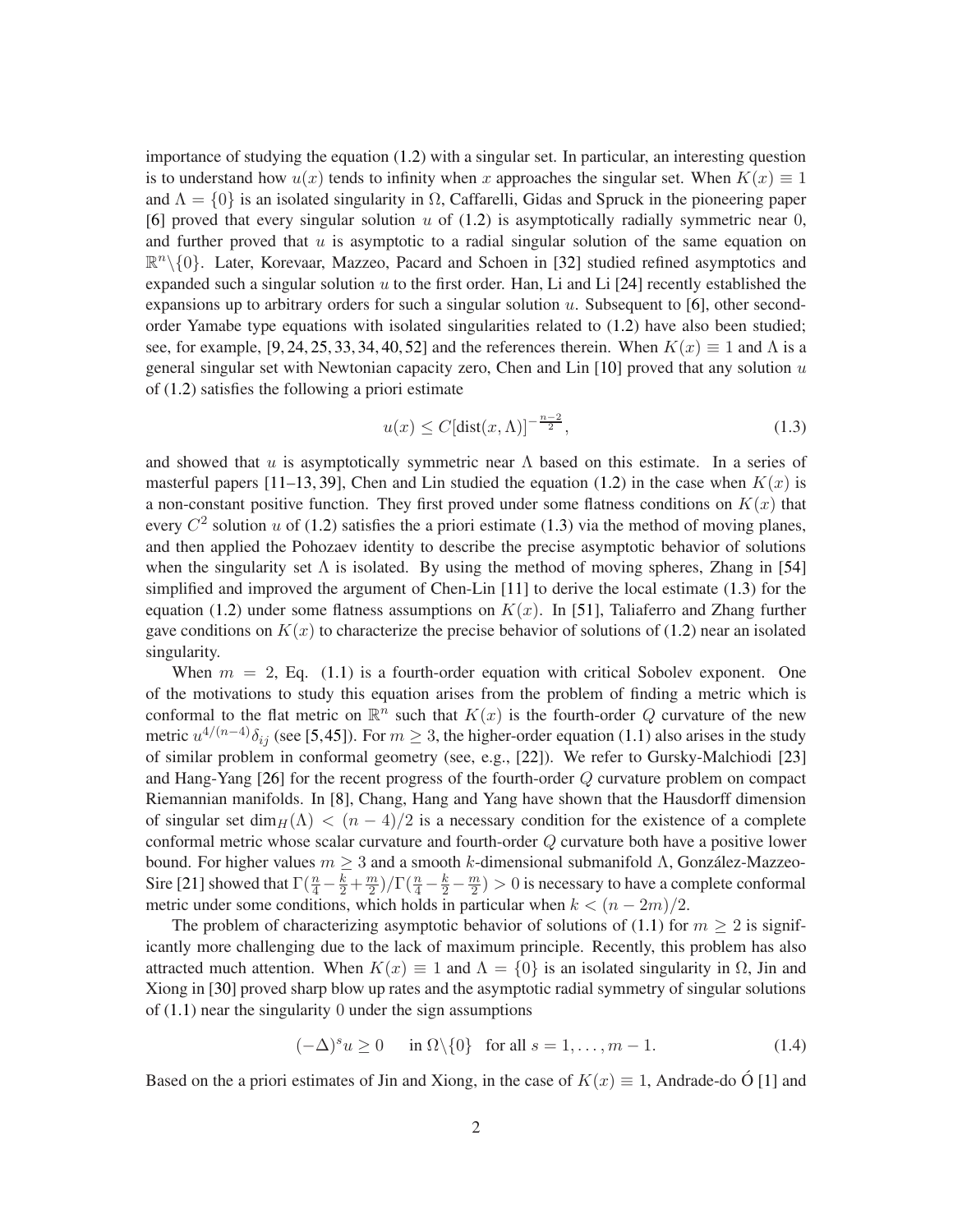Ratzkin [\[46\]](#page-56-8) further proved for  $m = 2$  that singular solutions of [\(1.1\)](#page-0-0) satisfying [\(1.4\)](#page-1-1) are asymptotic to positive singular solutions of  $(-\Delta)^2 u = u^{(n+4)/(n-4)}$  on  $\mathbb{R}^n \setminus \{0\}$ . All these singular solutions on  $\mathbb{R}^n\setminus\{0\}$  have been classified by Frank and König in [\[20\]](#page-55-10) using ODE analysis accord-ing to the radial symmetry result of Lin [\[38\]](#page-56-9). When  $K(x) \equiv 1$  and  $\Lambda$  is a general singular set with the upper Minkowski dimension being less than  $(n - 2m)/2$ , Du and Yang in [\[16\]](#page-54-7) established the following a priori estimate

<span id="page-2-0"></span>
$$
u(x) \le C\left[\text{dist}(x,\Lambda)\right]^{-\frac{n-2m}{2}}\tag{1.5}
$$

for any solution u of [\(1.1\)](#page-0-0) satisfying [\(1.4\)](#page-1-1) in  $\Omega \backslash \Lambda$ , and proved further that u is asymptotically symmetric near  $\Lambda$ . When  $m = 2$  and  $\Omega = \mathbb{R}^n$ , the estimate [\(1.5\)](#page-2-0) was obtained in Chang, Han and Yang [\[9\]](#page-54-1) under the assumption that the metric  $u^{4/(n-4)}\delta_{ij}$  has nonnegative scalar curvature.

Our interest in this paper is the situation where the Q-curvature  $K(x)$  is a non-constant positive function. Under some conditions on the order of flatness at critical points of K on  $\Lambda$ , we will establish the local estimate [\(1.5\)](#page-2-0) for any solution of [\(1.1\)](#page-0-0) near its singular set  $\Lambda$  when the upper Minkowski dimension of  $\Lambda$  is less than  $(n-2m)/2$ .

We first recall the definition of the Minkowski dimension (see, e.g., [\[31,](#page-55-11)[41\]](#page-56-10)). Suppose  $E \subset \mathbb{R}^n$ is a compact set, the  $\lambda$ -dimensional Minkowski r-content of E is defined by

$$
\mathcal{M}_r^{\lambda}(E) = \inf \left\{ lr^{\lambda} \mid E \subset \bigcup_{k=1}^{l} B(x_k, r), \ x_k \in E \right\},\
$$

and the upper and lower Minkowski dimensions are defined, respectively, as

$$
\overline{\dim}_M(E) = \inf \Big\{\lambda \ge 0 \mid \limsup_{r \to 0} \mathcal{M}_r^{\lambda}(E) = 0 \Big\},\
$$
  

$$
\underline{\dim}_M(E) = \inf \Big\{\lambda \ge 0 \mid \liminf_{r \to 0} \mathcal{M}_r^{\lambda}(E) = 0 \Big\}.
$$

If  $\overline{\dim}_M(E) = \underline{\dim}_M(E)$ , then the common value, denoted by  $\dim_M(E)$ , is the Minkowski dimension of E. Recall also that for a compact set  $E \subset \mathbb{R}^n$ , we have the relation  $\dim_H(E) \leq$  $\dim_M(E) \leq \dim_M(E)$ , where  $\dim_H(E)$  is the Hausdorff dimension of E. We also introduce a notation  $C^{\alpha}(\Omega)$  with  $\alpha > 0$  which will be used later.

#### Definition 1.1.

- 1. If  $\alpha$  is a positive integer, then  $\mathcal{C}^{\alpha}(\Omega)$  is the usual space  $C^{\alpha}(\Omega)$ .
- 2. If  $\alpha > [\alpha]$ , then  $\mathcal{C}^{\alpha}(\Omega)$  is the set of all functions  $f \in C^{[\alpha]}(\Omega)$  satisfying

$$
|\nabla^{[\alpha]} f(x) - \nabla^{[\alpha]} f(y)| \le c(|x - y|)|x - y|^{\alpha - [\alpha]}, \quad x, y \in \Omega,
$$

*where*  $c(\cdot)$  *is a nonnegative continuous function with*  $c(0) = 0$ *.* 

We will use  $B_r(x)$  to denote the open ball of radius r in  $\mathbb{R}^n$  with center x and write  $B_r(0)$  as  $B_r$  for short. From now on, without loss of generality, we take the domain  $\Omega = B_2$ .

Our assumption on the Q-curvature  $K(x)$  is as follows:

1. For  $n = 2m + 1$ ,  $K \in C^{\frac{1}{2}}(B_2)$ .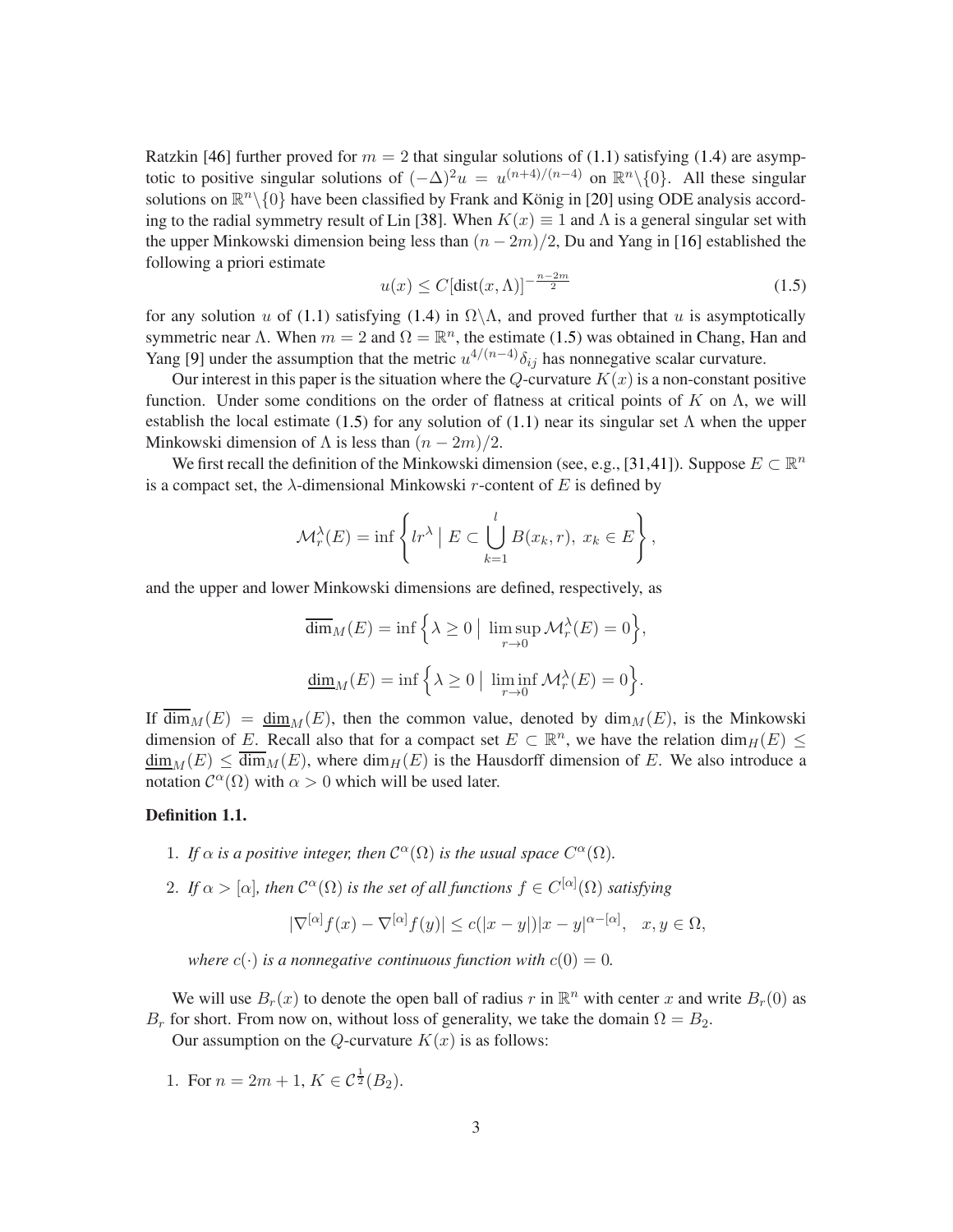- 2. For  $n = 2m + 2$ ,  $K \in C^1(B_2)$ .
- 3. For  $n \geq 2m + 3$ ,  $K \in C^1(B_2)$  and one of the following is satisfied:
	- (K1) If  $x \in \Lambda$  is a critical point of K, then there exists a neighborhood N of x such that

<span id="page-3-4"></span>
$$
c_1|y-x|^{\alpha-1} \le |\nabla K(y)| \le c_2|y-x|^{\alpha-1} \tag{1.6}
$$

and for any  $\varepsilon > 0$ , there exists  $\delta = \delta(\varepsilon)$  such that for  $|z - y| < \delta |y - x|$  we have

<span id="page-3-5"></span>
$$
|\nabla K(z) - \nabla K(y)| < \varepsilon |y - x|^{\alpha - 1},\tag{1.7}
$$

where  $\alpha > 1$ ,  $y, z \in N$ ,  $c_1$  and  $c_2$  are two positive constants.

(K2)  $K \in C^{\alpha}(B_2)$  with  $\alpha = \frac{n-2m}{2}$  $\frac{2m}{2}$ . In addition, for  $n \geq 2m+4$ , if  $x \in \Lambda$  is a critical point of  $K$ , then there exists a neighborhood  $N$  of  $x$  such that

$$
|\nabla^i K(y)| \le c(|y-x|) |\nabla K(y)|^{\frac{\alpha-i}{\alpha-1}}, \quad 2 \le i \le [\alpha], \quad y \in N,
$$
 (1.8)

where  $c(\cdot)$  is a nonnegative continuous function satisfying  $c(0) = 0$ .

<span id="page-3-0"></span>Then our main result in this paper is

**Theorem 1.2.** *Suppose that*  $1 \leq m < n/2$  *and m is an integer. Let*  $\Lambda \subset B_{1/2}$  *be a compact set with the upper Minkowski dimension*  $\overline{dim}_M(\Lambda)$  *(not necessarily an integer),*  $\overline{dim}_M(\Lambda) < \frac{n-2m}{2}$  $\frac{2m}{2}$ , *or*  $\Lambda \subset B_{1/2}$  *be a smooth k-dimensional closed manifold with*  $k \leq \frac{n-2m}{2}$ 2 *. Let* K *satisfy the above* assumption and let  $u \in C^{2m}(B_2 \backslash \Lambda)$  be a solution of

<span id="page-3-1"></span>
$$
(-\Delta)^m u = K(x)u^{\frac{n+2m}{n-2m}}, \quad u > 0 \quad \text{in } B_2 \backslash \Lambda. \tag{1.9}
$$

*Suppose*

<span id="page-3-2"></span>
$$
(-\Delta)^s u \ge 0 \quad \text{in } B_2 \backslash \Lambda, \ \ s = 1, \dots, m-1. \tag{1.10}
$$

*Then there exists a constant* C > 0 *such that*

<span id="page-3-3"></span>
$$
u(x) \le C\left[dist(x,\Lambda)\right]^{-\frac{n-2m}{2}}\tag{1.11}
$$

*for all*  $x \in B_1 \backslash \Lambda$ *, where dist* $(x, \Lambda)$  *is the distance between* x *and*  $\Lambda$ *.* 

**Remark 1.3.** For  $n \geq 2m + 4$ , if we only assume  $K \in C^1(B_2)$ , then Theorem [1.2](#page-3-0) does not *hold. Indeed, when*  $n > 2m + 4$  *and*  $\Lambda = \{0\}$ *, Du and Yang in [\[17\]](#page-54-8) have shown the existence*  $of K \in C^1(B_2)$  *such that Eq.* [\(1.9\)](#page-3-1) *has a*  $C^{2m}$  *solution*  $u(x)$  *which satisfies* [\(1.10\)](#page-3-2) *but does not satisfy* [\(1.11\)](#page-3-3)*, and can even be constructed to be arbitrarily large near its singularity* 0*. Such large singular solution of* [\(1.9\)](#page-3-1) *extends a similar result of Taliaferro [\[50\]](#page-56-11) for* m = 1*. On the other hand, Theorem [1.2](#page-3-0) also indicates that Theorem 1.3 of [\[17\]](#page-54-8) is not true in dimension*  $n = 2m + 1$ *or*  $n = 2m + 2$  *for*  $m > 2$ *.* 

**Remark 1.4.** When  $m = 2$ , a solution u of [\(1.9\)](#page-3-1) defines a conformal metric  $g_{ij} = u^{\frac{4}{n-4}} \delta_{ij}$ *which has Q-curvature*  $\frac{2}{n-4}K(x)$ *. Assuming that the scalar curvature of*  $g_{ij}$  *is positive, then one can obtain the sign condition*  $-\Delta u > 0$ . We also mention that under the assumption of positive *scalar curvature, Gursky and Malchiodi in [\[23\]](#page-55-6) studied the positivity of the Paneitz operator and its Green's function.*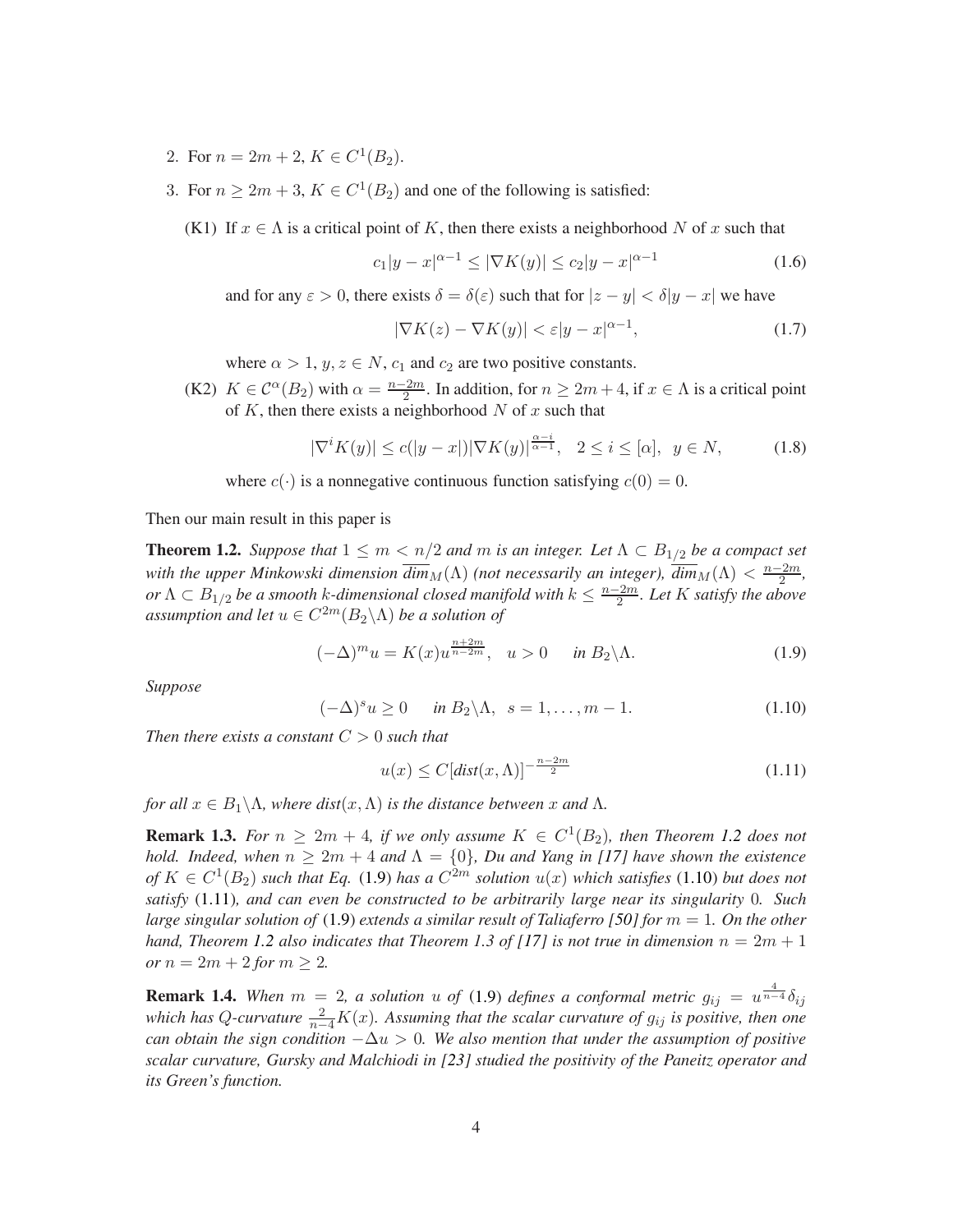**Remark 1.5.** *The assumption (K2) also covers the situation of*  $K(x) \equiv 1$ *. In this case, Mazzeo and Pacard in [\[42\]](#page-56-12) have constructed singular solutions of* [\(1.9\)](#page-3-1) *for*  $m = 1$  *when*  $\Lambda$  *is a smooth submanifold of dimension*  $k \leq (n-2)/2$ , and Hyder-Sire [\[27\]](#page-55-12) recently proved for  $m = 2$  that Eq. [\(1.9\)](#page-3-1) *has singular solutions which satisfy* [\(1.10\)](#page-3-2) *when* Λ *is a smooth submanifold of dimension*  $k < (n-4)/2.$ 

As mentioned earlier, Eq. [\(1.9\)](#page-3-1) is more challenging for  $m \geq 2$  to study since the maximum principle is lacking. Notice also that the sign conditions  $(1.10)$  may change when performing the Kelvin transformation. Thus, even under the assumption  $(1.10)$ , it is still difficult to apply the method of moving planes or moving spheres directly to the local differential equation [\(1.9\)](#page-3-1). Inspired by the work of Jin-Li-Xiong [\[29,](#page-55-13)[30\]](#page-55-9), we will rewrite the differential equation [\(1.9\)](#page-3-1) into the local integral equation [\(1.12\)](#page-4-0) below and derive local estimates of singular solutions to this integral equation. Similar idea has also been used in [\[16\]](#page-54-7) to study the case when  $K(x)$  is identically a positive constant and the singular set  $\Lambda$  is not isolated.

Suppose the dimension  $n \geq 1$ ,  $0 < \sigma < \frac{n}{2}$  is a real number, and  $\Sigma$  is a closed set in  $\mathbb{R}^n$ . We consider the local integral equation

<span id="page-4-0"></span>
$$
u(x) = \int_{B_2} \frac{K(y)u(y)^{\frac{n+2\sigma}{n-2\sigma}}}{|x-y|^{n-2\sigma}} dy + h(x), \quad u(x) > 0, \quad x \in B_2 \backslash \Sigma,
$$
 (1.12)

where  $u \in L^{\frac{n+2\sigma}{n-2\sigma}}(B_2) \cap C(B_2 \backslash \Sigma)$  and  $h \in C^1(B_2)$  is a positive function. Under the assumptions in Theorem [1.2,](#page-3-0) by a similar argument as in [\[16\]](#page-54-7) we can show  $u \in L^{\frac{n+2\sigma}{n-2\sigma}}_{loc}(B_2)$  and can rewrite the equation [\(1.9\)](#page-3-1) locally into the integral equation [\(1.12\)](#page-4-0) after some scaling (see Theorem [2.3](#page-7-0) in the next section).

Next we state the corresponding result for singular solutions of the integral equation [\(1.12\)](#page-4-0). Denote  $\mathcal{L}^n$  the *n*-dimensional Lebesgue measure on  $\mathbb{R}^n$ . We assume that the positive Q-curvature function  $K(x)$  satisfies the one of the following:

(K1)  $K \in C^1(B_2)$ . If  $x \in \Sigma$  is a critical point of K, then there exists a neighborhood N of x such that

$$
c_1|y-x|^{\alpha-1} \le |\nabla K(y)| \le c_2|y-x|^{\alpha-1} \tag{1.13}
$$

and for any  $\varepsilon > 0$ , there exists  $\delta = \delta(\varepsilon)$  such that for  $|z - y| < \delta |y - x|$  we have

$$
|\nabla K(z) - \nabla K(y)| < \varepsilon |y - x|^{\alpha - 1},\tag{1.14}
$$

where  $\alpha > 1$ ,  $y, z \in N$ ,  $c_1$  and  $c_2$  are two positive constants.

(K2)  $K \in C^{\alpha}(B_2)$  with  $\alpha = \frac{n-2\sigma}{2}$  $\frac{2\sigma}{2}$ . In addition, for  $n \geq 2\sigma + 4$ , if  $x \in \Sigma$  is a critical point of K, then there exists a neighborhood  $N$  of  $x$  such that

<span id="page-4-2"></span>
$$
|\nabla^i K(y)| \le c(|y-x|) |\nabla K(y)|^{\frac{\alpha-i}{\alpha-1}}, \quad 2 \le i \le [\alpha], \quad y \in N,
$$
\n(1.15)

where  $c(\cdot)$  is a nonnegative continuous function satisfying  $c(0) = 0$ .

<span id="page-4-1"></span>**Theorem 1.6.** Suppose  $n \geq 2$ ,  $1 \leq \sigma < n/2$ , and  $\Sigma$  is a closed set in  $\mathbb{R}^n$  with  $\mathcal{L}^n(\Sigma) = 0$ . *Suppose that*  $K(x)$  *satisfies the assumption* (K1) or (K2) above. Let  $h \in C^1(B_2)$  be a positive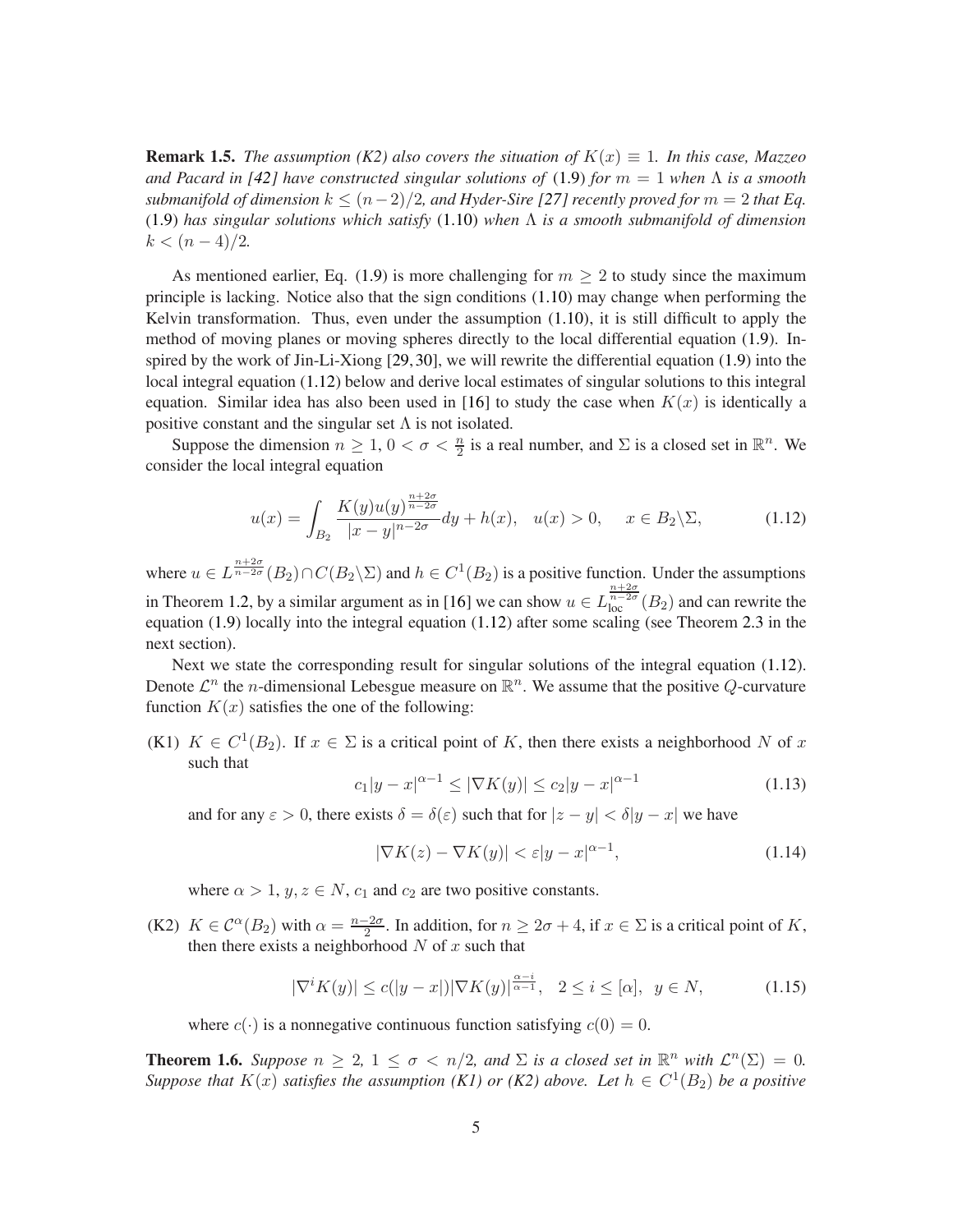*function and*  $u \in L^{\frac{n+2\sigma}{n-2\sigma}}(B_2) \cap C(B_2 \backslash \Sigma)$  *be a positive solution of* [\(1.12\)](#page-4-0). *Then there exists a constant* C > 0 *such that*

$$
u(x) \le C\left[dist(x,\Sigma)\right]^{-\frac{n-2\sigma}{2}}\tag{1.16}
$$

*for all*  $x \in B_1 \setminus \Sigma$ *, where dist* $(x, \Sigma)$  *is the distance between* x *and*  $\Sigma$ *.* 

**Remark 1.7.** For the integral equation [\(1.12\)](#page-4-0), we only assume that the singular set  $\Sigma$  has n*dimensional Lebesgue measure zero. This is a weaker condition than singular set of Newtonian capacity zero, which is used in [\[10,](#page-54-2) [11,](#page-54-3) [54\]](#page-56-5) to study the second-order scalar curvature equation* [\(1.2\)](#page-0-1)*.* In particular, if one obtains a solution  $u \in C^{2m}(B_2 \setminus \Lambda) \cap L^{\frac{n+2m}{n-2m}}(B_2)$  to [\(1.9\)](#page-3-1) satisfying  $(1.10)$  by whatever method with  $\mathcal{L}^n(\Lambda) = 0$ , then u is a distributional solution in  $B_2$  and thus *Theorem [1.6](#page-4-1) can give the local estimate* [\(1.11\)](#page-3-3) *of* u *near* Λ *even though the Newtonian capacity of* Λ *might be greater than* 0*. For example, Pacard [\[44\]](#page-56-13) have constructed solutions with such high dimensional singular set to* [\(1.2\)](#page-0-1) *when*  $K(x) \equiv 1$  *in dimension* 4 *and in dimension* 6*.* 

Remark 1.8. *In Theorem [1.6,](#page-4-1) we assume that the order of the integral equation* [\(1.12\)](#page-4-0) *satisfies* 1 ≤ σ < n/2 *which is sufficient to apply to higher order* Q*-curvature equation* [\(1.1\)](#page-0-0)*. When*  $0 < \sigma < 1$ , equation [\(1.12\)](#page-4-0) is closely related to the fractional Nirenberg problem (see [\[29\]](#page-55-13)). *For the fractional case* 0 < σ < 1*, our proof of Theorem [1.6](#page-4-1) encounters a difficulty due to the more singular properties of the integral kernel*  $G(0, \lambda; \xi, z)$  *defined in* [\(3.9\)](#page-9-0)*. More specifically, the negativity of*  $\Phi_{\lambda}$  *in* [\(4.37\)](#page-19-0) *is very important when using the moving sphere method, but in the case of*  $0 < \sigma < 1$ , the negative part of the integral in [\(4.37\)](#page-19-0) cannot control the positive parts *according to the estimates of*  $G(0, \lambda; \xi, z)$  *in Lemma [3.1.](#page-9-1)* We plan to deal with this difficulty in *future work. We also mention that fractional order critical equations with singularities in the case*  $K(x) \equiv 1$  *have been studied in [\[2,](#page-54-9) [3,](#page-54-10) [7,](#page-54-11) [15,](#page-54-12) [18,](#page-54-13) [28\]](#page-55-14) and so on.* 

We will prove Theorem [1.6](#page-4-1) in the spirit of the works of Chen, Lin, Taliaferro and Zhang [\[11](#page-54-3)[,39,](#page-56-4)[51,](#page-56-6)[54\]](#page-56-5) by using the moving sphere method of an integral form introduced by Li [\[35\]](#page-55-15), which is inspired by Li-Zhu [\[37\]](#page-55-16) and Li-Zhang [\[36\]](#page-55-17). One difference is that the authors of [\[11,](#page-54-3)[39,](#page-56-4)[51,](#page-56-6)[54\]](#page-56-5) dealt directly with the second-order equation [\(1.2\)](#page-0-1), while we work with the integral equation [\(1.12\)](#page-4-0) by exploring its various specific features. Thus we need some analysis techniques to overcome the difficulties caused by the absence of a maximum principle. Another difference is the non-locality of the integral equation [\(1.12\)](#page-4-0).

The rest of this paper is organized as follows. In Section [2,](#page-5-0) we show the integral representation for singular positive solutions to the differential equation [\(1.9\)](#page-3-1). In Section [3,](#page-8-0) we provide some preliminary estimates for the integral kernel involved in the moving sphere method of integral form. In Section [4,](#page-12-0) we give a detailed proof of Theorem [1.6](#page-4-1) under the assumption (K1). In Section [5,](#page-39-0) we present the proof of Theorem [1.6](#page-4-1) under the assumption (K2). Finally, Theorem [1.2](#page-3-0) follows from Theorem [1.6](#page-4-1) and Theorem [2.3](#page-7-0) via the covering and rescaling arguments.

## <span id="page-5-0"></span>2 An integral representation for singular solutions

<span id="page-5-1"></span>In this section, we show that every singular positive solution of the differential equation [\(1.9\)](#page-3-1) satisfies the integral equation [\(1.12\)](#page-4-0) in some local sense under suitable assumptions. We first prove that under the assumptions of Theorem [1.2](#page-3-0) ([\(1.10\)](#page-3-2) is not needed here),  $u \in L_{loc}^{\frac{n+2m}{n-2m}}(B_2)$  and u is a distributional solution in the entire ball  $B_2$ .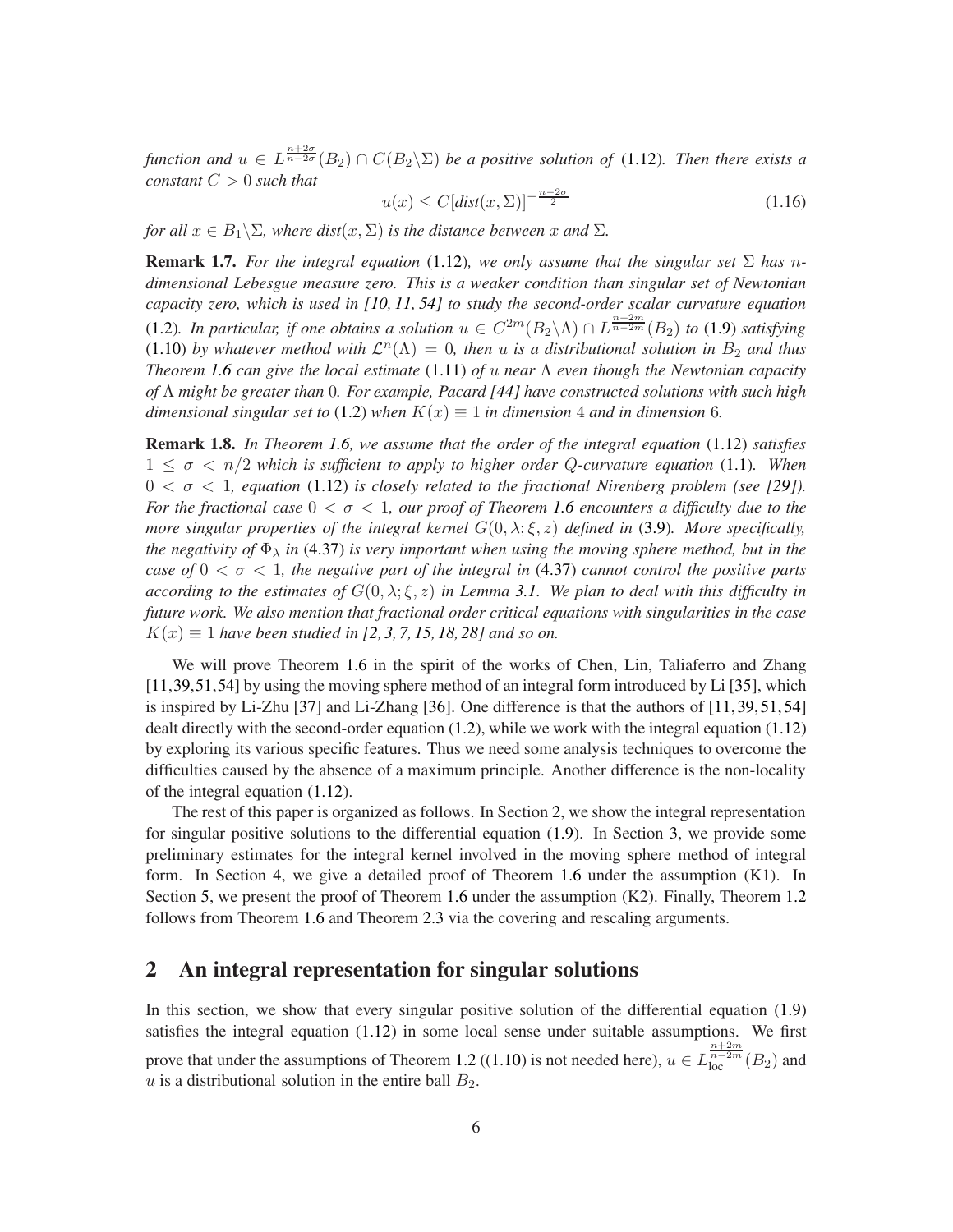**Proposition 2.1.** *Suppose that*  $1 \le m < n/2$  *and m is an integer. Let*  $\Lambda \subset B_{1/2}$  *be a compact set with the upper Minkowski dimension*  $\overline{dim}_M(\Lambda)$  *(not necessarily an integer),*  $\overline{dim}_M(\Lambda) < \frac{n-2m}{2}$  $\frac{2m}{2}$ , *or*  $\Lambda \subset B_{1/2}$  *be a smooth k-dimensional closed manifold with*  $k \leq \frac{n-2m}{2}$ 2 *. Let* K *be a positive continuous function on*  $\overline{B}_2$  *and let*  $u \in C^{2m}(\overline{B}_2 \backslash \Lambda)$  *be a positive solution of* [\(1.9\)](#page-3-1). Then  $u \in$  $L^{\frac{n+2m}{n-2m}}(B_2)$  and  $u$  is a distributional solution in the entire ball  $B_2$ , i.e., we have

$$
\int_{B_2} u(-\Delta)^m \varphi dx = \int_{B_2} K u^{\frac{n+2m}{n-2m}} \varphi dx \tag{2.1}
$$

*for every*  $\varphi \in C_c^{\infty}(B_2)$ .

*Proof.* The proof is very similar to that of [\[16,](#page-54-7) Proposition 2.1], so we omit the details. See also  $\Box$ some related arguments in [\[4,](#page-54-14) [53\]](#page-56-14).

Suppose  $n > 2m$ . Let  $G_m(x, y)$  be the Green function of  $(-\Delta)^m$  on  $B_2$  under the Navier boundary condition:

$$
\begin{cases}\n(-\Delta)^m G_m(x, \cdot) = \delta_x & \text{in } B_2, \\
G_m(x, \cdot) = -\Delta G_m(x, \cdot) = \dots = (-\Delta)^{m-1} G_m(x, \cdot) = 0 & \text{on } \partial B_2,\n\end{cases}
$$
\n(2.2)

where  $\delta_x$  is the Dirac measure to the point  $x \in B_2$ . Then, for any  $u \in C^{2m}(B_2) \cap C^{2m-2}(\overline{B}_2)$ we have

<span id="page-6-0"></span>
$$
u(x) = \int_{B_2} G_m(x, y) (-\Delta)^m u(y) dy + \sum_{i=1}^m \int_{\partial B_2} H_i(x, y) (-\Delta)^{i-1} u(y) dS_y, \tag{2.3}
$$

where

$$
H_i(x,y) = -\frac{\partial}{\partial \nu_y} (-\Delta_y)^{m-i} G_m(x,y) \quad \text{for } x \in B_2, y \in \partial B_2.
$$

In particular, taking  $u \equiv 1$  in [\(2.3\)](#page-6-0) yields

<span id="page-6-3"></span>
$$
\int_{\partial B_2} H_1(x, y) dS_y = 1 \qquad \text{for all } x \in B_2.
$$
\n(2.4)

Moreover, a direct computation gives

<span id="page-6-1"></span>
$$
G_m(x,y) = c_{n,m}|x-y|^{2m-n} + A_m(x,y),
$$
\n(2.5)

 $c_{n,m} = \frac{\Gamma(\frac{n}{2} - m)}{2^{2m} \pi^{n/2} \Gamma(r)}$  $\frac{1}{2^{2m}\pi^{n/2}\Gamma(m)}$ ,  $A_m(x, y)$  is smooth in  $B_2 \times B_2$ , and

$$
H_i(x, y) \ge 0, \quad i = 1, \dots, m. \tag{2.6}
$$

<span id="page-6-2"></span>Proposition 2.2. *Under the assumptions of Proposition [2.1,](#page-5-1) we have*

$$
u(x) = \int_{B_2} G_m(x, y) K(y) u(y)^{\frac{n+2m}{n-2m}} dy + \sum_{i=1}^m \int_{\partial B_2} H_i(x, y) (-\Delta)^{i-1} u(y) dS_y \tag{2.7}
$$

*for all*  $x \in B_2 \backslash \Lambda$ *.*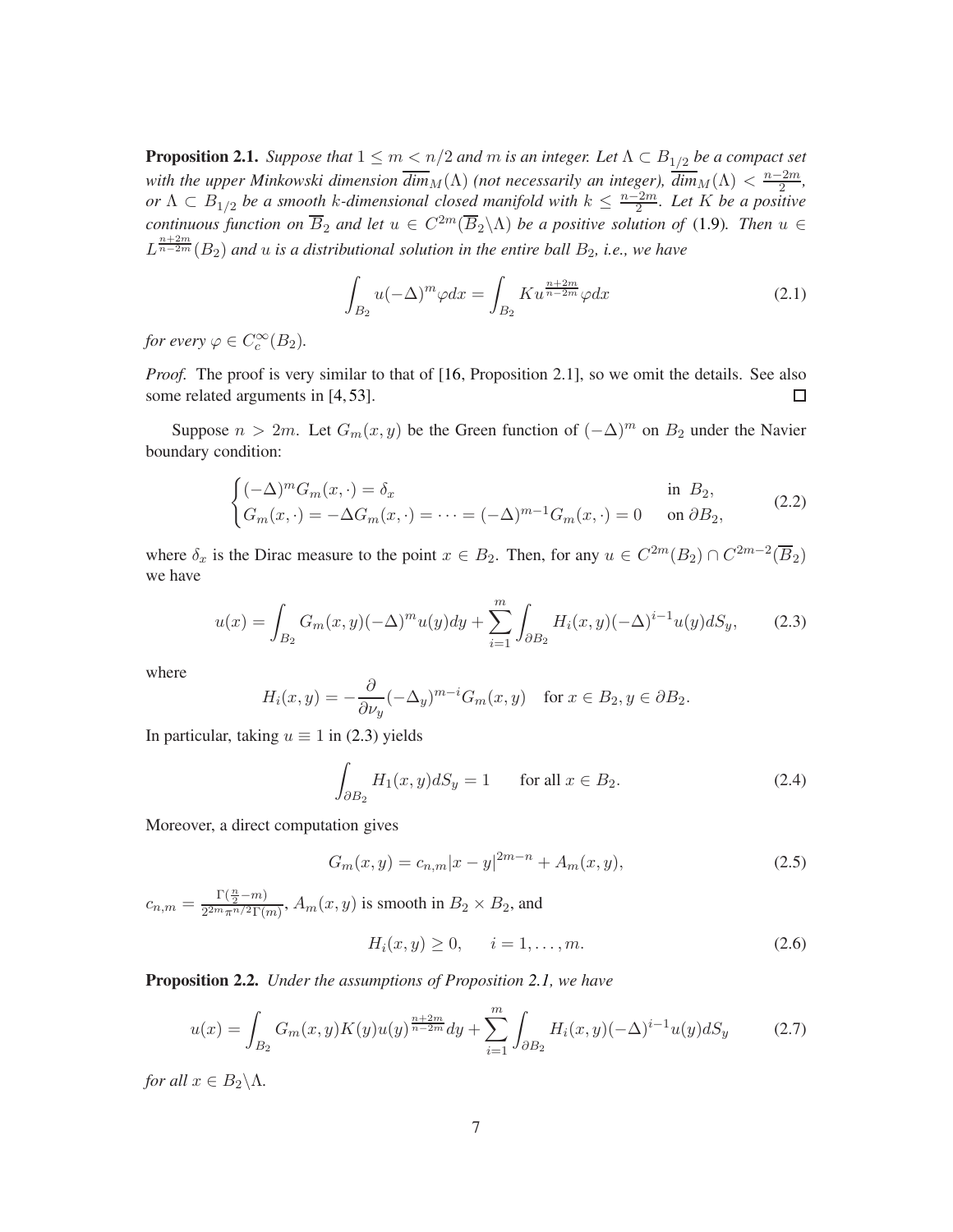*Proof.* For any  $x \in B_2 \backslash \Lambda$ , we define

$$
v(x) = \int_{B_2} G_m(x, y) K(y) u(y)^{\frac{n+2m}{n-2m}} dy + \sum_{i=1}^m \int_{\partial B_2} H_i(x, y) (-\Delta)^{i-1} u(y) dS_y.
$$

Because  $u(y)^{\frac{n+2m}{n-2m}} \in L^1(B_2)$  and the Riesz potential  $|x|^{2m-n}$  is weak type  $\left(1, \frac{n}{n-2}\right)$ n−2m , we obtain  $v \in L_{weak}^{\frac{n}{n-2m}}(B_2) \cap L^1(B_2)$ . Define  $w = u - v$ . By Proposition [2.1](#page-5-1) we have that w satisfies

$$
(-\Delta)^m w = 0 \quad \text{in } B_2
$$

in the distributional sense, i.e., for any  $\varphi \in C_c^{\infty}(B_2)$ ,

$$
\int_{B_2} w(-\Delta)^m \varphi dx = 0.
$$

It follows from the regularity for polyharmonic functions (see, e.g., Mitrea [\[43\]](#page-56-15)) that w is smooth and satisfies  $(-\Delta)^m w = 0$  in  $B_2$ . Note that  $w = -\Delta w = \cdots = (-\Delta)^{m-1}w = 0$  on  $\partial B_2$ , hence  $w \equiv 0$ . This implies that  $u = v$  in  $B_2 \backslash \Lambda$ . П

<span id="page-7-0"></span>Now we show that u satisfies the integral equation  $(1.12)$  in some local sense under the additional assumption [\(1.10\)](#page-3-2).

**Theorem 2.3.** *Suppose that*  $1 \leq m < n/2$  *and m is an integer. Let*  $\Lambda \subset B_{1/2}$  *be a compact set with the upper Minkowski dimension*  $\overline{dim}_M(\Lambda)$  *(not necessarily an integer),*  $\overline{dim}_M(\Lambda) < \frac{n-2m}{2}$  $\frac{2m}{2}$ , *or*  $\Lambda \subset B_{1/2}$  *be a smooth k-dimensional closed manifold with*  $k \leq \frac{n-2m}{2}$ 2 *. Let* K *be a positive*  $\mathit{continuous}$  function on  $\overline{B}_2$  and let  $u\in C^{2m}(B_2\backslash\Lambda)$  be a positive solution of

$$
(-\Delta)^m u = K(x) u^{\frac{n+2m}{n-2m}} \quad \text{in } B_2 \backslash \Lambda. \tag{2.8}
$$

*Suppose*

<span id="page-7-1"></span>
$$
(-\Delta)^s u \ge 0 \quad \text{in } B_2 \backslash \Lambda, \ \ s = 1, \dots, m-1. \tag{2.9}
$$

*Then there exists*  $\tau > 0$  *(independent of*  $x \in \Lambda$ ) such that for any  $x_0 \in \Lambda$  we have

$$
u(x) = c_{n,m} \int_{B_{\tau}(x_0)} \frac{K(y)u(y)^{\frac{n+2m}{n-2m}}}{|x-y|^{n-2m}} dy + h_1(x) \quad \text{for } x \in B_{\tau}(x_0) \backslash \Lambda,
$$
 (2.10)

*where*  $h_1(x)$  *is a positive smooth function in*  $B_\tau(x_0)$ *.* 

*Proof.* We may assume, without loss of generality, that  $u \in C^{2m}(\overline{B}_2 \setminus \Lambda)$  and  $u > 0$  in  $\overline{B}_2 \setminus \Lambda$ . Otherwise, we just consider the equation in a smaller ball.

From the assumptions on the singular set  $\Lambda$  we obtain Cap( $\Lambda$ ) = 0, where Cap( $\Lambda$ ) is the Newtonian capacity of  $\Lambda$  (see, e.g., [\[19\]](#page-54-15)). Since  $u > 0$  and  $-\Delta u \ge 0$  in  $B_2\setminus\Lambda$ , the maximum principle (see, e.g., [\[10,](#page-54-2) Lemma 2.1]) leads to

$$
u(x) \ge c_0 := \inf_{\partial B_2} u > 0
$$
 for all  $x \in \overline{B}_2 \backslash \Lambda$ .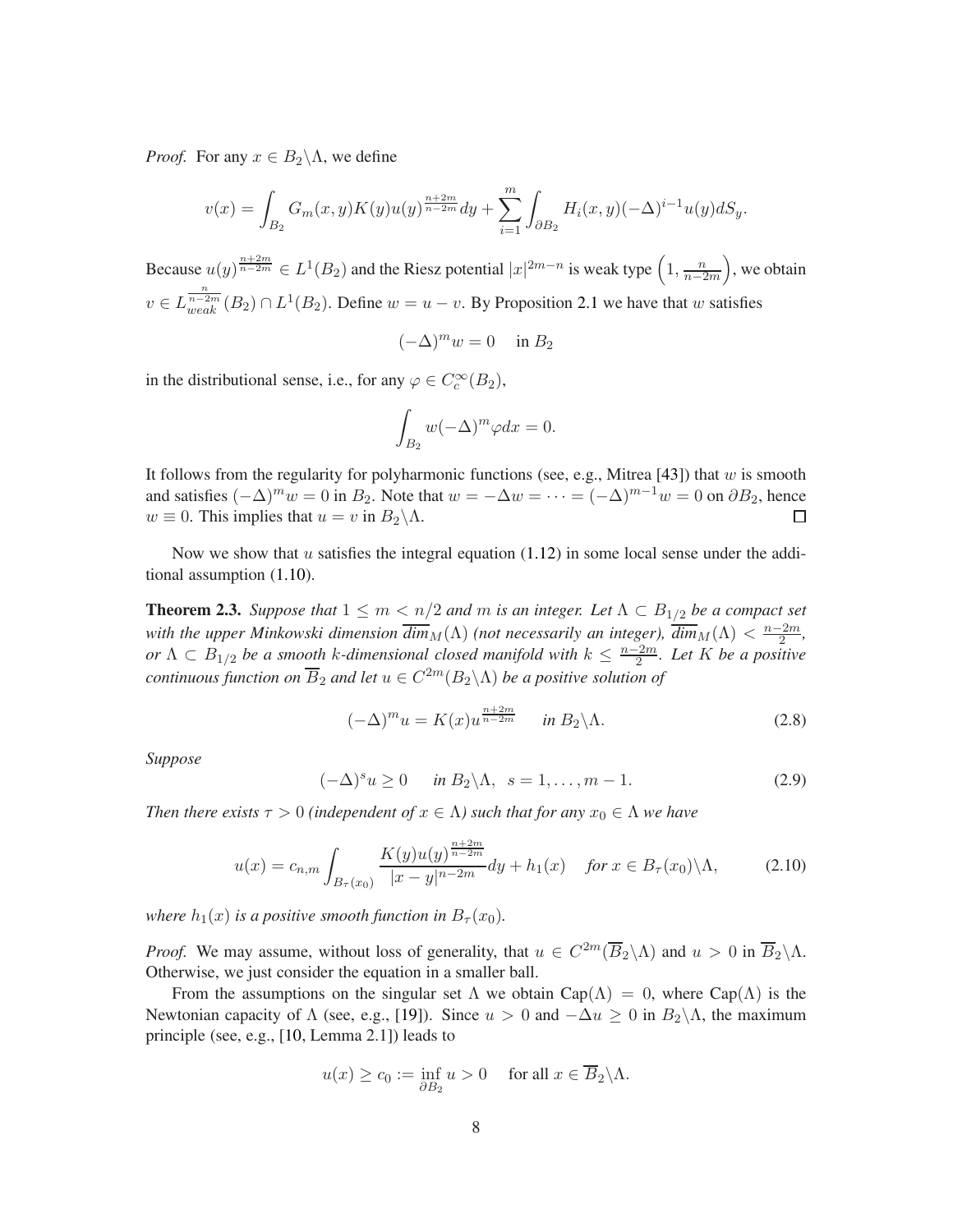By Proposition [2.1](#page-5-1) we have  $u^{\frac{n+2m}{n-2m}} \in L^1(B_2)$ . Thus, there exists  $0 < \tau < \frac{1}{4}$  independent of  $z \in B_1$  such that

$$
\int_{B_{\tau}(z)} |A_m(x, y)| K(y) u(y)^{\frac{n+2m}{n-2m}} dy < \frac{c_0}{2} \quad \text{ for all } x \in B_{\tau}(z) \subset B_{3/2},
$$

where  $A_m(x, y)$  is defined in [\(2.5\)](#page-6-1). For every  $x_0 \in \Lambda$ , using Proposition [2.2](#page-6-2) we can write

$$
u(x) = c_{n,m} \int_{B_{\tau}(x_0)} \frac{K(y)u(y)^{\frac{n+2m}{n-2m}}}{|x-y|^{n-2m}} dy + h_1(x) \quad \text{for } x \in B_{\tau}(x_0) \setminus \Lambda,
$$

where

$$
h_1(x) = \int_{B_{\tau}(x_0)} A_m(x, y) K(y) u(y)^{\frac{n+2m}{n-2m}} dy + c_{n,m} \int_{B_2 \setminus B_{\tau}(x_0)} G_m(x, y) K(y) u(y)^{\frac{n+2m}{n-2m}} dy + \sum_{i=1}^m \int_{\partial B_2} H_i(x, y) (-\Delta)^{i-1} u(y) dS_y \ge -\frac{c_0}{2} + \int_{\partial B_2} H_1(x, y) u(y) dS_y \ge -\frac{c_0}{2} + \inf_{\partial B_2} u = \frac{c_0}{2} > 0 \quad \text{for } x \in B_{\tau}(x_0),
$$

where we have used the sign conditions  $(2.9)$  in the first inequality and  $(2.4)$  in the second inequality. It is easy to check that  $h_1$  is smooth in  $B_\tau(x_0)$  and satisfies  $(-\Delta)^m h_1 = 0$  in  $B_\tau(x_0)$ . The proof of Theorem [2.3](#page-7-0) is completed.  $\Box$ 

*Proof of Theorem [1.2.](#page-3-0)* It follows from Theorem [1.6](#page-4-1) and Theorem [2.3](#page-7-0) via the covering and rescal- $\Box$ ing arguments.

## <span id="page-8-0"></span>3 Preliminary results

For  $x \in \mathbb{R}^n$ ,  $\lambda > 0$  and a function u, we denote

$$
\xi^{x,\lambda} = x + \frac{\lambda^2(\xi - x)}{|\xi - x|^2} \quad \text{for } x \neq \xi \in \mathbb{R}^n \quad \text{and} \quad \Omega^{x,\lambda} = \{\xi^{x,\lambda} : \xi \in \Omega\}. \tag{3.1}
$$

Let  $u$  be a positive function, its Kelvin transformation is defined as

$$
u^{x,\lambda}(\xi) = \left(\frac{\lambda}{|\xi - x|}\right)^{n-2\sigma} u(\xi^{x,\lambda}).
$$
\n(3.2)

Note that  $(\xi^{x,\lambda})^{x,\lambda} = \xi$  and  $(u^{x,\lambda})^{x,\lambda} \equiv u$ . If  $x = 0$ , we use the notations  $\xi^{\lambda} = \xi^{0,\lambda}$  and  $u^{\lambda} = u^{0,\lambda}$ , i.e.,

$$
\xi^{\lambda} = \frac{\lambda^2 \xi}{|\xi|^2} \quad \text{and} \quad u^{\lambda}(\xi) = \left(\frac{\lambda}{|\xi|}\right)^{n-2\sigma} u\left(\frac{\lambda^2 \xi}{|\xi|^2}\right). \tag{3.3}
$$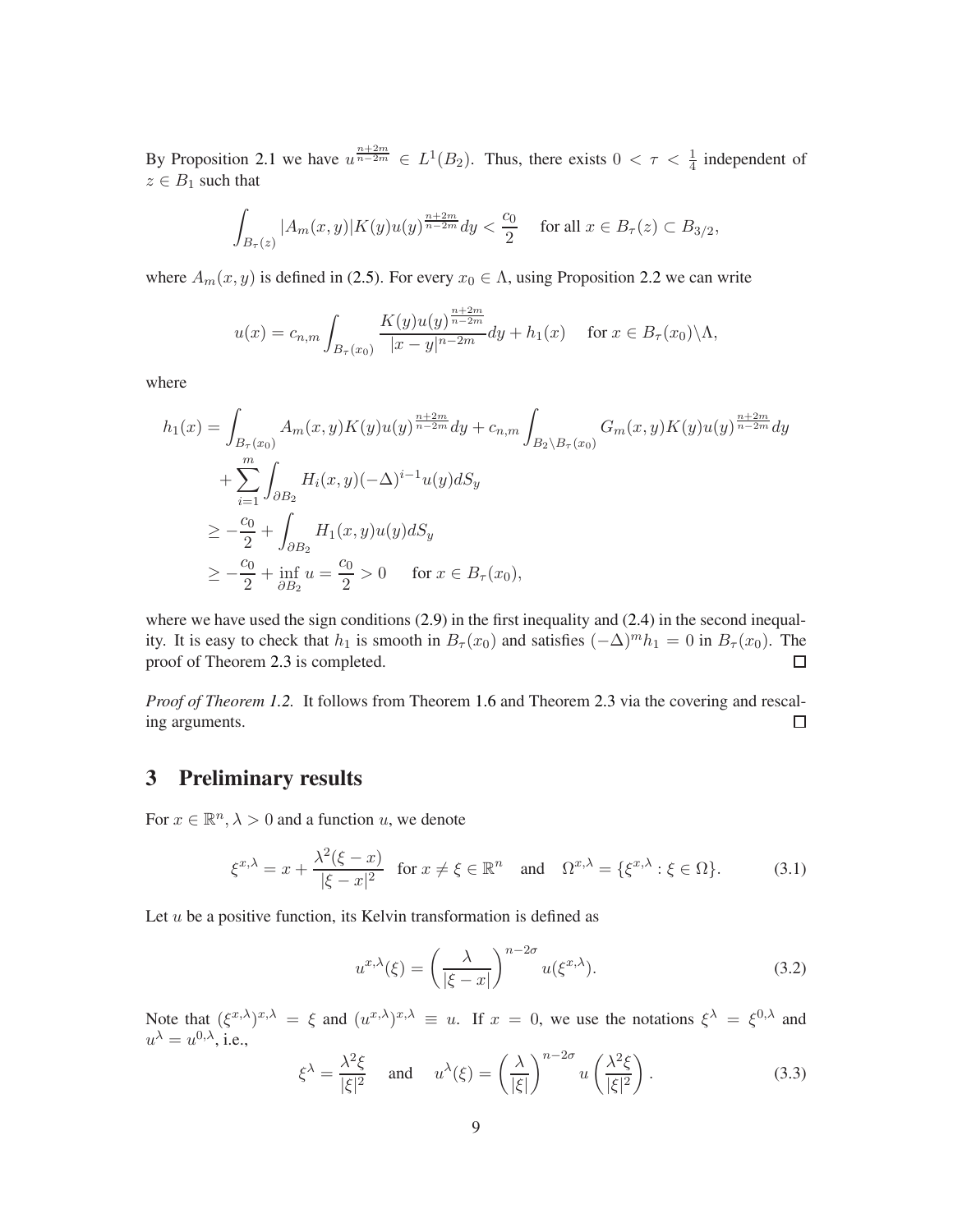Suppose  $0 < \sigma < n/2$ ,  $u \in L^{\frac{n+2\sigma}{n-2\sigma}}(B_2) \cap C(B_2 \backslash \Sigma)$  is a positive solution of [\(1.12\)](#page-4-0) and  $h \in C^1(B_2)$  is a positive function. If we extend both u and K to be identically 0 outside  $B_2$ , then

$$
u(x) = \int_{\mathbb{R}^n} \frac{K(y)u(y)^{\frac{n+2\sigma}{n-2\sigma}}}{|x-y|^{n-2\sigma}} dy + h(x) \quad \text{for } x \in B_2 \backslash \Sigma.
$$
 (3.4)

Making a change of variables, we also have the following two identities (see, e.g., [\[35\]](#page-55-15)),

$$
\left(\frac{\lambda}{|\xi - x|}\right)^{n-2\sigma} \int_{|z - x| \ge \lambda} \frac{K(z)u(z)^{\frac{n+2\sigma}{n-2\sigma}}}{|\xi^{x,\lambda} - z|^{n-2\sigma}} dz = \int_{|z - x| \le \lambda} \frac{K(z^{x,\lambda})u^{x,\lambda}(z)^{\frac{n+2\sigma}{n-2\sigma}}}{|\xi - z|^{n-2\sigma}} dz \tag{3.5}
$$

and

$$
\left(\frac{\lambda}{|\xi-x|}\right)^{n-2\sigma} \int_{|z-x| \le \lambda} \frac{K(z)u(z)^{\frac{n+2\sigma}{n-2\sigma}}}{|\xi^x \cdot \lambda - z|^{n-2\sigma}} dz = \int_{|z-x| \ge \lambda} \frac{K(z^x \cdot \lambda) u^{x, \lambda}(z)^{\frac{n+2\sigma}{n-2\sigma}}}{|\xi - z|^{n-2\sigma}} dz. \tag{3.6}
$$

Thus, we obtain

<span id="page-9-3"></span>
$$
u^{x,\lambda}(\xi) = \int_{\mathbb{R}^n} \frac{K(z^{x,\lambda})u^{x,\lambda}(z)^{\frac{n+2\sigma}{n-2\sigma}}}{|\xi - z|^{n-2\sigma}} dz + h^{x,\lambda}(\xi) \quad \text{for } \xi \in (B_2 \setminus \Sigma)^{x,\lambda}.
$$
 (3.7)

Hence, for any  $x \in B_1$  and  $\lambda < 1$ , we have for any  $\xi \in B_2 \setminus (\Sigma \cup \Sigma^{x,\lambda} \cup B_\lambda(x))$  that

<span id="page-9-4"></span>
$$
u(\xi) - u^{x,\lambda}(\xi) = \int_{|z-x| \ge \lambda} G(x,\lambda;\xi,z) \left[ K(z)u(z)^{\frac{n+2\sigma}{n-2\sigma}} - K(z^{x,\lambda})u^{x,\lambda}(z)^{\frac{n+2\sigma}{n-2\sigma}} \right] dz
$$
  
+  $h^{x,\lambda}(\xi) - h(\xi),$  (3.8)

where

<span id="page-9-0"></span>
$$
G(x,\lambda;\xi,z) := \frac{1}{|\xi - z|^{n-2\sigma}} - \left(\frac{\lambda}{|\xi - x|}\right)^{n-2\sigma} \frac{1}{|\xi^{x,\lambda} - z|^{n-2\sigma}}, \ |\xi - x|, |z - x| > \lambda > 0. \tag{3.9}
$$

It is elementary to check that

$$
G(x, \lambda; \xi, z) > 0 \quad \text{for all } |\xi - x|, |z - x| > \lambda > 0. \tag{3.10}
$$

<span id="page-9-1"></span>We also give the following estimates for the integral kernel  $G(0, \lambda; \xi, z)$ . Their proofs are elementary, and we include them here for completeness.

**Lemma 3.1.** *Assume*  $0 < \sigma < n/2$  *and*  $\lambda > 0$ *. Then for*  $\xi, z \in \mathbb{R}^n \setminus \overline{B_\lambda}$ *, we have* 

(1) *There exists a positive constant*  $C_1 = C_1(n, \sigma)$  *such that for*  $|\xi - z| < \frac{1}{3}$  $\frac{1}{3}(|\xi|-\lambda)$ ,

$$
G(0, \lambda; \xi, z) \ge C_1 \frac{1}{|\xi - z|^{n - 2\sigma}}.
$$
\n(3.11)

(2) *There exist two positive constants*  $C_2 = C_2(n, \sigma)$  *and*  $C_3 = C_3(n, \sigma)$  *such that for*  $|\xi - z| \ge$ 1  $\frac{1}{3}(|\xi| - \lambda)$  and  $|\xi| \leq 10\lambda$ ,

<span id="page-9-2"></span>
$$
C_2 \frac{(|\xi| - \lambda)(|z|^2 - \lambda^2)}{\lambda |\xi - z|^{n - 2\sigma + 2}} \le G(0, \lambda; \xi, z) \le C_3 \frac{(|\xi| - \lambda)(|z|^2 - \lambda^2)}{\lambda |\xi - z|^{n - 2\sigma + 2}}.
$$
 (3.12)

*Moreover, if we only assume*  $\lambda < |\xi| \leq 10\lambda$  *and*  $|z| > \lambda$ *, then we have the second inequality of* [\(3.12\)](#page-9-2)*.*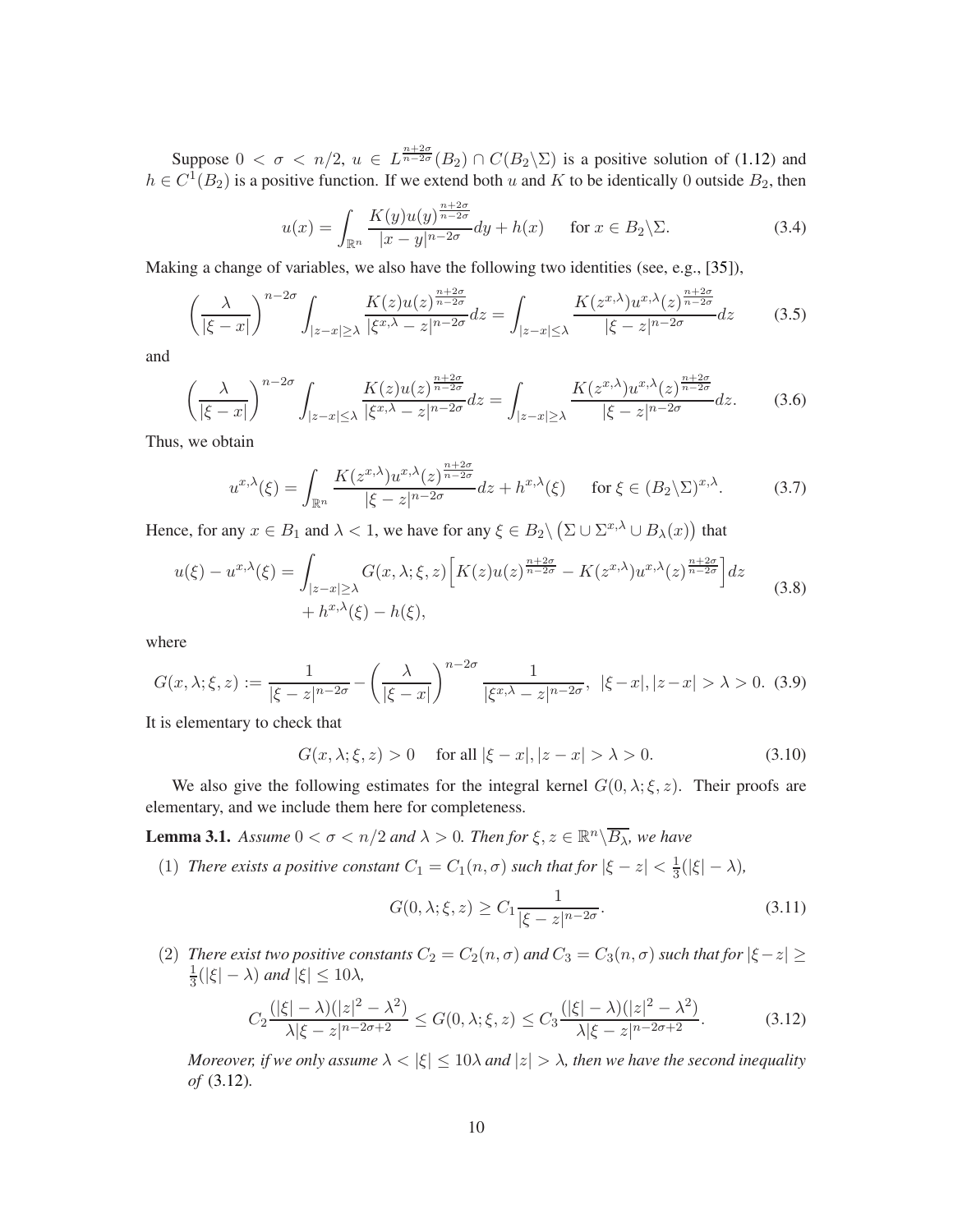(3)  $G(0, \lambda; \xi, z) = G(0, \lambda; z, \xi)$ .

**Remark 3.2.** *By the symmetry of*  $G(0, \lambda; \xi, z)$ *, we can reverse the roles of*  $\xi$  *and*  $z$  *in* (1) *and* (2) *of Lemma [3.1](#page-9-1) and the corresponding conclusions still hold.*

*Proof.* (1) Note that for  $|\xi - z| \le \frac{1}{3}(|\xi| - \lambda)$  and  $|\xi| > \lambda$ , we have  $|\xi^{\lambda} - z| \ge |\xi^{\lambda} - \xi| - |\xi - z| \ge$  $2|\xi - z|$ . Thus

$$
G(0, \lambda; \xi, z) \ge (1 - 2^{2\sigma - n})|\xi - z|^{2\sigma - n}.
$$

(2) The kernel  $G(0, \lambda; \xi, z)$  can be rewritten as

$$
G(0,\lambda;\xi,z) = |\xi - z|^{2\sigma - n} - \left| \frac{\lambda}{|\xi|} \xi - \frac{|\xi|}{\lambda} z \right|^{2\sigma - n}.
$$
 (3.13)

By a direct calculation, we have the following formula

<span id="page-10-0"></span>
$$
\left|\frac{\lambda}{|\xi|}\xi - \frac{|\xi|}{\lambda}z\right|^2 - |\xi - z|^2 = \frac{(|\xi|^2 - \lambda^2)(|z|^2 - \lambda^2)}{\lambda^2}, \ \xi \neq 0.
$$
 (3.14)

This obviously implies that the kernel  $G(0, \lambda; \xi, z)$  is positive. Let  $f(t) = t^{-(n-2\sigma)/2}$ , then by the mean value theorem and [\(3.14\)](#page-10-0) we get

$$
G(0, \lambda; \xi, z) = f(|\xi - z|^2) - f\left(\left|\frac{\lambda}{|\xi|} \xi - \frac{|\xi|}{\lambda} z\right|^2\right)
$$
  
= 
$$
\frac{n - 2\sigma}{2} \frac{(|\xi|^2 - \lambda^2)(|z|^2 - \lambda^2)}{\lambda^2 \left(\theta|\xi - z|^2 + (1 - \theta)\left|\frac{\lambda}{|\xi|} \xi - \frac{|\xi|}{\lambda} z\right|^2\right)^{\frac{n - 2\sigma + 2}{2}}}
$$

for some  $\theta \in (0, 1)$ . When  $|\xi - z| \ge \frac{1}{3}(|\xi| - \lambda)$  and  $\lambda < |\xi| \le 10\lambda$  we have

$$
\left|\frac{\lambda}{|\xi|}\xi - \frac{|\xi|}{\lambda}z\right| \le \left|\frac{\lambda}{|\xi|}\xi - \frac{|\xi|}{\lambda}\xi\right| + \left|\frac{|\xi|}{\lambda}\xi - \frac{|\xi|}{\lambda}z\right| \le 43|\xi - z|
$$

and thus

$$
G(0, \lambda; \xi, z) \ge C_2 \frac{(|\xi| - \lambda)(|z|^2 - \lambda^2)}{\lambda |\xi - z|^{n - 2\sigma + 2}}
$$

with some constant  $C_2 = C_2(n, \sigma)$ . On the other hand, if we only assume  $\lambda < |\xi| \leq 10\lambda$  and  $|z| > \lambda$ , then by [\(3.14\)](#page-10-0) we obtain  $|\xi - z| \leq$   $\lambda$  $\frac{\lambda}{|\xi|} \xi - \frac{|\xi|}{\lambda}$  $\frac{\xi|}{\lambda}z$  $\begin{array}{c} \begin{array}{c} \begin{array}{c} \end{array} \\ \begin{array}{c} \end{array} \end{array} \end{array}$ and so

$$
G(0, \lambda; \xi, z) \le C_1 \frac{(|\xi| - \lambda)(|z|^2 - \lambda^2)}{\lambda |\xi - z|^{n - 2\sigma + 2}}
$$

for some constant  $C_1 = C_1(n, \sigma)$ .

(3) Note that

$$
\frac{|z|}{\lambda} \frac{|\xi|}{\lambda} |\xi^{\lambda} - z^{\lambda}| = \left| \frac{|z|}{|\xi|} \xi - \frac{|\xi|}{|z|} z \right| = |\xi - z| \quad \text{for } \xi, z \neq 0,
$$
\n(3.15)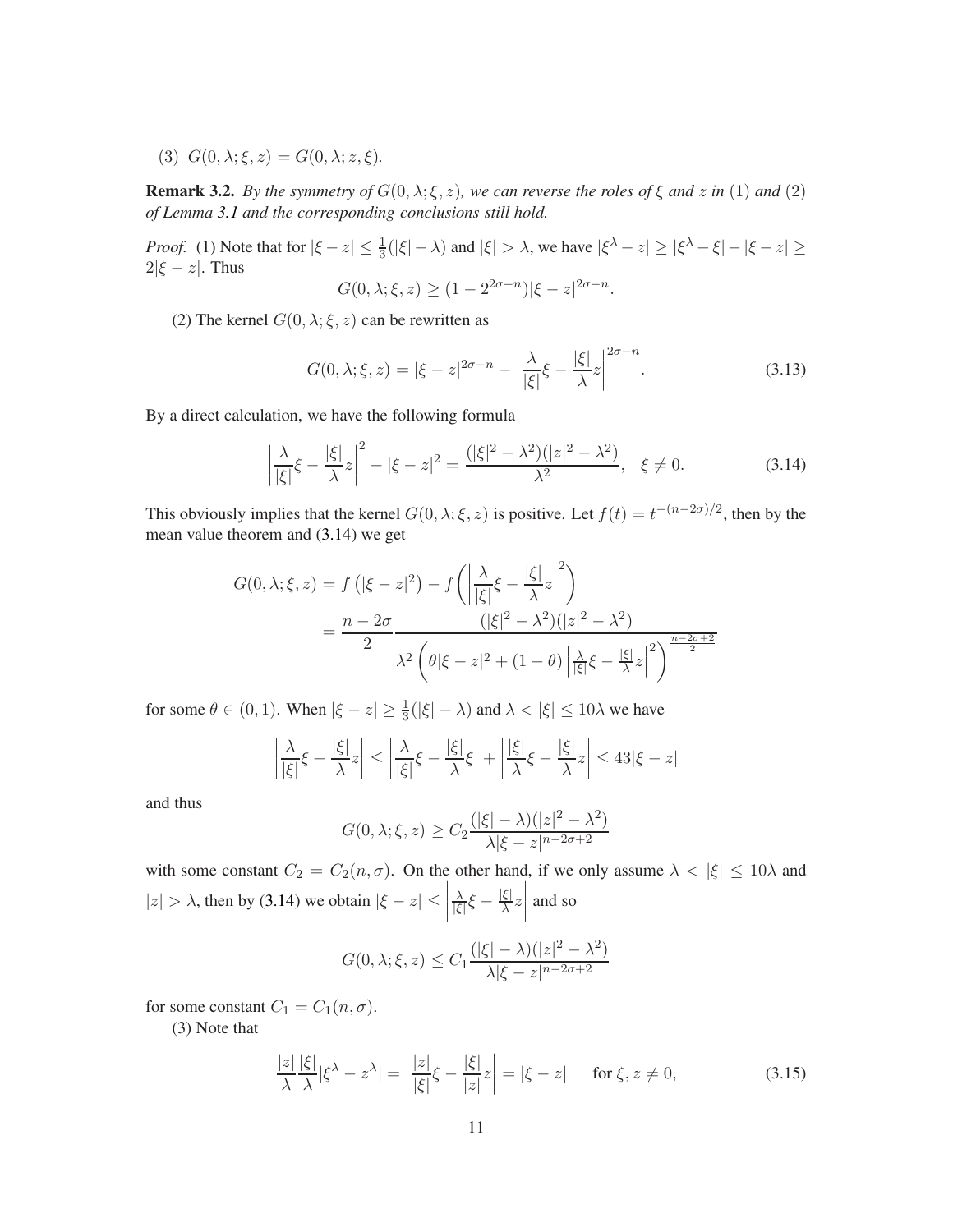where we have used the basic identity  $\Big|$  $|z|$  $\frac{|z|}{|\xi|}\xi-\frac{|\xi|}{|z|}$  $\frac{|\xi|}{|z|}z\Big|$  $2^2 = |\xi - z|^2$ . This implies that

$$
\frac{|\xi|}{\lambda} |\xi^{\lambda} - z| = \frac{|z|}{\lambda} |z^{\lambda} - \xi| \quad \text{for } \xi, z \neq 0,
$$
\n(3.16)

<span id="page-11-1"></span>from which we obtain  $G(0, \lambda; \xi, z) = G(0, \lambda; z, \xi)$ . Lemma [3.1](#page-9-1) is proved.

**Lemma 3.3.** *Assume*  $0 < \sigma < n/2$ *. Let* 

$$
U(y) = \left(\frac{1}{1+|y-Re|^2}\right)^{\frac{n-2\sigma}{2}},
$$

*where*  $e \neq 0$  *and*  $R|e| > 10$ *. Then there exists a positive constant*  $C = C(n, \sigma, R|e|)$  *such that for*  $\lambda_0 = R|e| - 2$ *, we have* 

$$
U(y) - U^{\lambda_0}(y) \ge C(|y|^2 - \lambda_0^2)|y|^{-(n-2\sigma+2)} \qquad \text{for all } |y| \ge \lambda_0
$$

*and*

$$
\frac{\partial (U - U^{\lambda_0})}{\partial \nu} > C > 0 \quad on \ \partial B_{\lambda_0},
$$

where  $\nu$  denotes the unit outer normal vector of  $\partial B_{\lambda_0}.$ 

*For*  $\lambda_1 = R|e| + 2$ *, we have* 

$$
U(y) - U^{\lambda_1}(y) < 0 \qquad \text{for all } |y| > \lambda_1.
$$

*Proof.* Using the mean value theorem and the formula [\(3.14\)](#page-10-0), we get that for any  $\lambda > 0$ ,

<span id="page-11-0"></span>
$$
U(y) - U^{\lambda}(y) = \left(\frac{1}{1+|y-Re|^2}\right)^{\frac{n-2\sigma}{2}} - \left(\frac{1}{\frac{|y|^2}{\lambda^2} + \frac{|y|^2}{\lambda^2}|y^{\lambda} - Re|^2}\right)^{\frac{n-2\sigma}{2}}
$$
  
=  $\frac{n-2\sigma}{2} \cdot \frac{(|y|^2 - \lambda^2)(R^2|e|^2 - \lambda^2 + 1)}{\lambda^2 \eta^{(n-2\sigma+2)/2}},$  (3.17)

where  $\eta$  is some number between  $1 + |y - Re|^2$  and  $\frac{|y|^2}{\lambda^2} + \frac{|y|^2}{\lambda^2}|y^\lambda - Re|^2$ . When  $\lambda = \lambda_0$ , it is easy to see that  $R^2|e|^2 - \lambda^2 + 1 > 0$  and  $\eta \le c|y|^2$  for some constant  $c = c(R) > 0$ . Hence there exists  $C = C(n, \sigma, R) > 0$  such that

$$
U(y) - U^{\lambda_0}(y) \ge C(|y|^2 - \lambda_0^2)|y|^{-(n-2\sigma+2)} \quad \text{for any } |y| \ge \lambda_0.
$$

This also implies that

$$
\frac{\partial (U - U^{\lambda_0})}{\partial \nu} > C > 0 \quad \text{on } \partial B_{\lambda_0}
$$

for another constant  $C = C(n, \sigma, R) > 0$ , where  $\nu$  means the unit outer normal vector of  $\partial B_{\lambda_0}$ . When  $\lambda = \lambda_1$ , we have  $R^2|e|^2 - \lambda^2 + 1 < 0$  and by [\(3.17\)](#page-11-0),

$$
U(y) - U^{\lambda_1}(y) < 0 \qquad \text{for any } |y| > \lambda_1.
$$

Lemma [3.3](#page-11-1) is proved.

 $\Box$ 

 $\Box$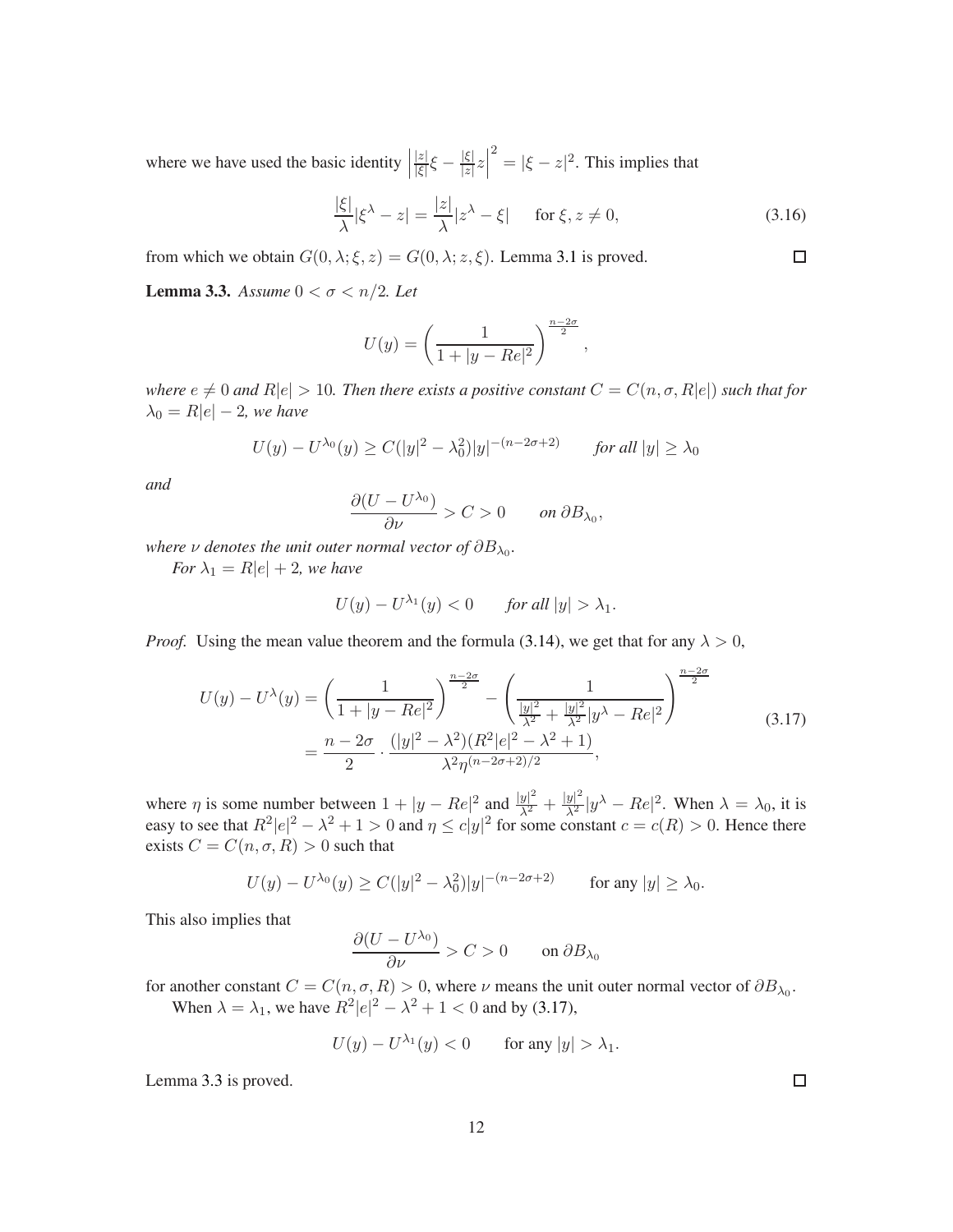### <span id="page-12-0"></span>4 Local estimates under the assumption (K1)

In this section, by using the method of moving spheres introduced by Li-Zhu [\[35,](#page-55-15) [37\]](#page-55-16), we shall prove Theorem [1.6](#page-4-1) under the assumption (K1) in the spirit of the works of Chen-Lin [\[11,](#page-54-3) [39\]](#page-56-4) and Zhang [\[54\]](#page-56-5). Unlike [\[11,](#page-54-3)[39,](#page-56-4)[54\]](#page-56-5) dealing directly with second-order differential equations, we study the problem in a framework of integral equations. In particular, analysis techniques for integral equations are needed to overcome the lack of maximum principle.

*Proof of Theorem [1.6](#page-4-1) under the assumption (K1).* Suppose by contradiction that there exists a sequence  $\{x_j\}_{j=1}^{\infty} \subset B_1 \backslash \Sigma$  such that

$$
d_j := dist(x_j, \Sigma) \to 0 \quad \text{ as } j \to \infty,
$$

but

$$
d_j^{\frac{n-2\sigma}{2}}u(x_j) \to \infty \quad \text{as } j \to \infty.
$$

Without loss of generality we may assume that  $0 \in \Sigma$  and  $x_j \to 0$  as  $j \to \infty$ . Since the following proof is very long, we first explain the idea and the sketch of the proof.

In *Step 1*, by using the blow up analysis we show that  $x_j$  can be chosen as the local maximum points of  $u$ .

In *Step 2*, we show that  $\nabla K(0) = 0$  under the assumption of  $K \in C^1(B_2)$ . If not, then we assume without loss of generality that  $\nabla K(0) = e = (1, 0, \dots, 0)$ . Let  $w_j$  be the scaled and shifted function in [\(4.17\)](#page-17-0) for some sufficiently large  $R > 0$  and let  $w_j^{\lambda}$  be the Kelvin transformation of  $w_j$  in [\(4.19\)](#page-17-1). Define  $\varphi_\lambda(y) = w_j(y) - w_j^\lambda(y)$  and  $\Phi_\lambda(y)$  as in [\(4.37\)](#page-19-0) with  $\lambda \in [R-2, R+2]$ , then  $\varphi_{\lambda} + \Phi_{\lambda}$  satisfies the integral inequality [\(4.39\)](#page-20-0). More importantly,  $\Phi_{\lambda}$  is negative and satisfies the estimates in Lemma [4.3](#page-21-0) under the current assumption that  $\nabla K(0) = (1, 0, \dots, 0)$ . By Lemmas [4.1](#page-17-2) and [4.3,](#page-21-0) for  $\lambda = \lambda_0 = R - 2$  we have

<span id="page-12-1"></span>
$$
\varphi_{\lambda} + \Phi_{\lambda} \ge 0 \quad \text{in } \Pi_j \backslash \overline{B}_{\lambda}, \tag{4.1}
$$

and for  $\lambda_1 = R + 2$  we have

$$
\varphi_{\lambda_1}(y^*) + \Phi_{\lambda_1}(y^*) < 0 \quad \text{for some } y^* \in B_{2\lambda_1} \backslash \overline{B}_{\lambda_1}. \tag{4.2}
$$

Thus we can start moving the sphere continuously for  $\varphi_{\lambda} + \Phi_{\lambda}$  from  $\lambda = \lambda_0$  as long as [\(4.1\)](#page-12-1) holds, and the sphere must stop at some  $\lambda \in [\lambda_0, \lambda_1)$ . Furthermore, with the help of the negativity of  $\Phi_{\lambda}$ in Lemma [4.3](#page-21-0) and of the lower bounds of the remainder term  $J_{\lambda}$  in Lemma [4.4,](#page-26-0) the moving sphere procedure may continue beyond  $\lambda$  where we reach a contradiction.

In *Step 3*, we complete the proof of Theorem [1.6](#page-4-1) under the assumption of (K1). By *Step 2* we know that the origin  $0$  is a critical point of  $K$ . Without loss of generality we may assume that  $\lim_{j\to\infty} |\nabla K(x_j)|^{-1} \nabla K(x_j) = (1,0,\ldots,0)$ . We will follow the notation in *Step 2*. As in *Step 2*, the main idea is still to use the moving sphere method for  $\varphi_{\lambda} + \Phi_{\lambda}$ , but under the current assumption of K, the function  $\Phi_{\lambda}$  may not be negative. However, we can rewrite  $\Phi_{\lambda}$  as  $\Phi_{1,\lambda}+\Phi_{2,\lambda}$  where  $\Phi_{1,\lambda}$  is negative and  $\Phi_{2,\lambda}$  has a good estimate (see Lemmas [4.5](#page-32-0) and [4.6\)](#page-32-1). Based on the estimates of  $\Phi_{2,\lambda}$ , we consider two cases for  $\alpha > 1$  separately.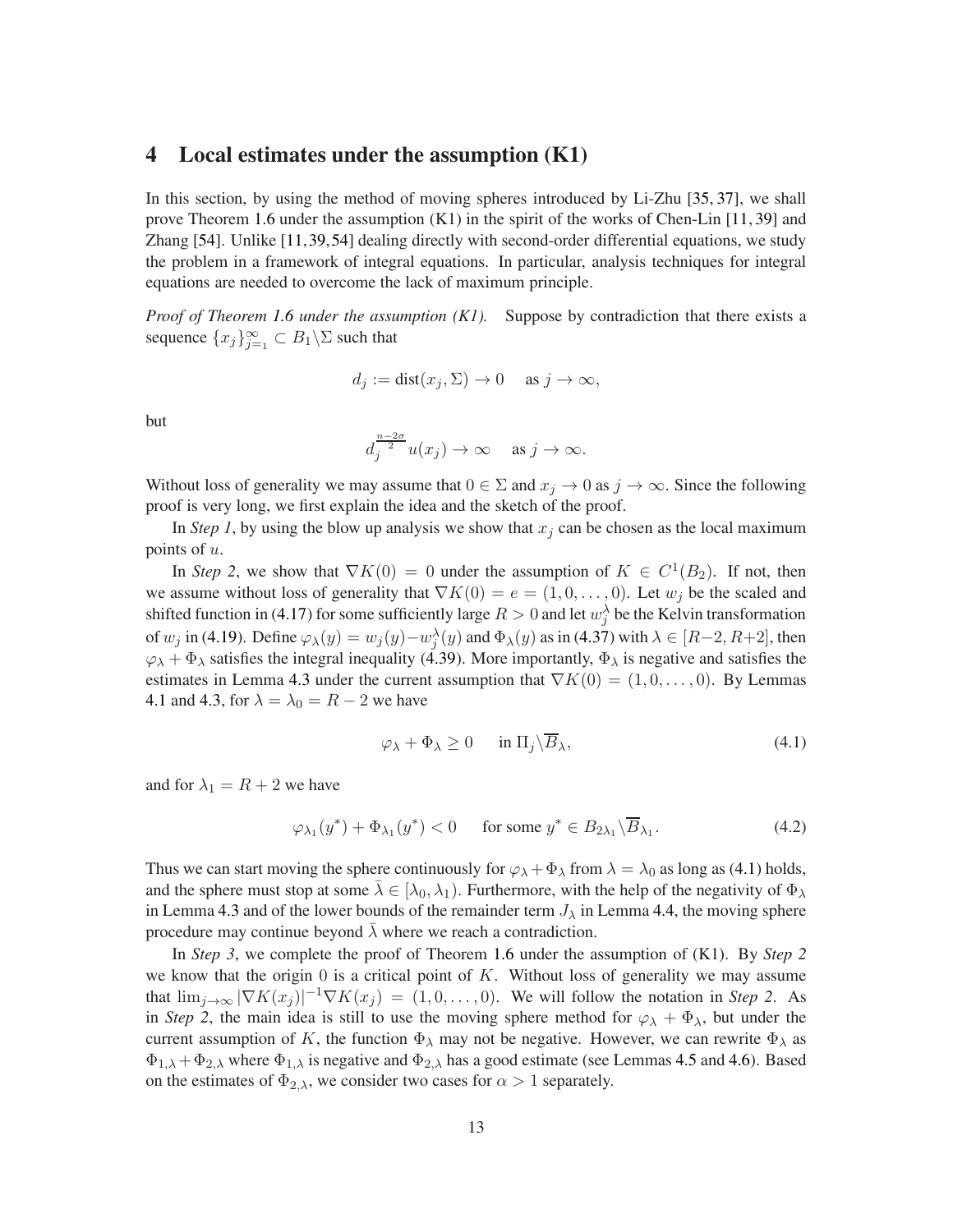(1)  $\alpha < 2\sigma$  *or*  $\alpha \ge (n-2\sigma)/2$ . In this case, by choosing a sufficiently small  $\varepsilon > 0$  we construct the following function

$$
H_{\lambda}(y) = -\varepsilon M_j^{-1} (\lambda^{2\sigma - n} - |y|^{2\sigma - n}) + \Phi_{\lambda}(y), \quad y \in \Pi_j \backslash \overline{B}_{\lambda}
$$

which can be negative. Using the lower estimates of the remainder term  $J_{\lambda}$  in Lemma [4.4,](#page-26-0) the method of moving spheres can be applied to  $\varphi_{\lambda} + H_{\lambda}$  to reach a contradiction.

(2)  $2\sigma \le \alpha < (n-2\sigma)/2$ . In this case,  $\Phi_{2,\lambda}$  on  $\Pi_j \backslash B_{2l_j}$  is too large to construct  $H_\lambda$  as in the first case, where  $l_j := u(x_j)^{\frac{2}{n-2\sigma}} |x_j| \to \infty$ . To deal with this difficulty, a different idea is needed. Note that  $\Phi_{\lambda}$  is negative on  $B_{2l_j} \backslash B_{\lambda}$  and could be non-negative on  $\Pi_j \backslash B_{2l_j}$ , thus when moving the sphere, the trouble is

<span id="page-13-0"></span>
$$
\int_{\mathcal{O}_{\lambda}} G(0,\lambda;y,z) b_{\lambda}(z) \varphi_{\lambda}(z) dz, \tag{4.3}
$$

where  $\mathcal{O}_\lambda = \{y \in \Pi_j \setminus B_{2l_j} : w_j(y) < w_j^{\lambda}(y)\}$ . To control this integral, we add a function  $T_{\lambda}$  defined in [\(4.89\)](#page-35-0) to both sides of the integral inequality [\(4.39\)](#page-20-0). Let  $H_{\lambda} := \Phi_{1,\lambda} + T_{\lambda}$ , then  $\varphi_{\lambda} + H_{\lambda}$  satisfies the integral inequality [\(4.95\)](#page-36-0). Now when the method of moving spheres is applied to  $\varphi_{\lambda} + H_{\lambda}$  (starting from  $\lambda_0 = R - 2$ ), the troublesome integral [\(4.3\)](#page-13-0) can be controlled by

$$
M_j^{-\frac{2\alpha}{n-2\sigma}} \int_{\Omega_j \backslash B_{2l_j}} G(0, \lambda; y, z) |z|^{\alpha - 2\sigma - n} dz
$$

with the help of Lemmas [4.5](#page-32-0) and [4.6.](#page-32-1) This will lead to a contradiction.

Now we return to the detailed proof of Theorem [1.6](#page-4-1) under the assumption (K1).

*Step 1. We show that*  $x_j$  *can be chosen as the local maximum points of u. Moreover, the*  $f$ unctions  $u(x_j)^{-1}u(x_j+u(x_j)^{-\frac{2}{n-2\sigma}}y)$  converge in  $C^2_{loc}(\mathbb{R}^n)$ , after passing a subsequence, to a  $\textit{positive function } U_0 \in C^2(\mathbb{R}^n)$  where  $U_0$  satisfies

<span id="page-13-1"></span>
$$
\begin{cases}\nU_0(y) = \int_{\mathbb{R}^n} \frac{K(0)U_0(z)^{\frac{n+2\sigma}{n-2\sigma}}}{|y-z|^{n-2\sigma}} dz & \text{for } y \in \mathbb{R}^n, \\
\max_{\mathbb{R}^n} U_0 = U_0(0) = 1.\n\end{cases} \tag{4.4}
$$

Define

$$
s_j(x) := \left(\frac{d_j}{2} - |x - x_j|\right)^{\frac{n-2\sigma}{2}} u(x), \quad |x - x_j| \le \frac{d_j}{2}.
$$

Since u is positive and continuous in  $B_{d_j/2}(x_j)$ , we can find a point  $\bar{x}_j \in B_{d_j/2}(x_j)$  such that

$$
s_j(\bar{x}_j) = \max_{|x - x_j| \le \frac{d_j}{2}} s_j(x) > 0.
$$

Let  $2\mu_j := \frac{d_j}{2} - |\bar{x}_j - x_j|$ . Then

$$
0 < 2\mu_j \le \frac{d_j}{2} \quad \text{and} \quad \frac{d_j}{2} - |x - x_j| \ge \mu_j \quad \forall \, |x - \bar{x}_j| \le \mu_j.
$$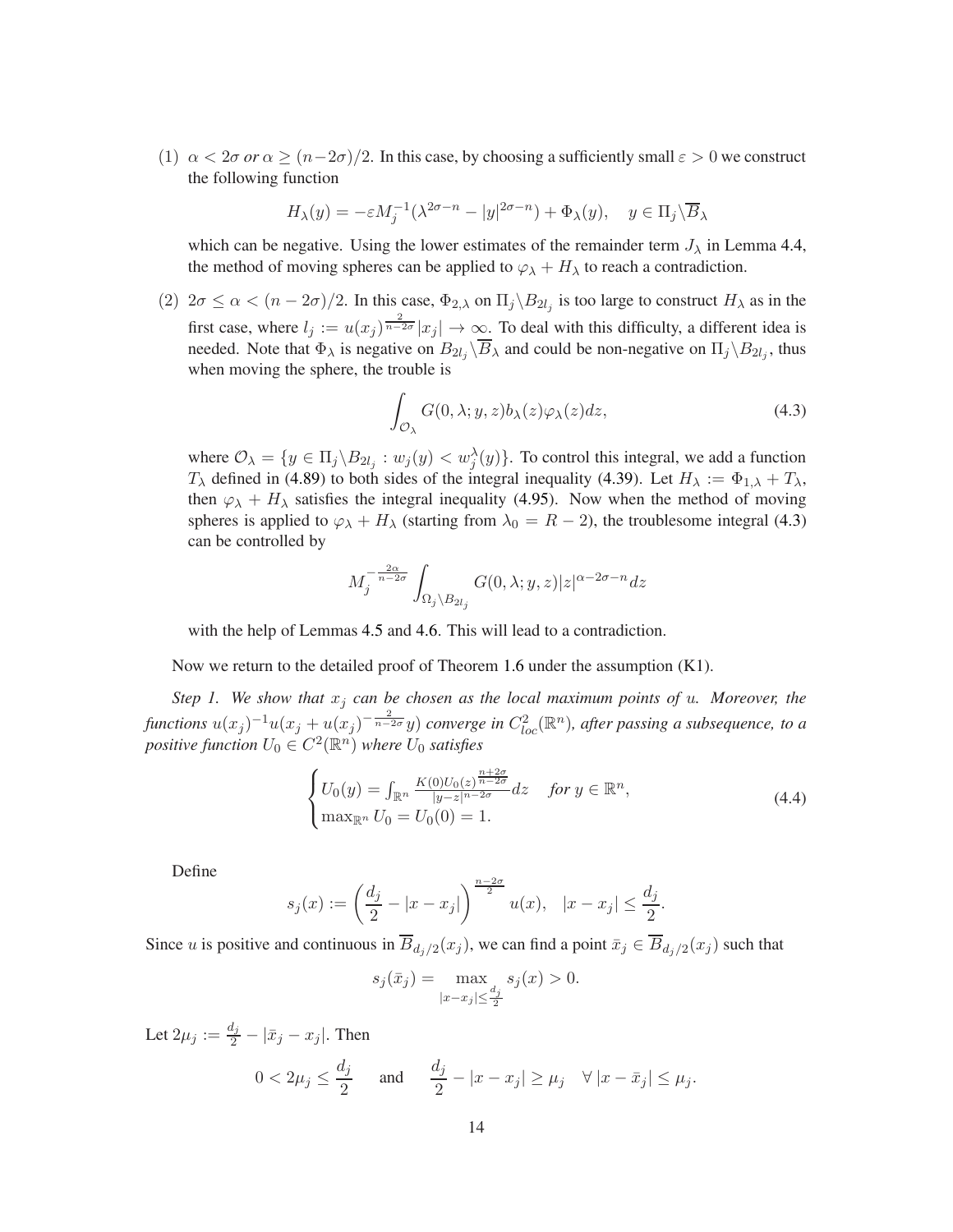By the definition of  $s_j$ , we have

$$
(2\mu_j)^{\frac{n-2\sigma}{2}}u(\bar{x}_j) = s_j(\bar{x}_j) \ge s_j(x) \ge \mu_j^{\frac{n-2\sigma}{2}}u(x) \quad \forall |x - \bar{x}_j| \le \mu_j.
$$
 (4.5)

Hence

<span id="page-14-0"></span>
$$
2^{\frac{n-2\sigma}{2}}u(\bar{x}_j) \ge u(x) \quad \forall |x - \bar{x}_j| \le \mu_j.
$$
 (4.6)

We also have

<span id="page-14-1"></span>
$$
(2\mu_j)^{\frac{n-2\sigma}{2}}u(\bar{x}_j) = s_j(\bar{x}_j) \ge s_j(x_j) = \left(\frac{d_j}{2}\right)^{\frac{n-2\sigma}{2}}u(x_j) \to \infty \quad \text{as } j \to \infty. \tag{4.7}
$$

Now, we consider

$$
v_j(y) = \frac{1}{u(\bar{x}_j)} u\left(\bar{x}_j + \frac{y}{u(\bar{x}_j)^{\frac{2}{n-2\sigma}}}\right), \ f_j(y) = \frac{1}{u(\bar{x}_j)} h\left(\bar{x}_j + \frac{y}{u(\bar{x}_j)^{\frac{2}{n-2\sigma}}}\right) \text{ in } \Theta_j,
$$

where

$$
\Theta_j = \left\{ y \in \mathbb{R}^n : \bar{x}_j + \frac{y}{u(\bar{x}_j)^{\frac{2}{n-2\sigma}}} \in B_2 \backslash \Sigma \right\}.
$$

We extend  $v_j$  to be identically 0 outside  $\Theta_j$  and K to be identically 0 outside  $B_2$ . Then  $v_j$  satisfies  $v_j(0) = 1$  and

<span id="page-14-3"></span>
$$
v_j(y) = \int_{\mathbb{R}^n} \frac{K(\bar{x}_j + u(\bar{x}_j)^{-\frac{2}{n-2\sigma}} z) v_j(z)^{\frac{n+2\sigma}{n-2\sigma}}}{|y - z|^{n-2\sigma}} dz + f_j(y) \quad \text{for } y \in \Theta_j.
$$
 (4.8)

Moreover, it follows from [\(4.6\)](#page-14-0) and [\(4.7\)](#page-14-1) that

<span id="page-14-4"></span>
$$
v_j(y) \le 2^{\frac{n-2\sigma}{2}} \quad \text{in } B_{\bar{R}_j},\tag{4.9}
$$

where

$$
\bar{R}_j := \mu_j u(\bar{x}_j)^{\frac{2}{n-2\sigma}} \to \infty \text{ as } j \to \infty.
$$

Clearly  $u(\bar{x}_j) \to \infty$  as  $j \to \infty$ , and  $||f_j||_{C^1(B_{\bar{R}_j})} \to 0$  as  $j \to \infty$  since

<span id="page-14-5"></span>
$$
||f_j||_{C^1(B_{\bar{R}_j})} \leq \frac{1}{u(\bar{x}_j)}||h||_{L^{\infty}(B_{\mu_j}(\bar{x}_j))} + \frac{1}{u(\bar{x}_j)^{\frac{n-2\sigma+2}{n-2\sigma}}}||\nabla h||_{L^{\infty}(B_{\mu_j}(\bar{x}_j))}
$$
  
\n
$$
\leq \frac{1}{u(\bar{x}_j)}||h||_{L^{\infty}(B_{3/2})} + \frac{1}{u(\bar{x}_j)^{\frac{n-2\sigma+2}{n-2\sigma}}}||\nabla h||_{L^{\infty}(B_{3/2})} \to 0 \text{ as } j \to \infty.
$$
\n(4.10)

*Claim 1: There exists a subsequence of*  $v_j$ , *still denoted by*  $v_j$ , *such that*  $v_j$  *in*  $C_{loc}^2(\mathbb{R}^n)$ *converges to a positive function*  $v \in C^2(\mathbb{R}^n)$  where v satisfies

<span id="page-14-2"></span>
$$
v(y) = \int_{\mathbb{R}^n} \frac{K(0)v(z)^{\frac{n+2\sigma}{n-2\sigma}}}{|y - z|^{n-2\sigma}} dz \quad \text{for } y \in \mathbb{R}^n. \tag{4.11}
$$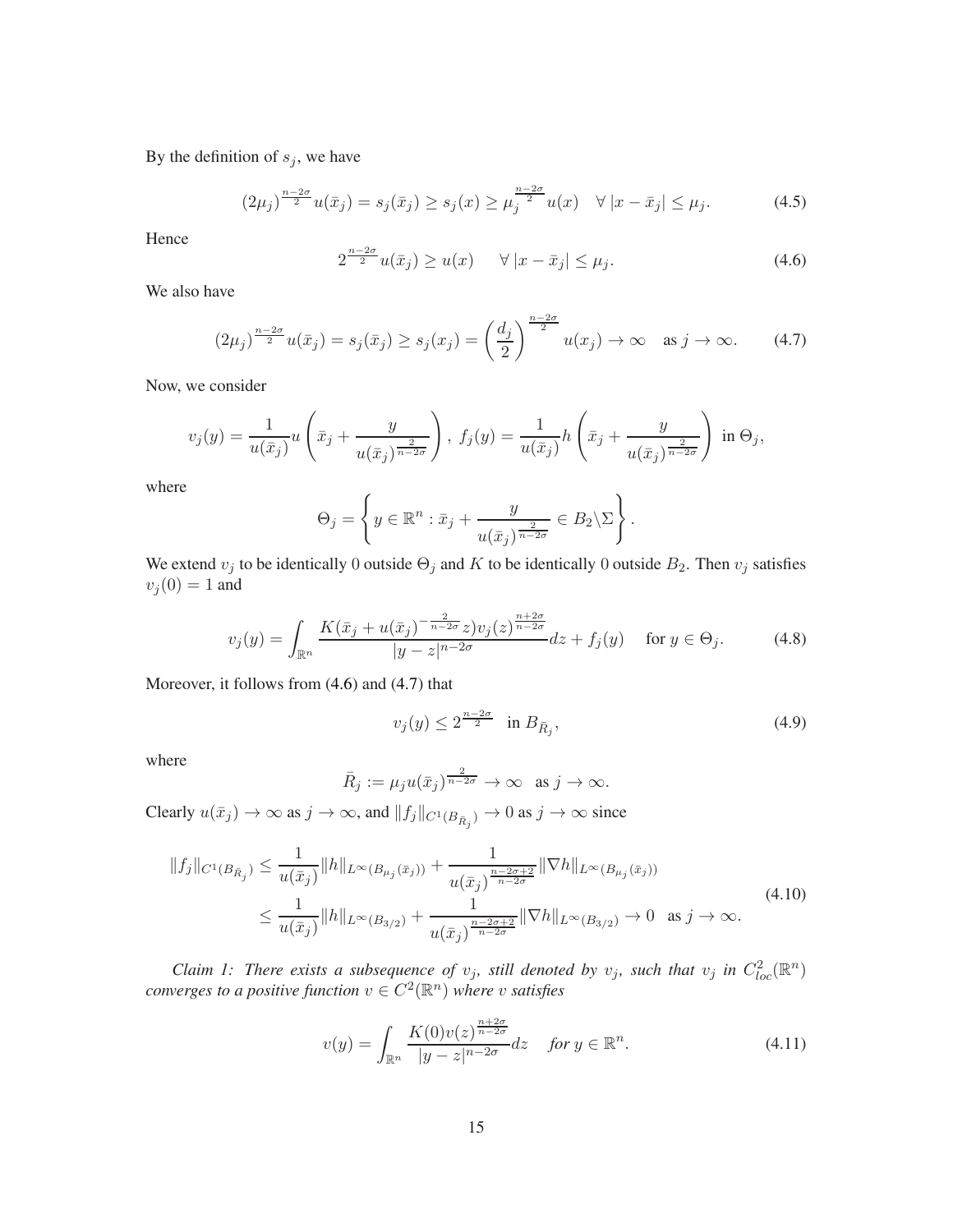Since for any  $R > 0$  we have  $v_j(y) \leq 2^{\frac{n-2\sigma}{2}}$  in  $B_R$  for all large j, by regularity results in [\[29,](#page-55-13) Section 2.1] there exists  $v \ge 0$  such that, up to a subsequence,

$$
v_j \to v \quad \text{ in } C^2_{loc}(\mathbb{R}^n).
$$

Clearly  $v(0) = 1$ . To show that v satisfies the integral equation [\(4.11\)](#page-14-2), we will use some arguments of [\[29,](#page-55-13) Proposition 2.9]. Write [\(4.8\)](#page-14-3) as

<span id="page-15-0"></span>
$$
v_j(y) = \int_{B_r} \frac{K(\bar{x}_j + u(\bar{x}_j)^{-\frac{2}{n-2\sigma}} z) v_j(z)^{\frac{n+2\sigma}{n-2\sigma}}}{|y - z|^{n-2\sigma}} dz + F_j(r, y) \quad \text{for } y \in \Theta_j,
$$
 (4.12)

where

$$
F_j(r,y) = \int_{B_r^c} \frac{K(\bar{x}_j + u(\bar{x}_j)^{-\frac{2}{n-2\sigma}}z)v_j(z)^{\frac{n+2\sigma}{n-2\sigma}}}{|y - z|^{n-2\sigma}} dz + f_j(y).
$$

Then, for  $y \in B_{r/2}$  we have

$$
F_j(r, y) = \int_{B_r^c} \frac{K(\bar{x}_j + u(\bar{x}_j)^{-\frac{2}{n-2\sigma}} z) v_j(z)^{\frac{n+2\sigma}{n-2\sigma}}}{|z|^{n-2\sigma}} \frac{|z|^{n-2\sigma}}{|y - z|^{n-2\sigma}} dz + f_j(y)
$$
  
\n
$$
\leq C \int_{B_r^c} \frac{K(\bar{x}_j + u(\bar{x}_j)^{-\frac{2}{n-2\sigma}} z) v_j(z)^{\frac{n+2\sigma}{n-2\sigma}}}{|z|^{n-2\sigma}} dz + \|f_j\|_{L^{\infty}(B_{r/2})}
$$
  
\n
$$
\leq C v_j(0) + \|f_j\|_{L^{\infty}(B_{r/2})}
$$

for all large *j*. Similarly, for  $y \in B_{r/2}$ ,

$$
|\nabla_y F_j(r, y)| \le C(r)v_j(0) + ||\nabla f_j||_{L^{\infty}(B_{r/2})}.
$$

These together with [\(4.9\)](#page-14-4) and [\(4.10\)](#page-14-5) imply that  $||F_j(r, \cdot)||_{C^1(B_r/2)} \leq C(r)$  for all j large. Thus, after passing to a subsequence,  $F_j(r, \cdot) \to F(r, \cdot)$  in  $C^{1/2}(B_{r/2})$ . Hence, letting  $j \to \infty$  in [\(4.12\)](#page-15-0) we obtain

<span id="page-15-1"></span>
$$
F(r, y) = v(y) - \int_{B_r} \frac{K(0)v(z)^{\frac{n+2\sigma}{n-2\sigma}}}{|y - z|^{n-2\sigma}} dz \quad \text{for } y \in B_{r/2}.
$$
 (4.13)

Furthermore,  $F(r, y) \ge 0$  and it is non-increasing in r. For  $r >> |y|$ ,

$$
\frac{r^{n-2\sigma}}{(r+|y|)^{n-2\sigma}}(F_j(r,0)-f_j(0)) \le F_j(r,y)-f_j(y)
$$
  
= 
$$
\int_{B_r^c} \frac{K(\bar{x}_j+u(\bar{x}_j)^{-\frac{2}{n-2\sigma}}z)v_j(z)^{\frac{n+2\sigma}{n-2\sigma}}}{|y|^{n-2\sigma}}\frac{|y|^{n-2\sigma}}{|y-z|^{n-2\sigma}}dz
$$
  

$$
\le \frac{r^{n-2\sigma}}{(r-|y|)^{n-2\sigma}}(F_j(r,0)-f_j(0)).
$$

Let *j* tend to  $\infty$ , we get

$$
\frac{r^{n-2\sigma}}{(r+|y|)^{n-2\sigma}}F(r,0) \le F(r,y) \le \frac{r^{n-2\sigma}}{(r-|y|)^{n-2\sigma}}F(r,0),
$$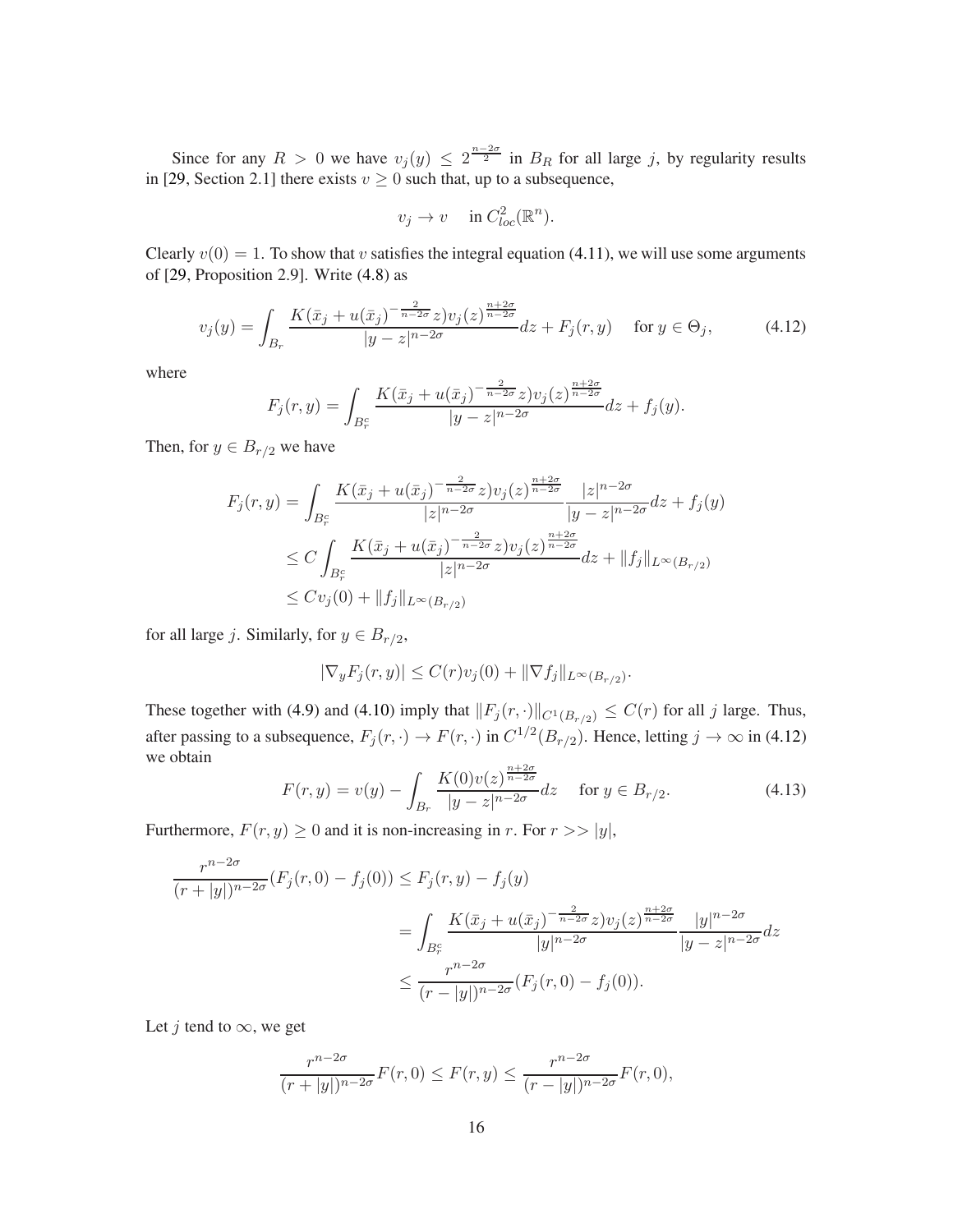which leads to  $\lim_{r\to\infty} F(r, y) = \lim_{r\to\infty} F(r, 0) =: C_0 \geq 0$ . Sending  $r \to +\infty$  in [\(4.13\)](#page-15-1) and using Lebesgue's monotone convergence theorem, we obtain

$$
v(y) = \int_{\mathbb{R}^n} \frac{K(0)v(z)^{\frac{n+2\sigma}{n-2\sigma}}}{|y - z|^{n-2\sigma}} dz + C_0 \quad \text{ for } y \in \mathbb{R}^n.
$$

If  $C_0 > 0$ , then  $v(y) \ge C_0 > 0$  for any  $y \in \mathbb{R}^n$  and hence

$$
1 = v(0) \ge \int_{\mathbb{R}^n} \frac{K(0)C_0^{\frac{n+2\sigma}{n-2\sigma}}}{|z|^{n-2\sigma}} dz = +\infty.
$$

This is impossible. Therefore,  $C_0 = 0$  and Claim 1 is established.

Since  $v(0) = 1$ , by the classification results in [\[14\]](#page-54-16) or [\[35\]](#page-55-15), v must be of the form

$$
v(y) = \left(\frac{a_0}{1 + a_0^2 |y - y_0|^2}\right)^{\frac{n - 2\sigma}{2}}
$$
\n(4.14)

for some  $y_0 \in \mathbb{R}^n$  and some  $a_0 \geq 1$ . Obviously, v has an absolute maximum at  $y_0$ . It implies that  $v_j(y)$  must have a local maximum at a point  $y_j$  near  $y_0$  when j is large. Replacing  $\bar{x}_j$  by

$$
\tilde{x}_j := \bar{x}_j + u(\bar{x}_j)^{-\frac{2}{n-2\sigma}} y_j,
$$

then  $\{\tilde{x}_i\}$  are local maximum points of u for large j. Moreover, by [\(4.7\)](#page-14-1) we have for large j that

<span id="page-16-0"></span>
$$
u(\tilde{x}_j) = v_j(y_j)u(\bar{x}_j) \ge \frac{a_0^{(n-2\sigma)/2}}{2}u(\bar{x}_j) \ge \frac{a_0^{(n-2\sigma)/2}}{2}u(x_j)
$$
(4.15)

and  $\tilde{x}_j \in B_{\mu_j/2}(\bar{x}_j) \subset B_{d_j/2}(x_j)$  which implies  $\frac{1}{2}d_j \leq \text{dist}(\tilde{x}_j, \Sigma) \leq \frac{3}{2}$  $\frac{3}{2}d_j$  and  $B_{\mu_j/2}(\tilde{x}_j) \subset$  $B_{\mu_j}(\bar{x}_j)$ . Consequently,

$$
\text{dist}(\tilde{x}_j, \Sigma)^{\frac{n-2\sigma}{2}} u(\tilde{x}_j) \to \infty \text{ and } \tilde{x}_j \to 0 \quad \text{as } j \to \infty.
$$

Furthermore, by  $(4.6)$ ,  $(4.15)$  and  $(4.7)$  we have

$$
u(\tilde{x}_j) \ge \frac{1}{2} \left(\frac{a_0}{2}\right)^{\frac{n-2\sigma}{2}} u(x) \quad \forall |x - \tilde{x}_j| \le \frac{\mu_j}{2}
$$

and

$$
R_j := \frac{1}{2}\mu_j u(\tilde{x}_j)^{\frac{2}{n-2\sigma}} \to \infty \text{ as } j \to \infty.
$$

Using the proof of Claim 1 we know that the functions  $u(\tilde{x}_j)^{-1}u(\tilde{x}_j + u(\tilde{x}_j)^{-\frac{2}{n-2\sigma}}y)$  converge in  $C_{loc}^2(\mathbb{R}^n)$ , after passing a subsequence, to a positive function  $U_0 \in C^2(\mathbb{R}^n)$  which satisfies [\(4.4\)](#page-13-1). It follows from the classification results in [\[14\]](#page-54-16) or [\[35\]](#page-55-15) that, modulo a positive constant,

$$
U_0(y) = \left(\frac{1}{1+|y|^2}\right)^{\frac{n-2\sigma}{2}}.\t(4.16)
$$

Thus the conclusion of Step 1 is proved. From now on, we consider  $x_j$  as  $\tilde{x}_j$ .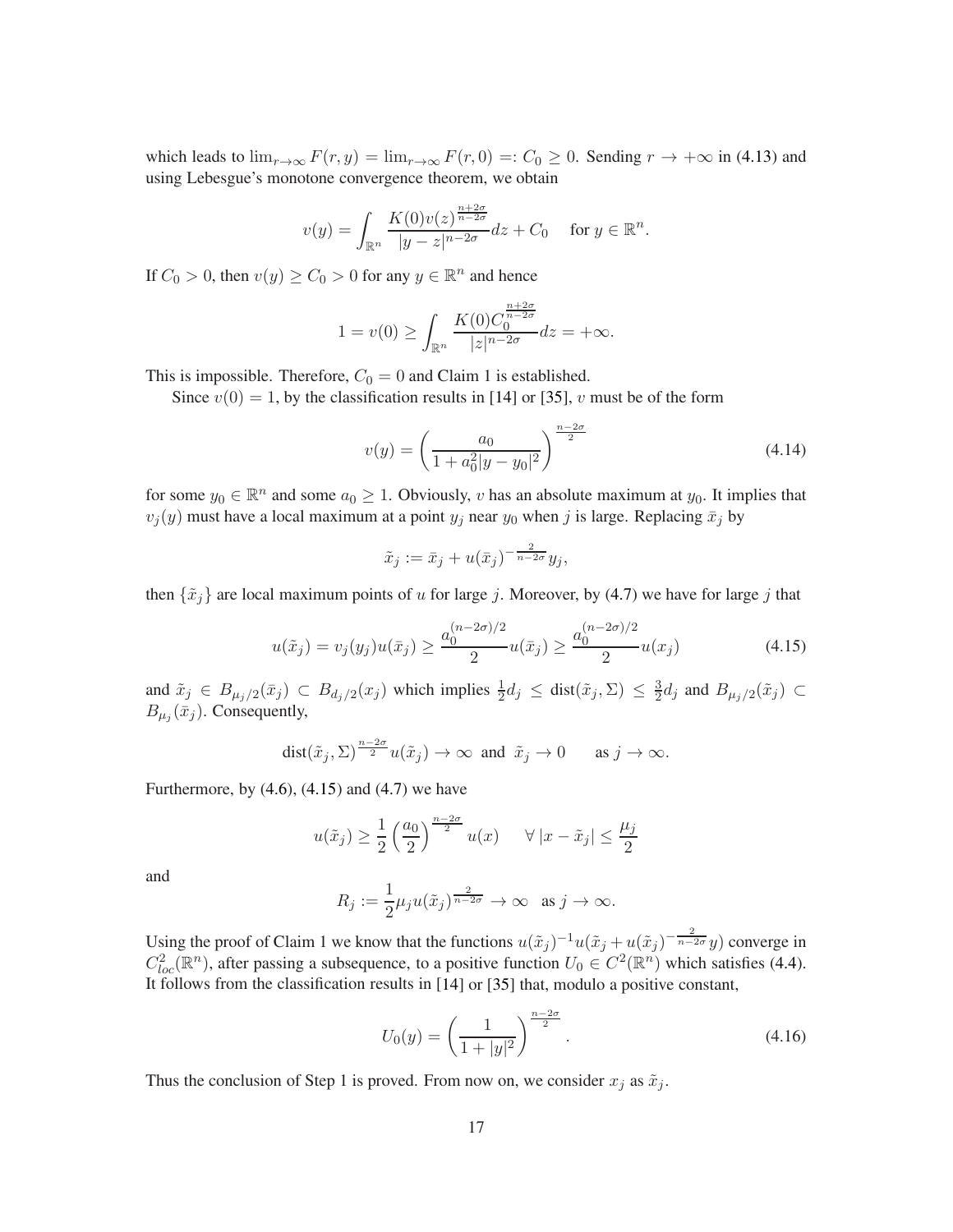*Step 2. We show*  $\nabla K(0) = 0$  *assuming*  $K \in C^1(B_2)$  *and*  $n > 2\sigma$ *.* 

Suppose  $\nabla K(0) \neq 0$ . We may assume without loss of generality that

$$
\nabla K(0) = e = (1,0,\ldots,0).
$$

Let

<span id="page-17-0"></span>
$$
w_j(y) = M_j^{-1} u\left(x_j + M_j^{-\frac{2}{n-2\sigma}} (y - Re)\right), \ h_j(y) = M_j^{-1} h\left(x_j + M_j^{-\frac{2}{n-2\sigma}} (y - Re)\right) \text{ in } \Omega_j,
$$
\n(4.17)

where  $M_j = u(x_j)$ ,  $R > 10$  is a large positive constant to be determined later, and

<span id="page-17-5"></span>
$$
\Omega_j = \left\{ y \in \mathbb{R}^n : x_j + M_j^{-\frac{2}{n-2\sigma}} (y - Re) \in B_2 \backslash \Sigma \right\}.
$$
\n(4.18)

By Step 1,  $w_j$  converges in  $C^2$  norm to the bubble  $U_1 = U_0(\cdot - Re)$  on every compact subset of  $\mathbb{R}^n$ . We also extend  $w_j$  to be identically 0 outside  $\Omega_j$  and K to be identically 0 outside  $B_2$ . For  $\lambda > 0$ , let

<span id="page-17-1"></span>
$$
w_j^{\lambda}(y) = \left(\frac{\lambda}{|y|}\right)^{n-2\sigma} w_j \left(\frac{\lambda^2 y}{|y|^2}\right), \quad h_j^{\lambda}(y) = \left(\frac{\lambda}{|y|}\right)^{n-2\sigma} h_j \left(\frac{\lambda^2 y}{|y|^2}\right) \tag{4.19}
$$

and let

<span id="page-17-7"></span>
$$
K_j(y) = K\left(x_j + M_j^{-\frac{2}{n-2\sigma}}(y - Re)\right).
$$
 (4.20)

Then

<span id="page-17-6"></span>
$$
w_j(y) = \int_{\mathbb{R}^n} \frac{K_j(z)w_j(z)^{\frac{n+2\sigma}{n-2\sigma}}}{|y - z|^{n-2\sigma}} dz + h_j(y) \quad \text{for } y \in \Omega_j.
$$
 (4.21)

By [\(3.7\)](#page-9-3),  $w_j^{\lambda}$  satisfies

<span id="page-17-8"></span>
$$
w_j^{\lambda}(y) = \int_{\mathbb{R}^n} \frac{K_j(z^{\lambda}) w_j^{\lambda}(z)^{\frac{n+2\sigma}{n-2\sigma}}}{|y - z|^{n-2\sigma}} dz + h_j^{\lambda}(y) \quad \text{for } y \in \Omega_j \backslash \overline{B}_{\lambda},\tag{4.22}
$$

where  $z^{\lambda} = \frac{\lambda^2 z}{|z|^2}$  $\frac{\lambda^2 z}{|z|^2}$  is the inversion of z with respect to  $\partial B_{\lambda}$ .

<span id="page-17-2"></span>The following lemma gives the estimates on the difference between  $w_j$  and  $w_j^{\lambda}$  with  $\lambda = R-2$ or  $R + 2$ .

**Lemma 4.1.** *Let*  $\lambda_0 = R - 2$  *and*  $\lambda_1 = R + 2$ *. Then there exist*  $\varepsilon_0 = \varepsilon_0(n, \sigma, \min_{B_2 \setminus \Sigma} u, K, R) >$ 0 *and*  $j_0 = j_0(n, \sigma, \min_{B_2 \setminus \Sigma} u, K, R) > 1$  *such that for all*  $j \ge j_0$ *,* 

<span id="page-17-4"></span>
$$
w_j(y) - w_j^{\lambda_0}(y) \ge \varepsilon_0(|y| - \lambda_0)|y|^{2\sigma - 1 - n} + \varepsilon_0 M_j^{-1}(\lambda_0^{2\sigma - n} - |y|^{2\sigma - n}), \quad y \in \Omega_j \setminus \overline{B}_{\lambda_0}.\tag{4.23}
$$

*Moreover, there exists*  $y^* \in B_{2\lambda_1} \backslash \overline{B}_{\lambda_1}$  such that for all  $j \geq j_0$ ,

<span id="page-17-3"></span>
$$
w_j(y^*) - w_j^{\lambda_1}(y^*) \le -\varepsilon_0. \tag{4.24}
$$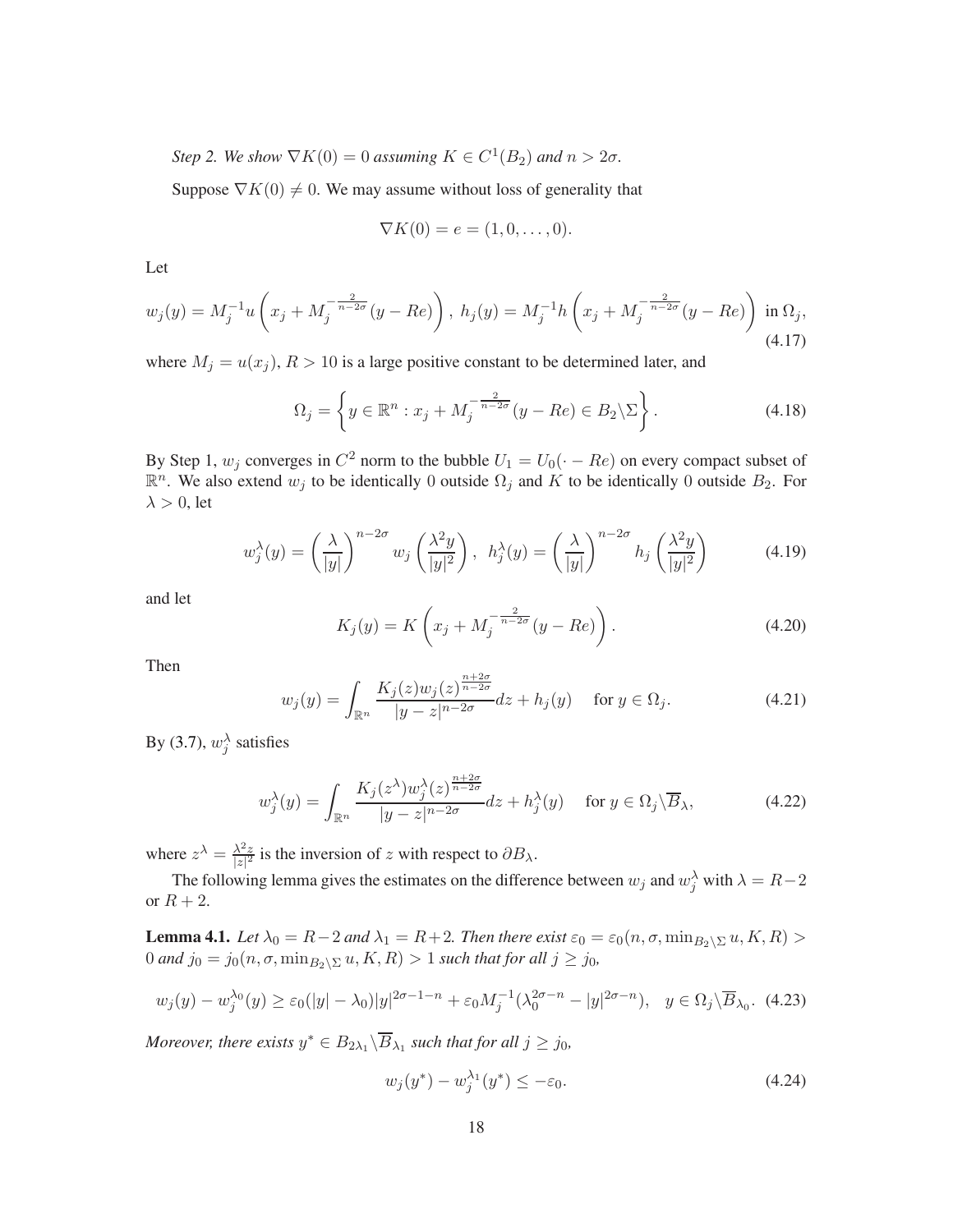*Proof.* Since  $w_j$  converges in  $C^2$  norm to  $U_1 = U_0(\cdot - Re)$  on any compact subset of  $\mathbb{R}^n$ , by Lemma [3.3](#page-11-1) there exists  $\varepsilon_1 = \varepsilon_1(n, \sigma, R) > 0$  such that for any fixed  $R_1 \gg R$ ,

<span id="page-18-4"></span>
$$
w_j(y) - w_j^{\lambda_0}(y) \ge \varepsilon_1(|y| - \lambda_0)|y|^{2\sigma - 1 - n}, \quad \lambda_0 < |y| \le R_1 \tag{4.25}
$$

for sufficiently large  $j$ . Clearly, Lemma [3.3](#page-11-1) also implies that  $(4.24)$  is true.

Next we show that [\(4.23\)](#page-17-4) holds for  $y \in \Omega_j \backslash B_{R_1}$ . Firstly, it is easy to see that there exists a small  $\varepsilon_2 = \varepsilon_2(n, \sigma, R) > 0$  such that for any  $R_1 \gg R$ ,

<span id="page-18-0"></span>
$$
|U_1(y) - |y|^{2\sigma - n}| \le \frac{\varepsilon_2}{2} |y|^{2\sigma - n}, \qquad |y| \ge R_1
$$
\n(4.26)

and

$$
U_1^{\lambda_0}(y) \le (1 - 3\varepsilon_2)|y|^{2\sigma - n}, \qquad |y| \ge R_1. \tag{4.27}
$$

Consequently, we obtain that for large  $j$ ,

<span id="page-18-2"></span>
$$
w_j^{\lambda_0}(y) \le (1 - 2\varepsilon_2)|y|^{2\sigma - n}, \qquad |y| \ge R_1. \tag{4.28}
$$

On the other hand, because  $w_j$  converges to  $U_1$  in  $C^2(B_{R_1})$ , for any  $y \in \Omega_j \backslash B_{R_1}$  we have that when  $j$  is sufficiently large,

<span id="page-18-1"></span>
$$
\left(1 - \frac{\varepsilon_2}{8}\right) w_j(y) \ge \left(1 - \frac{\varepsilon_2}{8}\right) \int_{B_{R_1}} \frac{K_j(z) w_j(z)^{\frac{n+2\sigma}{n-2\sigma}} dz}{|y - z|^{n-2\sigma}} dz
$$
\n
$$
\ge \left(1 - \frac{\varepsilon_2}{4}\right) \int_{B_{R_1}} \frac{K(0) w_j(z)^{\frac{n+2\sigma}{n-2\sigma}}}{|y - z|^{n-2\sigma}} dz
$$
\n
$$
\ge \left(1 - \frac{\varepsilon_2}{2}\right) \int_{B_{R_1}} \frac{K(0) U_1(z)^{\frac{n+2\sigma}{n-2\sigma}}}{|y - z|^{n-2\sigma}} dz
$$
\n
$$
\ge \left(1 - \frac{\varepsilon_2}{2}\right) U_1(y) - \int_{\{|z| \ge R_1\}} \frac{K(0) U_1(z)^{\frac{n+2\sigma}{n-2\sigma}}}{|y - z|^{n-2\sigma}} dz.
$$
\n(4.29)

A simple computation yields that for  $y \in \Omega_j \backslash B_{R_1}$ ,

$$
\int_{\{|z| \ge R_1\}} \frac{U_1(z)^{\frac{n+2\sigma}{n-2\sigma}} dz \le \left( \int_{\{|z| \ge R_1, |y-z| \ge \frac{|y|}{2}\}} + \int_{\{|z| \ge R_1, |y-z| \le \frac{|y|}{2}\}} \right) \frac{U_1(z)^{\frac{n+2\sigma}{n-2\sigma}}}{|y-z|^{n-2\sigma}} dz
$$
  

$$
\le \frac{C}{|y|^{n-2\sigma}} \int_{\{|z| \ge R_1\}} \frac{dz}{(1+|z|^2)^{(n+2\sigma)/2}} + \frac{C}{|y|^n}
$$
  

$$
\le \frac{C}{|y|^{n-2\sigma}} \cdot \frac{1}{R_1^{2\sigma}}
$$

for some positive constant  $C = C(n, \sigma, R)$ . This, together with [\(4.26\)](#page-18-0) and [\(4.29\)](#page-18-1), gives

<span id="page-18-3"></span>
$$
w_j(y) \ge \frac{\varepsilon_2}{8} w_j(y) + (1 - \varepsilon_2)|y|^{2\sigma - n} + \frac{\varepsilon_2}{4}|y|^{2\sigma - n} - \frac{C}{|y|^{n - 2\sigma}} \cdot \frac{1}{R_1^{2\sigma}}
$$
  
 
$$
\ge \frac{\varepsilon_2}{8} w_j(y) + (1 - \varepsilon_2)|y|^{2\sigma - n} \quad \text{for } y \in \Omega_j \setminus B_{R_1}
$$
 (4.30)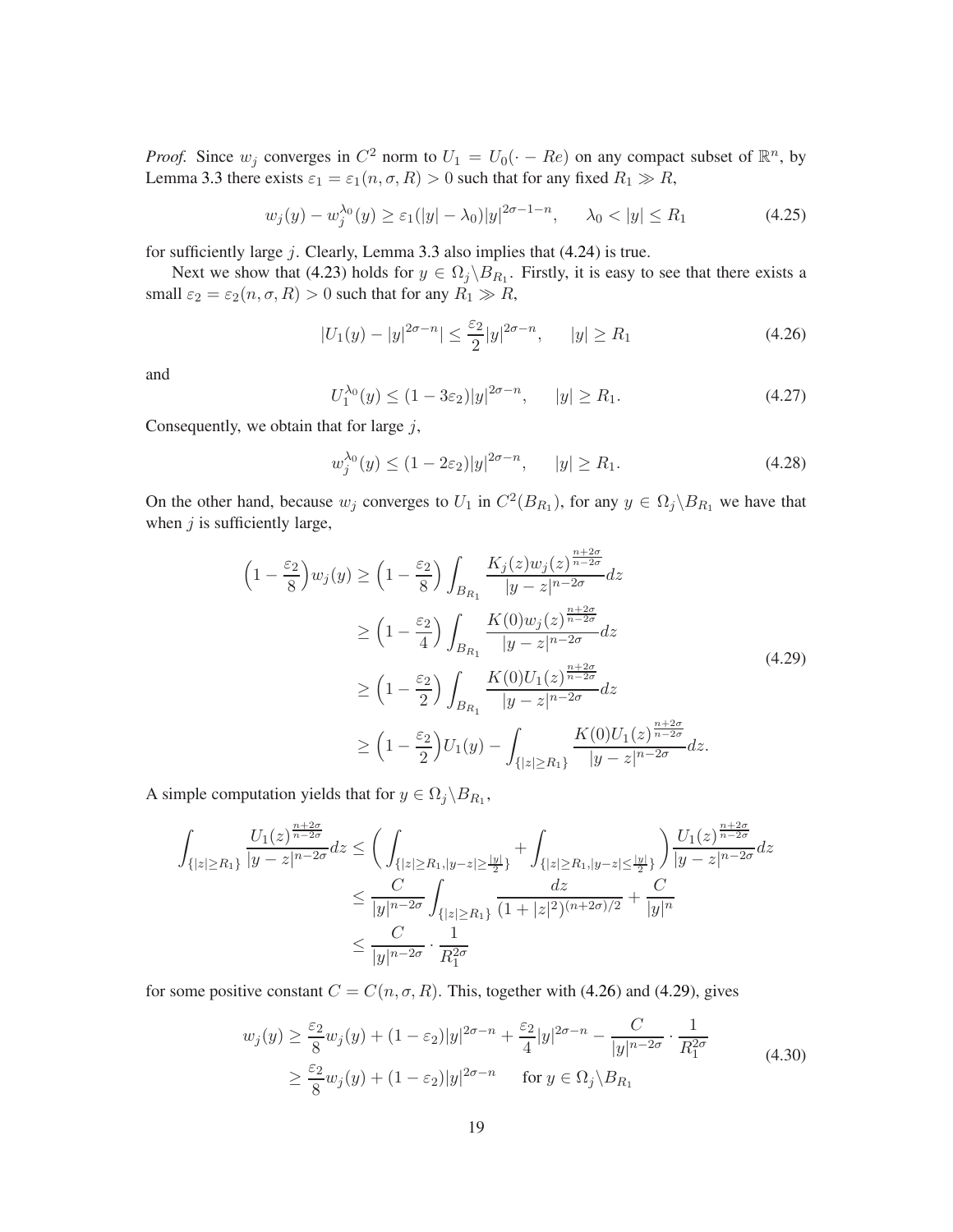by choosing  $R_1 \gg R$  large enough and then fixing it. Moreover, from the equation [\(1.12\)](#page-4-0) we have  $u(x) \ge 4^{2\sigma-n} \int_{B_2} K(y) u(y)^{\frac{n+2\sigma}{n-2\sigma}} dy =: A_0 > 0$  for all  $x \in B_2 \backslash \Sigma$ , so by the definition of  $w_j$  we obtain

<span id="page-19-1"></span>
$$
w_j(y) \ge \varepsilon_3 M_j^{-1} (\lambda_0^{2\sigma - n} - |y|^{2\sigma - n}) \quad \text{for } y \in \Omega_j \backslash B_{R_1}.
$$
 (4.31)

with some constant  $\varepsilon_3 = \varepsilon_3(n, \sigma, A_0, R)$ . It follows from [\(4.28\)](#page-18-2), [\(4.30\)](#page-18-3) and [\(4.31\)](#page-19-1) that there exists a small  $\varepsilon_0 > 0$  such that for large j,

$$
w_j(y) - w_j^{\lambda_0}(y) \ge \varepsilon_0 |y|^{2\sigma - n} + \varepsilon_0 M_j^{-1} (\lambda_0^{2\sigma - n} - |y|^{2\sigma - n})
$$
 for  $y \in \Omega_j \backslash B_{R_1}$ .

This together with [\(4.25\)](#page-18-4) implies that [\(4.23\)](#page-17-4) holds by choosing  $\varepsilon_0$  sufficiently small. Lemma [4.1](#page-17-2) is established.  $\Box$ 

Next we will use the moving sphere method for  $\lambda \in [R-2, R+2]$  to derive a contradiction. Denote

<span id="page-19-3"></span>
$$
\Pi_j := \left\{ y \in \mathbb{R}^n : x_j + M_j^{-\frac{2}{n-2\sigma}} (y - Re) \in B_1 \backslash \Sigma \right\} \subset \Omega_j \tag{4.32}
$$

and

$$
\Sigma_j := \left\{ y \in \mathbb{R}^n : x_j + M_j^{-\frac{2}{n-2\sigma}} (y - Re) \in \Sigma \right\}.
$$
 (4.33)

Note that we have  $\mathcal{L}^n(\Sigma_j) = 0$  due to  $\mathcal{L}^n(\Sigma) = 0$ . It follows from the same arguments as in Lemma 3.1 of [\[30\]](#page-55-9) that for all large  $j$ , there holds

<span id="page-19-2"></span>
$$
h_j^{\lambda}(y) \le h_j(y) \quad \forall \ y \in \Pi_j \backslash \overline{B}_{\lambda}, \ \lambda \in [R-2, R+2]. \tag{4.34}
$$

Let  $\varphi_{\lambda}(y) = w_j(y) - w_j^{\lambda}(y)$ , where we omit j in the notation for brevity. By [\(3.8\)](#page-9-4), [\(4.34\)](#page-19-2) and  $K_j \equiv 0$  on  $\Omega_j^c \backslash \Sigma_j$ , we have for  $\lambda \in [R-2, R+2]$  and  $y \in \Pi_j \backslash \overline{B}_\lambda$  that

$$
\varphi_{\lambda}(y) \geq \int_{B_{\lambda}^{c}} G(0,\lambda;y,z) \left( K_{j}(z)w_{j}(z)^{\frac{n+2\sigma}{n-2\sigma}} - K_{j}(z^{\lambda})w_{j}^{\lambda}(z)^{\frac{n+2\sigma}{n-2\sigma}} \right) dz
$$
  
\n
$$
= \int_{B_{\lambda}^{c}} G(0,\lambda;y,z) K_{j}(z) \left( w_{j}(z)^{\frac{n+2\sigma}{n-2\sigma}} - w_{j}^{\lambda}(z)^{\frac{n+2\sigma}{n-2\sigma}} \right) dz
$$
  
\n
$$
+ \int_{B_{\lambda}^{c}} G(0,\lambda;y,z) \left( K_{j}(z) - K_{j}(z^{\lambda}) \right) w_{j}^{\lambda}(z)^{\frac{n+2\sigma}{n-2\sigma}} dz
$$
  
\n
$$
= \int_{\Pi_{j} \setminus B_{\lambda}} G(0,\lambda;y,z) b_{\lambda}(z) \varphi_{\lambda}(z) dz + J_{\lambda}(y) - \Phi_{\lambda}(y),
$$
\n(4.35)

where

<span id="page-19-4"></span>
$$
b_{\lambda}(y) = K_j(y) \frac{w_j(y)^{\frac{n+2\sigma}{n-2\sigma}} - w_j^{\lambda}(y)^{\frac{n+2\sigma}{n-2\sigma}}}{w_j(y) - w_j^{\lambda}(y)},
$$
\n(4.36)

<span id="page-19-0"></span>
$$
\Phi_{\lambda}(y) = \int_{\Omega_j \setminus B_{\lambda}} G(0, \lambda; y, z) \left( K_j(z^{\lambda}) - K_j(z) \right) w_j^{\lambda}(z)^{\frac{n+2\sigma}{n-2\sigma}} dz \tag{4.37}
$$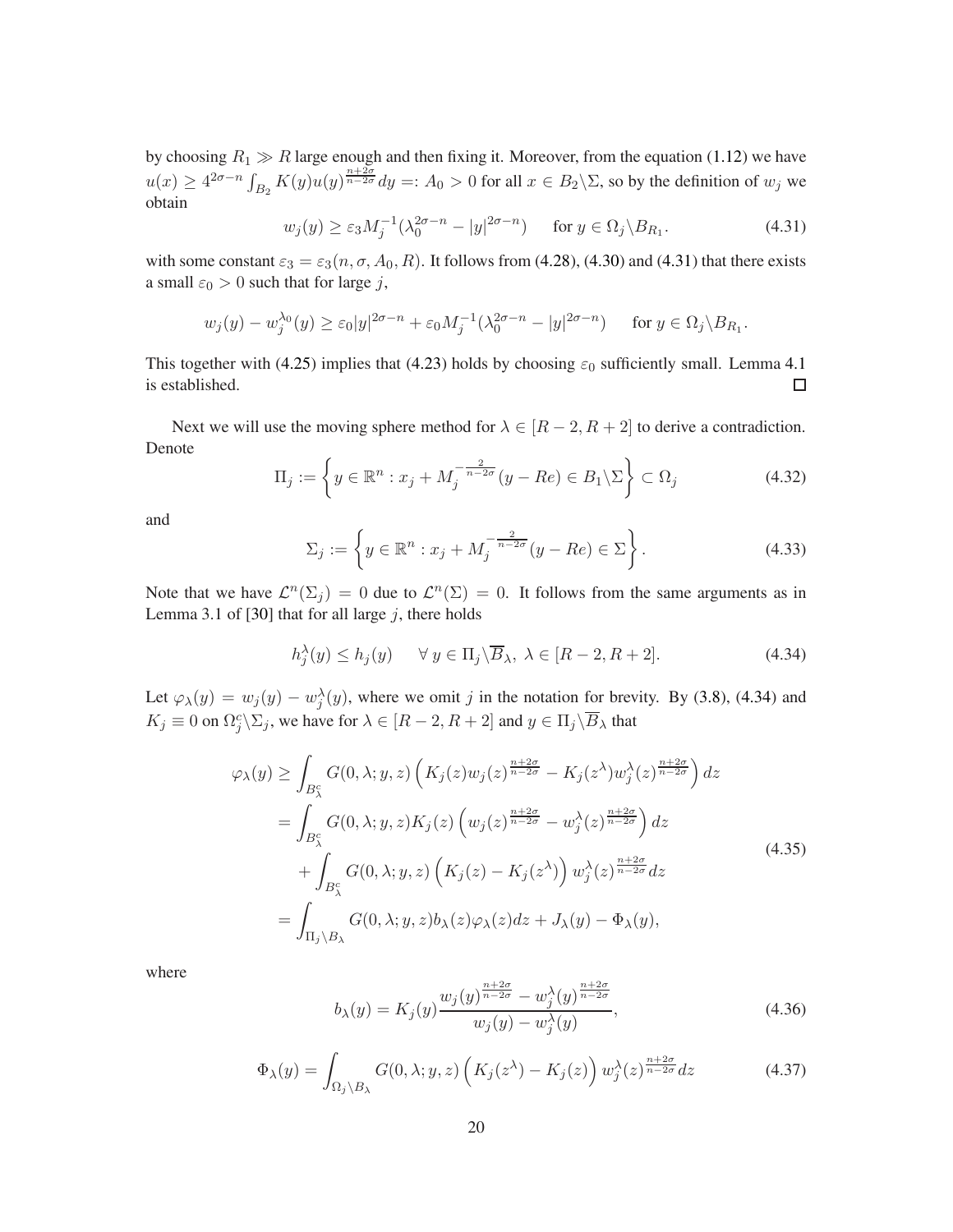and

<span id="page-20-5"></span>
$$
J_{\lambda}(y) = \int_{\Omega_j \setminus \Pi_j} G(0, \lambda; y, z) K_j(z) \left( w_j(z)^{\frac{n+2\sigma}{n-2\sigma}} - w_j^{\lambda}(z)^{\frac{n+2\sigma}{n-2\sigma}} \right) dz
$$
  
- 
$$
\int_{\Omega_j^c} G(0, \lambda; y, z) K_j(z^{\lambda}) w_j^{\lambda}(z)^{\frac{n+2\sigma}{n-2\sigma}} dz.
$$
 (4.38)

Note that  $b_\lambda(y)$  is always non-negative. Thus,  $\varphi_\lambda$  satisfies the integral inequality

<span id="page-20-0"></span>
$$
\varphi_{\lambda}(y) + \Phi_{\lambda}(y) \ge \int_{\Pi_j \backslash B_{\lambda}} G(0, \lambda; y, z) b_{\lambda}(z) \varphi_{\lambda}(z) dz + J_{\lambda}(y), \quad y \in \Pi_j \backslash \overline{B}_{\lambda}, \tag{4.39}
$$

where  $\lambda \in [R-2, R+2]$ .

Now we show some estimates for  $\Phi_{\lambda}$  on  $\Pi_j\backslash\overline{B}_{\lambda}$  in order to apply the moving sphere method to the function  $\varphi_\lambda + \Phi_\lambda$ . We first need to establish the estimates on  $K_j(z^\lambda) - K_j(z)$  and on  $w_j^\lambda(z)$ for  $z \in \Omega_j \backslash B_\lambda$ . For this purpose we define a special domain in  $\Omega_j \backslash B_\lambda$ . Let

$$
D_{\lambda} = \{ z \in \mathbb{R}^n : \lambda < |z| < 2\lambda, z_1 > 2|z'| \text{ where } z' = (z_2, \dots, z_n) \}.
$$

*Claim 2: There exists a constant*  $C > 0$  *independent of*  $\lambda$  *such that for all large j,* 

$$
K_j(z^{\lambda}) - K_j(z) \le -CM_j^{-\frac{2}{n-2\sigma}}(|z| - \lambda), \quad z \in D_{\lambda}, \tag{4.40}
$$

$$
|K_j(z^{\lambda}) - K_j(z)| \le CM_j^{-\frac{2}{n-2\sigma}}(|z| - \lambda), \quad z \in \Omega_j \backslash B_{\lambda}.
$$
 (4.41)

*Proof.* The first estimate follows from the mean value theorem and  $\lim_{x\to 0} \nabla K(x) = \nabla K(0)$ e. The second estimate follows from the mean value theorem.  $\Box$ 

<span id="page-20-4"></span>**Lemma 4.2.** *There exist constants*  $C_1, C_2 > 0$  *independent of*  $\lambda$  *such that for all large j,* 

<span id="page-20-3"></span>
$$
C_1|z|^{2\sigma-n} \le w_j^{\lambda}(z) \le C_2|z|^{2\sigma-n} \quad \text{for } z \in \Omega_j \setminus (B_{\lambda} \cup D_{\lambda}) \tag{4.42}
$$

*and*

<span id="page-20-2"></span>
$$
C_1\left(\frac{\lambda}{|z|}\right)^{n-2\sigma}\left(\frac{1}{1+(z_1-\lambda)^2+|z'|^2}\right)^{\frac{n-2\sigma}{2}} \le w_j^{\lambda}(z) \le 2 \quad \text{for } z \in D_{\lambda}.\tag{4.43}
$$

*Proof.* Since the functions  $w_j(y)$  converge in  $C_{loc}^2(\mathbb{R}^n)$  to  $U_1(y) = (1 + |y - Re|^2)^{-\frac{n-2\sigma}{2}}$ , for  $z \in D_{\lambda}$  and for large j we have

<span id="page-20-1"></span>
$$
\frac{1}{2}\left(\frac{\lambda}{|z|}\right)^{n-2\sigma}\left(\frac{1}{1+\left|\frac{\lambda^2 z_1}{|z|^2}-R\right|^2+\left|\frac{\lambda^2 z'}{|z|^2}\right|^2}\right)^{\frac{n-2\sigma}{2}} \le \left(\frac{\lambda}{|z|}\right)^{n-2\sigma} w_j\left(\frac{\lambda^2 z}{|z|^2}\right) = w_j^{\lambda}(z) \le 2.
$$
\n(4.44)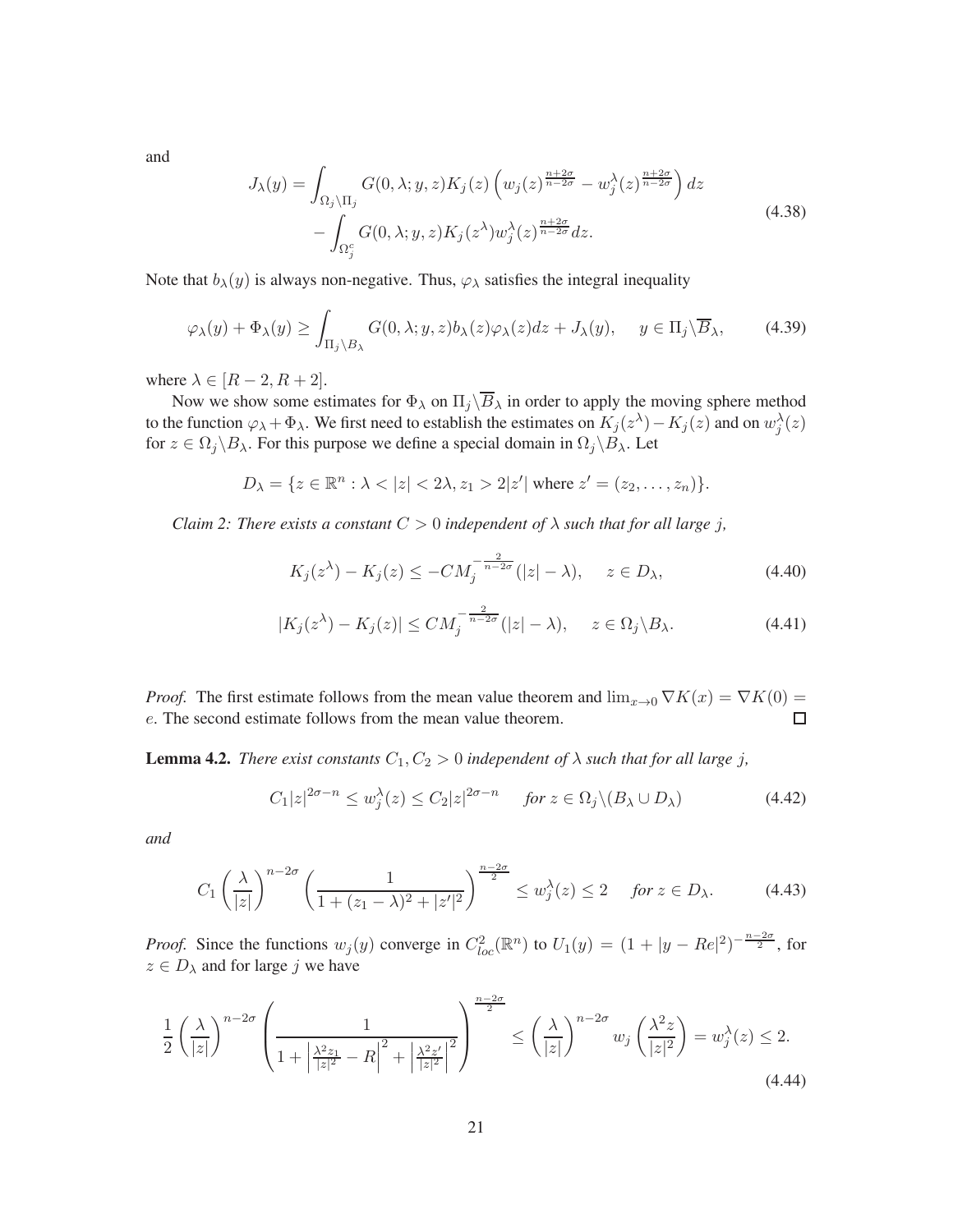Note that  $|\lambda - R| \leq 2$  and for  $|z| > \lambda$ ,

$$
\left| \frac{\lambda^2 z_1}{|z|^2} - \lambda \right|^2 = \frac{\lambda^2}{|z|^2} \left( \frac{\lambda^2}{|z|^2} z_1^2 - 2z_1 \lambda + \frac{|z|^2}{\lambda^2} \lambda^2 \right)
$$
  

$$
\le (z_1 - \lambda)^2 + (|z|^2 - \lambda^2) \left( 1 - \frac{z_1^2}{|z|^2} \right)
$$
  

$$
\le (z_1 - \lambda)^2 + |z'|^2,
$$

from which we obtain

$$
1 + \left| \frac{\lambda^2 z_1}{|z|^2} - R \right|^2 + \left| \frac{\lambda^2 z'}{|z|^2} \right|^2 \le 10(1 + (z_1 - \lambda)^2 + |z'|^2).
$$

This together with [\(4.44\)](#page-20-1) gives the proof of [\(4.43\)](#page-20-2).

Next we establish [\(4.42\)](#page-20-3). Firstly one can verify the following elementary estimate:

<span id="page-21-1"></span>
$$
|z^{\lambda} - Re|^2 \ge C\lambda^2, \qquad z \in \Omega_j \setminus (B_{\lambda} \cup D_{\lambda})
$$
\n(4.45)

 $\Box$ 

for some constant  $C > 0$  independent of  $\lambda$ . Because  $w_j(y)$  converges in  $C^2_{loc}(\mathbb{R}^n)$  to  $U_1(y) =$  $(1+|y-Re|^2)^{-\frac{n-2\sigma}{2}}$ , we have for large j that

$$
\frac{1}{2} \left(\frac{\lambda}{|z|}\right)^{n-2\sigma} \left(\frac{1}{1+|z^{\lambda}-Re|^2}\right)^{\frac{n-2\sigma}{2}} \leq w_j^{\lambda}(z) \leq 2 \left(\frac{\lambda}{|z|}\right)^{n-2\sigma} \left(\frac{1}{1+|z^{\lambda}-Re|^2}\right)^{\frac{n-2\sigma}{2}},\tag{4.46}
$$

where  $z \in \Omega_i \backslash B_{\lambda}$ . By [\(4.45\)](#page-21-1) we get

$$
w_j^{\lambda}(z) \le 2\left(\frac{\lambda}{|z|}\right)^{n-2\sigma} \left(\frac{1}{1+C\lambda^2}\right)^{\frac{n-2\sigma}{2}} \le C_2|z|^{2\sigma-n}, \quad z \in \Omega_j \setminus (B_{\lambda} \cup D_{\lambda})
$$

for another constant  $C_2 > 0$  independent of  $\lambda$ . On the other hand, using  $|z^{\lambda} - Re| \leq 3\lambda$  for  $|z| \geq \lambda$  we obtain

$$
w_j^{\lambda}(z) \ge \frac{1}{2} \left(\frac{\lambda}{|z|}\right)^{n-2\sigma} \left(\frac{1}{1+9\lambda^2}\right)^{\frac{n-2\sigma}{2}} \ge C_1 |z|^{2\sigma-n}, \qquad z \in \Omega_j \setminus (B_{\lambda} \cup D_{\lambda})
$$

for some constant  $C_1 > 0$  independent of  $\lambda$ . Lemma [4.2](#page-20-4) is proved.

Lemma [4.2](#page-20-4) tells us that  $w_j^{\lambda}$  is bigger on  $D_{\lambda}$  and is smaller on  $\Omega_j \setminus (B_{\lambda} \cup D_{\lambda})$ , while  $K_j(z^{\lambda})$  –  $K_j(z)$  is negative on  $D_\lambda$  by Claim 2. These combined with Lemma [3.1](#page-9-1) will lead to a crucial fact that  $\Phi_{\lambda}$  is non-positive. Indeed, the positive parts of the integral in [\(4.37\)](#page-19-0) can be controlled by the negative one. More precisely, we have

<span id="page-21-0"></span>**Lemma 4.3.** *There exists a constant*  $C > 0$  *independent* of  $\lambda$  *such that for all large j*,

$$
\Phi_\lambda(y)\leq \begin{cases} -CM_j^{-\frac{2}{n-2\sigma}}(|y|-\lambda)\lambda^{-n}\log\lambda &\quad \text{for $y\in B_{4\lambda}\backslash\overline{B}_\lambda$,}\\ -CM_j^{-\frac{2}{n-2\sigma}}|y|^{2\sigma-n}\lambda^{1-2\sigma}\log\lambda &\quad \text{for $y\in \Pi_j\backslash\overline{B}_{4\lambda}$}\end{cases}
$$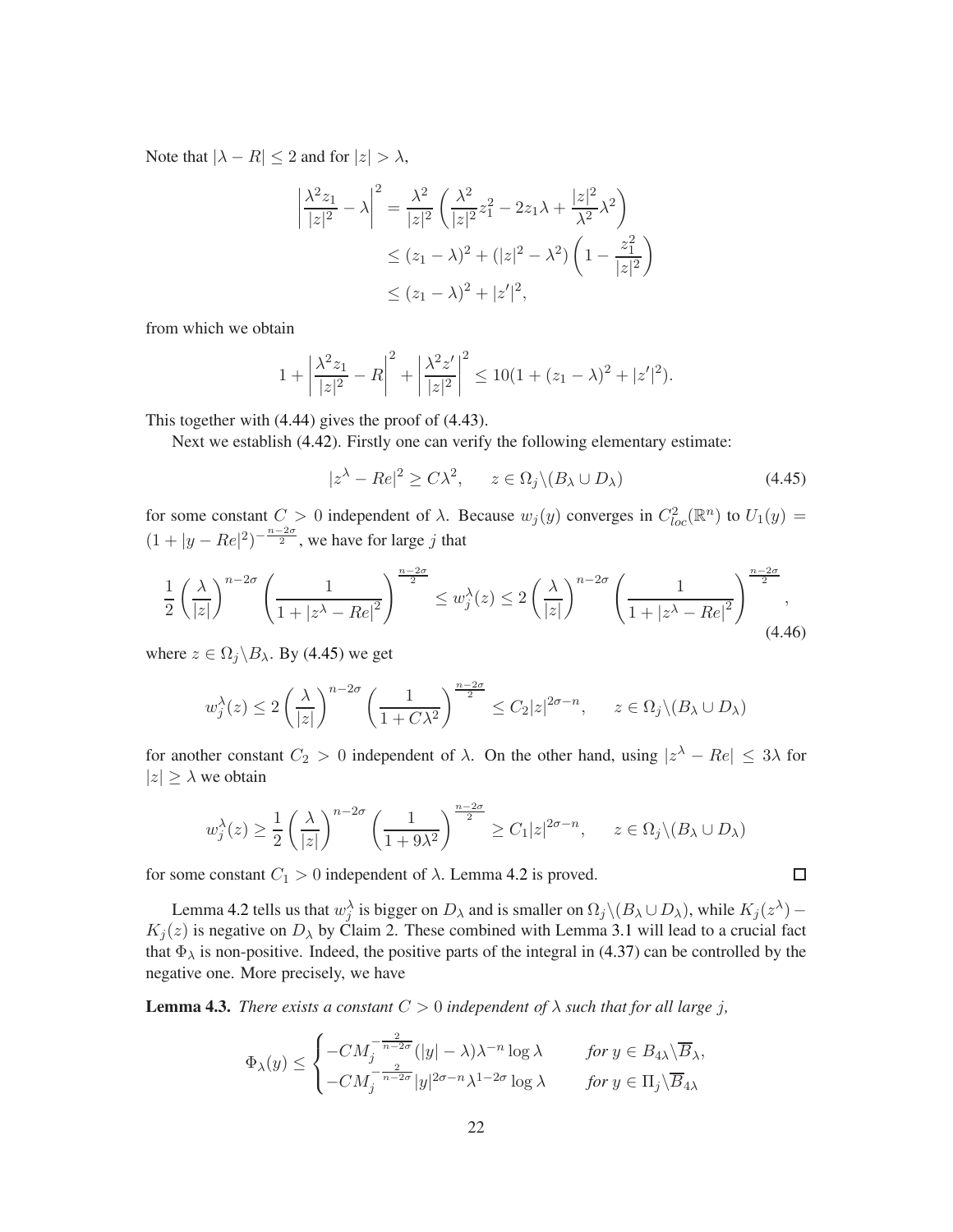*and*

$$
|\Phi_\lambda(y)| \le \begin{cases} CM_j^{-\frac{2}{n-2\sigma}}(|y| - \lambda)\lambda^{2\sigma} & \text{for } y \in B_{4\lambda}\backslash\overline{B}_\lambda, \\ CM_j^{-\frac{2}{n-2\sigma}}|y|^{2\sigma - n}\lambda^{n+1} & \text{for } y \in \Pi_j\backslash\overline{B}_{4\lambda}. \end{cases}
$$

*Proof.* Let

$$
Q_{\lambda}(z) = \left(K_j(z^{\lambda}) - K_j(z)\right) w_j^{\lambda}(z)^{\frac{n+2\sigma}{n-2\sigma}} \quad \text{for } z \in \Omega_j \backslash B_{\lambda}.
$$
 (4.47)

Then  $\Phi_{\lambda}$  can be written as

$$
\Phi_{\lambda}(y) = \int_{\Omega_j \setminus B_{\lambda}} G(0, \lambda; y, z) Q_{\lambda}(z) dz.
$$

By Claim 2 and Lemma [4.2](#page-20-4) we have

$$
Q_{\lambda}(z) \le -CM_j^{-\frac{2}{n-2\sigma}}(|z| - \lambda) \left( \frac{1}{1 + (z_1 - \lambda)^2 + |z'|^2} \right)^{\frac{n+2\sigma}{2}} \quad \text{for } z \in D_{\lambda}
$$
 (4.48)

and

<span id="page-22-2"></span>
$$
|Q_{\lambda}(z)| \leq \begin{cases} CM_j^{-\frac{2}{n-2\sigma}}(|z| - \lambda) & \text{for } z \in D_{\lambda}, \\ CM_j^{-\frac{2}{n-2\sigma}}(|z| - \lambda)|z|^{-2\sigma - n} & \text{for } z \in \Omega_j \setminus (B_{\lambda} \cup D_{\lambda}). \end{cases}
$$
(4.49)

These lead to

<span id="page-22-0"></span>
$$
\Phi_{\lambda}(y) \le -CM_j^{-\frac{2}{n-2\sigma}} \int_{D_{\lambda}} G(0,\lambda;y,z)(|z|-\lambda) \left(\frac{1}{1+(z_1-\lambda)^2+|z'|^2}\right)^{\frac{n+2\sigma}{2}} dz
$$
\n
$$
+ CM_j^{-\frac{2}{n-2\sigma}} \int_{\Omega_j \setminus (B_{\lambda} \cup D_{\lambda})} G(0,\lambda;y,z)(|z|-\lambda)|z|^{-2\sigma-n} dz.
$$
\n(4.50)

We consider the following two cases separately.

*Case 1:*  $\lambda < |y| \le 4\lambda$ . When  $z \in D_\lambda$  and  $|y - z| < \frac{1}{3}$  $\frac{1}{3}(|y| - \lambda)$ , by Lemma [3.1](#page-9-1) we have

$$
G(0, \lambda; y, z) \ge C|y-z|^{2\sigma-n} \ge C\frac{(|y|-\lambda)^2}{(|y|-\lambda)^{n-2\sigma+2}} \ge C\frac{(|y|-\lambda)(|z|-\lambda)}{\lambda^{n-2\sigma+2}}.
$$

When  $z \in D_{\lambda}$  and  $|y - z| \ge \frac{1}{3}(|y| - \lambda)$ , by Lemma [3.1](#page-9-1) we also have

$$
G(0,\lambda;y,z) \ge C\frac{(|y|-\lambda)(|z|^2-\lambda^2)}{\lambda|y-z|^{n-2\sigma+2}} \ge C\frac{(|y|-\lambda)(|z|-\lambda)}{\lambda^{n-2\sigma+2}}.
$$

Thus, in either case we have

<span id="page-22-1"></span>
$$
G(0, \lambda; y, z) \ge C \frac{(|y| - \lambda)(|z| - \lambda)}{\lambda^{n - 2\sigma + 2}}.
$$
\n(4.51)

To estimate  $G(0, \lambda; y, z)$  for  $z \in \Omega_j \backslash B_\lambda$ , we define three sets

$$
\mathcal{A}_1 = \{ z \in \Omega_j \backslash B_\lambda : |z - y| < (|y| - \lambda)/3 \},
$$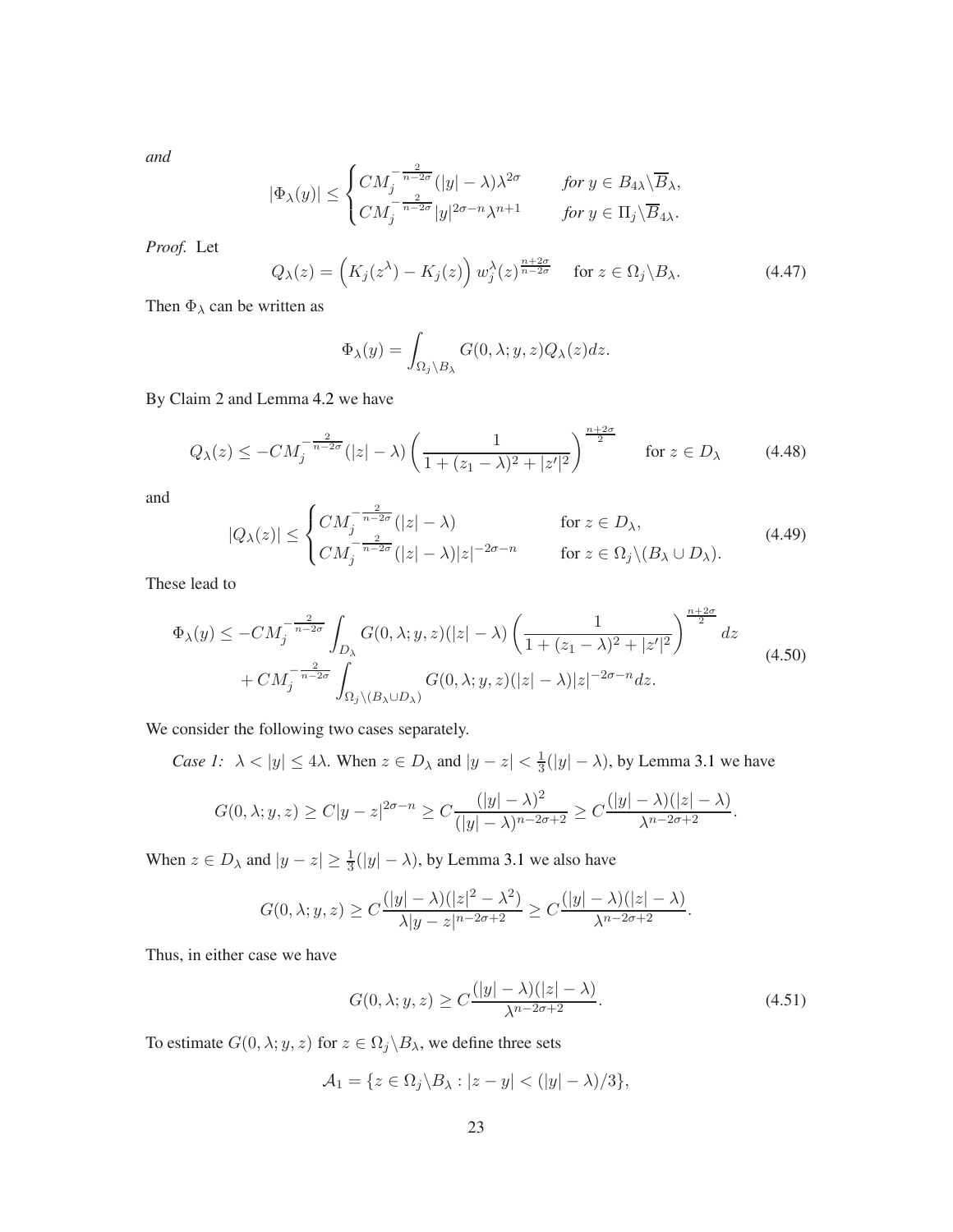$$
\mathcal{A}_2 = \{ z \in \Omega_j \setminus B_\lambda : |z - y| \ge (|y| - \lambda)/3 \text{ and } |z| \le 8\lambda \},
$$
  

$$
\mathcal{A}_3 = \{ z \in \Omega_j \setminus B_\lambda : |z| \ge 8\lambda \}.
$$

Then, from Lemma [3.1](#page-9-1) we have

<span id="page-23-0"></span>
$$
G(0,\lambda;y,z) \leq \begin{cases} C|y-z|^{2\sigma-n} & \text{if } z \in \mathcal{A}_1, \\ C\frac{(|y|-\lambda)(|z|^2-\lambda^2)}{\lambda|y-z|^{n-2\sigma+2}} \leq C\frac{(|y|-\lambda)(|z|-\lambda)}{|y-z|^{n-2\sigma+2}} & \text{if } z \in \mathcal{A}_2, \\ C\frac{(|y|-\lambda)(|z|^2-\lambda^2)}{\lambda|y-z|^{n-2\sigma+2}} \leq C\frac{|y|-\lambda}{\lambda}|z|^{2\sigma-n} & \text{if } z \in \mathcal{A}_3. \end{cases} \tag{4.52}
$$

Hence, combining [\(4.50\)](#page-22-0), [\(4.51\)](#page-22-1) and [\(4.52\)](#page-23-0) we get

<span id="page-23-1"></span>
$$
\Phi_{\lambda}(y) \le -CM_{j}^{-\frac{2}{n-2\sigma}} \int_{D_{\lambda}} \frac{(|y| - \lambda)(|z| - \lambda)^{2}}{\lambda^{n-2\sigma+2}} \left( \frac{1}{1 + (z_{1} - \lambda)^{2} + |z'|^{2}} \right)^{\frac{n+2\sigma}{2}} dz \n+ CM_{j}^{-\frac{2}{n-2\sigma}} \int_{\mathcal{A}_{1} \setminus D_{\lambda}} |y - z|^{2\sigma-n} (|z| - \lambda)|z|^{-2\sigma-n} dz \n+ CM_{j}^{-\frac{2}{n-2\sigma}} \int_{\mathcal{A}_{2} \setminus D_{\lambda}} \frac{(|y| - \lambda)(|z| - \lambda)^{2}}{|y - z|^{n-2\sigma+2}} |z|^{-2\sigma-n} dz \n+ CM_{j}^{-\frac{2}{n-2\sigma}} \int_{\mathcal{A}_{3}} \frac{|y| - \lambda}{\lambda} |z|^{2\sigma-n} (|z| - \lambda) |z|^{-2\sigma-n} dz \n=: I_{1} + I_{2} + I_{3} + I_{4}.
$$
\n(4.53)

For  $I_1$  we have

$$
I_{1} \leq -CM_{j}^{-\frac{2}{n-2\sigma}} \frac{(|y| - \lambda)}{\lambda^{n-2\sigma+2}} \int_{D_{\lambda}} \frac{(|z| - \lambda)^{2}}{(1 + (z_{1} - \lambda)^{2} + |z'|^{2})^{\frac{n+2\sigma}{2}}} dz
$$
  
\n
$$
\leq -CM_{j}^{-\frac{2}{n-2\sigma}} \cdot \frac{(|y| - \lambda)}{\lambda^{n-2\sigma+2}} \cdot \frac{1}{\lambda^{2\sigma-2}} \int_{D_{\lambda}} \frac{(|z| - \lambda)^{2}}{(1 + (z_{1} - \lambda)^{2} + |z'|^{2})^{\frac{n+2}{2}}} dz
$$
(4.54)  
\n
$$
\leq -CM_{j}^{-\frac{2}{n-2\sigma}} (|y| - \lambda) \frac{\log \lambda}{\lambda^{n}},
$$

where we used the fact  $\sigma \ge 1$  in the second inequality. Since  $|z| - \lambda \le 4(|y| - \lambda)/3$  when  $z \in \mathcal{A}_1$ , for  $I_2$  we have

<span id="page-23-2"></span>
$$
I_2 \leq CM_j^{-\frac{2}{n-2\sigma}} \int_{\mathcal{A}_1 \setminus D_\lambda} |y - z|^{2\sigma - n} (|z| - \lambda)|z|^{-2\sigma - n} dz
$$
  
\n
$$
\leq CM_j^{-\frac{2}{n-2\sigma}} (|y| - \lambda)\lambda^{-2\sigma - n} \int_{|z-y| \leq \lambda} |y - z|^{2\sigma - n} dz
$$
  
\n
$$
\leq CM_j^{-\frac{2}{n-2\sigma}} (|y| - \lambda) \frac{1}{\lambda^n}.
$$
\n(4.55)

Since  $|z| - \lambda \le 4|z - y|$  when  $z \in A_2$ , for  $I_3$  we have

<span id="page-23-3"></span>
$$
I_3 \leq CM_j^{-\frac{2}{n-2\sigma}}(|y| - \lambda) \int_{\mathcal{A}_2 \setminus D_\lambda} \frac{1}{|y - z|^{n-2\sigma}} |z|^{-2\sigma - n} dz
$$
  
 
$$
\leq CM_j^{-\frac{2}{n-2\sigma}}(|y| - \lambda) \frac{1}{\lambda^n}.
$$
 (4.56)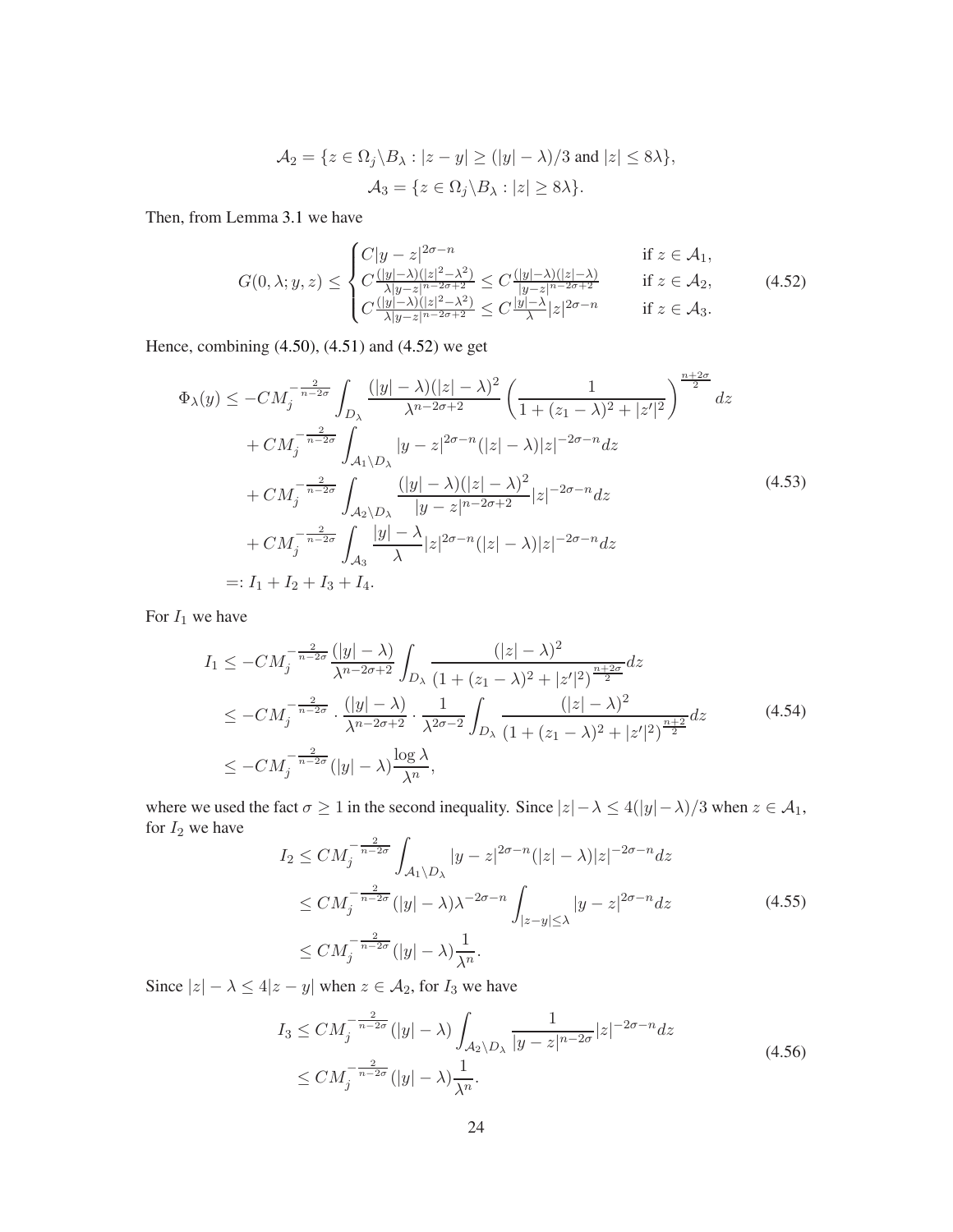For  $I_4$  we have

<span id="page-24-0"></span>
$$
I_4 \leq CM_j^{-\frac{2}{n-2\sigma}} (|y| - \lambda) \frac{1}{\lambda} \int_{\mathcal{A}_3} |z|^{1-2n} dz \leq CM_j^{-\frac{2}{n-2\sigma}} (|y| - \lambda) \frac{1}{\lambda^n}.
$$
 (4.57)

Substituting these estimates into  $(4.53)$  and taking  $R$  sufficiently large, we obtain

$$
\Phi_{\lambda}(y) \le -CM_j^{-\frac{2}{n-2\sigma}} (|y| - \lambda) \frac{\log \lambda}{\lambda^n} \quad \text{ for } \lambda < |y| \le 4\lambda.
$$

Next we estimate  $|\Phi_{\lambda}(y)|$ . It is clear that we only need to give the estimation of

$$
\widetilde{I}_1 := \int_{D_{\lambda}} G(0, \lambda; y, z) |Q_{\lambda}(z)| dz.
$$

By [\(4.49\)](#page-22-2) and [\(4.52\)](#page-23-0) we get

$$
\widetilde{I}_1 \leq CM_j^{-\frac{2}{n-2\sigma}} \int_{D_\lambda} G(0,\lambda;y,z)(|z| - \lambda) dz
$$
\n
$$
\leq CM_j^{-\frac{2}{n-2\sigma}} \left( \int_{\mathcal{A}_1} |y - z|^{2\sigma - n} (|z| - \lambda) dz + \int_{\mathcal{A}_2} \frac{(|y| - \lambda)(|z| - \lambda)^2}{|y - z|^{n-2\sigma+2}} dz \right)
$$
\n
$$
\leq CM_j^{-\frac{2}{n-2\sigma}} (|y| - \lambda) \int_{|z - y| \leq 12\lambda} |y - z|^{2\sigma - n} dz
$$
\n
$$
\leq CM_j^{-\frac{2}{n-2\sigma}} (|y| - \lambda) \lambda^{2\sigma},
$$

where we used the facts that  $|z| - \lambda \le 4(|y| - \lambda)/3$  for  $z \in A_1$  and  $|z| - \lambda \le 4|z - y|$  for  $z \in A_2$ in the third inequality. This, together with [\(4.55\)](#page-23-2), [\(4.56\)](#page-23-3) and [\(4.57\)](#page-24-0), yields

$$
|\Phi_{\lambda}(y)| \le CM_j^{-\frac{2}{n-2\sigma}} (|y| - \lambda)\lambda^{2\sigma} \quad \text{for } \lambda < |y| \le 4\lambda.
$$

*Case 2:*  $|y| > 4\lambda$ . When  $z \in D_\lambda$ , we have  $|y - z| > (|z| - \lambda)/3$ . By the symmetry of  $G(0, \lambda; y, z)$  and (2) of Lemma [3.1,](#page-9-1) we obtain

$$
G(0,\lambda;y,z) = G(0,\lambda;z,y) \ge C\frac{(|z|-\lambda)(|y|^2-\lambda^2)}{\lambda|y-z|^{n-2\sigma+2}} \ge C\frac{|z|-\lambda}{\lambda}|y|^{2\sigma-n} \quad \text{for } z \in D_{\lambda}.
$$
\n
$$
(4.58)
$$

Moreover, we also have

<span id="page-24-1"></span>
$$
G(0, \lambda; y, z) \le C|y - z|^{2\sigma - n} \quad \text{for } z \in \Omega_j \backslash B_\lambda. \tag{4.59}
$$

Therefore, by [\(4.50\)](#page-22-0),

$$
\Phi_{\lambda}(y) \le -CM_j^{-\frac{2}{n-2\sigma}} \int_{D_{\lambda}} \frac{(|z| - \lambda)^2}{\lambda} |y|^{2\sigma - n} \left( \frac{1}{1 + (z_1 - \lambda)^2 + |z'|^2} \right)^{\frac{n+2\sigma}{2}} dz
$$
  
+  $CM_j^{-\frac{2}{n-2\sigma}} \int_{\Omega_j \setminus (B_{\lambda} \cup D_{\lambda})} |y - z|^{2\sigma - n} (|z| - \lambda) |z|^{-2\sigma - n} dz$  (4.60)  
=:  $H_1 + H_2$ .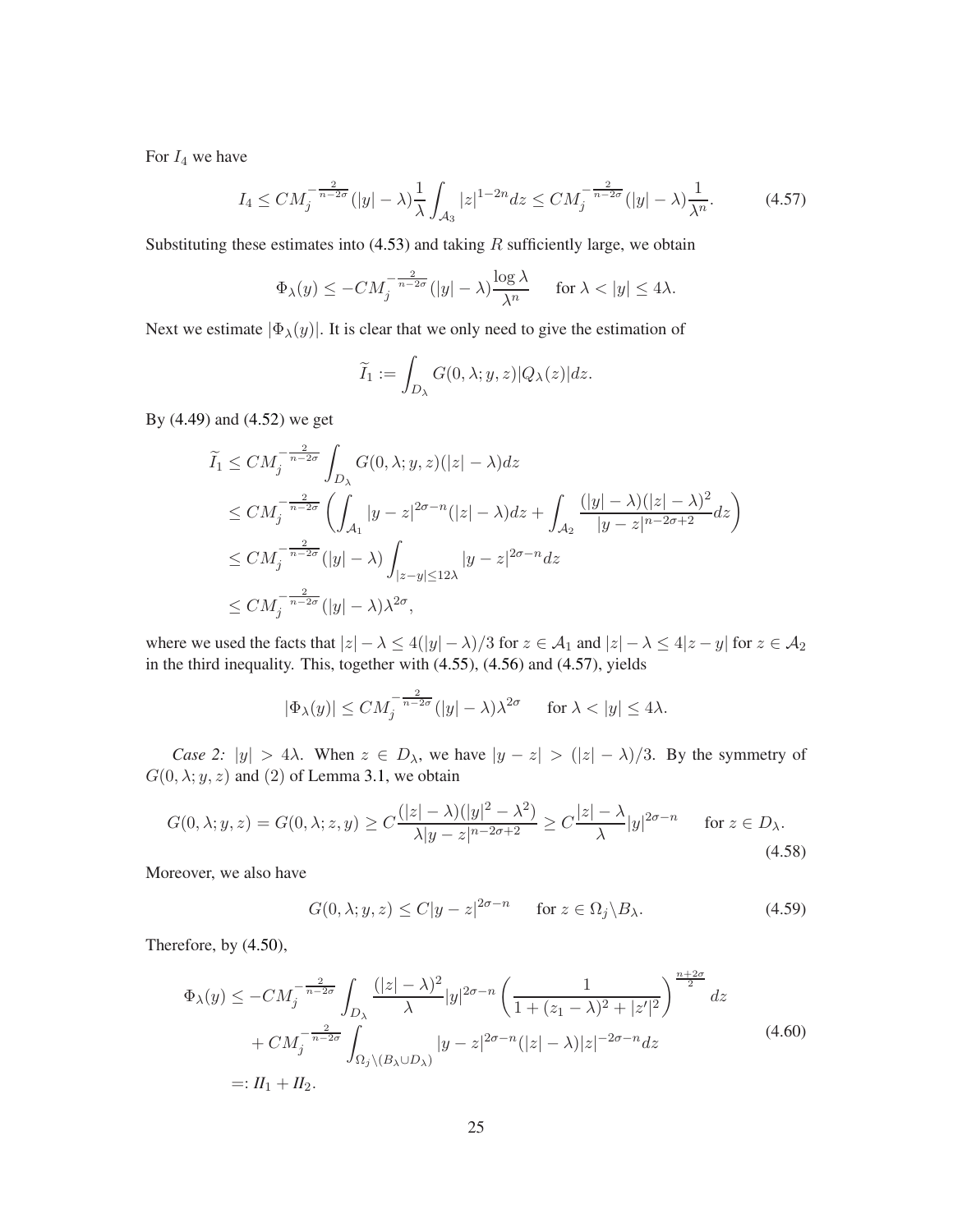For  $II_1$  we have

$$
II_1 \le -CM_j^{-\frac{2}{n-2\sigma}} |y|^{2\sigma - n} \lambda^{-1} \int_{D_\lambda} \frac{(|z| - \lambda)^2}{(1 + (z_1 - \lambda)^2 + |z'|^2)^{\frac{n+2\sigma}{2}}} dz
$$
  
\n
$$
\le -CM_j^{-\frac{2}{n-2\sigma}} |y|^{2\sigma - n} \lambda^{1-2\sigma} \int_{D_\lambda} \frac{(|z| - \lambda)^2}{(1 + (z_1 - \lambda)^2 + |z'|^2)^{\frac{n+2}{2}}} dz
$$
  
\n
$$
\le -CM_j^{-\frac{2}{n-2\sigma}} |y|^{2\sigma - n} \frac{\log \lambda}{\lambda^{2\sigma - 1}},
$$

where we used the fact  $\sigma \geq 1$  in the second inequality. For  $II_2$  we have

$$
II_2 \le CM_j^{-\frac{2}{n-2\sigma}} \int_{\Omega_j \setminus (B_\lambda \cup D_\lambda)} |y - z|^{2\sigma - n} |z|^{1 - 2\sigma - n} dz
$$
  
=  $CM_j^{-\frac{2}{n-2\sigma}} \sum_{k=1}^4 \int_{\mathcal{S}_k \setminus D_\lambda} |y - z|^{2\sigma - n} |z|^{1 - 2\sigma - n} dz$ ,

where

$$
\mathcal{S}_1 = \{ z \in \Omega_j \setminus B_\lambda : |z| < |y|/2 \},
$$
\n
$$
\mathcal{S}_2 = \{ z \in \Omega_j \setminus B_\lambda : |z| > 2|y| \},
$$
\n
$$
\mathcal{S}_3 = \{ z \in \Omega_j \setminus B_\lambda : |z - y| \le |y|/2 \},
$$
\n
$$
\mathcal{S}_4 = \{ z \in \Omega_j \setminus B_\lambda : |z - y| \ge |y|/2 \text{ and } |y|/2 \le |z| \le 2|y| \}.
$$

Direct computations give

$$
\int_{\mathcal{S}_1} |y - z|^{2\sigma - n} |z|^{1 - 2\sigma - n} dz \le C |y|^{2\sigma - n} \int_{\mathcal{S}_1} |z|^{1 - 2\sigma - n} dz \le C \frac{|y|^{2\sigma - n}}{\lambda^{2\sigma - 1}} \text{ if } \sigma > \frac{1}{2},
$$
  

$$
\int_{\mathcal{S}_2} |y - z|^{2\sigma - n} |z|^{1 - 2\sigma - n} dz \le C \int_{\mathcal{S}_2} |z|^{2\sigma - n} |z|^{1 - 2\sigma - n} dz \le C |y|^{1 - n} \le C \frac{|y|^{2\sigma - n}}{\lambda^{2\sigma - 1}} \text{ if } \sigma \ge \frac{1}{2},
$$
  

$$
\int_{\mathcal{S}_3} |y - z|^{2\sigma - n} |z|^{1 - 2\sigma - n} dz \le C |y|^{1 - 2\sigma - n} \int_{\mathcal{S}_3} |y - z|^{2\sigma - n} dz \le C |y|^{1 - n} \le C \frac{|y|^{2\sigma - n}}{\lambda^{2\sigma - 1}} \text{ if } \sigma \ge \frac{1}{2},
$$
  
and

$$
\int_{\mathcal S_4}|y-z|^{2\sigma-n}|z|^{1-2\sigma-n}dz\leq C|y|^{1-2\sigma-n}\int_{\mathcal S_4}|y-z|^{2\sigma-n}dz\leq C|y|^{1-n}\leq C\frac{|y|^{2\sigma-n}}{\lambda^{2\sigma-1}}\ \hbox{ if }\sigma\geq C\int_{\mathcal S_4}|y-z|^{2\sigma-n}dz\leq C|y|^{1-2\sigma-1}\|y\|^{2\sigma-1}.
$$

These estimates imply that

<span id="page-25-0"></span>
$$
II_2 \leq C M_j^{-\frac{2}{n-2\sigma}} |y|^{2\sigma - n} \frac{1}{\lambda^{2\sigma - 1}}.
$$
\n(4.61)

1  $\frac{1}{2}$ .

Hence, by taking  $R$  sufficiently large we have

$$
\Phi_{\lambda}(y) \le -CM_j^{-\frac{2}{n-2\sigma}}|y|^{2\sigma-n}\frac{\log \lambda}{\lambda^{2\sigma-1}} \quad \text{ for } |y| > 4\lambda.
$$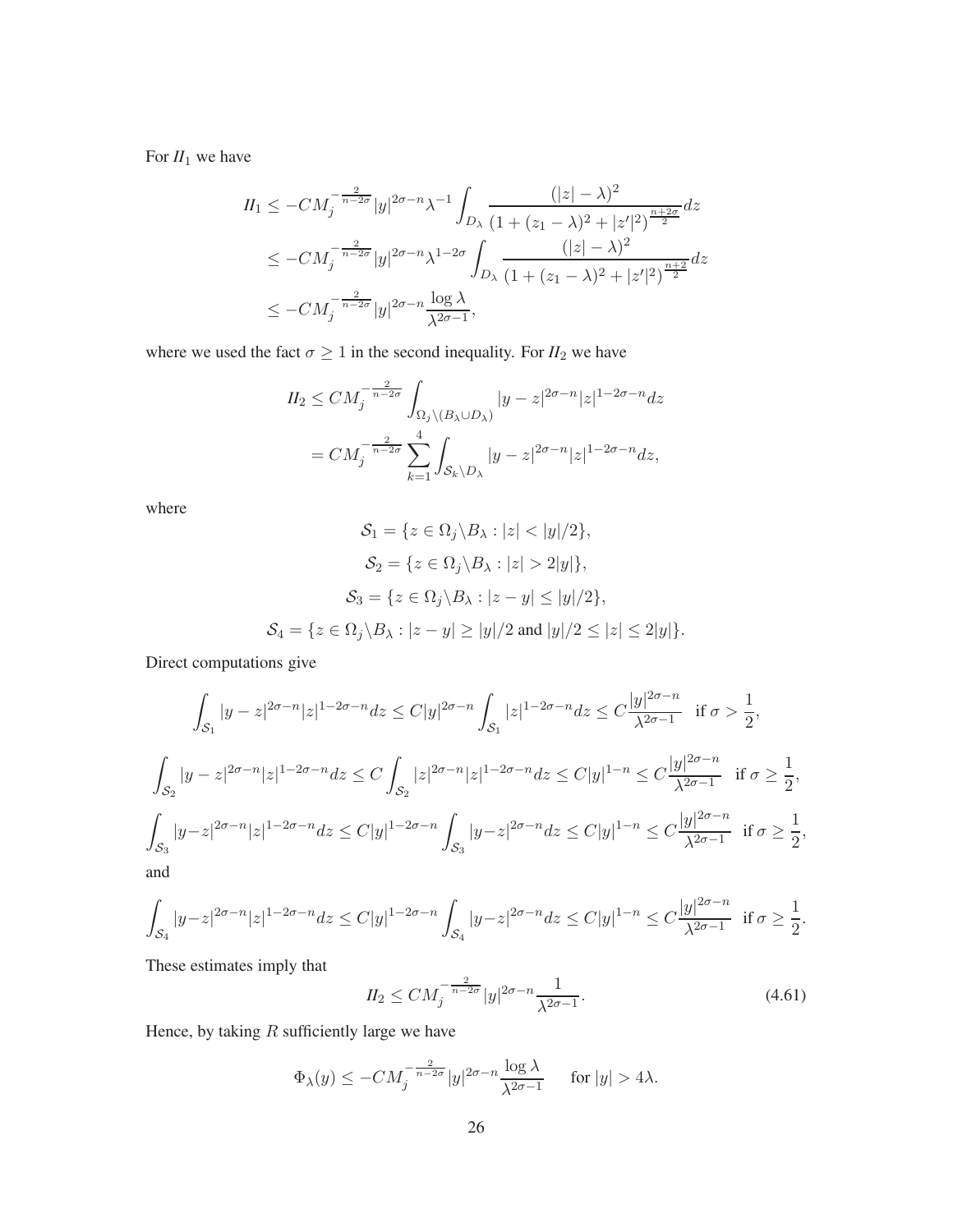To bound  $|\Phi_{\lambda}(y)|$ , we only need to give the estimation of

$$
\widetilde{II}_1 := \int_{D_{\lambda}} G(0, \lambda; y, z) |Q_{\lambda}(z)| dz.
$$

By [\(4.49\)](#page-22-2) and [\(4.59\)](#page-24-1) we get

$$
\widetilde{II}_1 \leq CM_j^{-\frac{2}{n-2\sigma}} \int_{D_\lambda} |y-z|^{2\sigma-n} (|z| - \lambda) dz
$$
\n
$$
\leq CM_j^{-\frac{2}{n-2\sigma}} |y|^{2\sigma-n} \int_{D_\lambda} (|z| - \lambda) dz \leq CM_j^{-\frac{2}{n-2\sigma}} |y|^{2\sigma-n} \lambda^{n+1},
$$

where we have used  $|y - z| \ge |y|/2$  for  $z \in D_\lambda$ . Combining this with [\(4.61\)](#page-25-0) we obtain

$$
|\Phi_\lambda(y)|\le CM_j^{-\frac{2}{n-2\sigma}}|y|^{2\sigma-n}\lambda^{n+1}\quad\text{ for }|y|>4\lambda.
$$

The proof of Lemma [4.3](#page-21-0) is completed.

In the proof of Lemma [4.3,](#page-21-0) R is chosen so large that  $\Phi_{\lambda}$  is negative for any  $\lambda \in [R-2, R+2]$ . Recall  $\lambda_0 = R - 2$  and  $\lambda_1 = R + 2$ . By Lemmas [4.1](#page-17-2) and [4.3](#page-21-0) we know that for large j,

$$
\varphi_{\lambda_0}(y) + \Phi_{\lambda_0}(y) \ge 0, \qquad y \in \Pi_j \backslash \overline{B}_{\lambda_0}.
$$

We define

$$
\bar{\lambda} := \sup \{ \mu \ge \lambda_0 \mid \varphi_\lambda(y) + \Phi_\lambda(y) \ge 0, \ \forall \ y \in \Pi_j \backslash \overline{B}_\lambda, \ \forall \ \lambda_0 \le \lambda \le \mu \}.
$$

Then,  $\bar{\lambda}$  is well defined and  $\bar{\lambda} \geq \lambda_0$  for all large j. Furthermore, from Lemmas [4.1](#page-17-2) and [4.3](#page-21-0) we have that  $\bar{\lambda} < \lambda_1$  for all large j. Using the continuity we obtain

$$
\varphi_{\bar{\lambda}}(y) + \Phi_{\bar{\lambda}}(y) \ge 0, \qquad y \in \Pi_j \backslash \overline{B}_{\bar{\lambda}}.
$$

This together with Lemma [4.3](#page-21-0) implies that

<span id="page-26-1"></span>
$$
\varphi_{\bar{\lambda}}(y) \ge 0, \qquad y \in \Pi_j \backslash \overline{B}_{\bar{\lambda}}.\tag{4.62}
$$

It follows from [\(4.39\)](#page-20-0) that for  $\bar{\lambda} \leq \lambda \leq \lambda_1$  and  $y \in \Pi_j \backslash \overline{B}_{\lambda}$ ,

<span id="page-26-2"></span>
$$
\varphi_{\lambda}(y) + \Phi_{\lambda}(y) \ge \int_{\Pi_{j} \setminus B_{\lambda}} G(0, \lambda; y, z) b_{\lambda}(z) \varphi_{\lambda}(z) dz + J_{\lambda}(y), \tag{4.63}
$$

<span id="page-26-0"></span>where  $J_{\lambda}$  is given by

$$
J_{\lambda}(y) = \int_{\Omega_j \backslash \Pi_j} G(0, \lambda; y, z) K_j(z) \left( w_j(z)^{\frac{n+2\sigma}{n-2\sigma}} - w_j^{\lambda}(z)^{\frac{n+2\sigma}{n-2\sigma}} \right) dz
$$
  
- 
$$
\int_{\Omega_j^c} G(0, \lambda; y, z) K_j(z^{\lambda}) w_j^{\lambda}(z)^{\frac{n+2\sigma}{n-2\sigma}} dz.
$$

 $\Box$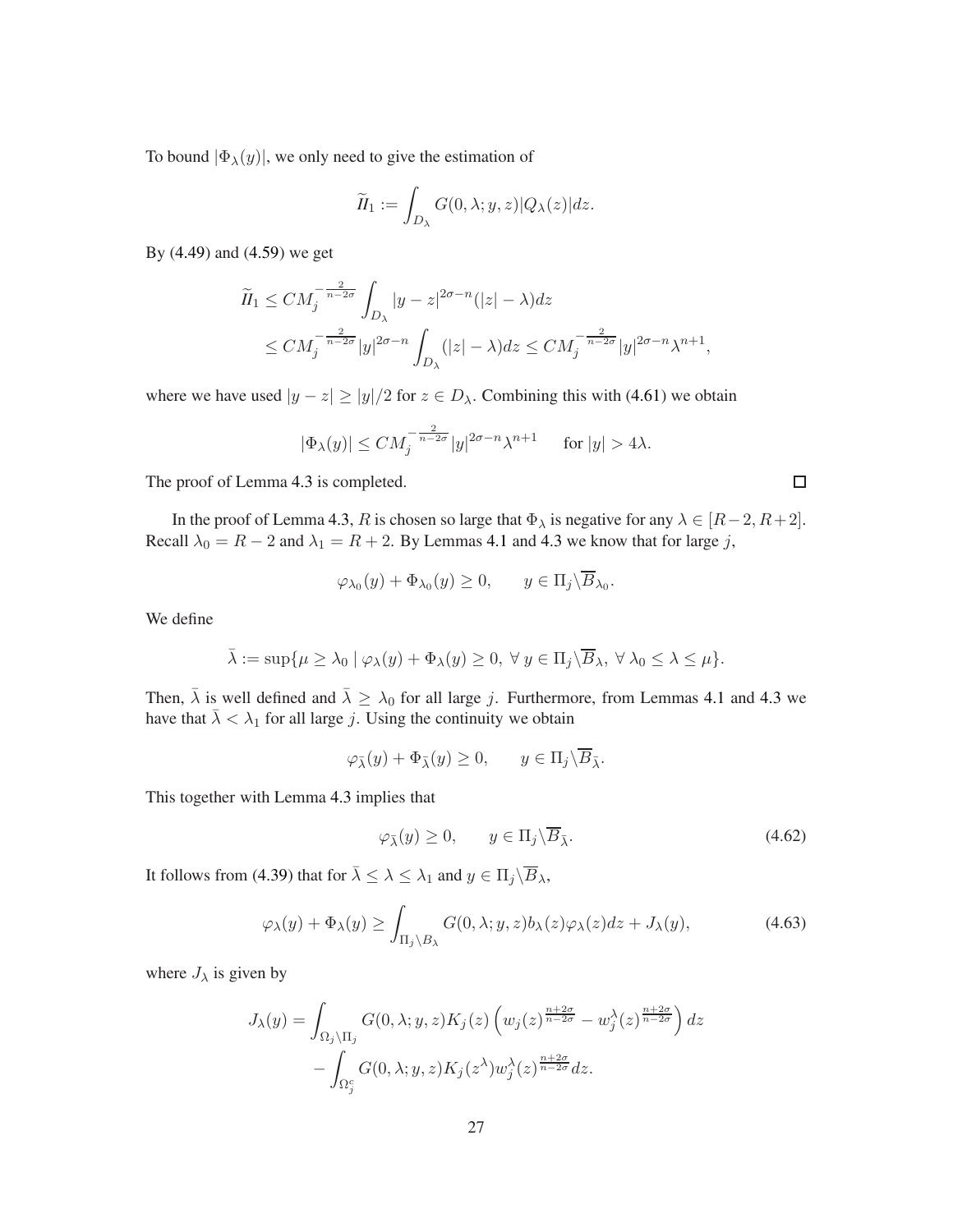**Lemma 4.4.** *There exists a constant*  $C > 0$  *depending on* R *such that for any*  $\lambda_0 \leq \lambda \leq \lambda_1$  *and for all large* j*,*

<span id="page-27-1"></span>
$$
J_{\lambda}(y) \ge \begin{cases} C(|y| - \lambda)u(x_j)^{-1}, & \text{if } \lambda \le |y| \le \lambda_1 + 1, \\ C u(x_j)^{-1}, & \text{if } |y| > \lambda_1 + 1, \ y \in \Pi_j. \end{cases} \tag{4.64}
$$

*Proof.* For any  $z \in \mathbb{R}^n \setminus (\Pi_j \cup \Sigma_j)$  and  $\lambda_0 \leq \lambda \leq \lambda_1$ , we have  $|z| \geq \frac{1}{2} u(x_j)^{\frac{2}{n-2\sigma}}$  for large j and hence

$$
w_j^{\lambda}(z) \leq \left(\frac{\lambda}{|z|}\right)^{n-2\sigma} \max_{B_{\lambda_1}} w_j \leq C u(x_j)^{-2},
$$

where  $C > 0$  depends on R. On the other hand, by the equation [\(1.12\)](#page-4-0) we have

$$
u(x) \ge 4^{2\sigma - n} \int_{B_2} K(y) u(y)^{\frac{n+2\sigma}{n-2\sigma}} dy =: A_0 > 0 \quad \text{for all } x \in B_2 \backslash \Sigma,
$$
 (4.65)

and by the definition of  $w_i$ , we obtain

$$
w_j(y) \ge \frac{A_0}{u(x_j)} \quad \text{for } y \in \Omega_j \backslash \Pi_j. \tag{4.66}
$$

Therefore, for large  $j$  we have

$$
w_j(z)^{\frac{n+2\sigma}{n-2\sigma}} - w_j^{\lambda}(z)^{\frac{n+2\sigma}{n-2\sigma}} \ge \frac{1}{2} w_j(z)^{\frac{n+2\sigma}{n-2\sigma}} \quad \text{in } \Omega_j \backslash \Pi_j.
$$

Since  $G(0, \lambda; y, z) = 0$  for  $|y| = \lambda$  and

$$
y \cdot \nabla_y G(0, \lambda; y, z)\Big|_{|y|=\lambda} = (n - 2\sigma)|y - z|^{2\sigma - n - 2}(|z|^2 - |y|^2) > 0
$$

for  $|z| \geq \lambda_1 + 2$ , and by the positivity and smoothness of G we obtain

<span id="page-27-0"></span>
$$
\frac{\delta_1}{|y-z|^{n-2\sigma}}(|y|-\lambda) \le G(0,\lambda;y,z) \le \frac{\delta_2}{|y-z|^{n-2\sigma}}(|y|-\lambda)
$$
\n(4.67)

for  $\lambda_0 \leq \lambda \leq |y| \leq \lambda_1 + 1$  and  $\lambda_1 + 2 \leq |z| \leq M < \infty$ , where  $0 < \delta_1 \leq \delta_2 < \infty$ . Moreover, if  $M$  is large, then

$$
0 < c \le y \cdot \nabla_y(|y - z|^{n - 2\sigma} G(0, \lambda; y, z)) \le C < \infty
$$

for all  $|z| \ge M$  and  $\lambda_0 \le \lambda \le |y| \le \lambda_1 + 1$ . Hence, [\(4.67\)](#page-27-0) also holds for  $\lambda_0 \le \lambda \le |y| \le \lambda_1 + 1$ . and  $|z| \ge M$ . Moreover, by the definition of  $G(0, \lambda; y, z)$ , we can verify that for  $|y| \ge \lambda_1 + 1$  and  $|z| \geq \lambda_1 + 2$ ,

$$
\frac{\delta_3}{|y-z|^{n-2\sigma}} \le G(0,\lambda;y,z) \le \frac{1}{|y-z|^{n-2\sigma}}\tag{4.68}
$$

for some  $\delta_3 \in (0,1)$ .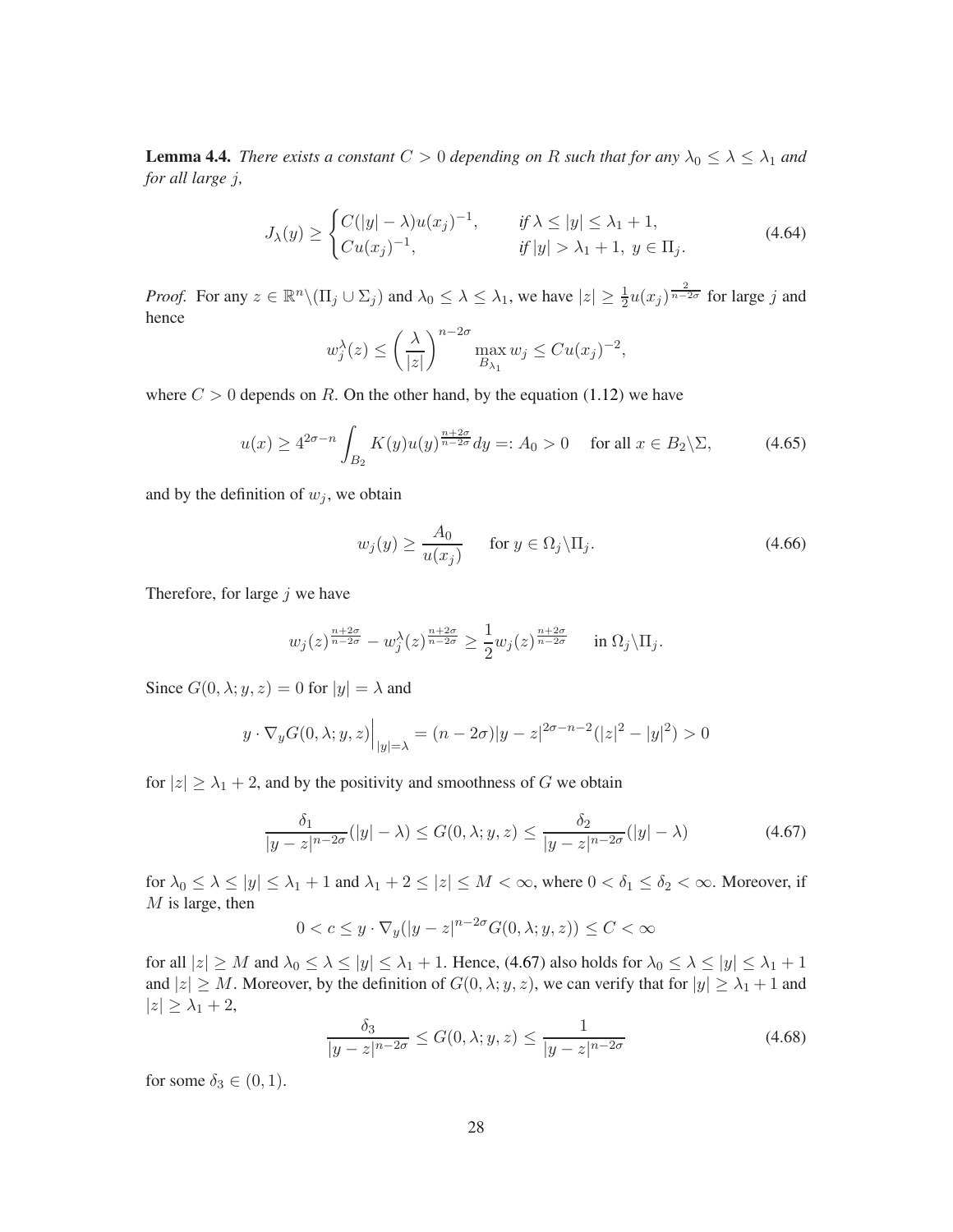Denote  $\rho_j := u(x_j)^{\frac{2}{n-2\sigma}}$  and  $A_1 := \min_{B_2} K > 0$ . Then, for  $\lambda \le |y| \le \lambda_1 + 1$  and for large  $j$ , we have

$$
J_{\lambda}(y) \geq \frac{A_1}{2} \left(\frac{A_0}{u(x_j)}\right)^{\frac{n+2\sigma}{n-2\sigma}} \int_{\Omega_j \setminus \Pi_j} \frac{\delta_1}{|y - z|^{n-2\sigma}} (|y| - \lambda) dz
$$
  

$$
- C \int_{\Omega_j^c} \frac{\delta_2}{|y - z|^{n-2\sigma}} (|y| - \lambda) \left(\frac{\lambda}{|z|}\right)^{n+2\sigma} dz
$$
  

$$
\geq C(|y| - \lambda) u(x_j)^{-\frac{n+2\sigma}{n-2\sigma}} \int_{\{\frac{5}{4}\rho_j \leq |z| \leq \frac{7}{4}\rho_j\} \setminus \Sigma_j} \frac{1}{|y - z|^{n-2\sigma}} dz
$$
  

$$
- C(|y| - \lambda) \int_{\{|z| \geq \frac{7}{4}\rho_j\} \cup \Sigma_j} \frac{1}{|y - z|^{n-2\sigma}} \left(\frac{1}{|z|}\right)^{n+2\sigma} dz
$$
  

$$
\geq C(|y| - \lambda) u(x_j)^{-1} - C(|y| - \lambda) u(x_j)^{-\frac{2n}{n-2\sigma}}
$$
  

$$
\geq C(|y| - \lambda) u(x_j)^{-1},
$$

where we have used  $\mathcal{L}^n(\Sigma_j) = 0$  and  $u(x_j) \to \infty$  as  $j \to \infty$ . Similarly, for  $|y| \geq \lambda_1 + 1$  and  $y \in \Pi_j$ , we have

$$
J_{\lambda}(y) \geq Cu(x_j)^{-1} - Cu(x_j)^{-\frac{2n}{n-2\sigma}} \geq Cu(x_j)^{-1}.
$$

Lemma [4.4](#page-26-0) is established.

By [\(4.62\)](#page-26-1), [\(4.63\)](#page-26-2) and [\(4.64\)](#page-27-1), there exists a small  $\varepsilon_1 \in (0, \lambda_1 - \overline{\lambda})$  (which depends on j) such that

$$
\varphi_{\bar{\lambda}}(y) + \Phi_{\bar{\lambda}}(y) \geq J_{\bar{\lambda}}(y) \geq C u(x_j)^{-1} \geq \frac{\varepsilon_1}{|y|^{n-2\sigma}} \quad \forall |y| \geq \lambda_1 + 1, y \in \Pi_j.
$$

By the above estimate and the explicit formulas for  $w_j^{\lambda}(y)$  and  $\Phi_{\lambda}(y)$ , there exists  $\varepsilon_2 \in (0, \varepsilon_1)$ such that for any  $\bar{\lambda} \leq \lambda \leq \bar{\lambda} + \varepsilon_2$ ,

<span id="page-28-1"></span>
$$
\varphi_{\lambda}(y) + \Phi_{\lambda}(y) = [\varphi_{\overline{\lambda}}(y) + \Phi_{\overline{\lambda}}(y)] + [\Phi_{\lambda}(y) - \Phi_{\overline{\lambda}}(y)] + [w_j^{\overline{\lambda}}(y) - w_j^{\lambda}(y)]
$$
  
\n
$$
\geq \frac{\varepsilon_1}{2|y|^{n-2\sigma}} \quad \forall |y| \geq \lambda_1 + 1, \ y \in \Pi_j.
$$
\n(4.69)

This, together with Lemma [4.3,](#page-21-0) also implies that for any  $\bar{\lambda} \leq \lambda \leq \bar{\lambda} + \varepsilon_2$ ,

<span id="page-28-0"></span>
$$
w_j(y) - w_j^{\lambda}(y) \ge \frac{\varepsilon_1}{2|y|^{n-2\sigma}} \quad \forall |y| \ge \lambda_1 + 1, \ y \in \Pi_j.
$$
 (4.70)

For  $\varepsilon \in (0, \varepsilon_2)$  which we choose below, by [\(4.63\)](#page-26-2), [\(4.64\)](#page-27-1) and [\(4.70\)](#page-28-0) we have, for  $\overline{\lambda} \leq \lambda \leq \overline{\lambda} + \varepsilon$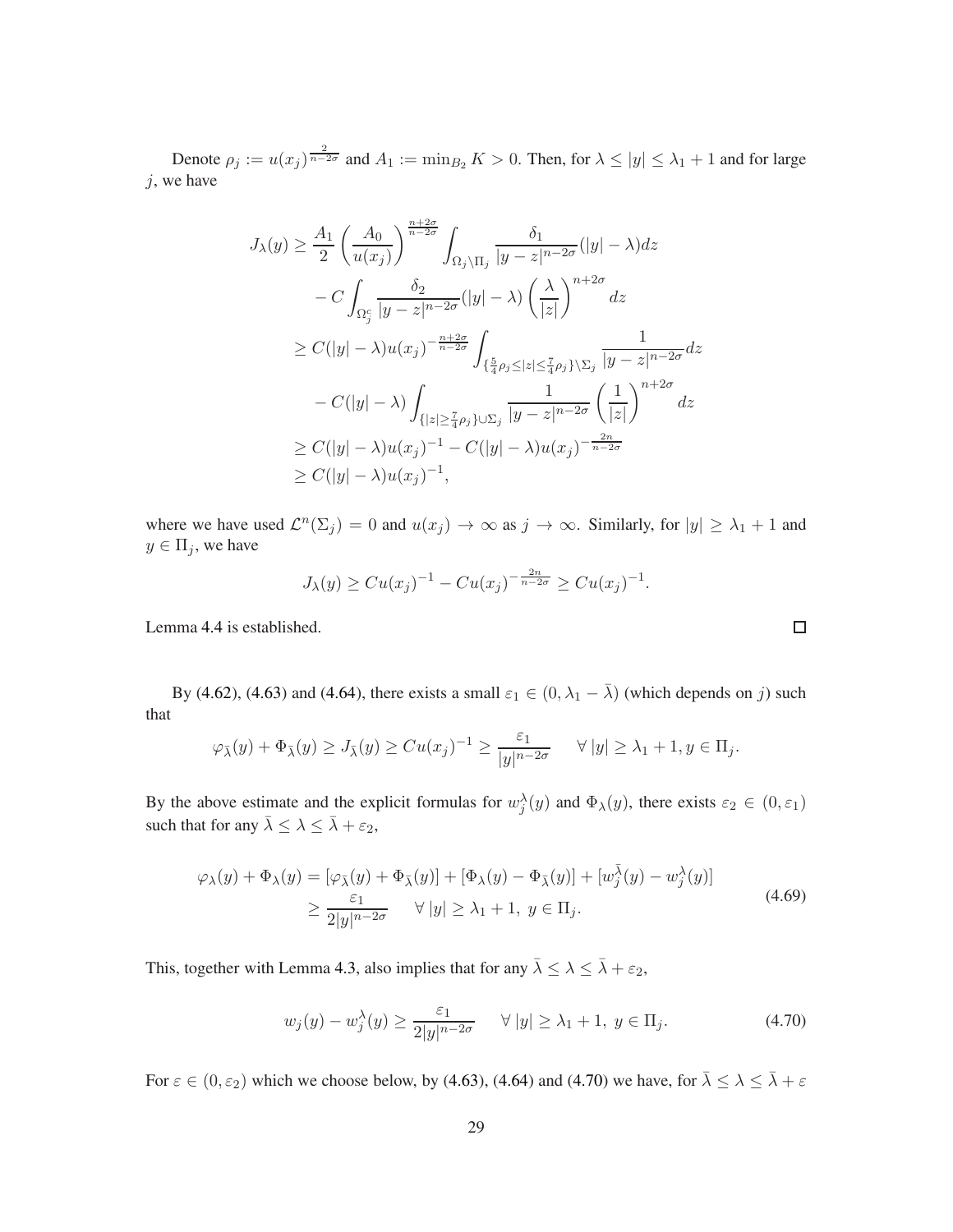and for  $\lambda \le |y| \le \lambda_1 + 1$ ,

$$
\varphi_{\lambda}(y) + \Phi_{\lambda}(y) \ge \int_{\lambda \le |z| \le \lambda_1 + 1} G(0, \lambda; y, z) K_j(z) \left( w_j(z)^{\frac{n+2\sigma}{n-2\sigma}} - w_j^{\lambda}(z)^{\frac{n+2\sigma}{n-2\sigma}} \right) dz
$$
  
+ 
$$
\int_{\lambda_1 + 2 \le |z| \le \lambda_1 + 3} G(0, \lambda; y, z) K_j(z) \left( w_j(z)^{\frac{n+2\sigma}{n-2\sigma}} - w_j^{\lambda}(z)^{\frac{n+2\sigma}{n-2\sigma}} \right) dz
$$
  

$$
\ge -C \int_{\lambda \le |z| \le \lambda_1 + \varepsilon} G(0, \lambda; y, z) (|z| - \lambda) dz
$$
  
+ 
$$
\int_{\lambda + \varepsilon \le |z| \le \lambda_1 + 1} G(0, \lambda; y, z) K_j(z) \left( w_j^{\overline{\lambda}}(z)^{\frac{n+2\sigma}{n-2\sigma}} - w_j^{\lambda}(z)^{\frac{n+2\sigma}{n-2\sigma}} \right) dz
$$
  
+ 
$$
A_1 \int_{\lambda_1 + 2 \le |z| \le \lambda_1 + 3} G(0, \lambda; y, z) \left( w_j(z)^{\frac{n+2\sigma}{n-2\sigma}} - w_j^{\lambda}(z)^{\frac{n+2\sigma}{n-2\sigma}} \right) dz,
$$

where  $A_1 = \min_{B_2} K > 0$ , and we also used

$$
|w_j(z)^{\frac{n+2\sigma}{n-2\sigma}} - (w_j)_\lambda(z)^{\frac{n+2\sigma}{n-2\sigma}}| \leq C(|z| - \lambda)
$$

in the second inequality. By [\(4.70\)](#page-28-0) there exists  $\hat{\delta} > 0$  (which depends on j) such that

$$
w_j(z)^{\frac{n+2\sigma}{n-2\sigma}} - w_j^{\lambda}(z)^{\frac{n+2\sigma}{n-2\sigma}} \ge \hat{\delta}
$$
 for  $\lambda_1 + 2 \le |z| \le \lambda_1 + 3$ .

Since  $||w_j||_{C^1(B_{\lambda_1+2})} \leq C$  and  $||K_j||_{L^\infty(B_{\lambda_1+2})} \leq C$  for some constant C independent of j, there exists some constant  $C > 0$  independent of both  $\varepsilon$  and j such that for any  $\bar{\lambda} \leq \lambda \leq \bar{\lambda} + \varepsilon$ ,

$$
K_j(z)|w_j^{\bar{\lambda}}(z)^{\frac{n+2\sigma}{n-2\sigma}} - w_j^{\lambda}(z)^{\frac{n+2\sigma}{n-2\sigma}}| \leq C(\lambda - \bar{\lambda}) \leq C\varepsilon \quad \forall \ \lambda \leq |z| \leq \lambda_1 + 1.
$$

For any  $\lambda \le |y| \le \lambda_1 + 1$ , one can estimate the integrals of the kernel G (or, see [\[30\]](#page-55-9)) as follows:

$$
\int_{\lambda+\varepsilon\leq|z|\leq\lambda_1+1} G(0,\lambda;y,z)dz \leq \left|\int_{\lambda+\varepsilon\leq|z|\leq\lambda_1+1} \left(\frac{1}{|y-z|^{n-2\sigma}} - \frac{1}{|y^\lambda-z|^{n-2\sigma}}\right)dz\right|
$$

$$
+ \int_{\lambda+\varepsilon\leq|z|\leq\lambda_1+1} \left|\left(\frac{\lambda}{|y|}\right)^{n-2\sigma} - 1\right| \frac{1}{|y^\lambda-z|^{n-2\sigma}}dz
$$

$$
\leq C(\varepsilon^{2\sigma-1} + |\ln \varepsilon| + 1)(|y| - \lambda)
$$

and

$$
\int_{\lambda \leq |z| \leq \lambda + \varepsilon} G(0, \lambda; y, z)(|z| - \lambda) dz \leq \left| \int_{\lambda \leq |z| \leq \lambda + \varepsilon} \left( \frac{|z| - \lambda}{|y - z|^{n - 2\sigma}} - \frac{|z| - \lambda}{|y^{\lambda} - z|^{n - 2\sigma}} \right) dz \right|
$$

$$
+ \varepsilon \int_{\lambda \leq |z| \leq \lambda + \varepsilon} \left| \left( \frac{\lambda}{|y|} \right)^{n - 2\sigma} - 1 \right| \frac{1}{|y^{\lambda} - z|^{n - 2\sigma}} dz
$$

$$
\leq C(|y| - \lambda) \varepsilon^{2\sigma/n} + C\varepsilon(|y| - \lambda)
$$

$$
\leq C(|y| - \lambda) \varepsilon^{2\sigma/n}.
$$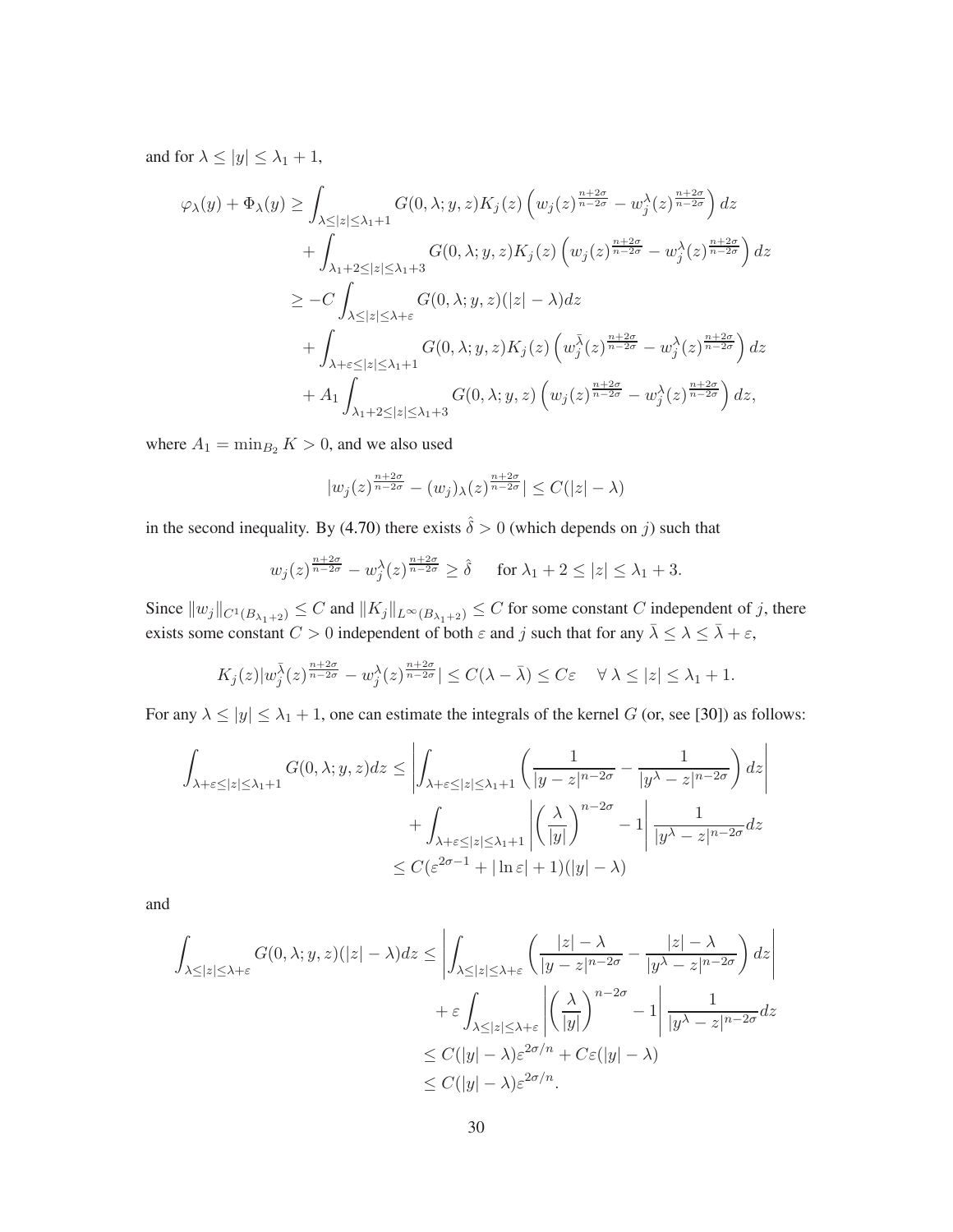Therefore, by [\(4.67\)](#page-27-0) we have for  $\lambda < |y| \leq \lambda_1 + 1$  that

$$
\varphi_{\lambda}(y) + \Phi_{\lambda}(y) \ge -C\varepsilon^{2\sigma/n}(|y| - \lambda) + \delta_1 \hat{\delta}(|y| - \lambda) \int_{\lambda_1 + 2\le |z| \le \lambda_1 + 3} \frac{1}{|y - z|} dz
$$
  
 
$$
\ge \left(\delta_1 \hat{\delta}c - C\varepsilon^{2\sigma/n}\right) (|y| - \lambda) \ge 0
$$

if  $\varepsilon$  is sufficiently small. This and [\(4.69\)](#page-28-1) contradict the definition of  $\overline{\lambda}$ . Hence the proof of Step 2 is finished.

*Step 3.* In this step, we will complete the proof of Theorem [1.6](#page-4-1) under the assumption of (K1). By Step 2 we have  $\lim_{j\to\infty} |\nabla K(x_j)| = |\nabla K(0)| = 0$ . From the assumption (K1) we know that there exists a neighborhood N of 0 such that [\(1.6\)](#page-3-4) and [\(1.7\)](#page-3-5) hold. Here we can suppose  $N = B_2$ , since otherwise we just consider the integral equation on  $N$  and then make a rescaling argument. That is, we suppose  $K$  satisfies

<span id="page-30-1"></span>
$$
c_1|y|^{\alpha-1} \le |\nabla K(y)| \le c_2|y|^{\alpha-1} \quad \text{for } y \in B_2,\tag{4.71}
$$

and for any  $\varepsilon > 0$ , there exists  $\delta = \delta(\varepsilon)$  such that for  $|z - y| < \delta|y|$  we have

<span id="page-30-2"></span>
$$
|\nabla K(z) - \nabla K(y)| < \varepsilon |y|^{\alpha - 1},\tag{4.72}
$$

where  $\alpha > 1$ ,  $y, z \in B_2$ ,  $c_1$  and  $c_2$  are two positive constants.

Without loss of generality, we may assume

<span id="page-30-0"></span>
$$
\lim_{j \to \infty} \frac{\nabla K(x_j)}{|\nabla K(x_j)|} = e = (1, 0, \dots, 0).
$$
\n(4.73)

As in Step 2, let  $w_j$  and  $h_j$  be defined as in [\(4.17\)](#page-17-0) and let  $\Omega_j$  be defined as in [\(4.18\)](#page-17-5). Then  $w_j$  still satisfies [\(4.21\)](#page-17-6) on  $\Omega_j$  where  $K_j$  is defined as in [\(4.20\)](#page-17-7). Moreover, on every compact subset of  $\mathbb{R}^n$ ,  $w_j$  converges in  $C^2$  norm to  $U_1 = U_0(\cdot - Re)$  by Step 1. We also extend  $w_j$  to be identically 0 outside  $\Omega_j$  and K to be identically 0 outside  $B_2$ .

Define  $w_j^{\lambda}$  and  $h_j^{\lambda}$  as in [\(4.19\)](#page-17-1), then  $w_j^{\lambda}$  satisfies [\(4.22\)](#page-17-8). It is clear that Lemma [4.1](#page-17-2) still holds. Let  $\varphi_\lambda(y) = w_j(y) - w_j^\lambda(y)$  with  $\lambda \in [R-2, R+2]$ , then  $\varphi_\lambda$  satisfies the following integral inequality for large  $j$ ,

<span id="page-30-3"></span>
$$
\varphi_{\lambda}(y) + \Phi_{\lambda}(y) \ge \int_{\Pi_j \setminus B_{\lambda}} G(0, \lambda; y, z) b_{\lambda}(z) \varphi_{\lambda}(z) dz + J_{\lambda}(y), \quad y \in \Pi_j \setminus \overline{B}_{\lambda}, \tag{4.74}
$$

where  $\Pi_i$ ,  $b_\lambda$ ,  $\Phi_\lambda$  and  $J_\lambda$  are respectively given as in [\(4.32\)](#page-19-3), [\(4.36\)](#page-19-4), [\(4.37\)](#page-19-0) and [\(4.38\)](#page-20-5).

In order to apply the moving sphere method, as in Step 2, we need to establish some estimates for  $\Phi_{\lambda}$  on  $\Pi_j\backslash\overline{B}_{\lambda}$ . Define a special domain  $D_{\lambda}$  in  $\Omega_j\backslash B_{\lambda}$  as follows,

$$
D_{\lambda} = \{ z \in \mathbb{R}^n : \lambda < |z| < 2\lambda, z_1 > 2|z'| \text{ where } z' = (z_2, \dots, z_n) \}.
$$

Define  $l_j := M_j^{\frac{2}{n-2\sigma}} |x_j|$  where  $M_j = u(x_j)$ , then  $l_j \to \infty$  and so  $l_j \gg R$  when j is large. Under our current assumption [\(4.73\)](#page-30-0), we have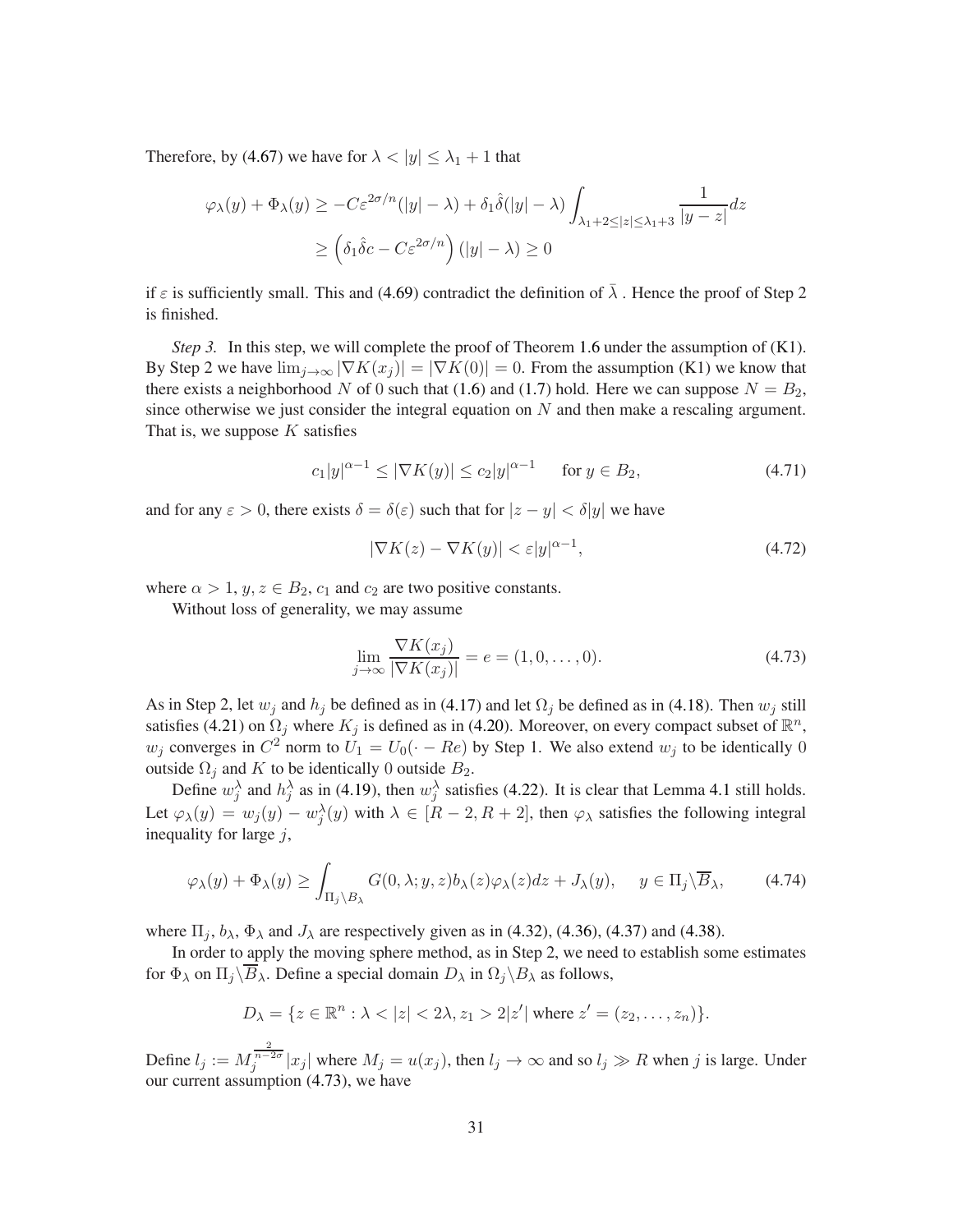*Claim 3: There exists a constant*  $C > 0$  *independent of*  $\lambda$  *such that for all large j,* 

$$
K_j(z^{\lambda}) - K_j(z) \le -CM_j^{-\frac{2}{n-2\sigma}} |x_j|^{\alpha - 1} (|z| - \lambda), \quad z \in D_{\lambda}.
$$
 (4.75)

$$
|K_j(z^{\lambda}) - K_j(z)| \le CM_j^{-\frac{2}{n-2\sigma}} |x_j|^{\alpha-1} (|z| - \lambda), \quad z \in B_{2l_j} \backslash \overline{B}_{\lambda}.
$$
 (4.76)

$$
|K_j(z^{\lambda}) - K_j(z)| \le CM_j^{-\frac{2\alpha}{n-2\sigma}} |z|^{\alpha}, \quad z \in \Omega_j \backslash B_{2l_j}.
$$
\n(4.77)

*Proof.* (1) For  $z \in D_\lambda$ , by the mean value theorem and the assumptions [\(4.71\)](#page-30-1)-[\(4.72\)](#page-30-2) on K we obtain that for  $j$  large,

$$
K_j(z^{\lambda}) - K_j(z) = M_j^{-\frac{2}{n-2\sigma}} \nabla K \left( x_j + M_j^{-\frac{2}{n-2\sigma}} \left( (1-\theta)z^{\lambda} + \theta z - Re \right) \right) \cdot (z^{\lambda} - z)
$$
  

$$
\leq M_j^{-\frac{2}{n-2\sigma}} \nabla K(x_j) \cdot (z^{\lambda} - z) + \varepsilon M_j^{-\frac{2}{n-2\sigma}} |x_j|^{\alpha-1} |z^{\lambda} - z|
$$
  

$$
\leq -CM_j^{-\frac{2}{n-2\sigma}} |x_j|^{\alpha-1} (|z| - \lambda)
$$

by taking  $\varepsilon$  sufficiently small, where  $\theta \in (0,1)$  and  $C > 0$  is a constant.

(2) For  $z \in B_{2l_j} \backslash B_\lambda$ , by the mean value theorem and the assumption [\(4.71\)](#page-30-1) on K we obtain that

$$
|K_j(z^{\lambda}) - K_j(z)| \le M_j^{-\frac{2}{n-2\sigma}} \Big| \nabla K\Big(x_j + M_j^{-\frac{2}{n-2\sigma}} \big( (1-\theta)z^{\lambda} + \theta z - Re \big) \Big) \Big| |z^{\lambda} - z|
$$
  

$$
\le CM_j^{-\frac{2}{n-2\sigma}} |x_j|^{\alpha-1} (|z| - \lambda)
$$

for some constant  $C > 0$ , where  $\theta \in (0, 1)$ .

(3) For  $z \in \Omega_j \backslash B_{2l_j}$ , by the mean value theorem and the assumption [\(4.71\)](#page-30-1) on K we obtain that

$$
|K_j(z^{\lambda}) - K_j(z)| \le M_j^{-\frac{2}{n-2\sigma}} \left| \nabla K \left( x_j + M_j^{-\frac{2}{n-2\sigma}} \left( (1-\theta) z^{\lambda} + \theta z - Re \right) \right) \right| |z^{\lambda} - z|
$$
  
\n
$$
\le CM_j^{-\frac{2}{n-2\sigma}} \left| x_j + M_j^{-\frac{2}{n-2\sigma}} \left( (1-\theta) z^{\lambda} + \theta z - Re \right) \right|^{\alpha-1} |z^{\lambda} - z|
$$
  
\n
$$
\le CM_j^{-\frac{2\alpha}{n-2\sigma}} |z|^{\alpha}
$$

 $\Box$ 

for some constant  $C > 0$ , where  $\theta \in (0, 1)$ . Claim 3 is proved.

It is also clear that Lemma [4.2](#page-20-4) still holds. If we let

$$
Q_{\lambda}(z) = \left(K_j(z^{\lambda}) - K_j(z)\right) w_j^{\lambda}(z)^{\frac{n+2\sigma}{n-2\sigma}} \quad \text{for } z \in \Omega_j \backslash B_{\lambda},
$$

then by Claim 3 and Lemma [4.2](#page-20-4) we have

$$
Q_{\lambda}(z) \le -CM_j^{-\frac{2}{n-2\sigma}} |x_j|^{\alpha-1} (|z| - \lambda) \left( \frac{1}{1 + (z_1 - \lambda)^2 + |z'|^2} \right)^{\frac{n+2\sigma}{2}} \quad \text{for } z \in D_{\lambda} \quad (4.78)
$$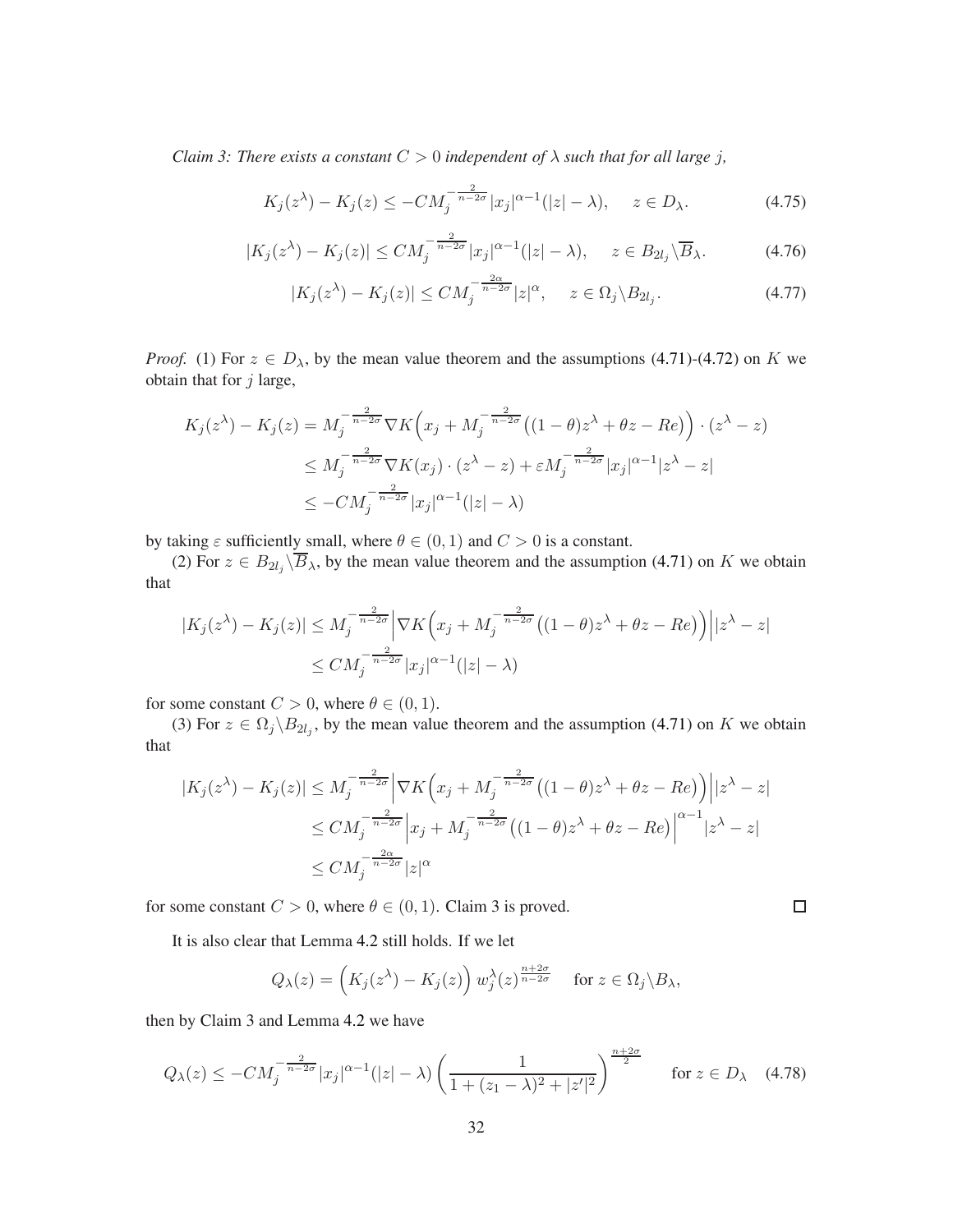and

<span id="page-32-2"></span>
$$
|Q_{\lambda}(z)| \leq \begin{cases} CM_j^{-\frac{2}{n-2\sigma}} |x_j|^{\alpha-1} (|z| - \lambda) & \text{for } z \in D_{\lambda}, \\ CM_j^{-\frac{2}{n-2\sigma}} |x_j|^{\alpha-1} (|z| - \lambda) |z|^{-2\sigma - n} & \text{for } z \in B_{2l_j} \setminus (B_{\lambda} \cup D_{\lambda}), \\ CM_j^{-\frac{2\alpha}{n-2\sigma}} |z|^{\alpha-2\sigma - n} & \text{for } z \in \Omega_j \setminus B_{2l_j}. \end{cases}
$$
(4.79)

We split  $\Phi_{\lambda}(y)$  into two parts:

$$
\Phi_{\lambda}(y) = \int_{B_{2l_j} \backslash B_{\lambda}} G(0, \lambda; y, z) Q_{\lambda}(z) dz + \int_{\Omega_j \backslash B_{2l_j}} G(0, \lambda; y, z) Q_{\lambda}(z) dz
$$
\n
$$
=:\Phi_{1,\lambda}(y) + \Phi_{2,\lambda}(y).
$$
\n(4.80)

<span id="page-32-0"></span>By the estimates of  $Q_\lambda(z)$  on  $B_{2l_j}\backslash B_\lambda$ , one can see easily that the estimates of  $\Phi_{1,\lambda}$  are very similar to those of  $\Phi_{\lambda}$  in Lemma [4.3](#page-21-0) of Step 2. Hence we have the following:

**Lemma 4.5.** *There exists a constant*  $C > 0$  *independent* of  $\lambda$  *such that for all large j*,

$$
\Phi_{1,\lambda}(y) \leq \begin{cases}\n-C M_j^{-\frac{2}{n-2\sigma}} |x_j|^{\alpha-1} (|y| - \lambda)\lambda^{-n} \log \lambda & \text{for } y \in B_{4\lambda} \setminus \overline{B}_{\lambda}, \\
-C M_j^{-\frac{2}{n-2\sigma}} |x_j|^{\alpha-1} |y|^{2\sigma-n} \lambda^{1-2\sigma} \log \lambda & \text{for } y \in \Pi_j \setminus \overline{B}_{4\lambda}.\n\end{cases}
$$

*and*

$$
|\Phi_{1,\lambda}(y)| \leq \begin{cases} CM_j^{-\frac{2}{n-2\sigma}} |x_j|^{\alpha-1} (|y| - \lambda) \lambda^{2\sigma} & \text{for } y \in B_{4\lambda} \setminus \overline{B}_{\lambda}, \\ CM_j^{-\frac{2}{n-2\sigma}} |x_j|^{\alpha-1} |y|^{2\sigma-n} \lambda^{n+1} & \text{for } y \in \Pi_j \setminus \overline{B}_{4\lambda}. \end{cases}
$$

*Proof.* We only need to replace  $M_j^{-\frac{2}{n-2\sigma}}$  and  $\Omega_j \backslash B_\lambda$  in Lemma [4.3](#page-21-0) by  $M_j^{-\frac{2}{n-2\sigma}} |x_j|^{\alpha-1}$  and  $\Box$  $B_{2l_j} \backslash B_{\lambda}$ , respectively.

The estimates of  $\Phi_{2,\lambda}$  depend on  $\alpha$ . For the sake of application, let's define

$$
g_{\lambda}(y) = M_j^{-\frac{2\alpha}{n-2\sigma}} \int_{\Omega_j \setminus B_{2l_j}} G(0, \lambda; y, z) |z|^{\alpha - 2\sigma - n} dz \quad \text{ for } \lambda < |y| \le 3L_j,
$$

<span id="page-32-1"></span>where  $L_j := M_j^{\frac{2}{n-2\sigma}}$ . Then  $\Omega_j \subset B_{3L_j}$  for large j and  $|\Phi_{2,\lambda}(y)| \leq C g_\lambda(y)$  for some constant  $C > 0$  depending only on  $K, n, \sigma$ .

**Lemma 4.6.** *For*  $\lambda < |y| \leq 4\lambda$ *, we have* 

<span id="page-32-3"></span>
$$
g_{\lambda}(y) \leq \begin{cases} CM_j^{-\frac{2n}{n-2\sigma}}(|y| - \lambda)\lambda^{-1} & \text{if } \alpha > n, \\ CM_j^{-\frac{2n}{n-2\sigma}} \log M_j(|y| - \lambda)\lambda^{-1} & \text{if } \alpha = n, \\ CM_j^{-\frac{2\alpha}{n-2\sigma}} l_j^{\alpha - n}(|y| - \lambda)\lambda^{-1} & \text{if } 1 < \alpha < n. \end{cases}
$$
(4.81)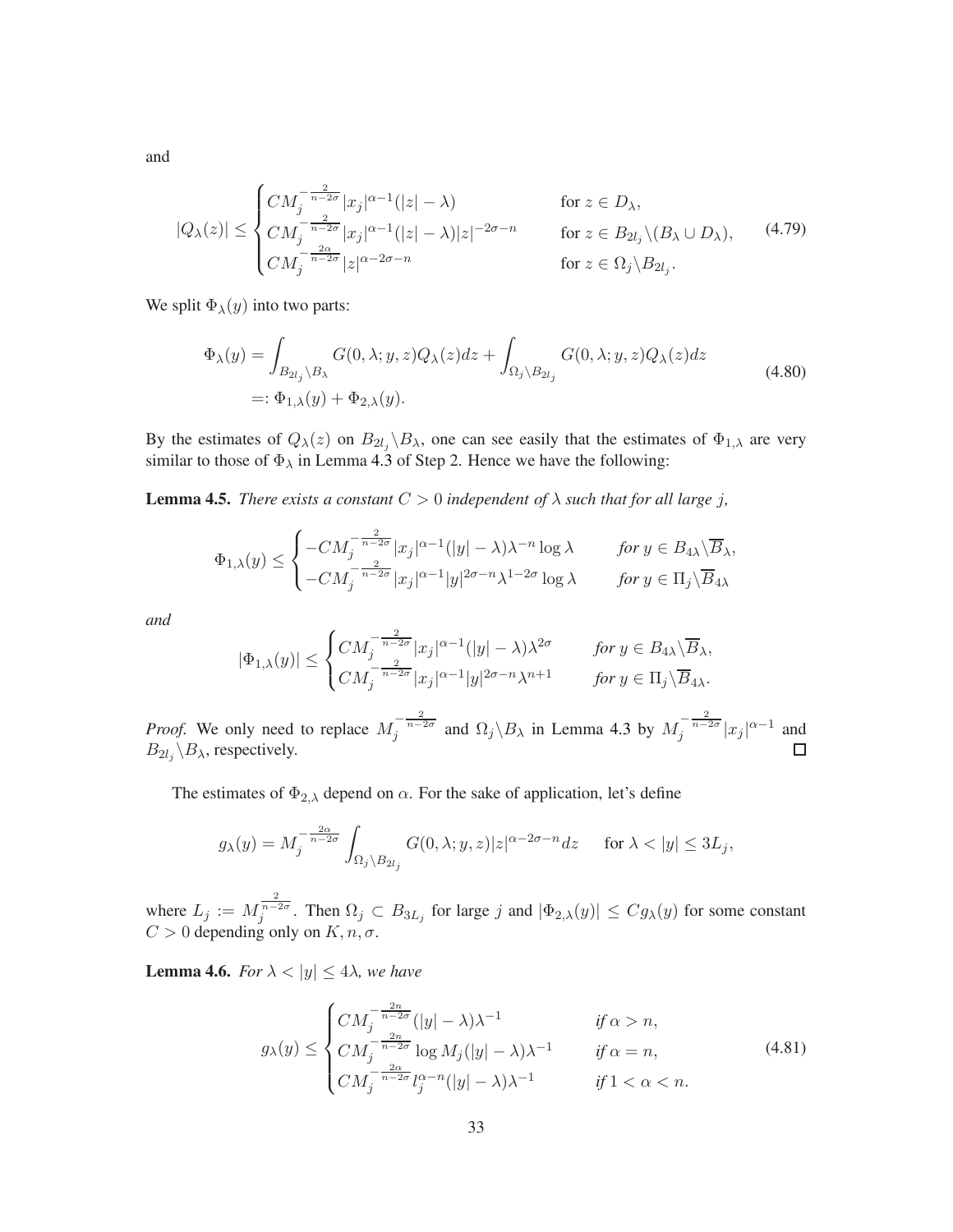*For*  $4\lambda \le |y| \le l_j$ *, we have* 

<span id="page-33-0"></span>
$$
g_{\lambda}(y) \leq \begin{cases} CM_j^{-\frac{2n}{n-2\sigma}} & \text{if } \alpha > n, \\ CM_j^{-\frac{2n}{n-2\sigma}} \log M_j & \text{if } \alpha = n, \\ CM_j^{-\frac{2\alpha}{n-2\sigma}} l_j^{\alpha - n} & \text{if } 1 < \alpha < n. \end{cases} \tag{4.82}
$$

*For*  $l_j \leq |y| \leq 3L_j$ *, we have* 

<span id="page-33-1"></span>
$$
g_{\lambda}(y) \leq \begin{cases} CM_j^{-\frac{2n}{n-2\sigma}} & \text{if } \alpha > n, \\ CM_j^{-\frac{2n}{n-2\sigma}} \log M_j & \text{if } \alpha = n, \\ CM_j^{-\frac{2\alpha}{n-2\sigma}} |y|^{\alpha-n} & \text{if } 2\sigma < \alpha < n, \\ CM_j^{-\frac{2\alpha}{n-2\sigma}} |y|^{2\sigma-n} \log |y| & \text{if } \alpha = 2\sigma, \\ CM_j^{-\frac{2\alpha}{n-2\sigma}} |y|^{2\sigma-n} & \text{if } 1 < \alpha < 2\sigma. \end{cases} \tag{4.83}
$$

*Proof.* (1)  $\lambda < |y| \le 4\lambda$ . By Lemma [3.1](#page-9-1) we have

$$
G(0,\lambda;y,z) \le C \frac{(|y|-\lambda)(|z|^2-\lambda^2)}{\lambda|y-z|^{n-2\sigma+2}} \le C \frac{|y|-\lambda}{\lambda}|z|^{2\sigma-n}.
$$

Hence

$$
g_{\lambda}(y) \leq CM_j^{-\frac{2\alpha}{n-2\sigma}}(|y| - \lambda)\lambda^{-1} \int_{\Omega_j \setminus B_{2l_j}} |z|^{\alpha - 2n} dz
$$
  
\n
$$
\leq CM_j^{-\frac{2\alpha}{n-2\sigma}}(|y| - \lambda)\lambda^{-1} \int_{2l_j \leq |z| \leq 3L_j} |z|^{\alpha - 2n} dz
$$
  
\n
$$
\leq \begin{cases} CM_j^{-\frac{2n}{n-2\sigma}}(|y| - \lambda)\lambda^{-1} & \text{if } \alpha > n, \\ CM_j^{-\frac{2n}{n-2\sigma}} \log M_j(|y| - \lambda)\lambda^{-1} & \text{if } \alpha = n, \\ CM_j^{-\frac{2\alpha}{n-2\sigma}} l_j^{\alpha - n}(|y| - \lambda)\lambda^{-1} & \text{if } 1 < \alpha < n. \end{cases}
$$

(2)  $4\lambda \le |y| \le l_j$ . Since  $|z| \ge 2l_j$  and thus  $|y| \le |z|/2$ , we have  $G(0, \lambda; y, z) \le C|y-z|^{2\sigma - n} \le$  $C|z|^{2\sigma-n}$ . Hence

$$
\begin{aligned} g_{\lambda}(y) & \leq CM_j^{-\frac{2\alpha}{n-2\sigma}} \int_{\Omega_j \backslash B_{2l_j}} |z|^{\alpha-2n} dz \\ & \leq \begin{cases} CM_j^{-\frac{2n}{n-2\sigma}} & \text{if } \alpha > n, \\ CM_j^{-\frac{2n}{n-2\sigma}} \log M_j & \text{if } \alpha = n, \\ CM_j^{-\frac{2\alpha}{n-2\sigma}} l_j^{\alpha-n} & \text{if } 1 < \alpha < n. \end{cases} \end{aligned}
$$

(3)  $l_j \le |y| \le 3L_j$ . We separate the region  $\Omega_j \backslash B_{2l_j}$  into four parts:

$$
\mathcal{E}_1 = \{ z \in \Omega_j \backslash B_{2l_j} : |z| < |y|/2 \},
$$
\n
$$
\mathcal{E}_2 = \{ z \in \Omega_j \backslash B_{2l_j} : |z| > 2|y| \},
$$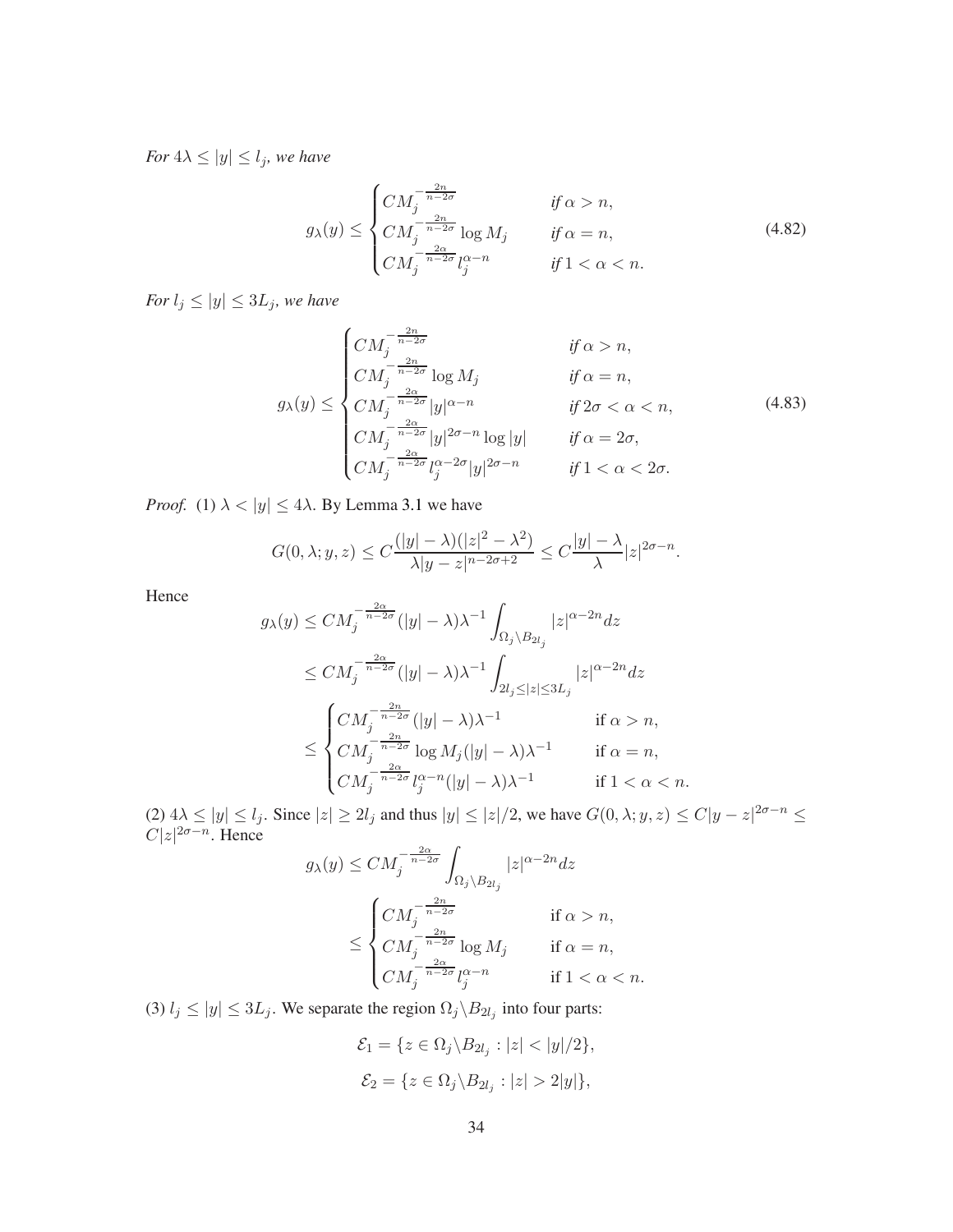$$
\mathcal{E}_3 = \{ z \in \Omega_j \backslash B_{2l_j} : |z - y| \le |y|/2 \},
$$
  

$$
\mathcal{E}_4 = \{ z \in \Omega_j \backslash B_{2l_j} : |z - y| \ge |y|/2 \text{ and } |y|/2 \le |z| \le 2|y| \}.
$$

Note that some of these sets may be empty. Then

$$
g_{\lambda}(y) \leq CM_j^{-\frac{2\alpha}{n-2\sigma}} \int_{\Omega_j \setminus B_{2l_j}} |y-z|^{2\sigma-n} |z|^{\alpha-2\sigma-n} dz
$$
  
\n
$$
\leq CM_j^{-\frac{2\alpha}{n-2\sigma}} \Big( |y|^{2\sigma-n} \int_{\mathcal{E}_1} |z|^{\alpha-2\sigma-n} dz + \int_{\mathcal{E}_2} |z|^{2\sigma-n} |z|^{\alpha-2\sigma-n} dz
$$
  
\n
$$
+ |y|^{\alpha-2\sigma-n} \int_{\mathcal{E}_3} |y-z|^{2\sigma-n} dz + |y|^{2\sigma-n} \int_{\mathcal{E}_4} |z|^{\alpha-2\sigma-n} dz \Big)
$$
  
\n
$$
\leq CM_j^{-\frac{2\alpha}{n-2\sigma}} \Big( |y|^{2\sigma-n} \int_{2l_j}^{|y|/2} r^{\alpha-2\sigma-1} dr + \int_{2|y|}^{3L_j} r^{\alpha-n-1} dr
$$
  
\n
$$
+ |y|^{\alpha-n} + |y|^{2\sigma-n} \int_{|y|/2}^{2|y|} r^{\alpha-2\sigma-1} dr \Big)
$$
  
\n
$$
\Bigg( CM_j^{-\frac{2n}{n-2\sigma}} \log M_j \qquad \text{if } \alpha > n,
$$
  
\n
$$
\leq \begin{cases} CM_j^{-\frac{2n}{n-2\sigma}} \log M_j & \text{if } \alpha = n, \\ CM_j^{-\frac{2\alpha}{n-2\sigma}} |y|^{\alpha-n} & \text{if } 2\sigma < \alpha < n, \\ CM_j^{-\frac{2\alpha}{n-2\sigma}} |y|^{2\sigma-n} \log |y| & \text{if } \alpha = 2\sigma, \\ CM_j^{-\frac{2\alpha}{n-2\sigma}} l_j^{\alpha-2\sigma} |y|^{2\sigma-n} & \text{if } 1 < \alpha < 2\sigma. \end{cases}
$$

The proof of Lemma [4.6](#page-32-1) is finished.

Next we consider two cases for  $\alpha > 1$  separately.

*Case 1:*  $\alpha < 2\sigma$  *or*  $\alpha \ge (n - 2\sigma)/2$ . We construct a function  $H_{\lambda}$  which is non-positive on  $\Pi_j\backslash\overline{B}_\lambda$ . Let

$$
H_{\lambda}(y) = -\varepsilon M_j^{-1} (\lambda^{2\sigma - n} - |y|^{2\sigma - n}) + \Phi_{\lambda}(y), \quad y \in \Pi_j \backslash \overline{B}_{\lambda}
$$
 (4.84)

for some small  $\varepsilon \in (0, \varepsilon_0/4)$  where  $\varepsilon_0$  is defined in Lemma [4.1.](#page-17-2) It is clear that Lemma [4.4](#page-26-0) still holds, and by using Lemma [4.4](#page-26-0) we can choose a small  $\varepsilon > 0$  such that for any  $\lambda \in [\lambda_0, \lambda_1]$ ,

<span id="page-34-0"></span>
$$
J_{\lambda}(y) - \varepsilon M_j^{-1} (\lambda^{2\sigma - n} - |y|^{2\sigma - n}) \ge \frac{1}{2} J_{\lambda}(y), \quad y \in \Pi_j \backslash \overline{B}_{\lambda}.
$$
 (4.85)

Here we recall that  $\lambda_0 = R - 2$  and  $\lambda_1 = R + 2$ . Then by Lemmas [4.5](#page-32-0) and [4.6](#page-32-1) we have for  $\lambda \in [\lambda_0, \lambda_1]$  and for large j,

<span id="page-34-1"></span>
$$
H_{\lambda}(y) < 0, \quad y \in \Pi_j \backslash \overline{B}_{\lambda}.\tag{4.86}
$$

 $\Box$ 

Moreover, it follows from Lemmas [4.1,](#page-17-2) [4.5](#page-32-0) and [4.6](#page-32-1) that for large  $j$ ,

$$
\varphi_{\lambda_0}(y) + H_{\lambda_0}(y) \ge 0, \quad y \in \Pi_j \backslash \overline{B}_{\lambda_0}.
$$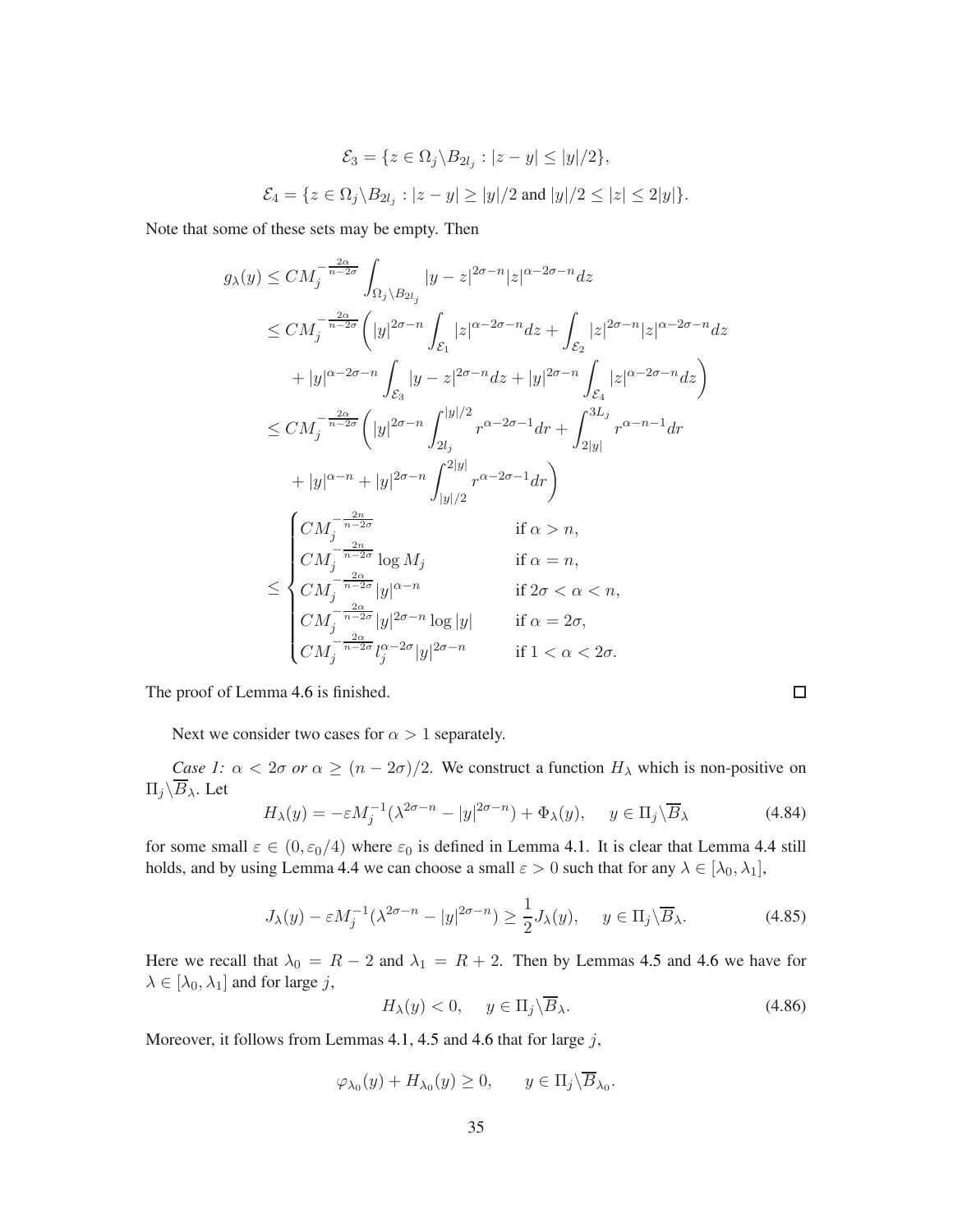By [\(4.74\)](#page-30-3) and [\(4.85\)](#page-34-0),  $\varphi_{\lambda} + H_{\lambda}$  satisfies

$$
\varphi_{\lambda}(y) + H_{\lambda}(y) \ge \int_{\Pi_j \backslash B_{\lambda}} G(0, \lambda; y, z) b_{\lambda}(z) \varphi_{\lambda}(z) dz + \frac{1}{2} J_{\lambda}(y) \quad \text{for } y \in \Pi_j \backslash \overline{B}_{\lambda}, \tag{4.87}
$$

where  $\lambda \in [\lambda_0, \lambda_1]$ . We define

$$
\bar{\lambda} := \sup \{ \mu \geq \lambda_0 \mid \varphi_\lambda(y) + H_\lambda(y) \geq 0, \ \forall \ y \in \Pi_j \backslash \overline{B}_\lambda, \ \forall \ \lambda_0 \leq \lambda \leq \mu \}.
$$

Then,  $\bar{\lambda}$  is well defined and  $\bar{\lambda} \geq \lambda_0$  for all large j. Furthermore, by [\(4.86\)](#page-34-1) and Lemma [4.1](#page-17-2) we have  $\bar{\lambda} < \lambda_1$  for all large j. Then, as in Step 2, applying the moving sphere method one can derive a contradiction to the definition of  $\overline{\lambda}$ . The proof of Theorem [1.6](#page-4-1) in Case 1 is finished.

*Case 2:*  $2\sigma \le \alpha < (n - 2\sigma)/2$ . By [\(4.79\)](#page-32-2) we can choose a constant  $\hat{C} > 0$  such that

<span id="page-35-2"></span>
$$
\hat{C}M_j^{-\frac{2\alpha}{n-2\sigma}}|z|^{\alpha-2\sigma-n} - Q_\lambda(z) \ge M_j^{-\frac{2\alpha}{n-2\sigma}}|z|^{\alpha-2\sigma-n} \quad \text{for } z \in \Omega_j \setminus B_{2l_j}.\tag{4.88}
$$

Let

<span id="page-35-0"></span>
$$
T_{\lambda}(y) = \hat{C}M_j^{-\frac{2\alpha}{n-2\sigma}} \int_{\Omega_j \setminus B_{2l_j}} G(0, \lambda; y, z) |z|^{\alpha - 2\sigma - n} dz \quad \text{for } \lambda < |y| \le 3L_j.
$$
 (4.89)

<span id="page-35-1"></span>As a consequence of Lemma [4.6,](#page-32-1) we have the following estimates for  $T_{\lambda}$ .

**Lemma 4.7.** *Suppose*  $2\sigma \le \alpha < (n - 2\sigma)/2$ *. For*  $\lambda < |y| \le 4\lambda$ *, we have* 

$$
T_{\lambda}(y) \le CM_j^{-\frac{2}{n-2\sigma}} |x_j|^{\alpha-1} (|y| - \lambda) \lambda^{-n}.
$$
\n(4.90)

*For*  $4\lambda \le |y| \le 2l_j$ *, we have* 

$$
T_{\lambda}(y) \le CM_j^{-\frac{2}{n-2\sigma}} |x_j|^{\alpha-1} |y|^{2\sigma-n} \lambda^{1-2\sigma}.
$$
\n
$$
(4.91)
$$

*For*  $2l_j \leq |y| \leq 3L_j$ *, we have* 

$$
T_{\lambda}(y) \le \begin{cases} CM_j^{-\frac{2\alpha}{n-2\sigma}} |y|^{\alpha-n} & \text{if } 2\sigma < \alpha < (n-2\sigma)/2, \\ CM_j^{-\frac{4\sigma}{n-2\sigma}} |y|^{2\sigma-n} \log |y| & \text{if } \alpha = 2\sigma. \end{cases}
$$
(4.92)

*Proof.* When  $\lambda < |y| \le 4\lambda$ , by [\(4.81\)](#page-32-3) we obtain

$$
T_{\lambda}(y) \leq CM_j^{-\frac{2\alpha}{n-2\sigma}} l_j^{\alpha-1} \cdot l_j^{1-n} (|y| - \lambda) \lambda^{-1} \leq CM_j^{-\frac{2}{n-2\sigma}} |x_j|^{\alpha-1} (|y| - \lambda) \lambda^{-n},
$$

where we used  $l_j = M_j^{\frac{2}{n-2\sigma}} |x_j|$  and  $l_j \to \infty$ . When  $4\lambda \le |y| \le 3L_j$ , by [\(4.82\)](#page-33-0) and [\(4.83\)](#page-33-1) we have

$$
T_{\lambda}(y) \le \begin{cases} CM_j^{-\frac{2\alpha}{n-2\sigma}} |y|^{\alpha-n} & \text{if } 2\sigma < \alpha < (n-2\sigma)/2, \\ CM_j^{-\frac{4\sigma}{n-2\sigma}} |y|^{2\sigma-n} \log |y| & \text{if } \alpha = 2\sigma. \end{cases}
$$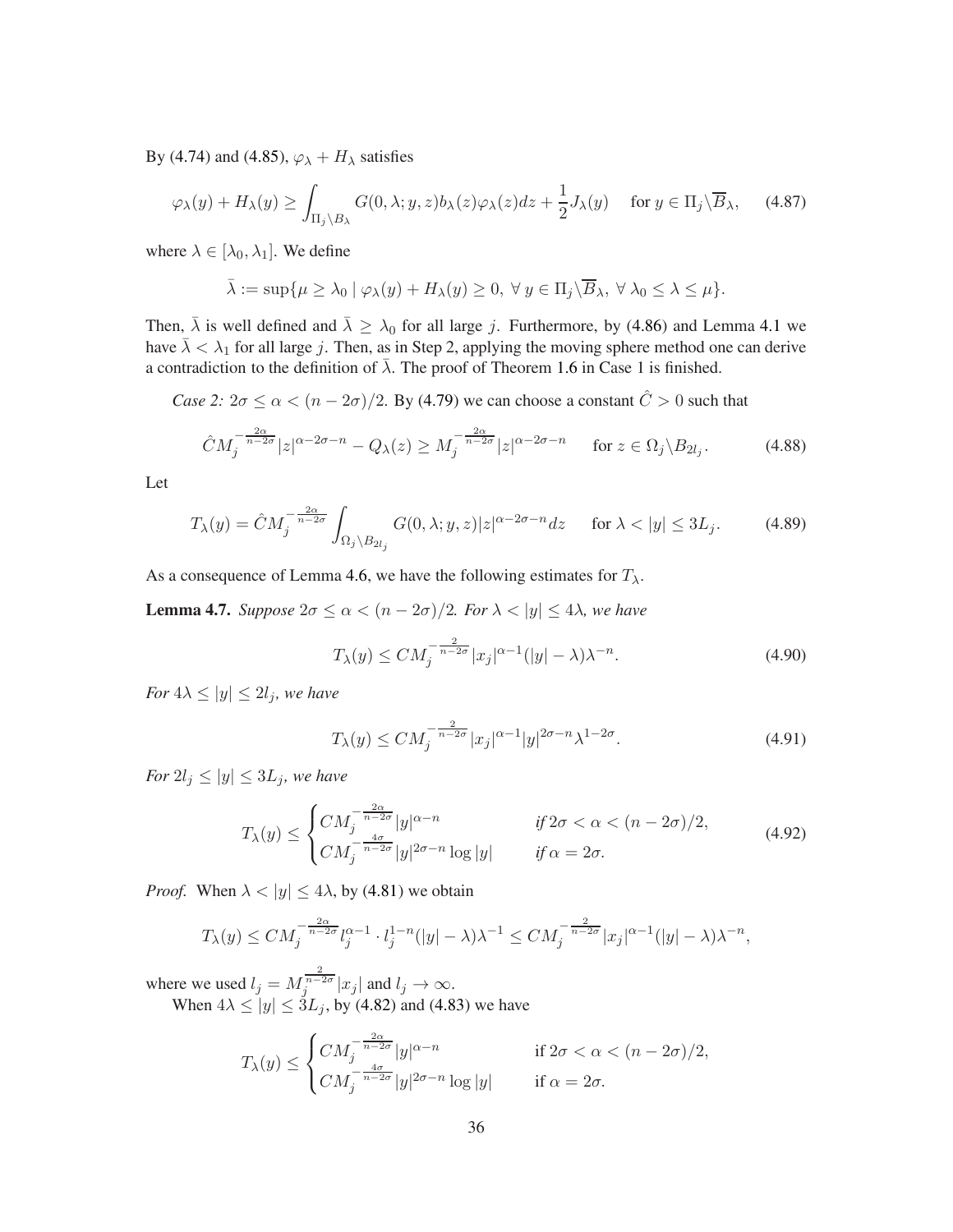In particular, for  $4\lambda \le |y| \le 2l_j$  we have

$$
T_{\lambda}(y) \leq CM_j^{-\frac{2\alpha}{n-2\sigma}} |y|^{\alpha-n} \log |y|
$$
  
\n
$$
\leq CM_j^{-\frac{2\alpha}{n-2\sigma}} |y|^{\alpha-2\sigma} |y|^{2\sigma-n} \log |y|
$$
  
\n
$$
\leq CM_j^{-\frac{2}{n-2\sigma}} |x_j|^{\alpha-1} |y|^{2\sigma-n} l_j^{1-2\sigma} \log l_j
$$
  
\n
$$
\leq CM_j^{-\frac{2}{n-2\sigma}} |x_j|^{\alpha-1} |y|^{2\sigma-n} \lambda^{1-2\sigma},
$$

where we used  $\sigma > \frac{1}{2}$  and  $l_j \to \infty$ . Lemma [4.7](#page-35-1) is proved.

Define

$$
H_{\lambda}(y) := \Phi_{1,\lambda}(y) + T_{\lambda}(y) \quad \text{for } y \in \Pi_j \backslash \overline{B}_{\lambda}.
$$

Then from Lemmas [4.5](#page-32-0) and [4.7](#page-35-1) we obtain

<span id="page-36-1"></span>
$$
H_{\lambda}(y) \leq \begin{cases}\n-CM_j^{-\frac{2}{n-2\sigma}} |x_j|^{\alpha-1} (|y| - \lambda) \lambda^{-n} \log \lambda & \text{for } y \in B_{4\lambda} \setminus \overline{B}_{\lambda}, \\
-CM_j^{-\frac{2}{n-2\sigma}} |x_j|^{\alpha-1} |y|^{2\sigma-n} \lambda^{1-2\sigma} \log \lambda & \text{for } y \in B_{2l_j} \setminus B_{4\lambda}, \\
CM_j^{-\frac{2\alpha}{n-2\sigma}} |y|^{\alpha-n} & \text{for } y \in \Pi_j \setminus B_{2l_j}, \ 2\sigma < \alpha < (n-2\sigma)/2, \\
CM_j^{-\frac{4\sigma}{n-2\sigma}} |y|^{2\sigma-n} \log |y| & \text{for } y \in \Pi_j \setminus B_{2l_j}, \ \alpha = 2\sigma\n\end{cases} \tag{4.93}
$$

and

<span id="page-36-2"></span>
$$
|H_{\lambda}(y)| \leq \begin{cases} CM_j^{-\frac{2}{n-2\sigma}} |x_j|^{\alpha-1} (|y| - \lambda) \lambda^{2\sigma} & \text{for } y \in B_{4\lambda} \backslash \overline{B}_{\lambda}, \\ CM_j^{-\frac{2}{n-2\sigma}} |x_j|^{\alpha-1} |y|^{2\sigma-n} \lambda^{n+1} & \text{for } y \in B_{2l_j} \backslash B_{4\lambda}, \\ \theta_j |y|^{2\sigma-n} & \text{for } y \in \Pi_j \backslash B_{2l_j}, \end{cases}
$$
(4.94)

where  $\{\theta_j\}$  is a positive sequence satisfying  $\theta_j \to 0$  as  $j \to \infty$ . Remark that in order to obtain [\(4.93\)](#page-36-1), we could take R larger and then fix it. Furthermore, by [\(4.74\)](#page-30-3) and [\(4.88\)](#page-35-2) we see that  $\varphi_{\lambda}$ satisfies

<span id="page-36-0"></span>
$$
\varphi_{\lambda}(y) + H_{\lambda}(y) \ge \int_{\Pi_{j} \setminus B_{\lambda}} G(0, \lambda; y, z) b_{\lambda}(z) \varphi_{\lambda}(z) dz + M_{j}^{-\frac{2\alpha}{n-2\sigma}} \int_{\Omega_{j} \setminus B_{2l_{j}}} G(0, \lambda; y, z) |z|^{\alpha - 2\sigma - n} dz + J_{\lambda}(y), \quad y \in \Pi_{j} \setminus \overline{B}_{\lambda},
$$
\n(4.95)

where  $\lambda \in [\lambda_0, \lambda_1]$  with  $\lambda_0 = R - 2$  and  $\lambda_1 = R + 2$ . Moreover, it follows from Lemma [4.1](#page-17-2) and  $(4.94)$  that for large j,

$$
\varphi_{\lambda_0}(y) + H_{\lambda_0}(y) \ge 0, \qquad y \in \Pi_j \backslash \overline{B}_{\lambda_0}.
$$

We define

$$
\bar{\lambda} := \sup \{ \mu \ge \lambda_0 \mid \varphi_\lambda(y) + H_\lambda(y) \ge 0, \ \forall \ y \in \Pi_j \backslash \overline{B}_\lambda, \ \forall \ \lambda_0 \le \lambda \le \mu \}.
$$

Then,  $\bar{\lambda}$  is well defined and  $\bar{\lambda} \geq \lambda_0$  for all large j. Furthermore, by [\(4.93\)](#page-36-1) and Lemma [4.1](#page-17-2) we have  $\bar{\lambda} < \lambda_1$  for all large j. Using the continuity we obtain

$$
\varphi_{\bar{\lambda}}(y) + H_{\bar{\lambda}}(y) \ge 0, \qquad y \in \Pi_j \backslash \overline{B}_{\bar{\lambda}}.
$$

 $\Box$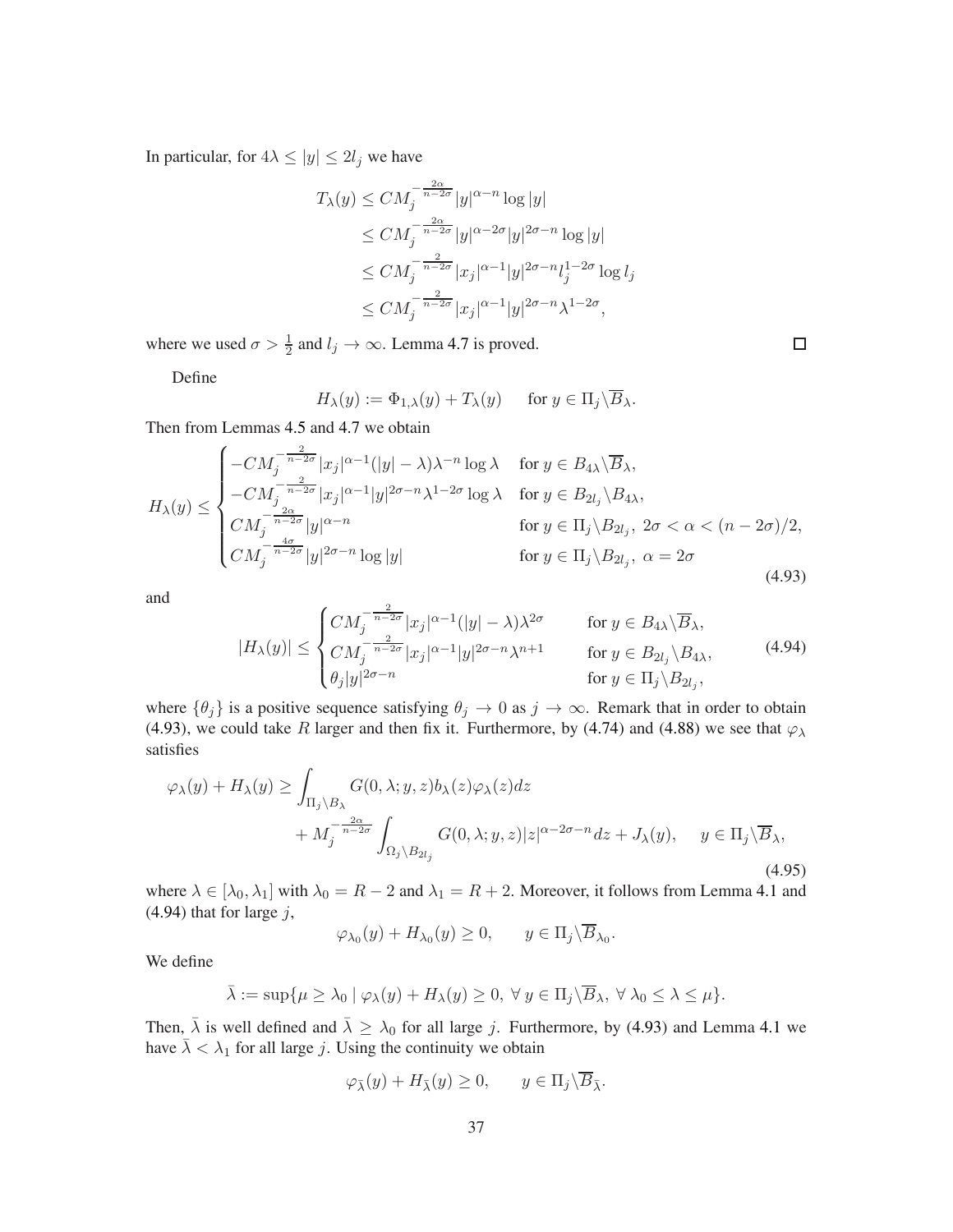This together with Lemma [4.5](#page-32-0) and [\(4.93\)](#page-36-1) yields

<span id="page-37-0"></span>
$$
\varphi_{\bar{\lambda}}(y) \ge -H_{\bar{\lambda}}(y) \ge \begin{cases} 0, & y \in B_{2l_j} \setminus (\overline{B}_{\bar{\lambda}} \cup \Sigma_j), \\ -T_{\bar{\lambda}}(y), & y \in \Pi_j \setminus B_{2l_j}, \end{cases}
$$
(4.96)

where  $\Sigma_j$  is the singular set of  $w_j$ .

Let

$$
\mathcal{O}_{\lambda} = \{ y \in \Pi_j \backslash B_{2l_j} : w_j(y) < w_j^{\lambda}(y) \}.
$$

By [\(4.95\)](#page-36-0) and [\(4.96\)](#page-37-0),

$$
\varphi_{\bar{\lambda}}(y) + H_{\bar{\lambda}}(y) \ge \int_{\Pi_j \backslash B_{2l_j}} G(0, \bar{\lambda}; y, z) b_{\bar{\lambda}}(z) \varphi_{\bar{\lambda}}(z) dz \n+ M_j^{-\frac{2\alpha}{n-2\sigma}} \int_{\Omega_j \backslash B_{2l_j}} G(0, \bar{\lambda}; y, z) |z|^{\alpha - 2\sigma - n} dz + J_{\bar{\lambda}}(y) \n\ge - \int_{\mathcal{O}_{\bar{\lambda}}} G(0, \bar{\lambda}; y, z) b_{\bar{\lambda}}(z) T_{\bar{\lambda}}(z) dz + \int_{(\Pi_j \backslash B_{2l_j}) \backslash \mathcal{O}_{\bar{\lambda}}} G(0, \bar{\lambda}; y, z) b_{\bar{\lambda}}(z) \varphi_{\bar{\lambda}}(z) dz \n+ M_j^{-\frac{2\alpha}{n-2\sigma}} \int_{\Omega_j \backslash B_{2l_j}} G(0, \bar{\lambda}; y, z) |z|^{\alpha - 2\sigma - n} dz + J_{\bar{\lambda}}(y), \quad y \in \Pi_j \backslash \overline{B}_{\bar{\lambda}}.
$$

Note that on  $\mathcal{O}_{\bar{\lambda}}$ , by Lemma [4.2](#page-20-4) we have

$$
0 \leq b_{\bar{\lambda}}(z) = K_j(z) \frac{w_j(z)^{\frac{n+2\sigma}{n-2\sigma}} - w_j^{\bar{\lambda}}(z)^{\frac{n+2\sigma}{n-2\sigma}}}{w_j(z) - w_j^{\bar{\lambda}}(z)} \leq C w_j^{\bar{\lambda}}(z)^{\frac{4\sigma}{n-2\sigma}} \leq C |z|^{-4\sigma}.
$$

Thus, Lemma [4.7](#page-35-1) gives

$$
- \int_{\mathcal{O}_{\bar{\lambda}}} G(0, \bar{\lambda}; y, z) b_{\bar{\lambda}}(z) T_{\bar{\lambda}}(z) dz + M_j^{-\frac{2\alpha}{n-2\sigma}} \int_{\Omega_j \setminus B_{2l_j}} G(0, \bar{\lambda}; y, z) |z|^{\alpha - 2\sigma - n} dz
$$
  
\n
$$
\geq M_j^{-\frac{2\alpha}{n-2\sigma}} \int_{\mathcal{O}_{\bar{\lambda}}} G(0, \bar{\lambda}; y, z) (|z|^{\alpha - 2\sigma - n} - C|z|^{\alpha - 4\sigma - n} \log|z|) dz \geq 0
$$

when  $j$  is large. Therefore

$$
\varphi_{\bar{\lambda}}(y) + H_{\bar{\lambda}}(y) \ge J_{\bar{\lambda}}(y), \quad y \in \Pi_j \backslash \overline{B}_{\bar{\lambda}}.
$$

Lemma [4.4](#page-26-0) is clearly still true. It follows from Lemma 4.4 that there exists a small  $\varepsilon_1 \in (0, \lambda_1 - \bar{\lambda})$ (which depends on  $j$ ) such that

$$
\varphi_{\bar{\lambda}}(y) + H_{\bar{\lambda}}(y) \geq J_{\bar{\lambda}}(y) \geq C u(x_j)^{-1} \geq \frac{\varepsilon_1}{|y|^{n-2\sigma}} \quad \forall |y| \geq \lambda_1 + 1, y \in \Pi_j.
$$

By the above estimate and the explicit formulas for  $w_j^{\lambda}(y)$  and  $H_{\lambda}(y)$ , there exists  $\varepsilon_2 \in (0, \varepsilon_1)$ such that for any  $\bar{\lambda} \leq \lambda \leq \bar{\lambda} + \varepsilon_2$ ,

<span id="page-37-1"></span>
$$
\varphi_{\lambda}(y) + H_{\lambda}(y) = [\varphi_{\overline{\lambda}}(y) + H_{\overline{\lambda}}(y)] + [H_{\lambda}(y) - H_{\overline{\lambda}}(y)] + [\omega_{j}^{\overline{\lambda}}(y) - \omega_{j}^{\lambda}(y)]
$$
  
\n
$$
\geq \frac{\varepsilon_{1}}{2|y|^{n-2\sigma}} \quad \forall |y| \geq \lambda_{1} + 1, \ y \in \Pi_{j}.
$$
\n(4.97)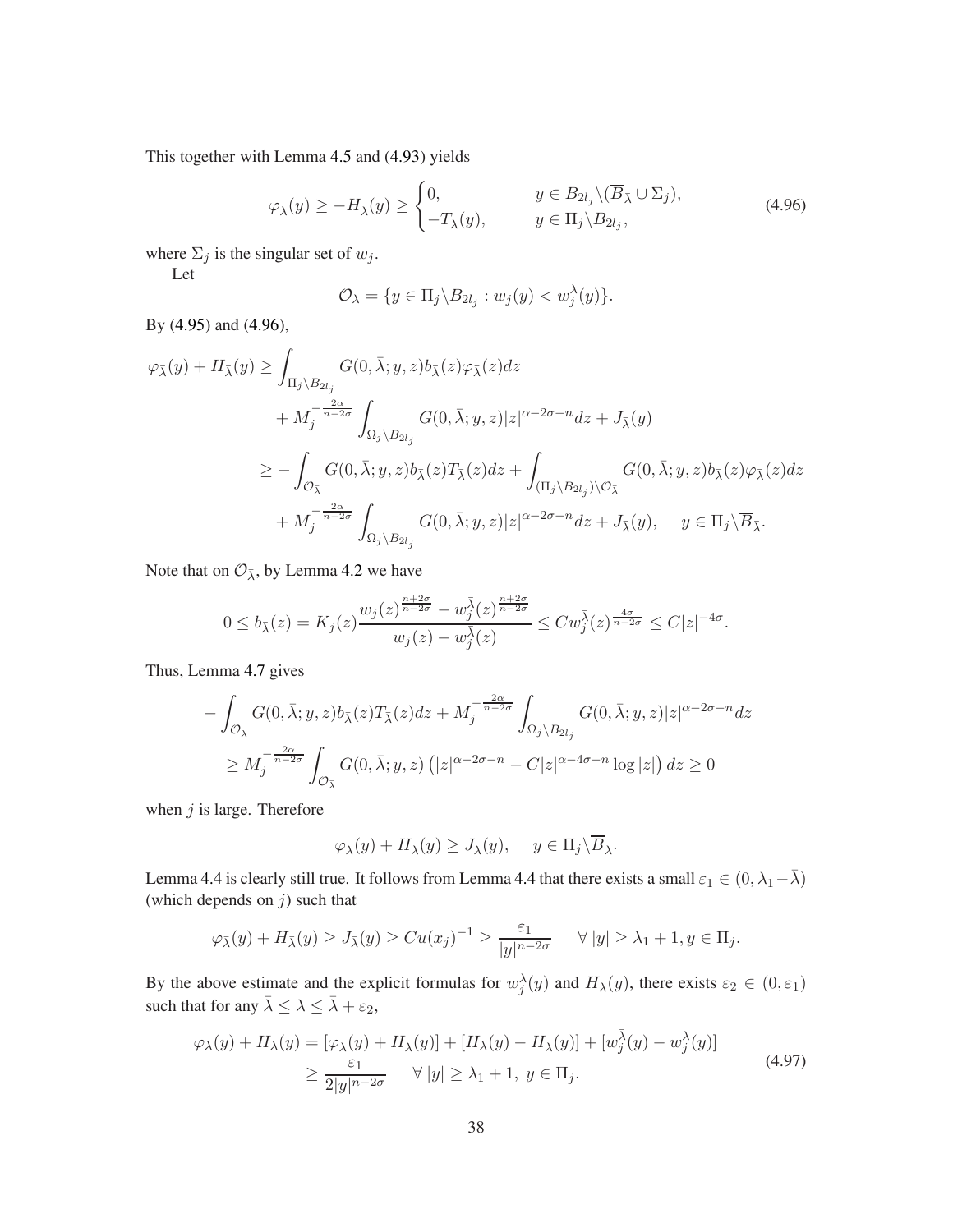This, together with Lemma [4.5](#page-32-0) and [\(4.93\)](#page-36-1), implies that for any  $\bar{\lambda} \leq \lambda \leq \bar{\lambda} + \varepsilon_2$ ,

<span id="page-38-0"></span>
$$
w_j(y) - w_j^{\lambda}(y) \ge -H_{\lambda}(y) + \frac{\varepsilon_1}{2|y|^{n-2\sigma}} \ge \begin{cases} \frac{\varepsilon_1}{2|y|^{n-2\sigma}}, & y \in B_{2l_j} \setminus \Sigma_j, \ |y| \ge \lambda_1 + 1, \\ -T_{\lambda}(y), & y \in \Pi_j \setminus B_{2l_j}. \end{cases}
$$
(4.98)

For  $\varepsilon \in (0, \varepsilon_2)$  which we choose below, by [\(4.95\)](#page-36-0), [\(4.98\)](#page-38-0) and [\(4.64\)](#page-27-1), we have, for  $\overline{\lambda} \leq \lambda \leq \overline{\lambda} + \varepsilon$ and for  $\lambda \le |y| \le \lambda_1 + 1$ ,

$$
\varphi_{\lambda}(y) + H_{\lambda}(y) \ge \int_{\lambda \le |z| \le \lambda_1 + 1} G(0, \lambda; y, z) K_j(z) \left( w_j(z)^{\frac{n+2\sigma}{n-2\sigma}} - w_j^{\lambda}(z)^{\frac{n+2\sigma}{n-2\sigma}} \right) dz + \int_{\lambda_1 + 2 \le |z| \le \lambda_1 + 3} G(0, \lambda; y, z) K_j(z) \left( w_j(z)^{\frac{n+2\sigma}{n-2\sigma}} - w_j^{\lambda}(z)^{\frac{n+2\sigma}{n-2\sigma}} \right) dz - \int_{\mathcal{O}_{\lambda}} G(0, \lambda; y, z) b_{\lambda}(z) T_{\lambda}(z) dz + \int_{(\Pi_j \setminus B_{2l_j}) \setminus \mathcal{O}_{\lambda}} G(0, \lambda; y, z) b_{\lambda}(z) \varphi_{\lambda}(z) dz + M_j^{-\frac{2\alpha}{n-2\sigma}} \int_{\Omega_j \setminus B_{2l_j}} G(0, \lambda; y, z) |z|^{\alpha - 2\sigma - n} dz.
$$

On the set  $\mathcal{O}_{\lambda}$ , Lemma [4.2](#page-20-4) leads to

$$
0 \le b_{\lambda}(z) \le C w_j^{\lambda}(z)^{\frac{4\sigma}{n-2\sigma}} \le C |z|^{-4\sigma},
$$

thus, using Lemma [4.7](#page-35-1) yields that for  $j$  large,

$$
- \int_{\mathcal{O}_{\lambda}} G(0, \lambda; y, z) b_{\lambda}(z) T_{\lambda}(z) dz + M_j^{-\frac{2\alpha}{n-2\sigma}} \int_{\Omega_j \setminus B_{2l_j}} G(0, \lambda; y, z) |z|^{\alpha - 2\sigma - n} dz
$$
  
\n
$$
\geq M_j^{-\frac{2\alpha}{n-2\sigma}} \int_{\mathcal{O}_{\lambda}} G(0, \lambda; y, z) (|z|^{\alpha - 2\sigma - n} - C|z|^{\alpha - 4\sigma - n} \log |z|) dz \geq 0.
$$

Hence, for  $\bar{\lambda} \leq \lambda \leq \bar{\lambda} + \varepsilon$  and for  $\lambda \leq |y| \leq \lambda_1 + 1$ , we have

$$
\varphi_{\lambda}(y) + H_{\lambda}(y) \geq \int_{\lambda \leq |z| \leq \lambda_1 + 1} G(0, \lambda; y, z) K_j(z) \left( w_j(z)^{\frac{n+2\sigma}{n-2\sigma}} - w_j^{\lambda}(z)^{\frac{n+2\sigma}{n-2\sigma}} \right) dz + \int_{\lambda_1 + 2 \leq |z| \leq \lambda_1 + 3} G(0, \lambda; y, z) K_j(z) \left( w_j(z)^{\frac{n+2\sigma}{n-2\sigma}} - w_j^{\lambda}(z)^{\frac{n+2\sigma}{n-2\sigma}} \right) dz \geq -C \int_{\lambda \leq |z| \leq \lambda_1 + \varepsilon} G(0, \lambda; y, z) (|z| - \lambda) dz + \int_{\lambda + \varepsilon \leq |z| \leq \lambda_1 + 1} G(0, \lambda; y, z) K_j(z) \left( w_j^{\overline{\lambda}}(z)^{\frac{n+2\sigma}{n-2\sigma}} - w_j^{\lambda}(z)^{\frac{n+2\sigma}{n-2\sigma}} \right) dz + A_1 \int_{\lambda_1 + 2 \leq |z| \leq \lambda_1 + 3} G(0, \lambda; y, z) \left( w_j(z)^{\frac{n+2\sigma}{n-2\sigma}} - w_j^{\lambda}(z)^{\frac{n+2\sigma}{n-2\sigma}} \right) dz,
$$

where  $A_1 = \min_{B_2} K > 0$ , and we have used [\(4.96\)](#page-37-0) and

$$
|w_j(z)^{\frac{n+2\sigma}{n-2\sigma}} - (w_j)_\lambda(z)^{\frac{n+2\sigma}{n-2\sigma}}| \le C(|z| - \lambda)
$$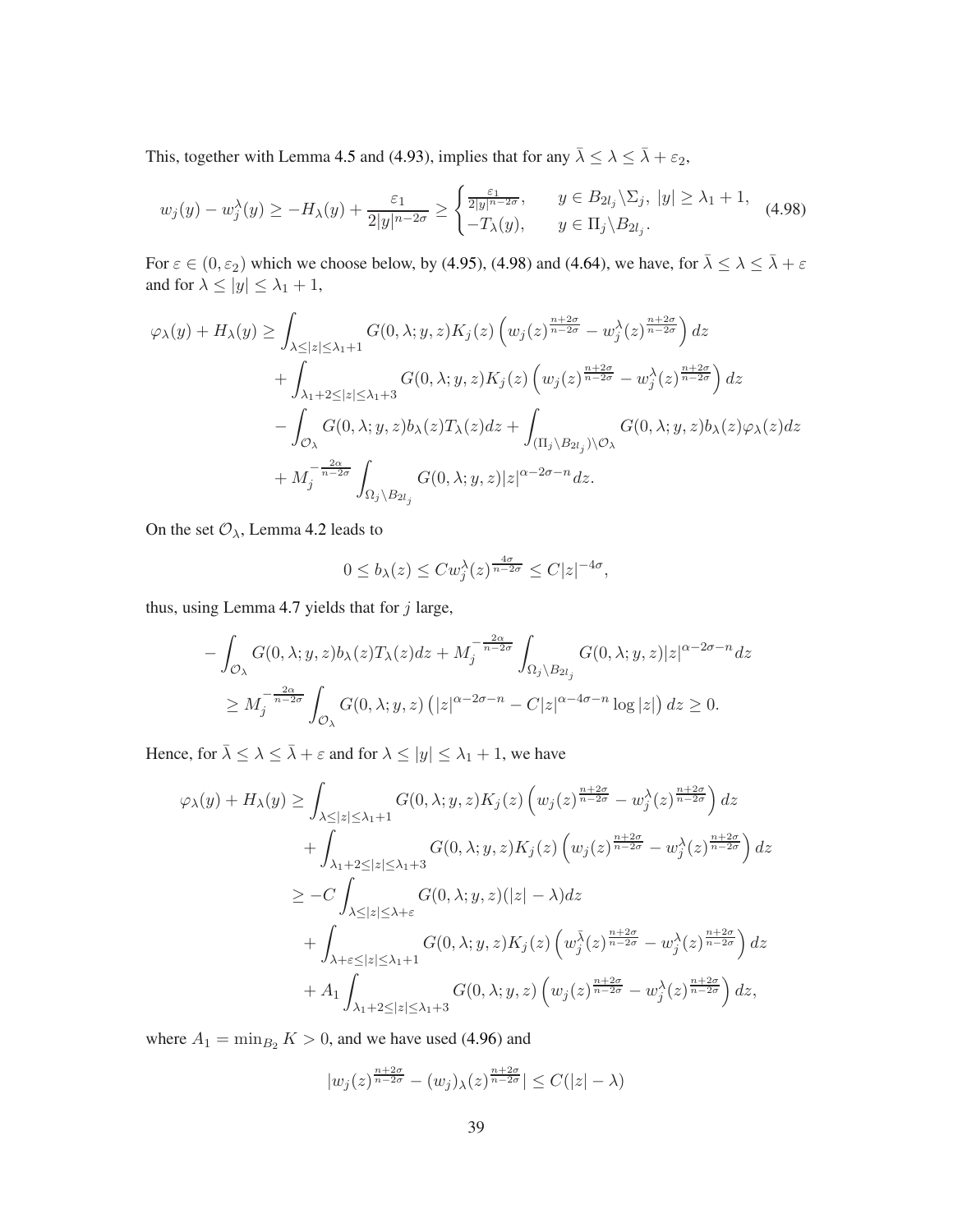in the second inequality. By [\(4.98\)](#page-38-0) there exists  $\hat{\delta} > 0$  (which depends on j) such that

$$
w_j(z)^{\frac{n+2\sigma}{n-2\sigma}} - w_j^{\lambda}(z)^{\frac{n+2\sigma}{n-2\sigma}} \ge \hat{\delta}
$$
 for  $\lambda_1 + 2 \le |z| \le \lambda_1 + 3$ .

Since  $||w_j||_{C^1(B_{\lambda_1+2})} \leq C$  and  $||K_j||_{L^\infty(B_{\lambda_1+2})} \leq C$  for some constant C independent of j, there exists some constant  $C > 0$  independent of both  $\varepsilon$  and j such that for any  $\overline{\lambda} \leq \lambda \leq \overline{\lambda} + \varepsilon$ ,

$$
K_j(z)|w_j^{\bar{\lambda}}(z)^{\frac{n+2\sigma}{n-2\sigma}} - w_j^{\lambda}(z)^{\frac{n+2\sigma}{n-2\sigma}}| \leq C(\lambda - \bar{\lambda}) \leq C\varepsilon \quad \forall \lambda \leq |z| \leq \lambda_1 + 1.
$$

For any  $\lambda \le |y| \le \lambda_1 + 1$ , we can estimate the kernel G as in Step 2 to obtain

$$
\int_{\lambda+\varepsilon \leq |z| \leq \lambda_1+1} G(0,\lambda;y,z)dz \leq C(\varepsilon^{2\sigma-1} + |\ln \varepsilon| + 1)(|y| - \lambda)
$$

and

$$
\int_{\lambda \leq |z| \leq \lambda + \varepsilon} G(0, \lambda; y, z)(|z| - \lambda) dz \leq C(|y| - \lambda) \varepsilon^{2\sigma/n}.
$$

Thus, using [\(4.67\)](#page-27-0) we have for  $\lambda < |y| \leq \lambda_1 + 1$  that

$$
\varphi_{\lambda}(y) + H_{\lambda}(y) \ge -C\varepsilon^{2\sigma/n}(|y| - \lambda) + \delta_1 \hat{\delta}(|y| - \lambda) \int_{\lambda_1 + 2 \le |z| \le \lambda_1 + 3} \frac{1}{|y - z|} dz
$$

$$
\ge \left(\delta_1 \hat{\delta}c - C\varepsilon^{2\sigma/n}\right)(|y| - \lambda) \ge 0
$$

if  $\varepsilon$  is sufficiently small. This and [\(4.97\)](#page-37-1) contradict the definition of  $\overline{\lambda}$ , and so the proof in Case 2 is finished. The proof of Theorem [1.6](#page-4-1) under the assumption  $(K1)$  is completed.

### <span id="page-39-0"></span>5 Local estimates under the assumption (K2)

In this section, by using the method of moving spheres introduced by Li-Zhu [\[35,](#page-55-15) [37\]](#page-55-16), we shall prove Theorem [1.6](#page-4-1) under the assumption (K2) in the spirit of the works of Chen-Lin [\[11\]](#page-54-3) and Taliaferro-Zhang [\[51\]](#page-56-6). Similar to Section [4,](#page-12-0) we have to set up a framework to fit the integral equation rather than dealing directly with differential equations as in [\[11,](#page-54-3) [51\]](#page-56-6). In addition to developing integral techniques to overcome the lack of maximum principle, the non-locality of integral equation will bring a new difficulty under the present assumption (K2).

*Proof of Theorem [1.6](#page-4-1) under the assumption (K2).* Suppose by contradiction that there exists a sequence  $\{x_j\}_{j=1}^{\infty} \subset B_1 \backslash \Sigma$  such that

$$
d_j := dist(x_j, \Sigma) \to 0 \quad \text{ as } j \to \infty,
$$

but

$$
d_j^{\frac{n-2\sigma}{2}}u(x_j) \to \infty \quad \text{as } j \to \infty.
$$

Without loss of generality we may assume that  $0 \in \Sigma$  and  $x_j \to 0$  as  $j \to \infty$ .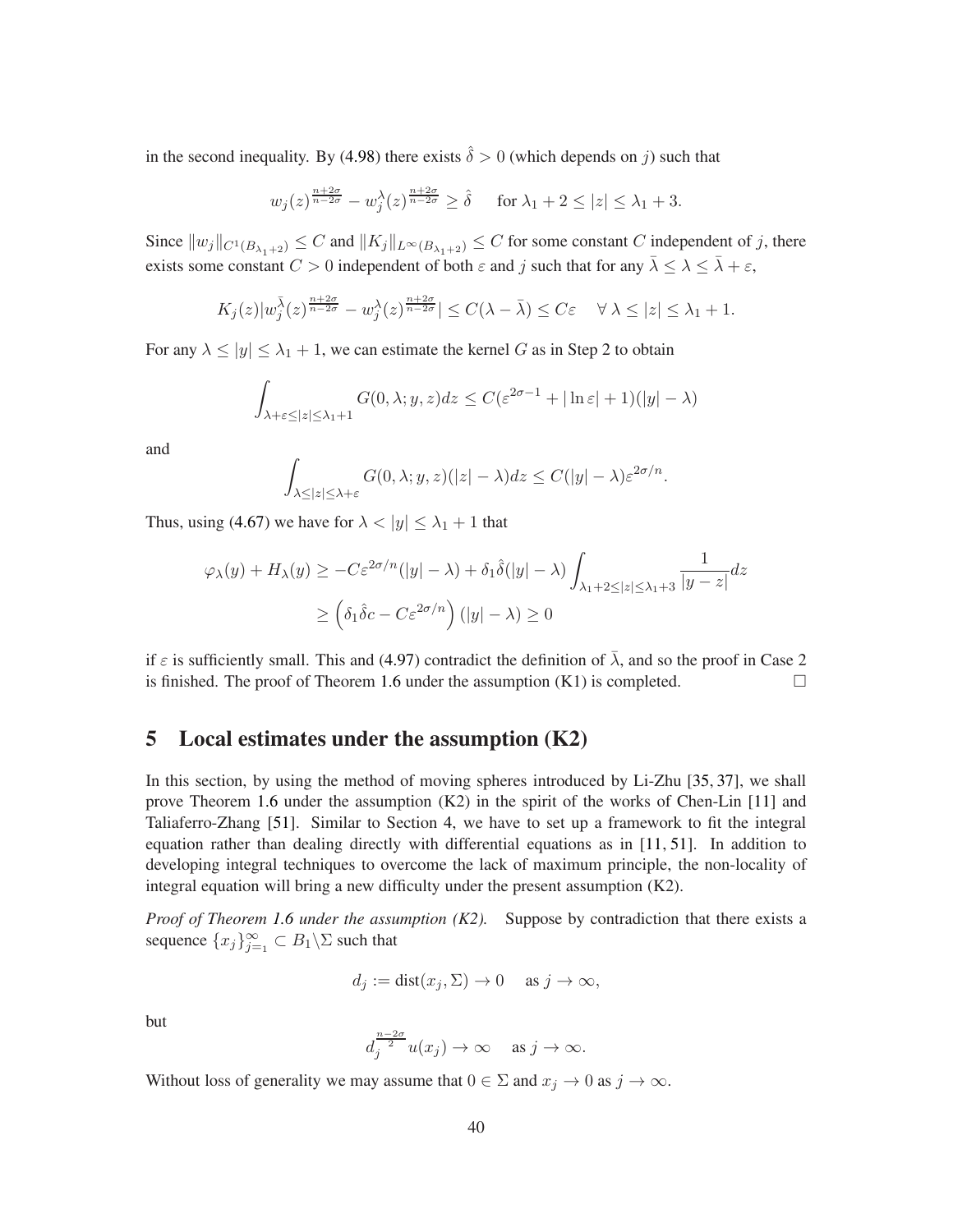*Step 1. We show that*  $x_j$  *can be chosen as the local maximum points of u. Moreover, the*  $f$ unctions  $u(x_j)^{-1}u(x_j+u(x_j)^{-\frac{2}{n-2\sigma}}y)$  converge in  $C^2_{loc}(\mathbb{R}^n)$ , after passing a subsequence, to a  $\textit{positive function } U_0 \in C^2(\mathbb{R}^n)$  where  $U_0$  satisfies

$$
\begin{cases}\nU_0(y) = \int_{\mathbb{R}^n} \frac{K(0)U_0(z)^{\frac{n+2\sigma}{n-2\sigma}}}{|y-z|^{n-2\sigma}} dz & \text{for } y \in \mathbb{R}^n, \\
\max_{\mathbb{R}^n} U_0 = U_0(0) = 1.\n\end{cases} \tag{5.1}
$$

*Step 2. For*  $n > 2\sigma$ , we have  $\nabla K(0) = 0$  under the assumption of  $K \in C^1(B_2)$ .

The proofs of these two steps are the same as those of Step 1 and Step 2 in Section [4,](#page-12-0) we omit their proofs. Since the following proof is long, we first explain the idea and the sketch of the proof. Let  $w_j$  be the scaled function in [\(5.2\)](#page-40-0) (here we don't need to shift it) and let  $w_j^{\lambda}$  be the Kelvin transformation of  $w_j$  in [\(5.4\)](#page-41-0). In order to take full advantage of the property in the assumption (K2) that  $c(\cdot)$  is sufficiently small near 0, we will restrict the integral equation [\(1.12\)](#page-4-0) to a small ball. Thus, for some small  $\tau \in (0, \frac{1}{4})$  $\frac{1}{4}$ ) we denote

$$
\Pi_j := \left\{ y \in \mathbb{R}^n : x_j + u(x_j)^{-\frac{2}{n-2\sigma}} y \in B_\tau \backslash \Sigma \right\}.
$$

Note that the set  $\Pi_j$  depends on  $\tau$ . Let  $\varphi_{\lambda} = w_j - w_j^{\lambda}$  and let  $\Phi_{\lambda}$  be as in [\(5.15\)](#page-42-0) where  $\lambda \in [1/2, 2]$ . Then  $\varphi_{\lambda} + \Phi_{\lambda}$  satisfies the integral inequality [\(5.17\)](#page-42-1). Moreover, by Lemma [5.2](#page-42-2) the remainder term  $J_{\lambda}$  has a lower bound which is independent of  $\tau$ . After performing the above restriction to [\(1.12\)](#page-4-0), we need extra efforts to obtain estimates for  $\Phi_{\lambda}$ . Based on the assumption (K2) about the function K, we will complete the proof in three situations. Denote  $M_j = u(x_j)$ .

(1)  $2\sigma < n < 2\sigma+2$ . By the assumption (K2) we know that  $K \in C^{\alpha}(B_2)$  with  $\alpha = \frac{n-2\sigma}{2} < 1$ . Furthermore,  $\Phi_{\lambda}$  satisfies the estimates in Lemma [5.3.](#page-44-0) By choosing sufficiently small  $\varepsilon_1$ 0 and  $\tau > 0$  we can construct

$$
H_{\lambda}(y) = -\varepsilon_1 M_j^{-1} (\lambda^{2\sigma - n} - |y|^{2\sigma - n}) + \Phi_{\lambda}(y), \quad y \in \Pi_j \backslash \overline{B}_{\lambda}
$$

such that  $H_{\lambda} < 0$  for all  $\lambda \in [1/2, 2]$ . With the help of Lemma [5.2,](#page-42-2) the method of moving spheres can be applied to  $\varphi_{\lambda} + H_{\lambda}$  to reach a contradiction.

- (2)  $n = 2\sigma + 2$ . In this case, we have  $K \in C^1(B_2)$ . By Step 2 we know  $\nabla K(0) = 0$ . Similar to situation (1),  $\Phi_{\lambda}$  also satisfies the estimates in Lemma [5.3.](#page-44-0) The rest of the proof is the same as that of situation (1).
- (3)  $n > 2\sigma + 2$ . By the assumption (K2) we have  $K \in C^{\alpha}(B_2)$  with  $\alpha = \frac{n-2\sigma}{2} > 1$ . It follows from Step 2 that  $|\nabla K(x_j)| \to 0$ . Furthermore, using the moving sphere method as in Step 2 of Section [4](#page-12-0) and the assumption (K2) we obtain  $|\nabla K(x_j)|^{\frac{1}{\alpha-1}} M_j^{\frac{2}{n-2\sigma}} \to 0$  (see Lemma [5.4\)](#page-47-0). This together with the assumption (K2) yields that the estimates for  $\Phi_{\lambda}$  in Lemma [5.3](#page-44-0) still hold. The rest of the proof is the same as that of situation (1).

Now we return to the detailed proof of Theorem [1.6](#page-4-1) under the assumption (K2). We denote  $M_i = u(x_i)$  and define

<span id="page-40-0"></span>
$$
w_j(y) = M_j^{-1} u\left(x_j + M_j^{-\frac{2}{n-2\sigma}} y\right), \ h_j(y) = M_j^{-1} h\left(x_j + M_j^{-\frac{2}{n-2\sigma}} y\right) \text{ in } \Omega_j,\tag{5.2}
$$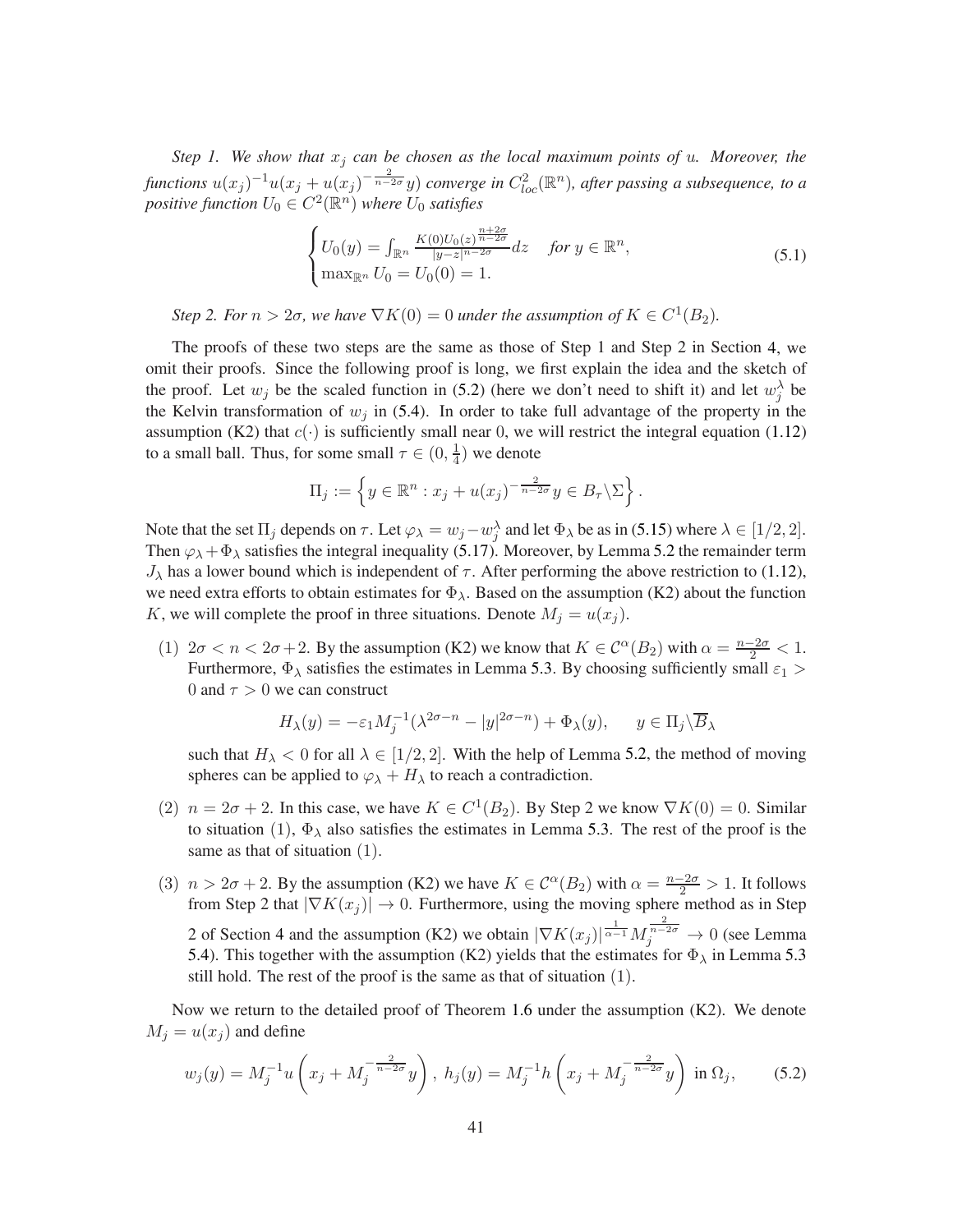where

$$
\Omega_j = \left\{ y \in \mathbb{R}^n : x_j + M_j^{-\frac{2}{n-2\sigma}} y \in B_2 \backslash \Sigma \right\}.
$$
\n(5.3)

It follows from Step 1 and the classification results in [\[14\]](#page-54-16) or [\[35\]](#page-55-15) that, modulo a positive constant,  $w_j(y)$  converges in  $C^2$  norm to the standard bubble  $U_0(y) = (1+|y|^2)^{-\frac{n-2\sigma}{2}}$  on every compact subset of  $\mathbb{R}^n$ . We also suppose that  $w_j$  is to be identically 0 outside  $\Omega_j$  and K is to be identically 0 outside  $B_2$ . For  $\lambda > 0$ , let

<span id="page-41-0"></span>
$$
w_j^{\lambda}(y) = \left(\frac{\lambda}{|y|}\right)^{n-2\sigma} w_j \left(\frac{\lambda^2 y}{|y|^2}\right), \quad h_j^{\lambda}(y) = \left(\frac{\lambda}{|y|}\right)^{n-2\sigma} h_j \left(\frac{\lambda^2 y}{|y|^2}\right) \tag{5.4}
$$

and let

$$
K_j(y) = K\left(x_j + M_j^{-\frac{2}{n-2\sigma}}y\right).
$$
\n(5.5)

Then

$$
w_j(y) = \int_{\mathbb{R}^n} \frac{K_j(z)w_j(z)^{\frac{n+2\sigma}{n-2\sigma}}}{|y - z|^{n-2\sigma}} dz + h_j(y) \quad \text{for } y \in \Omega_j.
$$
 (5.6)

By [\(3.7\)](#page-9-3),  $w_j^{\lambda}$  satisfies

$$
w_j^{\lambda}(y) = \int_{\mathbb{R}^n} \frac{K_j(z^{\lambda}) w_j^{\lambda}(z)^{\frac{n+2\sigma}{n-2\sigma}}}{|y - z|^{n-2\sigma}} dz + h_j^{\lambda}(y) \quad \text{for } y \in \Omega_j \backslash \overline{B}_{\lambda},\tag{5.7}
$$

<span id="page-41-3"></span>where  $z^{\lambda} = \frac{\lambda^2 z}{|z|^2}$  $\frac{\lambda^2 z}{|z|^2}$  is the inversion of z with respect to  $\partial B_{\lambda}$ . As Lemma [4.1](#page-17-2) we also have

**Lemma 5.1.** *Let*  $\lambda_0 = \frac{1}{2}$  $\frac{1}{2}$  and  $\lambda_1 = 2$ . Then there exist  $\varepsilon_0 > 0$  and  $j_0 > 1$  such that for all  $j \ge j_0$ ,

$$
w_j(y) - w_j^{\lambda_0}(y) \ge \varepsilon_0(|y| - \lambda_0)|y|^{2\sigma - 1 - n} + \varepsilon_0 M_j^{-1}(\lambda_0^{2\sigma - n} - |y|^{2\sigma - n}), \quad y \in \Omega_j \setminus \overline{B}_{\lambda_0}.\tag{5.8}
$$

*Moreover, there exists*  $y^* \in B_{2\lambda_1} \backslash \overline{B}_{\lambda_1}$  such that for all  $j \geq j_0$ ,

$$
w_j(y^*) - w_j^{\lambda_1}(y^*) \le -\varepsilon_0. \tag{5.9}
$$

For some small  $\tau \in (0, \frac{1}{4})$  $\frac{1}{4}$ ) to be determined later, we denote

<span id="page-41-2"></span>
$$
\Pi_j := \left\{ y \in \mathbb{R}^n : x_j + M_j^{-\frac{2}{n-2\sigma}} y \in B_\tau \backslash \Sigma \right\} \subset \Omega_j \tag{5.10}
$$

and

$$
\Sigma_j := \left\{ y \in \mathbb{R}^n : x_j + M_j^{-\frac{2}{n-2\sigma}} y \in \Sigma \right\}.
$$
\n(5.11)

Note that we have  $\mathcal{L}^n(\Sigma_j) = 0$  due to  $\mathcal{L}^n(\Sigma) = 0$ . It follows from the same arguments as in Lemma 3.1 of [\[30\]](#page-55-9) that for all large  $j$ , there holds

<span id="page-41-1"></span>
$$
h_j^{\lambda}(y) \le h_j(y) \quad \forall \ y \in \Pi_j \backslash \overline{B}_{\lambda}, \ \lambda \in [1/2, 2]. \tag{5.12}
$$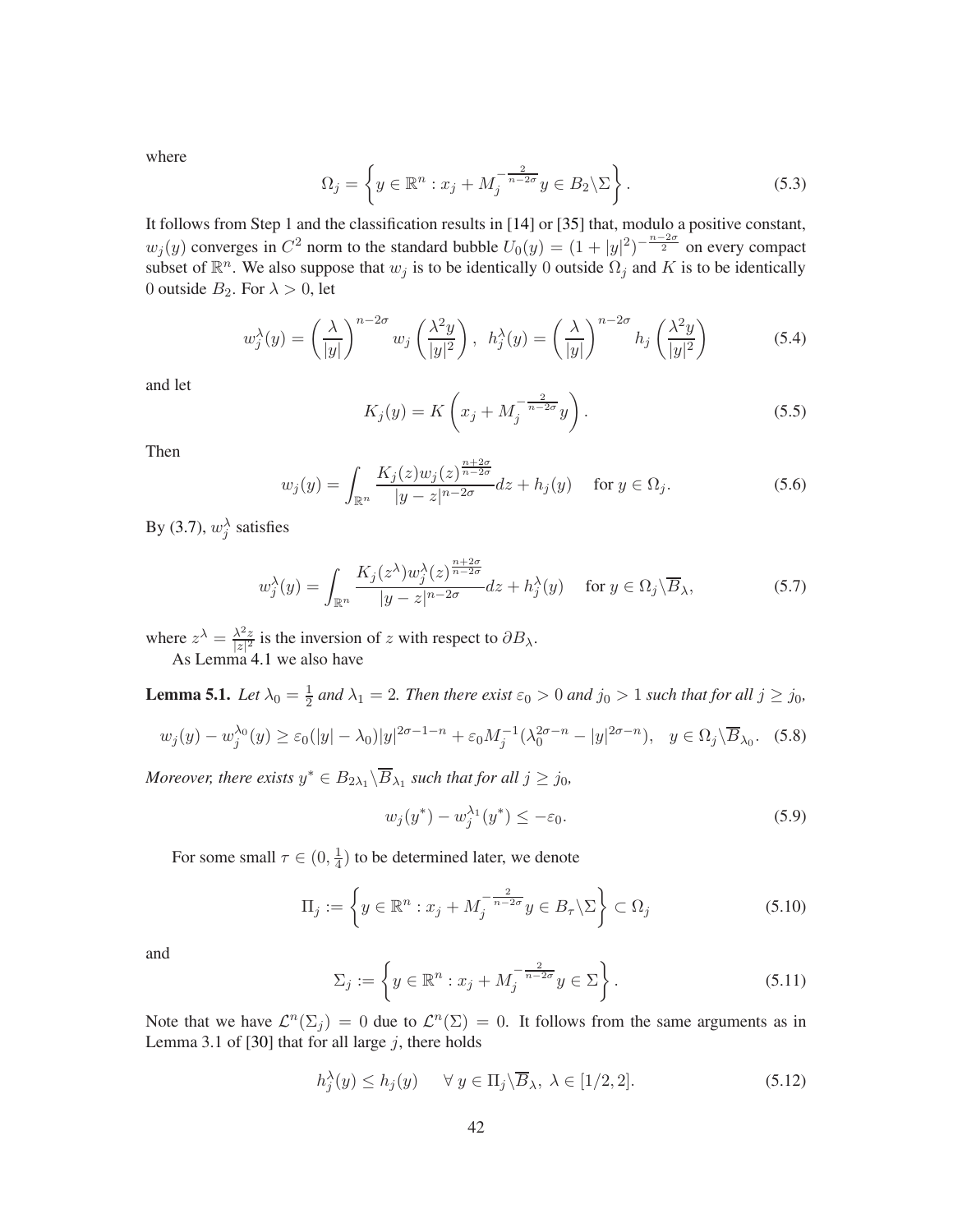Let  $\varphi_{\lambda}(y) = w_j(y) - w_j^{\lambda}(y)$ , where we omit j in the notation for brevity. By [\(3.8\)](#page-9-4), [\(5.12\)](#page-41-1) and  $K_j \equiv 0$  on  $\Omega_j^c \backslash \Sigma_j$ , we have for  $\lambda \in [1/2, 2]$  and  $y \in \Pi_j \backslash \overline{B}_\lambda$  that

$$
\varphi_{\lambda}(y) \ge \int_{B_{\lambda}^{c}} G(0,\lambda;y,z) \left( K_{j}(z) w_{j}(z)^{\frac{n+2\sigma}{n-2\sigma}} - K_{j}(z^{\lambda}) w_{j}^{\lambda}(z)^{\frac{n+2\sigma}{n-2\sigma}} \right) dz
$$
\n
$$
= \int_{\Pi_{j} \backslash B_{\lambda}} G(0,\lambda;y,z) b_{\lambda}(z) \varphi_{\lambda}(z) dz + J_{\lambda}(y) - \Phi_{\lambda}(y), \tag{5.13}
$$

where

$$
b_{\lambda}(y) = K_j(y) \frac{w_j(y)^{\frac{n+2\sigma}{n-2\sigma}} - w_j^{\lambda}(y)^{\frac{n+2\sigma}{n-2\sigma}}}{w_j(y) - w_j^{\lambda}(y)},
$$
\n(5.14)

<span id="page-42-0"></span>
$$
\Phi_{\lambda}(y) = \int_{\Omega_j \setminus B_{\lambda}} G(0, \lambda; y, z) \left( K_j(z^{\lambda}) - K_j(z) \right) w_j^{\lambda}(z)^{\frac{n+2\sigma}{n-2\sigma}} dz \tag{5.15}
$$

and

<span id="page-42-3"></span>
$$
J_{\lambda}(y) = \int_{\Omega_j \setminus \Pi_j} G(0, \lambda; y, z) K_j(z) \left( w_j(z)^{\frac{n+2\sigma}{n-2\sigma}} - w_j^{\lambda}(z)^{\frac{n+2\sigma}{n-2\sigma}} \right) dz
$$
  
- 
$$
\int_{\Omega_j^c} G(0, \lambda; y, z) K_j(z^{\lambda}) w_j^{\lambda}(z)^{\frac{n+2\sigma}{n-2\sigma}} dz.
$$
 (5.16)

Notice that  $b_\lambda(y)$  is always non-negative. Thus,  $\varphi_\lambda + \Phi_\lambda$  satisfies the integral inequality

<span id="page-42-1"></span>
$$
\varphi_{\lambda}(y) + \Phi_{\lambda}(y) \ge \int_{\Pi_j \backslash B_{\lambda}} G(0, \lambda; y, z) b_{\lambda}(z) \varphi_{\lambda}(z) dz + J_{\lambda}(y), \quad y \in \Pi_j \backslash \overline{B}_{\lambda}, \tag{5.17}
$$

<span id="page-42-2"></span>where  $\lambda \in [1/2, 2]$ .

Now, we give an estimate for  $J_{\lambda}$  defined in [\(5.16\)](#page-42-3). Suppose  $\lambda_0 = 1/2$  and  $\lambda_1 = 2$ .

**Lemma 5.2.** *There exists a constant*  $\beta_0 > 0$  *independent of*  $\tau$  *such that for any*  $\lambda_0 \leq \lambda \leq \lambda_1$  *and for all large* j*,*

<span id="page-42-4"></span>
$$
J_{\lambda}(y) \ge \begin{cases} \beta_0(|y| - \lambda)u(x_j)^{-1}, & \text{if } \lambda \le |y| \le \lambda_1 + 1, \\ \beta_0 u(x_j)^{-1}, & \text{if } |y| > \lambda_1 + 1, \ y \in \Pi_j. \end{cases} \tag{5.18}
$$

*Proof.* The proof is similar to that of Lemma [4.4.](#page-26-0) The main difference here is that the set  $\Pi_i$ defined in [\(5.10\)](#page-41-2) depends on  $\tau$ , but we require that the constant  $\beta_0$  in [\(5.18\)](#page-42-4) cannot depend on  $\tau$ . For the sake of completeness, we also include the proof.

For any  $z \in \mathbb{R}^n \setminus (\Pi_j \cup \Sigma_j)$  and  $\lambda_0 \leq \lambda \leq \lambda_1$ , we have  $|z| \geq \frac{\tau}{2} u(x_j)^{\frac{2}{n-2\sigma}}$  for all large j and thus

$$
w_j^{\lambda}(z) \le \left(\frac{\lambda}{|z|}\right)^{n-2\sigma} \max_{B_{\lambda_1}} w_j \le C\tau^{-(n-2\sigma)}u(x_j)^{-2},
$$

where  $C > 0$  depends only on n and  $\sigma$ . On the other hand, by the equation [\(1.12\)](#page-4-0) we have

$$
u(x) \ge 4^{2\sigma - n} \int_{B_2} K(y) u(y)^{\frac{n+2\sigma}{n-2\sigma}} dy =: A_0 > 0 \quad \text{for all } x \in B_2 \backslash \Sigma,
$$
 (5.19)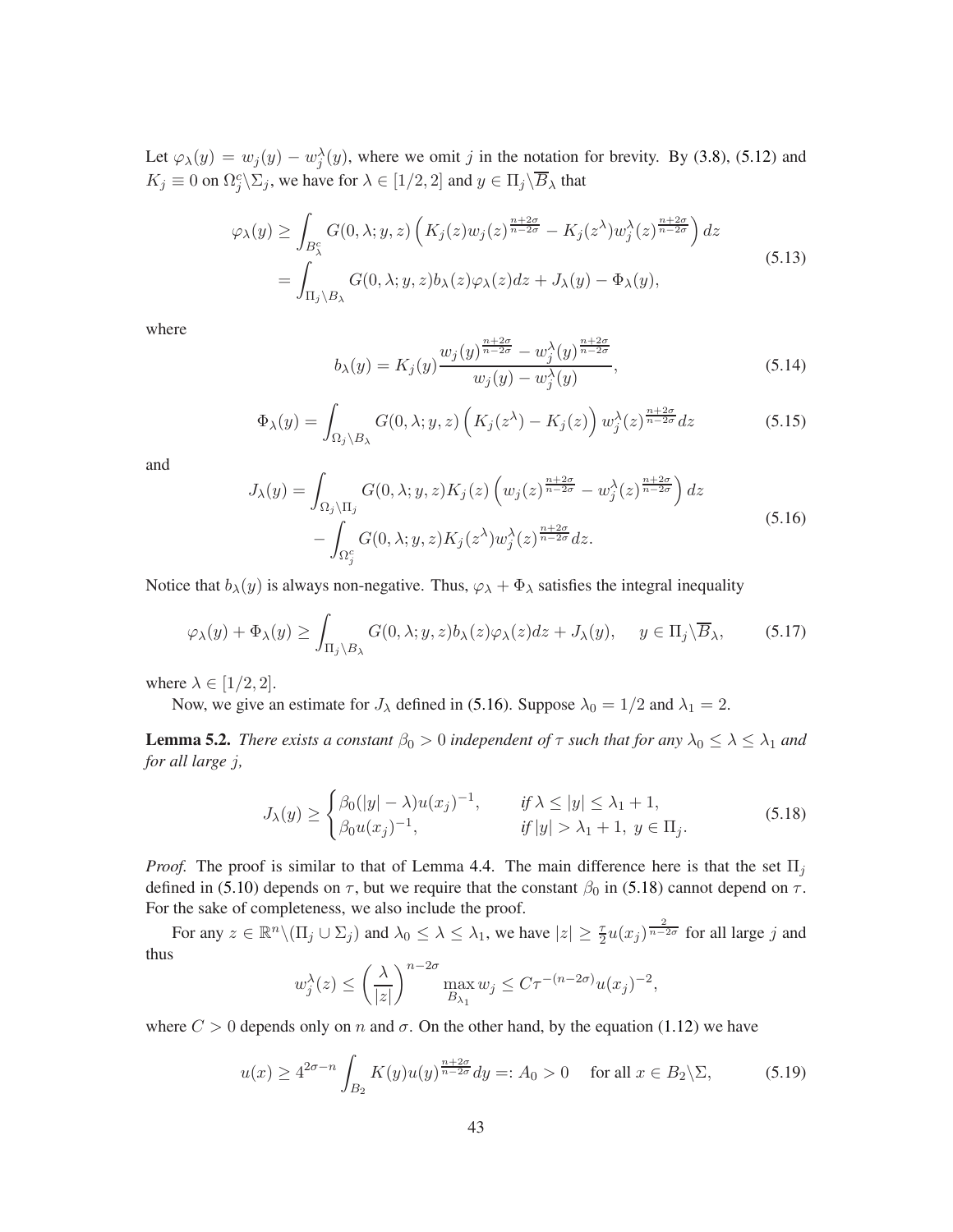and by the definition of  $w_j$ , we obtain

$$
w_j(y) \ge \frac{A_0}{u(x_j)} \quad \text{for } y \in \Omega_j \backslash \Pi_j. \tag{5.20}
$$

Therefore, for any  $\tau \in (0, 1/4)$  there exists  $j_0$  such that for all  $j \ge j_0$  we have

$$
w_j(z)^{\frac{n+2\sigma}{n-2\sigma}} - w_j^{\lambda}(z)^{\frac{n+2\sigma}{n-2\sigma}} \ge \frac{1}{2} w_j(z)^{\frac{n+2\sigma}{n-2\sigma}} \quad \text{in } \Omega_j \backslash \Pi_j.
$$

As in Lemma [4.4,](#page-26-0) we still have for  $\lambda_0 \leq \lambda \leq |y| \leq \lambda_1 + 1$  and  $|z| \geq \lambda_1 + 2$  that

$$
\frac{\delta_1}{|y-z|^{n-2\sigma}}(|y|-\lambda) \le G(0,\lambda;y,z) \le \frac{\delta_2}{|y-z|^{n-2\sigma}}(|y|-\lambda)
$$
\n(5.21)

where  $\delta_1, \delta_2 > 0$  depend only on n and  $\sigma$ . Moreover, we can verify that for  $|y| \geq \lambda_1 + 1$  and  $|z| \geq \lambda_1 + 2$ ,

$$
\frac{\delta_3}{|y-z|^{n-2\sigma}} \le G(0,\lambda;y,z) \le \frac{1}{|y-z|^{n-2\sigma}}\tag{5.22}
$$

for some  $\delta_3 \in (0,1)$  depending only on n and  $\sigma$ .

Denote  $\rho_j := u(x_j)^{\frac{2}{n-2\sigma}}$  and  $A_1 := \min_{B_2} K > 0$ . Then, for  $\lambda \le |y| \le \lambda_1 + 1$  and for large  $j$ , we have

$$
J_{\lambda}(y) \geq \frac{A_1}{2} \left(\frac{A_0}{u(x_j)}\right)^{\frac{n+2\sigma}{n-2\sigma}} \int_{\Omega_j \setminus \Pi_j} \frac{\delta_1}{|y-z|^{n-2\sigma}} (|y| - \lambda) dz
$$
  
\n
$$
- C \int_{\Omega_j^c} \frac{\delta_2}{|y-z|^{n-2\sigma}} (|y| - \lambda) \left(\frac{\lambda}{|z|}\right)^{n+2\sigma} dz
$$
  
\n
$$
\geq \frac{A_1 A_0^{\frac{n+2\sigma}{n-2\sigma}}}{2} (|y| - \lambda) u(x_j)^{-\frac{n+2\sigma}{n-2\sigma}} \int_{\{\frac{3\tau}{2} \rho_j \leq |z| \leq \frac{7}{4} \rho_j \} \setminus \Sigma_j} \frac{1}{|y-z|^{n-2\sigma}} dz
$$
  
\n
$$
- C(|y| - \lambda) \int_{\{|z| \geq \frac{7}{4} \rho_j \} \cup \Sigma_j} \frac{1}{|y-z|^{n-2\sigma}} \left(\frac{1}{|z|}\right)^{n+2\sigma} dz
$$
  
\n
$$
\geq C(|y| - \lambda) u(x_j)^{-1} - C(|y| - \lambda) u(x_j)^{-\frac{2n}{n-2\sigma}}
$$
  
\n
$$
\geq \beta_0 (|y| - \lambda) u(x_j)^{-1}
$$

for some constant  $\beta_0 > 0$  independent of  $\tau$ , where we have used  $\mathcal{L}^n(\Sigma_j) = 0$  and  $u(x_j) \to \infty$ . Similarly, for  $|y| \geq \lambda_1 + 1$  and  $y \in \Pi_j$ , we have

$$
J_{\lambda}(y) \geq Cu(x_j)^{-1} - Cu(x_j)^{-\frac{2n}{n-2\sigma}} \geq \beta_0 u(x_j)^{-1}
$$

for another constant  $\beta_0 > 0$  independent of  $\tau$ . Lemma [5.2](#page-42-2) is established.

To estimate  $\Phi_{\lambda}$  with  $\lambda \in [1/2, 2]$ , we denote

$$
Q_{\lambda}(z) = \left(K_j(z^{\lambda}) - K_j(z)\right) w_j^{\lambda}(z)^{\frac{n+2\sigma}{n-2\sigma}} \quad \text{for } z \in \Omega_j \backslash B_{\lambda}.
$$
 (5.23)

 $\Box$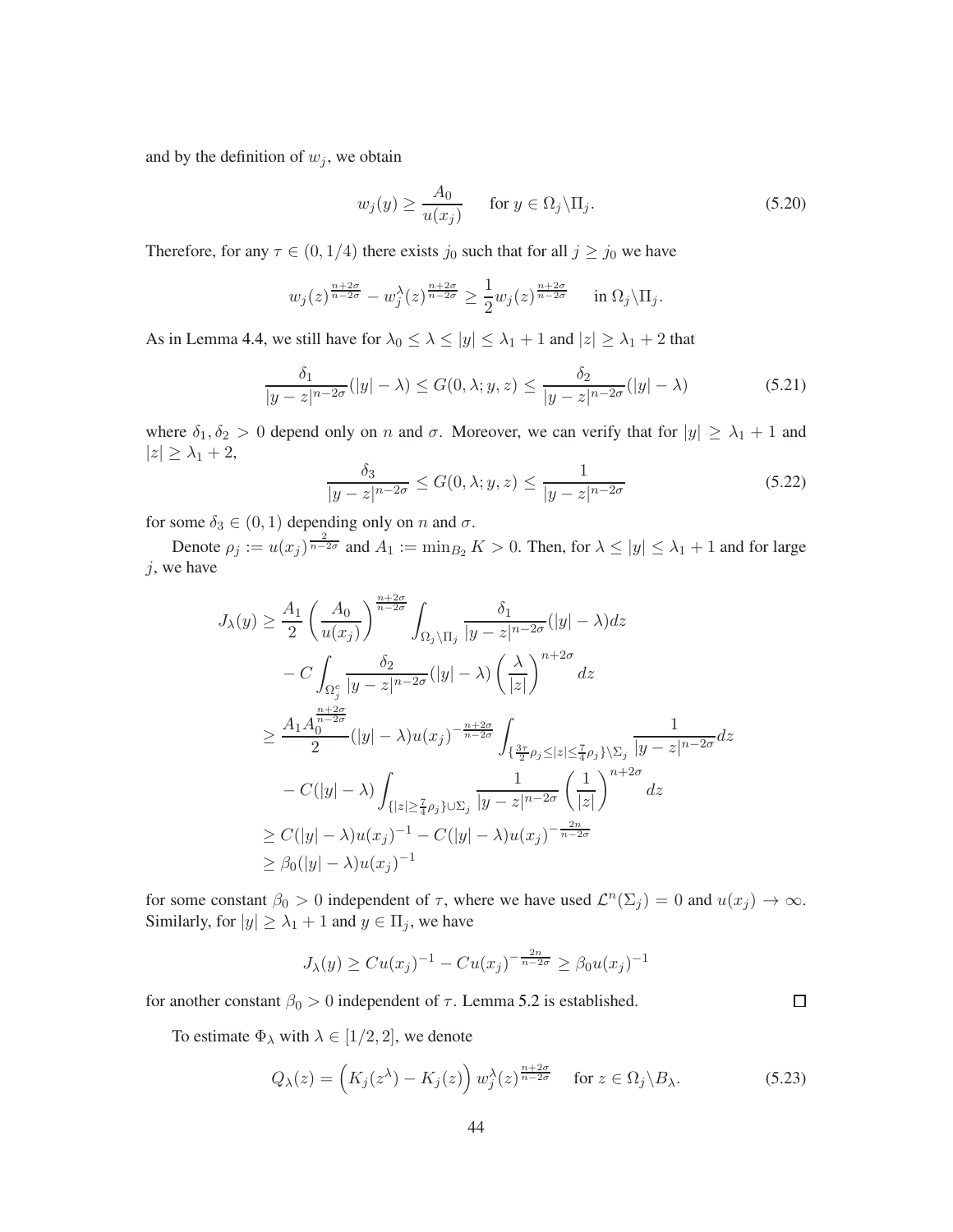Since  $w_j(y)$  converges in  $C_{loc}^2(\mathbb{R}^n)$  to  $U_0(y) = (1+|y|^2)^{-\frac{n-2\sigma}{2}}$ , we have for large j that

<span id="page-44-1"></span>
$$
0 \le w_j^{\lambda}(z) \le 2\left(\frac{\lambda}{|z|}\right)^{n-2\sigma} \left(\frac{1}{1+|z^{\lambda}|^2}\right)^{\frac{n-2\sigma}{2}} \le C|z|^{2\sigma-n} \quad \text{for } z \in \Omega_j \setminus B_{\lambda}, \tag{5.24}
$$

where  $C > 0$  depends only on n and  $\sigma$ . In order to describe the behavior of  $Q_{\lambda}$  on  $\Omega_j \backslash B_{\lambda}$  we define the following set

$$
\mathcal{P}_j := \left\{ y \in \mathbb{R}^n : x_j + M_j^{-\frac{2}{n-2\sigma}} y \in B_{2\tau} \backslash \Sigma \right\} \subset \Omega_j.
$$
\n(5.25)

We next complete the proof of Theorem [1.6](#page-4-1) under the assumption  $(K2)$  in three steps.

*Step 3. We prove Theorem [1.6](#page-4-1) under the assumption (K2) when*  $2\sigma < n < 2\sigma + 2$ . By the assumption on  $K$  and [\(5.24\)](#page-44-1) we have

<span id="page-44-2"></span>
$$
|Q_{\lambda}(z)| \leq \begin{cases} c(\tau)M_j^{-1}(|z| - \lambda)^{\alpha}|z|^{-2\sigma - n} & \text{for } z \in \mathcal{P}_j \backslash B_{\lambda}, \\ CM_j^{-1}|z|^{\alpha - 2\sigma - n} & \text{for } z \in \Omega_j \backslash \mathcal{P}_j, \end{cases}
$$
(5.26)

where  $c(\cdot)$  is a nonnegative continuous function with  $c(0) = 0$ . Recall also that  $\alpha = \frac{n-2\sigma}{2}$ . By the definition of  $Q_{\lambda}$ ,  $\Phi_{\lambda}$  given in [\(5.15\)](#page-42-0) can be written as

$$
\Phi_{\lambda}(y) = \int_{\Omega_j \backslash B_{\lambda}} G(0, \lambda; y, z) Q_{\lambda}(z) dz.
$$
\n(5.27)

<span id="page-44-0"></span>We have the following estimates for  $\Phi_{\lambda}$ .

**Lemma 5.3.** *For any*  $\lambda \in [1/2, 2]$ *, we have* 

$$
|\Phi_{\lambda}(y)| \leq \begin{cases} \left(c(\tau)M_j^{-1} + \tau^{-\frac{n+2\sigma}{2}}M_j^{-1-\frac{n+2\sigma}{n-2\sigma}}\right)(|y| - \lambda) & \text{for } y \in B_{4\lambda} \setminus B_{\lambda}, \\ c(\tau)M_j^{-1}(|y|^{\alpha - n} + |y|^{2\sigma - n}\log|y|) + C\tau^{-\frac{n+2\sigma}{2}}M_j^{-1-\frac{n+2\sigma}{n-2\sigma}} & \text{for } y \in \Pi_j \setminus B_{4\lambda}, \end{cases}
$$
(5.28)

*where*  $c(\cdot)$  *is a nonnegative continuous function satisfying*  $c(0) = 0$  *and*  $C > 0$  *is a constant depending only on* n*,* σ *and* K*.*

*Proof.* It follows from [\(5.26\)](#page-44-2) that

<span id="page-44-3"></span>
$$
|\Phi_{\lambda}(y)| \le c(\tau)M_j^{-1} \int_{\mathcal{P}_j \backslash B_{\lambda}} G(0,\lambda;y,z)(|z| - \lambda)^{\alpha} |z|^{-2\sigma - n} dz
$$
  
+  $CM_j^{-1} \int_{\Omega_j \backslash \mathcal{P}_j} G(0,\lambda;y,z) |z|^{\alpha - 2\sigma - n} dz.$  (5.29)

We consider the following two cases separately.

*Case 1:*  $\lambda < |y| < 4\lambda$ . As in the proof of Case 1 of Lemma [4.3,](#page-21-0) we consider three sets

$$
\mathcal{A}_1 = \{ z \in \mathcal{P}_j \backslash B_\lambda : |z - y| < (|y| - \lambda)/3 \},
$$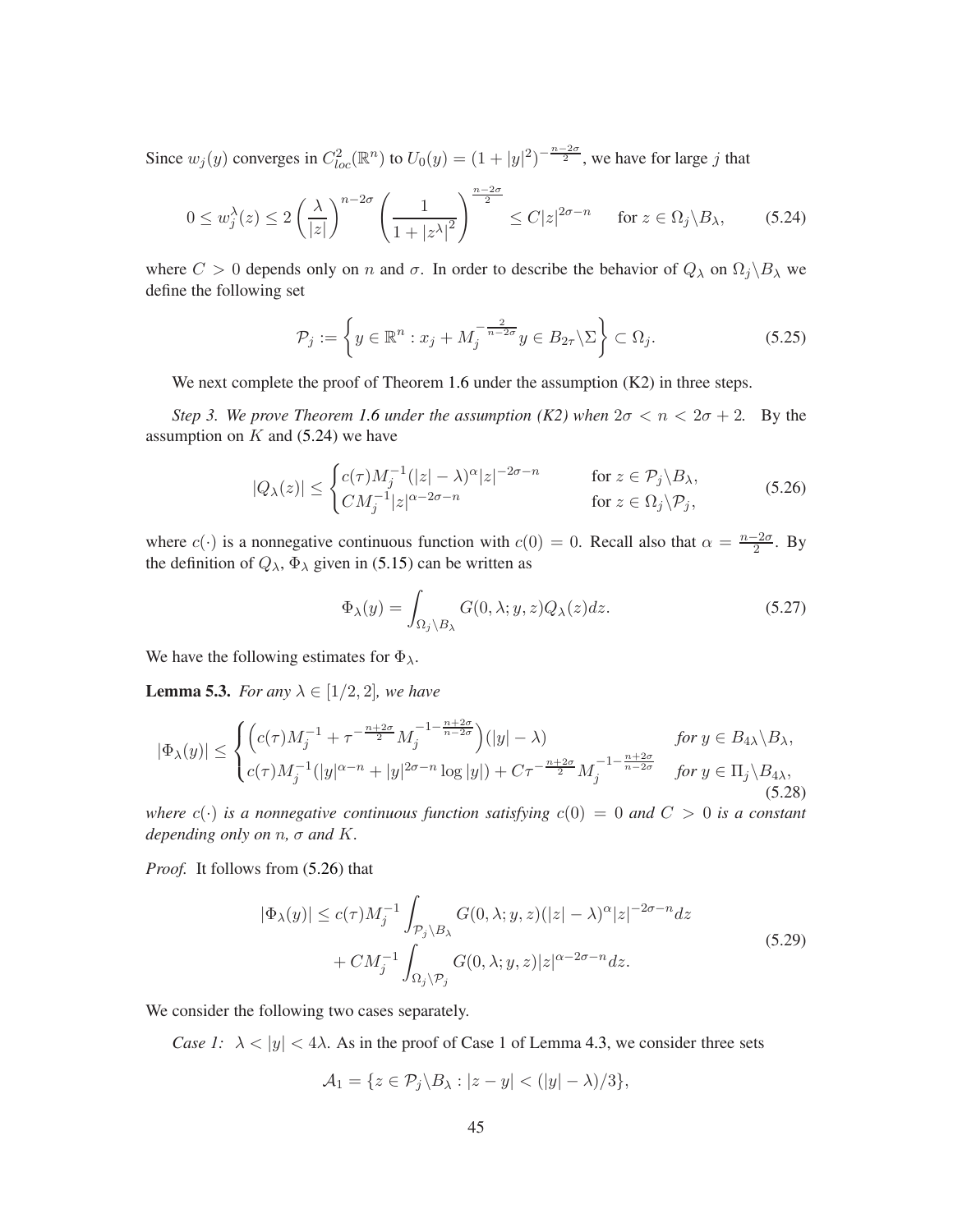$$
\mathcal{A}_2 = \{ z \in \mathcal{P}_j \setminus B_\lambda : |z - y| \ge (|y| - \lambda)/3 \text{ and } |z| \le 8\lambda \},
$$
  

$$
\mathcal{A}_3 = \{ z \in \mathcal{P}_j \setminus B_\lambda : |z| \ge 8\lambda \}.
$$

Then, from Lemma [3.1](#page-9-1) we have

$$
G(0,\lambda;y,z) \leq \begin{cases} C|y-z|^{2\sigma-n} & \text{if } z \in \mathcal{A}_1, \\ C\frac{(|y|-\lambda)(|z|^2-\lambda^2)}{\lambda|y-z|^{n-2\sigma+2}} \leq C\frac{(|y|-\lambda)(|z|-\lambda)}{|y-z|^{n-2\sigma+2}} & \text{if } z \in \mathcal{A}_2, \\ C\frac{(|y|-\lambda)(|z|^2-\lambda^2)}{\lambda|y-z|^{n-2\sigma+2}} \leq C(|y|-\lambda)|z|^{2\sigma-n} & \text{if } z \in \mathcal{A}_3. \end{cases} \tag{5.30}
$$

Thus,

$$
\int_{\mathcal{A}_1} G(0,\lambda;y,z)(|z|-\lambda)^{\alpha} |z|^{-2\sigma-n} dz \le C \int_{\mathcal{A}_1} |y-z|^{2\sigma-n} (|z|-\lambda)^{\alpha} |z|^{-2\sigma-n} dz
$$
  
\n
$$
\le C(|y|-\lambda),
$$

where we used  $|z| - \lambda \le 4(|y| - \lambda)/3$  for  $z \in A_1$  and  $\alpha + 2\sigma = \frac{n+2\sigma}{2} > 1$ . For the integral over  $A_2$ , we have

$$
\int_{\mathcal{A}_2} G(0,\lambda;y,z)(|z|-\lambda)^{\alpha} |z|^{-2\sigma-n} dz \le C \int_{\mathcal{A}_2} \frac{(|y|-\lambda)(|z|-\lambda)^{1+\alpha}}{|y-z|^{n-2\sigma+2}} |z|^{-2\sigma-n} dz
$$
  

$$
\le C(|y|-\lambda),
$$

where we used  $|z| - \lambda \le 4|z - y|$  for  $z \in A_2$  and  $\alpha + 2\sigma > 1$ . For the integral over  $A_3$ , we have

$$
\int_{\mathcal{A}_3} G(0,\lambda;y,z)(|z|-\lambda)^{\alpha} |z|^{-2\sigma-n} dz \le C(|y|-\lambda) \int_{\mathcal{A}_3} |z|^{\alpha-2n} dz
$$
  

$$
\le C(|y|-\lambda).
$$

These estimates give that

<span id="page-45-0"></span>
$$
\int_{\mathcal{P}_j \setminus B_{\lambda}} G(0, \lambda; y, z)(|z| - \lambda)^{\alpha} |z|^{-2\sigma - n} dz \le C(|y| - \lambda)
$$
\n(5.31)

for some constant  $C > 0$  depending only on n and  $\sigma$ . On the other hand, by Lemma [3.1](#page-9-1) we obtain for large  $j$  that

$$
\int_{\Omega_j \setminus \mathcal{P}_j} G(0, \lambda; y, z) |z|^{\alpha - 2\sigma - n} dz \le C(|y| - \lambda) \int_{|z| \ge \tau M_j^{\frac{2}{n - 2\sigma}}} |z|^{\alpha - 2n} dz
$$
\n
$$
\le C\tau^{-\frac{n + 2\sigma}{2}} M_j^{-\frac{n + 2\sigma}{n - 2\sigma}}(|y| - \lambda).
$$
\n(5.32)

This together with [\(5.29\)](#page-44-3) and [\(5.31\)](#page-45-0) implies that Lemma [5.3](#page-44-0) holds for  $y \in B_{4\lambda} \backslash B_{\lambda}$ .

*Case 2:*  $y \in \Pi_j \backslash B_{4\lambda}$ . As in the proof of Case 2 of Lemma [4.3,](#page-21-0) we define four sets:

$$
\mathcal{S}_1 = \{ z \in \mathcal{P}_j \backslash B_\lambda : |z| < |y|/2 \},
$$
\n
$$
\mathcal{S}_2 = \{ z \in \mathcal{P}_j \backslash B_\lambda : |z| > 2|y| \},
$$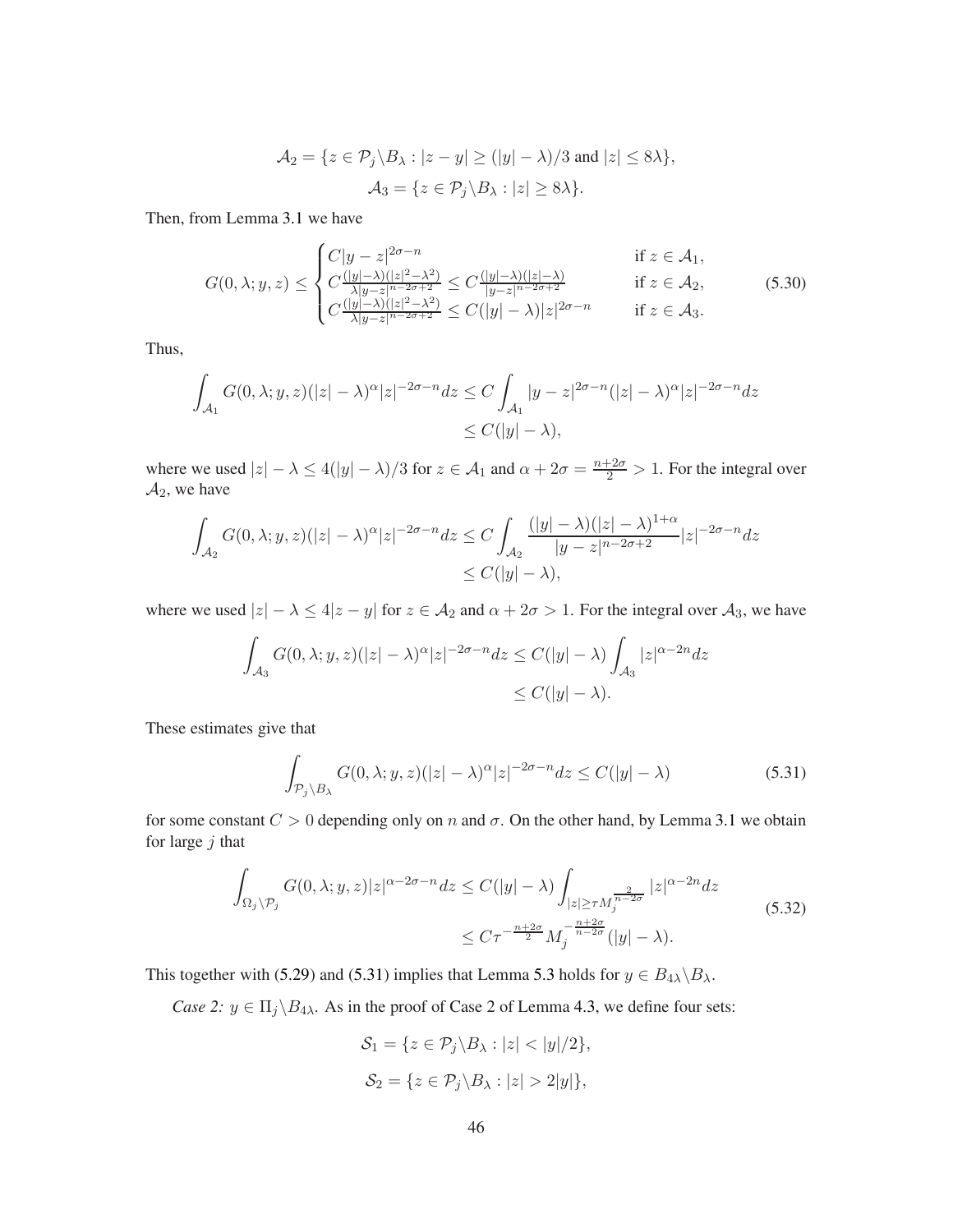$$
\mathcal{S}_3 = \{ z \in \mathcal{P}_j \backslash B_\lambda : |z - y| \le |y|/2 \},
$$
  

$$
\mathcal{S}_4 = \{ z \in \mathcal{P}_j \backslash B_\lambda : |z - y| \ge |y|/2 \text{ and } |y|/2 \le |z| \le 2|y| \}.
$$

Notice that  $G(0, \lambda; y, z) \leq C |y - z|^{2\sigma - n}$ . By direct calculations we can get the following estimates:

$$
\int_{\mathcal{S}_1} |y - z|^{2\sigma - n} |z|^{\alpha - 2\sigma - n} dz \le \begin{cases} C|y|^{\alpha - n} & \text{if } \alpha > 2\sigma, \\ C|y|^{2\sigma - n} \log|y| & \text{if } \alpha = 2\sigma, \\ C|y|^{2\sigma - n} & \text{if } \alpha < 2\sigma, \end{cases}
$$
\n
$$
\int_{\mathcal{S}_2} |y - z|^{2\sigma - n} |z|^{\alpha - 2\sigma - n} dz \le C|y|^{\alpha - n},
$$
\n
$$
\int_{\mathcal{S}_3} |y - z|^{2\sigma - n} |z|^{\alpha - 2\sigma - n} dz \le C|y|^{\alpha - 2\sigma - n} \int_{\mathcal{S}_3} |y - z|^{2\sigma - n} dz \le C|y|^{\alpha - n}
$$

and

$$
\int_{\mathcal{S}_4} |y - z|^{2\sigma - n} |z|^{\alpha - 2\sigma - n} dz \le C |y|^{\alpha - n}.
$$

Therefore, we have

z

<span id="page-46-0"></span>
$$
\int_{\mathcal{P}_j \backslash B_{\lambda}} G(0, \lambda; y, z)(|z| - \lambda)^{\alpha} |z|^{-2\sigma - n} dz \le C(|y|^{\alpha - n} + |y|^{2\sigma - n} \log |y|). \tag{5.33}
$$

On the other hand, for  $y \in \Pi_j \backslash B_\lambda$  we have  $|y| \leq \frac{5\tau}{4} M_j^{\frac{2}{n-2\sigma}}$  and for  $z \in \Omega_j \backslash \mathcal{P}_j$  we have  $|z| \ge \frac{7\tau}{4} M_j^{\frac{2}{n-2\sigma}}$  when j is large. Thus,

$$
\int_{\Omega_j \backslash \mathcal{P}_j} G(0,\lambda;y,z) |z|^{\alpha - 2\sigma - n} dz \le C \int_{|z| \ge \tau M_j^{\frac{2}{n - 2\sigma}}} |z|^{\alpha - 2n} dz \le C\tau^{-\frac{n + 2\sigma}{2}} M_j^{-\frac{n + 2\sigma}{n - 2\sigma}}.
$$
 (5.34)

This together with [\(5.29\)](#page-44-3) and [\(5.33\)](#page-46-0) implies that Lemma [5.3](#page-44-0) holds for  $y \in \Pi_j \backslash B_{4\lambda}$ . Thus the proof of Lemma [5.3](#page-44-0) is finished.  $\Box$ 

For  $\lambda \in [1/2, 2]$ , we construct  $H_{\lambda}$  as

$$
H_{\lambda}(y) = -\varepsilon_1 M_j^{-1} (\lambda^{2\sigma - n} - |y|^{2\sigma - n}) + \Phi_{\lambda}(y) \quad \text{for } y \in \Pi_j \backslash \overline{B}_{\lambda}.
$$
 (5.35)

Here  $\varepsilon_1$  is chosen so that  $0 < \varepsilon_1 \ll \varepsilon_0$  and

<span id="page-46-1"></span>
$$
-\varepsilon_1 M_j^{-1}(\lambda^{2\sigma-n} - |y|^{2\sigma-n}) + J_\lambda(y) \ge \frac{1}{2} J_\lambda(y) \quad \text{for } y \in \Pi_j \backslash \overline{B}_\lambda,\tag{5.36}
$$

where  $\varepsilon_0$  is defined in Lemma [5.1.](#page-41-3) It follows from Lemma [5.2](#page-42-2) that [\(5.36\)](#page-46-1) is true by taking sufficiently small  $\varepsilon_1$ . Notice that when  $\tau$  is small,  $c(\tau)$  is correspondingly small. Hence, by Lemma [5.3](#page-44-0) we can choose  $\tau$  to be small enough such that for any  $\lambda \in [1/2, 2]$ 

<span id="page-46-2"></span>
$$
H_{\lambda} < 0 \qquad \text{in } \Pi_j \backslash \overline{B}_{\lambda} \tag{5.37}
$$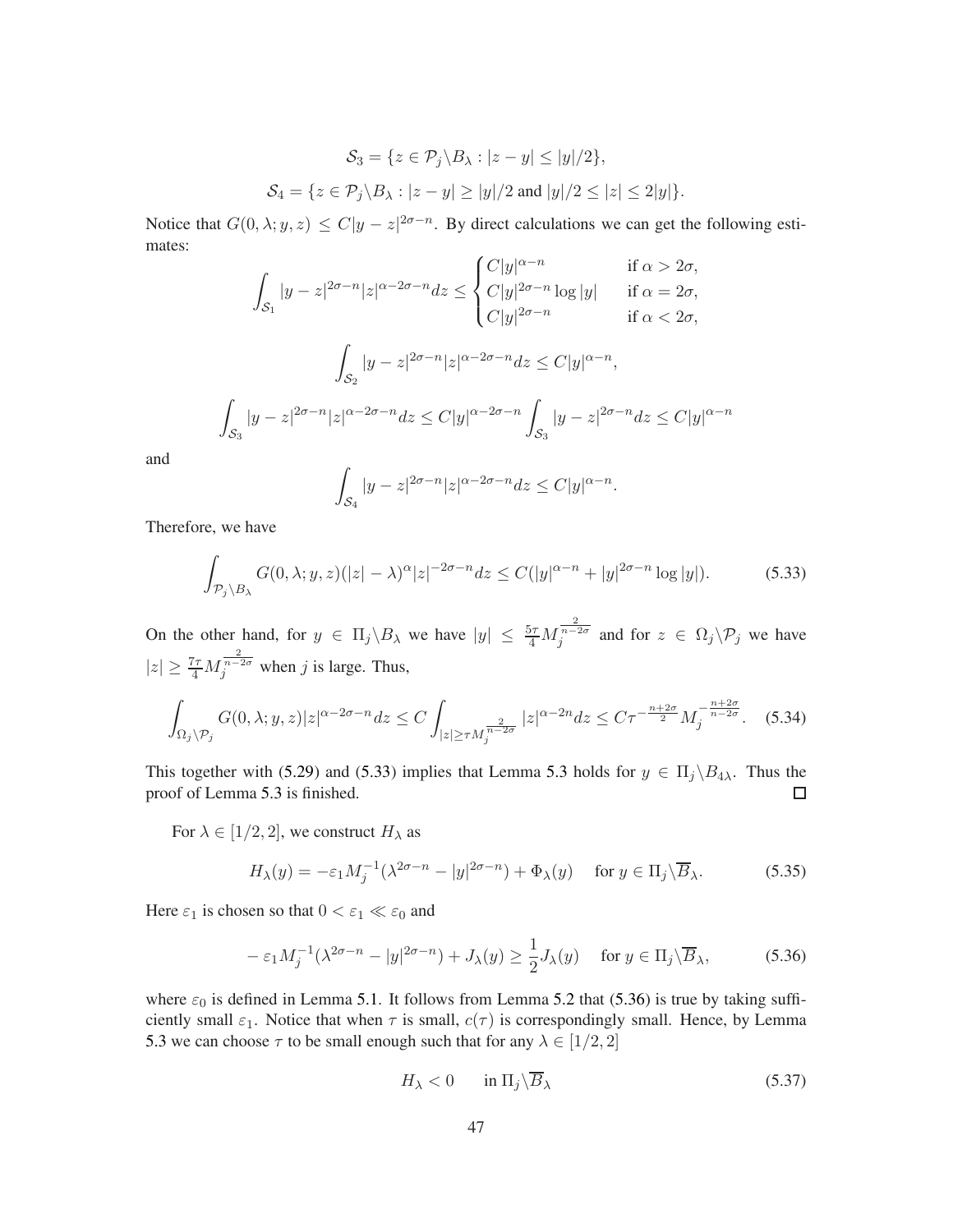when j is sufficiently large. Moreover, by [\(5.17\)](#page-42-1) and [\(5.36\)](#page-46-1) we know that  $\varphi_{\lambda} + H_{\lambda}$  satisfies the following integral inequality

$$
\varphi_{\lambda}(y) + H_{\lambda}(y) \ge \int_{\Pi_j \setminus B_{\lambda}} G(0, \lambda; y, z) b_{\lambda}(z) \varphi_{\lambda}(z) dz + \frac{1}{2} J_{\lambda}(y), \quad y \in \Pi_j \setminus \overline{B}_{\lambda}
$$
(5.38)

with  $\lambda \in [1/2, 2]$ .

Now we apply the method of moving spheres to  $\varphi_{\lambda} + H_{\lambda}$  for  $\lambda \in [\lambda_0, \lambda_1]$  where  $\lambda_0 = 1/2$ and  $\lambda_1 = 2$ . First, when  $\lambda = \lambda_0$ , by Lemmas [5.1](#page-41-3) and [5.3](#page-44-0) we have  $\varphi_{\lambda_0} + H_{\lambda_0} \ge 0$  in  $\Pi_j \backslash B_{\lambda_0}$  for all large j. Define

$$
\bar{\lambda} := \sup \{ \mu \geq \lambda_0 \mid \varphi_\lambda(y) + H_\lambda(y) \geq 0, \ \forall \ y \in \Pi_j \backslash \overline{B}_\lambda, \ \forall \ \lambda_0 \leq \lambda \leq \mu \}.
$$

Then,  $\bar{\lambda}$  is well defined and  $\bar{\lambda} \geq \lambda_0$  for all large j. Furthermore, by [\(5.37\)](#page-46-2) and Lemma [5.1](#page-41-3) we see that  $\bar{\lambda} < \lambda_1$  for all large j. Then, as in Step 2 of Section [4,](#page-12-0) applying the moving sphere method one can derive a contradiction to the definition of  $\lambda$ . Step 3 is established.

*Step 4. We prove Theorem [1.6](#page-4-1) under the assumption (K2) when*  $n = 2\sigma + 2$ . In this case,  $K \in C^1(B_2)$  and thus by Step 2 we have  $\nabla K(0) = 0$ . For simplicity, we may assume  $K \in C^1(\overline{B}_2)$ . Based on these properties of K we have for  $\lambda \in [1/2, 2]$  that

$$
|K(x_j + M_j^{-\frac{2}{n-2\sigma}} z^{\lambda}) - K(x_j + M_j^{-\frac{2}{n-2\sigma}} z)| \leq \begin{cases} c(\tau)M_j^{-1}(|z| - \lambda) & \text{for } z \in \mathcal{P}_j \backslash B_{\lambda}, \\ CM_j^{-1}|z| & \text{for } z \in \Omega_j \backslash \mathcal{P}_j. \end{cases}
$$
(5.39)

Thus, by  $(5.24)$  we get

$$
|Q_{\lambda}(z)| \leq \begin{cases} c(\tau)M_j^{-1}(|z| - \lambda)|z|^{-2\sigma - n} & \text{for } z \in \mathcal{P}_j \backslash B_{\lambda}, \\ CM_j^{-1}|z|^{1 - 2\sigma - n} & \text{for } z \in \Omega_j \backslash \mathcal{P}_j, \end{cases}
$$
(5.40)

where  $c(\cdot)$  is a nonnegative continuous function with  $c(0) = 0$ . This indicates that Lemma [5.3](#page-44-0) is still true. The rest of the proof of this step is the same as that of Step 3. Step 4 is established.

*Step 5. We prove Theorem [1.6](#page-4-1) under the assumption (K2) when*  $n > 2\sigma + 2$ *.* Under the current case, our assumption is  $K \in C^{\alpha}(B_2)$  with  $\alpha = \frac{n-2\sigma}{2} > 1$ . In particular, this implies that  $K \in C^1(B_2)$  and, by Step 2 we obtain  $\nabla K(0) = 0$ . Thus 0 is a critical point of K, for  $n \geq 2\sigma + 4$ , by the assumption on K there exists a neighborhood N of 0 such that [\(1.15\)](#page-4-2) holds. Without loss of generality we may assume  $N = B_2$ , since otherwise we can consider the integral equation [\(1.12\)](#page-4-0) on N and then make a rescaling argument. Namely, for  $n \geq 2\sigma + 4$  we assume that  $K$  satisfies

$$
|\nabla^i K(y)| \le c(|y|) |\nabla K(y)|^{\frac{\alpha - i}{\alpha - 1}}, \quad 2 \le i \le [\alpha], \quad y \in B_2 \tag{5.41}
$$

for some nonnegative continuous function  $c(\cdot)$  with  $c(0) = 0$ .

<span id="page-47-0"></span>Let  $Z_j = |\nabla K(x_j)|$ , then  $\lim_{j\to\infty} Z_j = |\nabla K(0)| = 0$ . Moreover, we have the following result.

#### Lemma 5.4.

$$
Z_j^{\frac{1}{\alpha-1}} M_j^{\frac{2}{n-2\sigma}} \to 0. \tag{5.42}
$$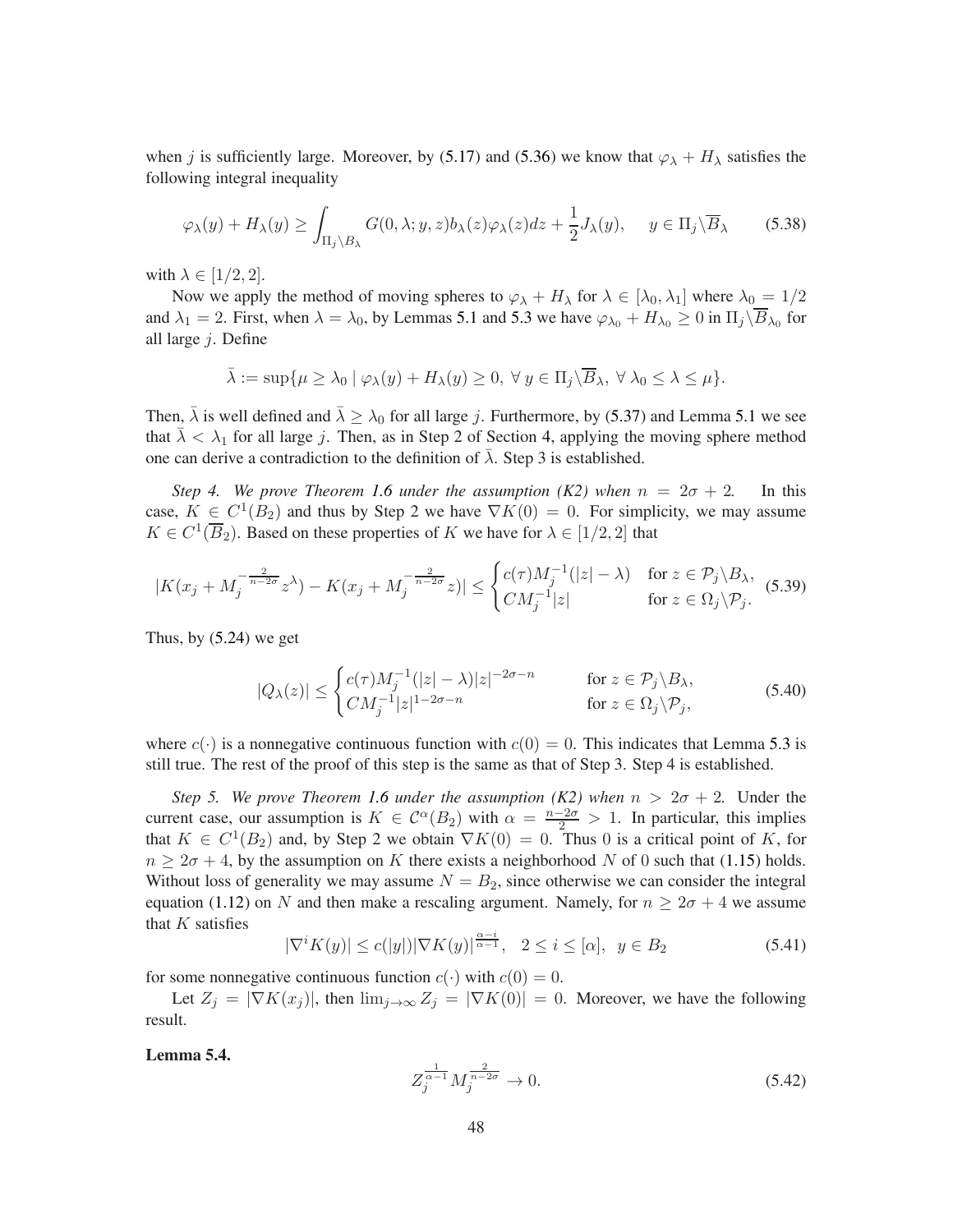*Proof.* We first prove that there exists a constant  $C > 0$  such that

<span id="page-48-2"></span>
$$
Z_j^{\frac{1}{\alpha-1}} M_j^{\frac{2}{n-2\sigma}} \le C \quad \text{for all } j.
$$

If not, then up to a subsequence

<span id="page-48-0"></span>
$$
Z_j^{\frac{1}{\alpha-1}} M_j^{\frac{2}{n-2\sigma}} \to +\infty.
$$
\n(5.44)

The following proof is similar to that of Step 2 in Section [4,](#page-12-0) we mainly show the modifications that need to be made. Without loss of generality, we may assume

$$
\lim_{j \to \infty} \frac{\nabla K(x_j)}{|\nabla K(x_j)|} = e = (1, 0, \dots, 0).
$$
\n(5.45)

As in Step 2 of Section [4,](#page-12-0) we define  $w_j$  and  $h_j$  as in [\(4.17\)](#page-17-0) and define  $\Omega_j$  as in [\(4.18\)](#page-17-5). Then  $w_j$ still satisfies [\(4.21\)](#page-17-6) on  $\Omega_i$  where  $K_i$  is defined as in [\(4.20\)](#page-17-7). Moreover, on every compact subset of  $\mathbb{R}^n$ ,  $w_j$  converges in  $C^2$  norm to  $U_1 = U_0(\cdot - Re)$  by Step 1. We also extend  $w_j$  to be identically 0 outside  $\Omega_j$  and K to be identically 0 outside  $B_2$ .

Define  $w_j^{\lambda}$  and  $h_j^{\lambda}$  as in [\(4.19\)](#page-17-1), then  $w_j^{\lambda}$  satisfies [\(4.22\)](#page-17-8). It is clear that Lemma [4.1](#page-17-2) still holds. Let  $\varphi_{\lambda}(y) = w_j(y) - w_j^{\lambda}(y)$  with  $\lambda \in [R-2, R+2]$ . Recall that  $R > 10$  is a large positive constant to be determined later. Then  $\varphi_{\lambda}$  satisfies the following integral inequality for large j,

<span id="page-48-1"></span>
$$
\varphi_{\lambda}(y) + \Phi_{\lambda}(y) \ge \int_{\Pi_j \backslash B_{\lambda}} G(0, \lambda; y, z) b_{\lambda}(z) \varphi_{\lambda}(z) dz + J_{\lambda}(y), \quad y \in \Pi_j \backslash \overline{B}_{\lambda}, \tag{5.46}
$$

where  $\Pi_i$ ,  $b_\lambda$ ,  $\Phi_\lambda$  and  $J_\lambda$  are respectively given as in [\(4.32\)](#page-19-3), [\(4.36\)](#page-19-4), [\(4.37\)](#page-19-0) and [\(4.38\)](#page-20-5).

Now we need to establish some estimates for  $\Phi_\lambda$  on  $\Pi_i\backslash\overline{B}_\lambda$ . Define a special domain  $D_\lambda$  in  $\Omega_i \backslash B_\lambda$  as follows,

$$
D_{\lambda} = \{ z \in \mathbb{R}^n : \lambda < |z| < 2\lambda, z_1 > 2|z'| \text{ where } z' = (z_2, \dots, z_n) \}.
$$

Let  $\tilde{l}_j := Z_j^{\frac{1}{\alpha-1}} M_j^{\frac{2}{n-2\sigma}}$ , then by [\(5.44\)](#page-48-0) we know  $\tilde{l}_j \to +\infty$  and so  $\tilde{l}_j \gg R$  when j is large. Under our current assumptions on  $K$ , we have

*Claim 1: There exists a constant*  $C_0 > 0$  *independent of*  $\lambda$  *such that for all large j,* 

$$
K_j(z^{\lambda}) - K_j(z) \le -C_0 M_j^{-\frac{2}{n-2\sigma}} |\nabla K(x_j)|(|z| - \lambda), \quad z \in D_{\lambda}, \tag{5.47}
$$

$$
|K_j(z^{\lambda}) - K_j(z)| \le C_0 M_j^{-\frac{2}{n-2\sigma}} |\nabla K(x_j)|(|z| - \lambda), \quad z \in B_{2\tilde{l}_j} \backslash \overline{B}_{\lambda}, \tag{5.48}
$$

$$
|K_j(z^{\lambda}) - K_j(z)| \le C_0 M_j^{-1} |z|^{\alpha}, \quad z \in \Omega_j \backslash B_{2\tilde{l}_j}.
$$
 (5.49)

*Proof.* (1) For  $z \in D_\lambda$  and  $2\sigma + 2 < n < 2\sigma + 4$ , by the mean value theorem and the assumptions on  $K$  we obtain that

$$
K_j(z^{\lambda}) - K_j(z) = M_j^{-\frac{2}{n-2\sigma}} \nabla K \left( x_j + M_j^{-\frac{2}{n-2\sigma}} \left( (1-\theta)z^{\lambda} + \theta z - Re \right) \right) \cdot (z^{\lambda} - z)
$$
  
\n
$$
\leq M_j^{-\frac{2}{n-2\sigma}} \nabla K(x_j) \cdot (z^{\lambda} - z) + \sup_{0 \leq t \leq Z_j^{\frac{1}{\alpha-1}}} c(t)M_j^{-\frac{2}{n-2\sigma}} |\nabla K(x_j)||z^{\lambda} - z|
$$
  
\n
$$
\leq -C_0 M_j^{-\frac{2}{n-2\sigma}} |\nabla K(x_j)|(|z| - \lambda)
$$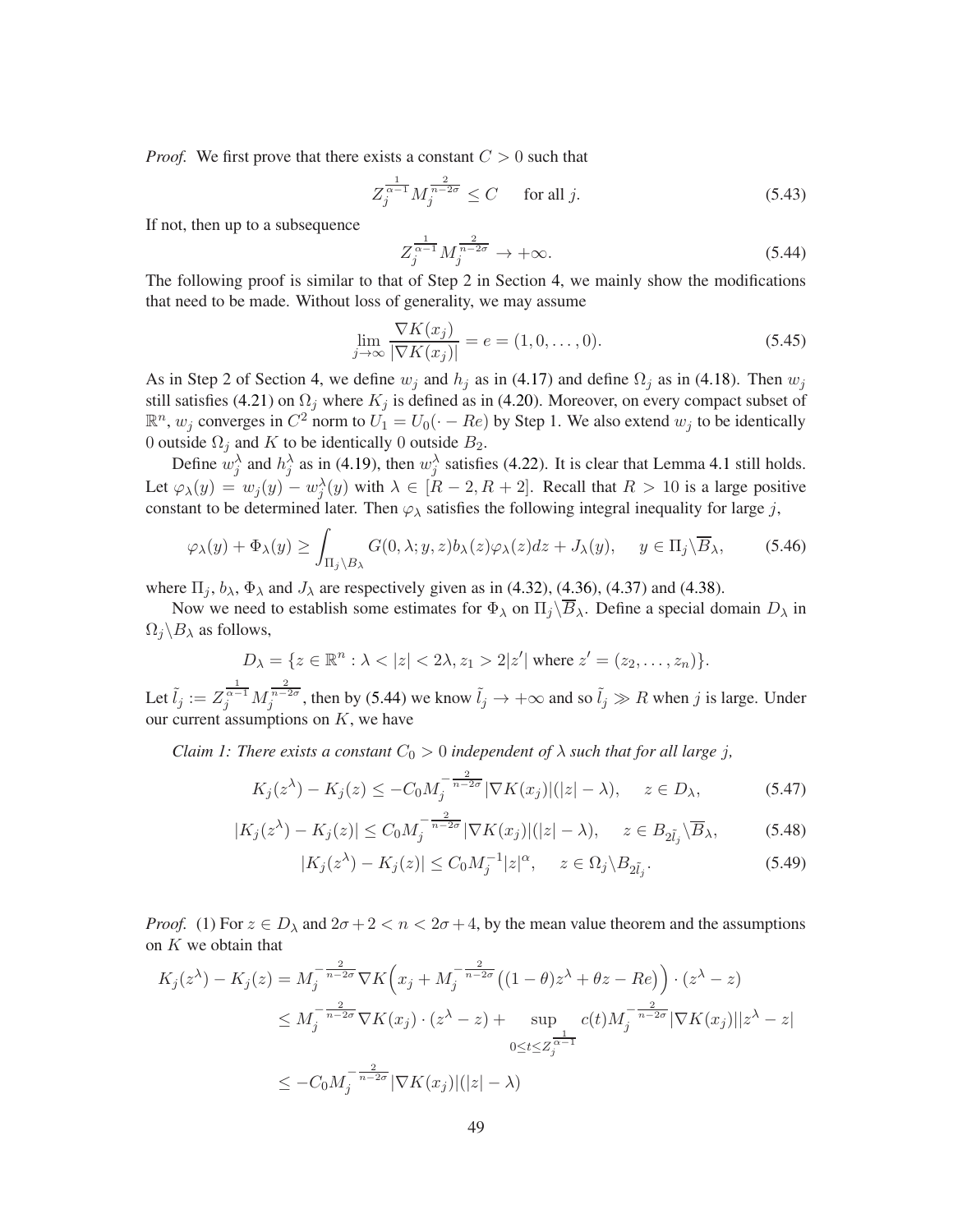for all large j, where  $\theta \in (0, 1)$  and  $C_0 > 0$  is a constant.

For  $z \in D_\lambda$  and  $n \geq 2\sigma + 4$ , by the mean value theorem and the assumptions on K we obtain that

$$
K_{j}(z^{\lambda}) - K_{j}(z) = M_{j}^{-\frac{2}{n-2\sigma}} \nabla K(x_{j} + M_{j}^{-\frac{2}{n-2\sigma}}((1-\theta)z^{\lambda} + \theta z - Re)) \cdot (z^{\lambda} - z)
$$
  
\n
$$
\leq M_{j}^{-\frac{2}{n-2\sigma}} \nabla K(x_{j}) \cdot (z^{\lambda} - z) + C_{1} \sum_{i=2}^{\lceil \alpha \rceil} M_{j}^{-\frac{2i}{n-2\sigma}} |\nabla^{i} K(x_{j})||z|^{i-1} |z^{\lambda} - z|
$$
  
\n
$$
+ \sup_{0 \leq t \leq |x_{j}| + Z_{j}^{\frac{1}{\alpha} - 1}} c(t) M_{j}^{-\frac{2\alpha}{n-2\sigma}} |z|^{\alpha - 1} |z^{\lambda} - z|
$$
  
\n
$$
\leq -C_{1} M_{j}^{-\frac{2}{n-2\sigma}} |\nabla K(x_{j})|(|z| - \lambda)
$$
  
\n
$$
+ c(|x_{j}|) \sum_{i=2}^{\lceil \alpha \rceil} M_{j}^{-\frac{2i}{n-2\sigma}} |\nabla K(x_{j})|^{(\lceil \alpha \rceil - 1)} |z|^{i-1} |z^{\lambda} - z|
$$
  
\n
$$
\leq -C_{0} M_{j}^{-\frac{2}{n-2\sigma}} |\nabla K(x_{j})|(|z| - \lambda)
$$

for all large j, where  $\theta \in (0, 1), C_0, C_1, C_2 > 0$  are different constants.

(2) When  $z \in B_{2\tilde{I}_j} \backslash B_\lambda$ , the proof is similar to that of (1), and we only need to notice that  $M_j^{-\frac{2}{n-2\sigma}}|\nabla K(x_j)\cdot(z^\lambda-z)|\leq CM_j^{-\frac{2}{n-2\sigma}}|\nabla K(x_j)|(|z|-\lambda).$ 

(3) For  $z \in \Omega_j \backslash B_{2\tilde{l}_j}$  and  $2\sigma+2 < n < 2\sigma+4$ , by the mean value theorem and the assumptions on  $K$  we obtain that

$$
|K_j(z^{\lambda}) - K_j(z)| \le M_j^{-\frac{2}{n-2\sigma}} |\nabla K(x_j)|(|z| - \lambda) + CM_j^{-\frac{2\alpha}{n-2\sigma}} |z|^{\alpha-1} (|z| - \lambda)
$$
  
\$\le C\_0 M\_j^{-1} |z|^{\alpha}\$

for some constant  $C_0 > 0$ .

For  $z \in \Omega_j \backslash B_{2\tilde{l}_j}$  and  $n \geq 2\sigma + 4$ , by the mean value theorem and the assumptions on K we obtain that

$$
|K_j(z^{\lambda}) - K_j(z)| \le M_j^{-\frac{2}{n-2\sigma}} |\nabla K(x_j)|(|z| - \lambda) + C \sum_{i=2}^{\lceil \alpha \rceil} M_j^{-\frac{2i}{n-2\sigma}} |\nabla^i K(x_j)||z|^{i-1} |z^{\lambda} - z|
$$
  
+  $CM_j^{-\frac{2\alpha}{n-2\sigma}} |z|^{\alpha-1} |z^{\lambda} - z|$   
 $\le C_0 M_j^{-1} |z|^{\alpha}$ 

for some constant  $C_0$ . Thus Claim 1 is proved.

It is also clear that Lemma [4.2](#page-20-4) still holds. If we let

$$
Q_{\lambda}(z) = \left(K_j(z^{\lambda}) - K_j(z)\right) w_j^{\lambda}(z)^{\frac{n+2\sigma}{n-2\sigma}} \quad \text{ for } z \in \Omega_j \backslash B_{\lambda},
$$

 $\Box$ 

then by Claim 1 above and Lemma [4.2](#page-20-4) we have

$$
Q_{\lambda}(z) \le -CM_j^{-\frac{2}{n-2\sigma}} |\nabla K(x_j)|(|z| - \lambda) \left( \frac{1}{1 + (z_1 - \lambda)^2 + |z'|^2} \right)^{\frac{n+2\sigma}{2}} \quad \text{for } z \in D_{\lambda} \tag{5.50}
$$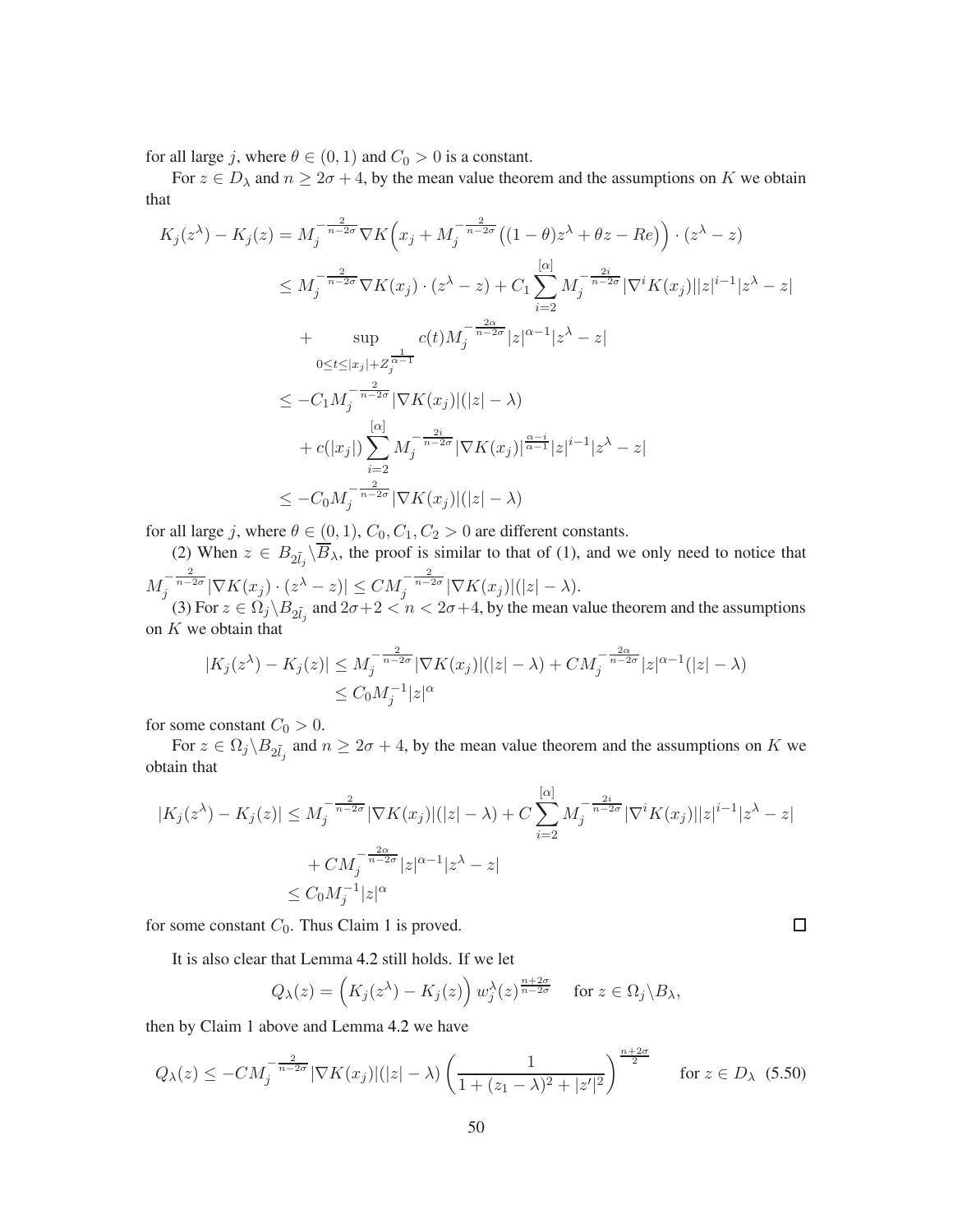and

$$
|Q_{\lambda}(z)| \leq \begin{cases} CM_j^{-\frac{2}{n-2\sigma}} |\nabla K(x_j)|(|z| - \lambda) & \text{for } z \in D_{\lambda}, \\ CM_j^{-\frac{2}{n-2\sigma}} |\nabla K(x_j)|(|z| - \lambda)|z|^{-2\sigma - n} & \text{for } z \in B_{2\tilde{l}_j} \setminus (B_{\lambda} \cup D_{\lambda}), \\ CM_j^{-1} |z|^{\alpha - 2\sigma - n} & \text{for } z \in \Omega_j \setminus B_{2\tilde{l}_j}. \end{cases}
$$
(5.51)

We split  $\Phi_{\lambda}(y)$  into two parts:

$$
\Phi_{\lambda}(y) = \int_{B_{2\tilde{l}_j} \backslash B_{\lambda}} G(0, \lambda; y, z) Q_{\lambda}(z) dz + \int_{\Omega_j \backslash B_{2\tilde{l}_j}} G(0, \lambda; y, z) Q_{\lambda}(z) dz
$$
\n
$$
=:\Phi_{1,\lambda}(y) + \Phi_{2,\lambda}(y).
$$
\n(5.52)

By the estimates of  $Q_{\lambda}(z)$  on  $B_{2\tilde{l}_j} \backslash B_{\lambda}$ , one can see easily that the estimates of  $\Phi_{1,\lambda}$  are very similar to those of  $\Phi_{\lambda}$  in Lemma [4.3](#page-21-0) of Step 2 of Section [4.](#page-12-0) Hence we have the following:

*Claim 2: There exists a constant*  $C > 0$  *independent of*  $\lambda$  *such that for all large j,* 

$$
\Phi_{1,\lambda}(y) \leq \begin{cases}\n-CM_j^{-\frac{2}{n-2\sigma}} |\nabla K(x_j)|(|y| - \lambda)\lambda^{-n} \log \lambda & \text{for } y \in B_{4\lambda} \setminus \overline{B}_{\lambda}, \\
-CM_j^{-\frac{2}{n-2\sigma}} |\nabla K(x_j)| |y|^{2\sigma - n} \lambda^{1-2\sigma} \log \lambda & \text{for } y \in \Pi_j \setminus \overline{B}_{4\lambda}.\n\end{cases}
$$

*and*

$$
|\Phi_{1,\lambda}(y)| \leq \begin{cases} CM_j^{-\frac{2}{n-2\sigma}} |\nabla K(x_j)| (|y| - \lambda) \lambda^{2\sigma} & \text{for } y \in B_{4\lambda} \setminus \overline{B}_{\lambda}, \\ CM_j^{-\frac{2}{n-2\sigma}} |\nabla K(x_j)| |y|^{2\sigma - n} \lambda^{n+1} & \text{for } y \in \Pi_j \setminus \overline{B}_{4\lambda}. \end{cases}
$$

*Proof.* We only need to replace  $M_j^{-\frac{2}{n-2\sigma}}$  and  $\Omega_j \backslash B_\lambda$  in Lemma [4.3](#page-21-0) by  $M_j^{-\frac{2}{n-2\sigma}} |\nabla K(x_j)|$  and  $B_{2\tilde{l}_j} \backslash B_{\lambda}$ , respectively.  $\Box$ 

Recall that under the current assumptions we have  $1 < \alpha = (n-2\sigma)/2 < n$ . For the estimates of  $\Phi_{2,\lambda}$ , by an argument similar to Lemma [4.6](#page-32-1) of Section [4](#page-12-0) we have

*Claim 3: There exists a constant*  $C > 0$  *independent of*  $\lambda$  *such that for all large j,* 

$$
|\Phi_{2,\lambda}(y)| \leq \begin{cases} CM_j^{-1}\tilde{l}_j^{\alpha-n}(|y|-\lambda)\lambda^{-1} & \text{ for } y \in B_{4\lambda}\backslash\overline{B}_\lambda, \\ CM_j^{-1}\tilde{l}_j^{\alpha-n} & \text{ for } y \in \Pi_j\backslash B_{4\lambda}, \ \alpha \neq 2\sigma \\ CM_j^{-1}\tilde{l}_j^{2\sigma-n}\log \tilde{l}_j & \text{ for } y \in \Pi_j\backslash B_{4\lambda}, \ \alpha = 2\sigma. \end{cases}
$$

It is clear that Lemma [4.1](#page-17-2) and Lemma [4.4](#page-26-0) still hold. We construct a function  $H_{\lambda}$  which is non-positive on  $\Pi_j \backslash \overline{B}_\lambda$ . Let

$$
H_{\lambda}(y) = -\varepsilon_1 M_j^{-1} (\lambda^{2\sigma - n} - |y|^{2\sigma - n}) + \Phi_{\lambda}(y), \quad y \in \Pi_j \backslash \overline{B}_{\lambda}
$$
 (5.53)

for some small  $\varepsilon_1 \in (0, \varepsilon_0/4)$  where  $\varepsilon_0$  is defined in Lemma [4.1.](#page-17-2) By Lemma [4.4](#page-26-0) we can choose  $\varepsilon_1 > 0$  sufficiently small so that for any  $\lambda \in [\lambda_0, \lambda_1]$ ,

<span id="page-50-0"></span>
$$
J_{\lambda}(y) - \varepsilon_1 M_j^{-1} (\lambda^{2\sigma - n} - |y|^{2\sigma - n}) \ge \frac{1}{2} J_{\lambda}(y), \quad y \in \Pi_j \backslash \overline{B}_{\lambda}.
$$
 (5.54)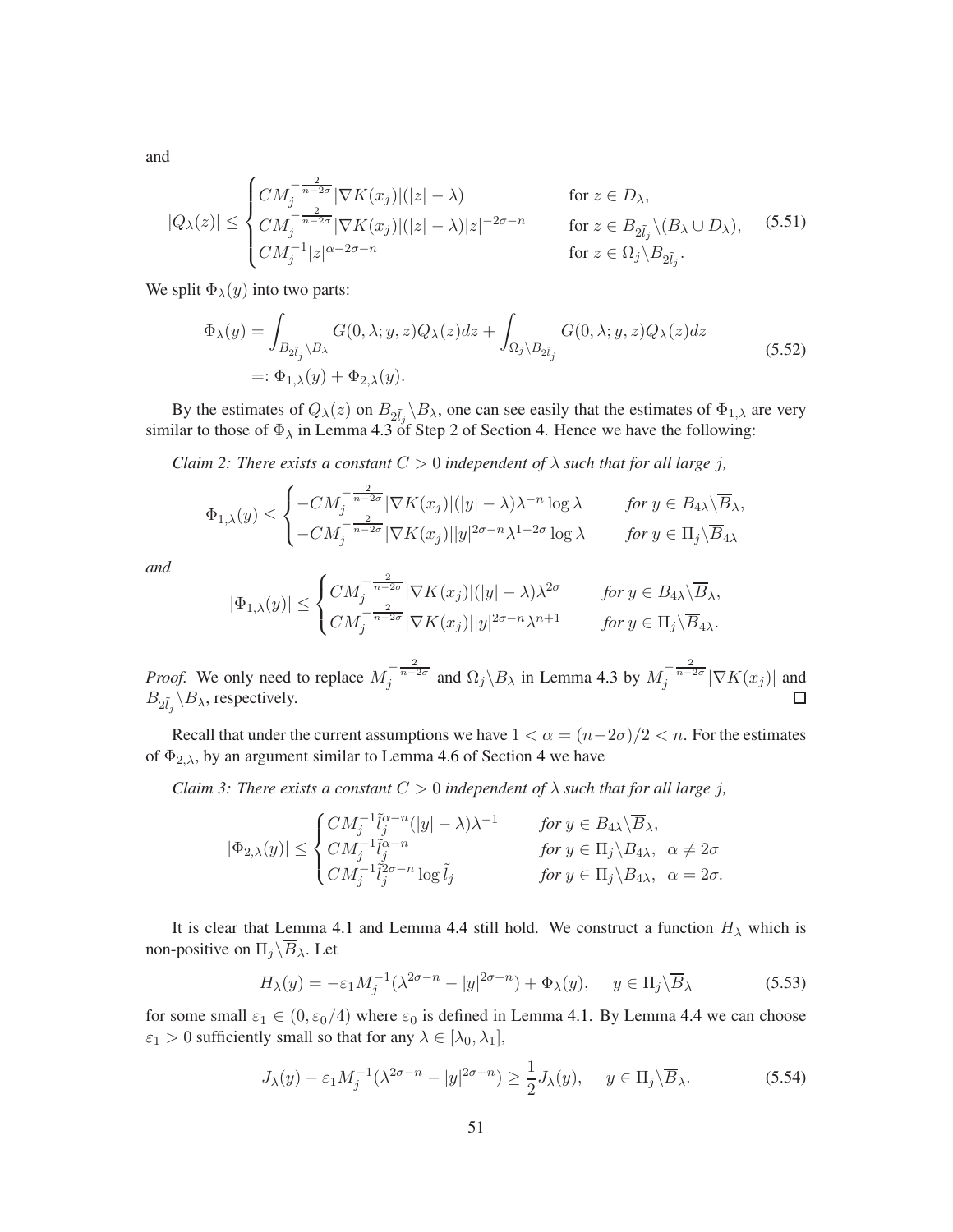Here we recall that  $\lambda_0 = R - 2$  and  $\lambda_1 = R + 2$ . Then by Claim 2 and Claim 3 above we have for  $\lambda \in [\lambda_0, \lambda_1]$  and for large j,

<span id="page-51-0"></span>
$$
H_{\lambda}(y) < 0, \quad y \in \Pi_j \backslash \overline{B}_{\lambda}.\tag{5.55}
$$

Moreover, it follows from Lemma [4.1,](#page-17-2) Claim 2 and Claim 3 above that for large  $j$ ,

$$
\varphi_{\lambda_0}(y) + H_{\lambda_0}(y) \ge 0, \qquad y \in \Pi_j \backslash \overline{B}_{\lambda_0}.
$$

By [\(5.46\)](#page-48-1) and [\(5.54\)](#page-50-0),  $\varphi_{\lambda} + H_{\lambda}$  satisfies

$$
\varphi_{\lambda}(y) + H_{\lambda}(y) \ge \int_{\Pi_j \setminus B_{\lambda}} G(0, \lambda; y, z) b_{\lambda}(z) \varphi_{\lambda}(z) dz + \frac{1}{2} J_{\lambda}(y) \quad \text{for } y \in \Pi_j \setminus \overline{B}_{\lambda}, \tag{5.56}
$$

where  $\lambda \in [\lambda_0, \lambda_1]$ . We define

$$
\bar{\lambda} := \sup \{ \mu \ge \lambda_0 \mid \varphi_\lambda(y) + H_\lambda(y) \ge 0, \ \forall \ y \in \Pi_j \backslash \overline{B}_\lambda, \ \forall \ \lambda_0 \le \lambda \le \mu \}.
$$

Then,  $\bar{\lambda}$  is well defined and  $\bar{\lambda} \geq \lambda_0$  for all large j. Furthermore, by [\(5.55\)](#page-51-0) and Lemma [4.1](#page-17-2) we have  $\bar{\lambda} < \lambda_1$  for all large j. Then, as in Step 2 of Section [4,](#page-12-0) applying the moving sphere method one can derive a contradiction to the definition of  $\bar{\lambda}$ . This proves that the sequence  $Z_j^{\frac{1}{\alpha-1}} M_j^{\frac{2}{n-2\sigma}}$ is bounded.

Next we show that  $Z_j^{\frac{1}{\alpha-1}} M_j^{\frac{2}{n-2\sigma}} \to 0$ . If this does not hold, then there exists a constant  $\varepsilon_2 > 0$ such that, after passing to a subsequence if necessary,

$$
Z_j^{\frac{1}{\alpha-1}} M_j^{\frac{2}{n-2\sigma}} \ge \varepsilon_2 > 0.
$$
 (5.57)

The following proof is similar to that of [\(5.43\)](#page-48-2), we will use the same notation and give only the corresponding modifications. Let  $l_0 \gg R$  be a large positive constant which is to be determined after fixing  $R$ . Under our current assumptions on  $K$ , similar to Claim 1 we have

*Claim 4: There exists a constant*  $C > 0$  *independent of both*  $l_0$  *and*  $\lambda$  *such that for all large j*,

$$
K_j(z^{\lambda}) - K_j(z) \le -CM_j^{-1}(|z| - \lambda), \quad z \in D_{\lambda}.
$$
\n
$$
(5.58)
$$

$$
|K_j(z^{\lambda}) - K_j(z)| \le CM_j^{-1}(|z| - \lambda), \quad z \in B_{2l_0} \backslash B_{\lambda}.
$$
 (5.59)

$$
|K_j(z^{\lambda}) - K_j(z)| \le C_0 M_j^{-1} |z|^{\alpha}, \quad z \in \Omega_j \backslash B_{2l_0}.
$$
 (5.60)

We split  $\Phi_{\lambda}(y)$  into two parts:

$$
\Phi_{\lambda}(y) = \int_{B_{2l_0}\setminus B_{\lambda}} G(0,\lambda;y,z)Q_{\lambda}(z)dz + \int_{\Omega_j\setminus B_{2l_0}} G(0,\lambda;y,z)Q_{\lambda}(z)dz
$$
\n
$$
=:\Phi_{1,\lambda}(y) + \Phi_{2,\lambda}(y).
$$
\n(5.61)

For the estimates of  $\Phi_{1,\lambda}$ , similar to Claim 2 we have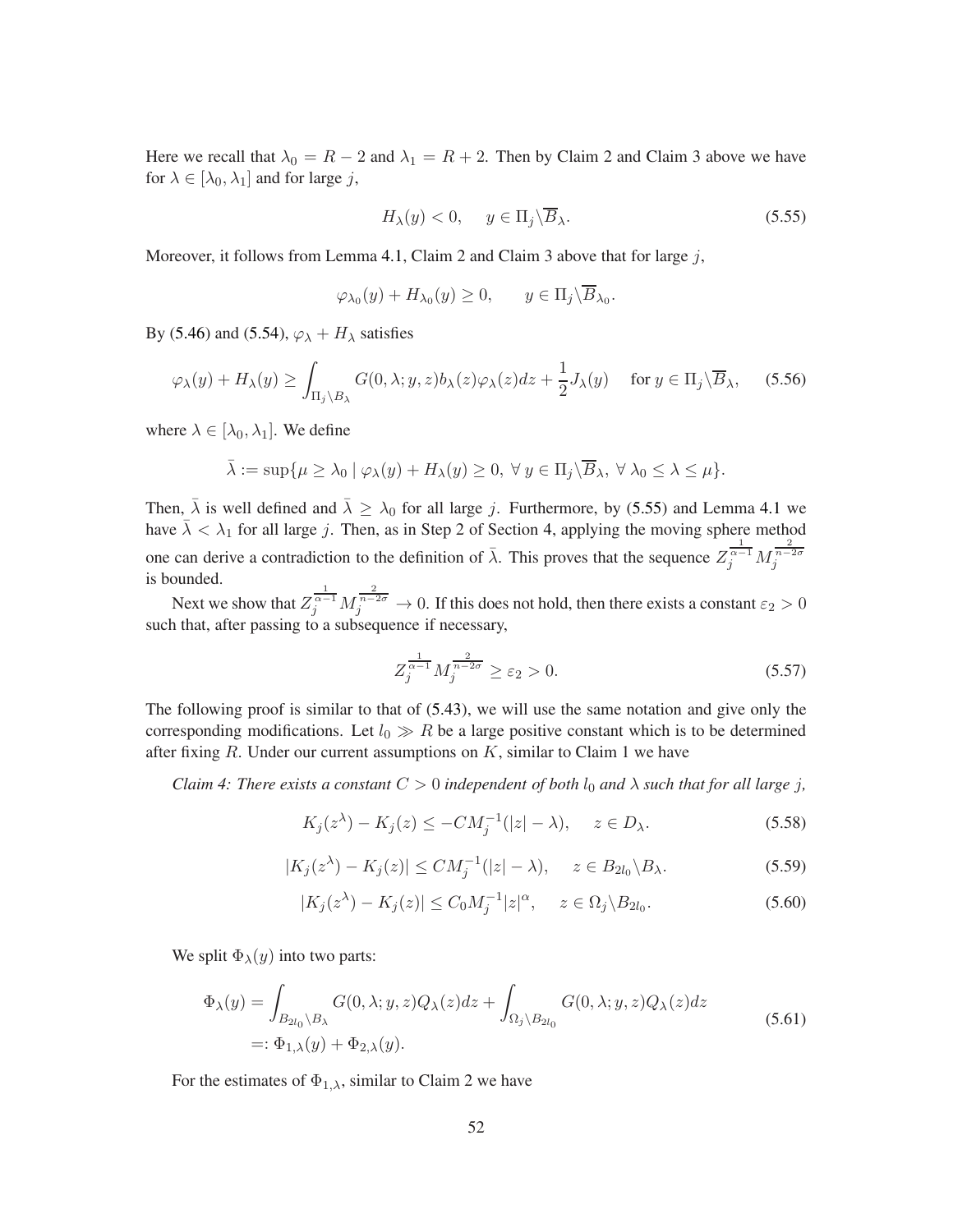*Claim 5: There exists a constant*  $C > 0$  *independent of both*  $l_0$  *and*  $\lambda$  *such that for all large j*,

$$
\Phi_{1,\lambda}(y) \leq \begin{cases}\n-CM_j^{-1}(|y| - \lambda)\lambda^{-n} \log \lambda & \text{for } y \in B_{4\lambda} \setminus \overline{B}_{\lambda}, \\
-CM_j^{-1}|y|^{2\sigma - n} \lambda^{1-2\sigma} \log \lambda & \text{for } y \in \Pi_j \setminus \overline{B}_{4\lambda}.\n\end{cases}
$$

*and*

$$
|\Phi_{1,\lambda}(y)|\leq \begin{cases} CM_j^{-1}(|y|-\lambda)\lambda^{2\sigma} &\quad \text{for }y\in B_{4\lambda}\backslash\overline{B}_{\lambda},\\ CM_j^{-1}|y|^{2\sigma-n}\lambda^{n+1} &\quad \text{for }y\in \Pi_j\backslash\overline{B}_{4\lambda}. \end{cases}
$$

For the estimates of  $\Phi_{2,\lambda}$ , similar to Claim 3 we also have

*Claim 6: There exists a constant*  $C > 0$  *independent of both*  $l_0$  *and*  $\lambda$  *such that for all large j*,

$$
|\Phi_{2,\lambda}(y)| \leq \begin{cases} CM_j^{-1}l_0^{\alpha-n}(|y| - \lambda)\lambda^{-1} & \text{for } y \in B_{4\lambda}\backslash\overline{B}_{\lambda}, \\ CM_j^{-1}l_0^{\alpha-n} & \text{for } y \in \Pi_j\backslash B_{4\lambda}, \ \alpha \neq 2\sigma \\ CM_j^{-1}l_0^{-2\sigma-n}\log l_0 & \text{for } y \in \Pi_j\backslash B_{4\lambda}, \ \alpha = 2\sigma. \end{cases}
$$

It is clear that Lemma [4.1](#page-17-2) and Lemma [4.4](#page-26-0) still hold. We construct a function  $H_{\lambda}$  which is non-positive on  $\Pi_j\backslash\overline{B}_\lambda$  . Let

$$
H_{\lambda}(y) = -\varepsilon_1 M_j^{-1} (\lambda^{2\sigma - n} - |y|^{2\sigma - n}) + \Phi_{\lambda}(y), \quad y \in \Pi_j \backslash \overline{B}_{\lambda}
$$
 (5.62)

for some small  $\varepsilon_1 \in (0, \varepsilon_0/4)$  where  $\varepsilon_0$  is defined in Lemma [4.1.](#page-17-2) By Lemma [4.4](#page-26-0) we can choose  $\varepsilon_1 > 0$  sufficiently small so that for any  $\lambda \in [\lambda_0, \lambda_1]$ ,

$$
J_{\lambda}(y) - \varepsilon_1 M_j^{-1} (\lambda^{2\sigma - n} - |y|^{2\sigma - n}) \ge \frac{1}{2} J_{\lambda}(y), \quad y \in \Pi_j \backslash \overline{B}_{\lambda}.
$$
 (5.63)

Recall that  $\lambda_0 = R - 2$  and  $\lambda_1 = R + 2$ . Then by Claim 5 and Claim 6 above we can determine  $l_0$  to be large enough so that for  $\lambda \in [\lambda_0, \lambda_1]$  and for large j,

$$
H_{\lambda}(y) < 0, \quad y \in \Pi_j \backslash \overline{B}_{\lambda}.\tag{5.64}
$$

Moreover, it follows from Lemma [4.1,](#page-17-2) Claim 5 and Claim 6 above that for large  $j$ ,

$$
\varphi_{\lambda_0}(y) + H_{\lambda_0}(y) \ge 0, \qquad y \in \Pi_j \backslash \overline{B}_{\lambda_0}.
$$

Now, as in Step 2 of Section [4,](#page-12-0) the method of moving spheres can be applied to  $\varphi_{\lambda} + H_{\lambda}$  for  $\lambda \in [\lambda_0, \lambda_1]$  to get a contradiction. Hence the proof of Lemma [5.4](#page-47-0) is completed.  $\Box$ 

Once Lemma [5.4](#page-47-0) holds, then by the assumptions on  $K$  we have the following estimates for  $|K(x_j+M_j^{-\frac{2}{n-2\sigma}}z^\lambda)-K(x_j+M_j^{-\frac{2}{n-2\sigma}}z)|$  in  $\Omega_j\backslash B_\lambda$ . Here  $\lambda\in[1/2,2].$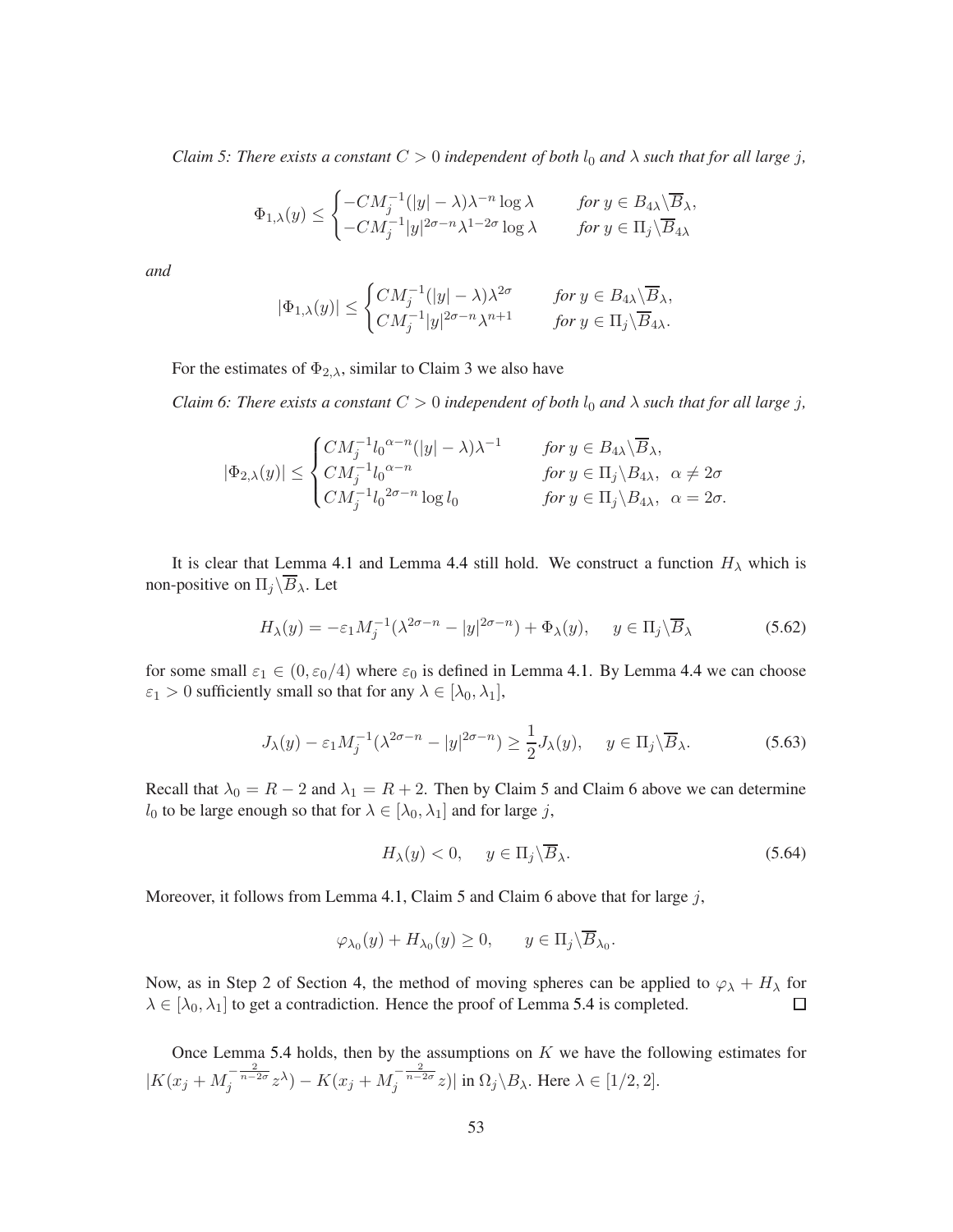*Case 1:*  $2\sigma + 2 < n < 2\sigma + 4$ . Using the mean value theorem and the assumptions on K yields that for large  $j$ ,

$$
|K(x_j + M_j^{-\frac{2}{n-2\sigma}} z^{\lambda}) - K(x_j + M_j^{-\frac{2}{n-2\sigma}} z)|
$$
  
\n
$$
\leq M_j^{-\frac{2}{n-2\sigma}} |z - z^{\lambda}| |\nabla K (x_j + M_j^{-\frac{2}{n-2\sigma}} ((1 - \theta) z^{\lambda} + \theta z))|
$$
  
\n
$$
\leq \sup_{0 \leq t \leq \tilde{M}_j |z|} c(t) M_j^{-\frac{2\alpha}{n-2\sigma}} |z|^{\alpha-1} |z - z^{\lambda}| + C M_j^{-\frac{2}{n-2\sigma}} |\nabla K(x_j)||z - z^{\lambda}|
$$
  
\n
$$
\leq \begin{cases} c(\tau) M_j^{-1} |z|^{\alpha-1} (|z| - \lambda) & \text{for } z \in \mathcal{P}_j \setminus B_{\lambda}, \\ C M_j^{-1} |z|^{\alpha} & \text{for } z \in \Omega_j \setminus \mathcal{P}_j, \end{cases}
$$

where  $\theta \in (0, 1)$ ,  $\tilde{M}_j := M_j^{-\frac{2}{n-2\sigma}}$  and Lemma [5.4](#page-47-0) was used in the last inequality.

*Case 2:*  $n \geq 2\sigma + 4$ . Similar to Case 1, by the mean value theorem, the assumptions on K and Lemma [5.4](#page-47-0) we obtain that for large  $j$ ,

$$
|K(x_j + M_j^{-\frac{2}{n-2\sigma}} z^{\lambda}) - K(x_j + M_j^{-\frac{2}{n-2\sigma}} z)|
$$
  
\n
$$
\leq C \sum_{i=1}^{\lceil \alpha \rceil} M_j^{-\frac{2i}{n-2\sigma}} |\nabla^i K(x_j)||z|^{i-1} |z - z^{\lambda}| + \sup_{0 \leq t \leq |x_j| + \tilde{M}_j |z|} c(t) M_j^{-\frac{2\alpha}{n-2\sigma}} |z|^{\alpha-1} |z - z^{\lambda}|
$$
  
\n
$$
\leq C \left( M_j^{-\frac{2}{n-2\sigma}} |\nabla K(x_j)| + c(|x_j|) \sum_{i=2}^{\lceil \alpha \rceil} M_j^{-\frac{2i}{n-2\sigma}} |\nabla K(x_j)|^{\frac{\alpha-i}{\alpha-1}} |z|^{i-1} \right) |z - z^{\lambda}|
$$
  
\n+ 
$$
\sup_{0 \leq t \leq |x_j| + \tilde{M}_j |z|} c(t) M_j^{-\frac{2\alpha}{n-2\sigma}} |z|^{\alpha-1} |z - z^{\lambda}|
$$
  
\n
$$
\leq \begin{cases} c(\tau) M_j^{-1} |z|^{\alpha-1} (|z| - \lambda) & \text{for } z \in \mathcal{P}_j \backslash B_{\lambda}, \\ C M_j^{-1} |z|^{\alpha} & \text{for } z \in \Omega_j \backslash \mathcal{P}_j, \end{cases}
$$

where  $\tilde{M}_j := M_j^{-\frac{2}{n-2\sigma}}$ .

Thus, by combining with [\(5.24\)](#page-44-1) we have for any  $n > 2\sigma + 2$  that

$$
|Q_{\lambda}(z)| \leq \begin{cases} c(\tau)M_j^{-1}(|z| - \lambda)|z|^{\alpha - 2\sigma - n - 1} & \text{for } z \in \mathcal{P}_j \backslash B_{\lambda}, \\ CM_j^{-1}|z|^{\alpha - 2\sigma - n} & \text{for } z \in \Omega_j \backslash \mathcal{P}_j, \end{cases}
$$
(5.65)

where  $c(\cdot)$  is a nonnegative continuous function with  $c(0) = 0$ . This indicates that Lemma [5.3](#page-44-0) is still true. The rest of the proof of this step is the same as that of Step 3. Step 5 is established. Therefore, the proof of Theorem [1.6](#page-4-1) under the assumption  $(K2)$  is completely finished.  $\square$ 

## <span id="page-53-0"></span>References

[1] J. H. Andrade, J. M. do  $\acute{O}$ , Asymptotics for singular solutions to conformally invariant fourth order systems in the punctured ball. arXiv:2003.03487.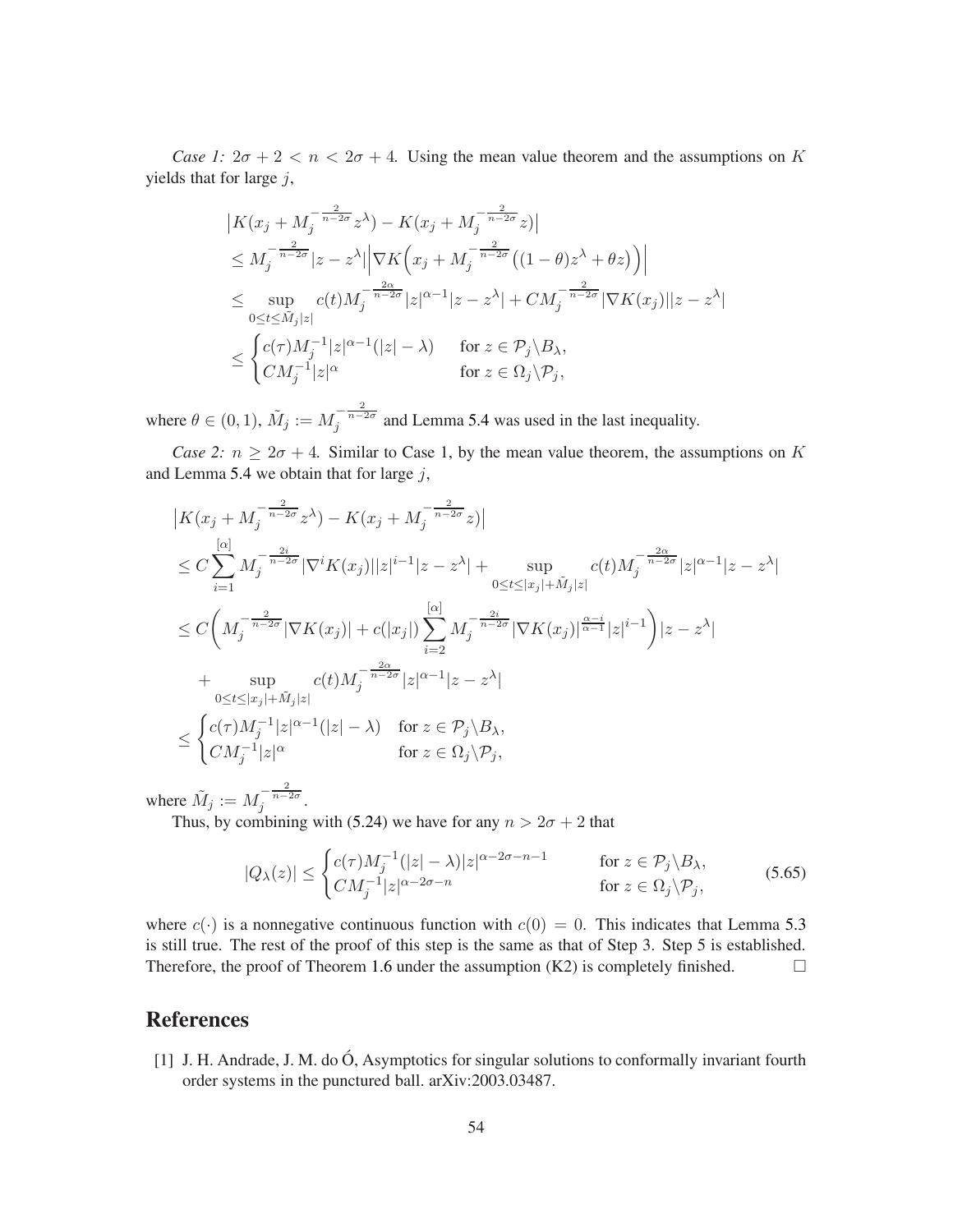- <span id="page-54-9"></span>[2] W. Ao, H. Chan, A. DelaTorre, M. Fontelos, M. González, J. Wei, On higher dimensional singularities for the fractional Yamabe problem: A nonlocal Mazzeo-Pacard program. *Duke Math. J.,* 168 (2019) no. 17, 3297-3411.
- <span id="page-54-14"></span><span id="page-54-10"></span>[3] W. Ao, A. DelaTorre, M. González, J. Wei, A gluing approach for the fractional Yamabe problem with isolated singularities. *J. Reine Angew. Math.,* 763 (2020) 25-78.
- <span id="page-54-5"></span>[4] W. Ao, M. González, A. Hyder, J. Wei, Removability of singularities and maximum principles for some fractional Laplacian equations. arXiv:2001.11683.
- <span id="page-54-0"></span>[5] T. P. Branson, Differential operators canonically associated to a conformal structure. *Math. Scand.,* 57 (1985) 293-345.
- [6] L. Caffarelli, B. Gidas, J. Spruck, Asymptotic symmetry and local behavior of semilinear elliptic equations with critical Sobolev growth. *Comm. Pure Appl. Math.,* 42 (1989) 271- 297.
- <span id="page-54-11"></span>[7] L. Caffarelli, T. Jin, Y. Sire, J. Xiong, Local analysis of solutions of fractional semi-linear elliptic equations with isolated singularities. *Arch. Ration. Mech. Anal.,* 213 (2014), no.1, 245-268.
- <span id="page-54-6"></span><span id="page-54-1"></span>[8] S.-Y. A. Chang, F. Hang, P. C. Yang, On a class of locally conformally flat manifolds. *Int. Math. Res. Not.,* (2004), no. 4, 185-209.
- [9] S.-Y. A. Chang, Z.-C. Han and P. C. Yang, Some remarks on the geometry of a class of locally conformally flat metrics. Geometric analysis, 37–56, Progr. Math., 333, Birkhäuser/Springer, Cham, [2020].
- <span id="page-54-3"></span><span id="page-54-2"></span>[10] C.-C. Chen, C.-S. Lin, Local behavior of singular positive solutions of semilinear elliptic equations with Sobolev exponent. *Duke Math. J.,* 78 (1995) 315-334.
- [11] C.-C. Chen, C.-S. Lin, Estimates of the conformal scalar curvature equation via the method of moving planes. *Comm. Pure Appl. Math.,* 50 (1997) 971-1017.
- <span id="page-54-4"></span>[12] C.-C. Chen, C.-S. Lin, Estimates of the conformal scalar curvature equation via the method of moving planes, II. *J. Differential Geom.*, 49 (1998) 115-178.
- <span id="page-54-16"></span>[13] C.-C. Chen, C.-S. Lin, On the asymptotic symmetry of singular solutions of the scalar curvature equations. *Math. Ann.*, 313 (1999) 229-245.
- <span id="page-54-12"></span>[14] W. Chen, C. Li, B. Ou, Classification of solutions for an integral equation. *Comm. Pure Appl. Math.,* 59 (2006) 330-343.
- <span id="page-54-7"></span>[15] A. DelaTorre, M. González, Isolated singularities for a semilinear equation for the fractional Laplacian arising in conformal geometry. *Rev. Mat. Iberoam.,* 34 (2018), no. 4, 1645-1678.
- <span id="page-54-8"></span>[16] X. Du, H. Yang, Local behavior of positive solutions of higher order conformally invariant equations with a singular set. arXiv:2005.11998.
- <span id="page-54-13"></span>[17] X. Du, H. Yang, Large singular solutions for conformal  $Q$ -curvature equations on  $\mathbb{S}^n$ . J. *Differential Equations,* 280 (2021) 618-643.
- <span id="page-54-15"></span>[18] A. DelaTorre, M. del Pino, M. González, J. Wei, Delaunay-type singular solutions for the fractional Yamabe problem. *Math. Ann.,* 369 (2017) 597-626.
- [19] L. C. Evans, R. Gariepy, Measure Theory and Fine Properties of Functions, Studies in Advanced Mathematics. CRC Press, Boca Raton, FL (1992).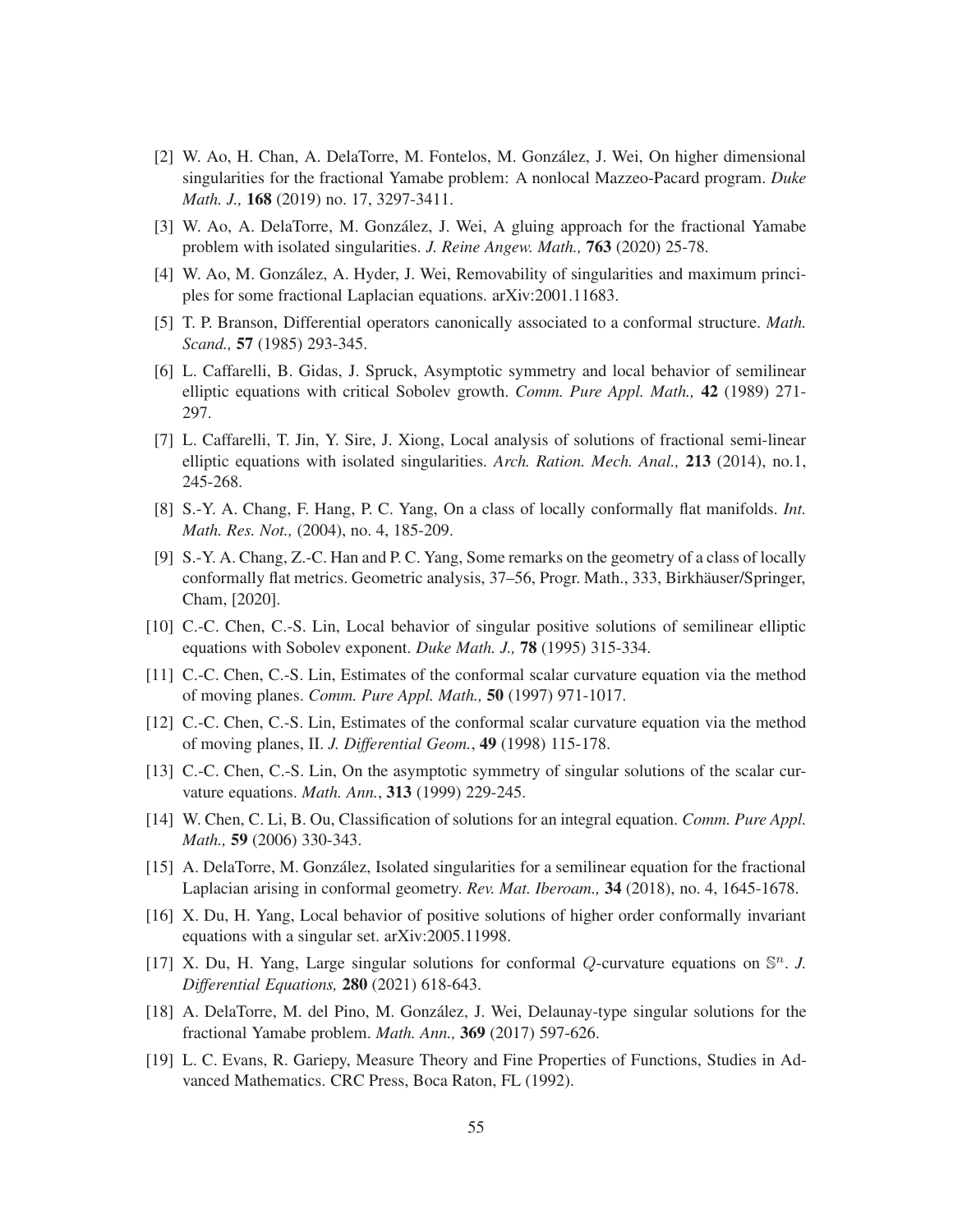- <span id="page-55-10"></span><span id="page-55-8"></span>[20] R. Frank, T. König, Classification of positive solutions to a nonlinear biharmonic equation with critical exponent. *Anal. PDE*, 12 (2019) 1101-1113.
- <span id="page-55-5"></span>[21] M. González, R. Mazzeo, Y. Sire, Singular solutions of fractional order conformal Laplacians. *J. Geom. Anal.,* 22 (2012), no. 3, 845-863.
- <span id="page-55-6"></span>[22] C.R. Graham, R. Jenne, L.J. Mason, G.A.J. Sparling, Conformally invariant powers of the Laplacian I. Existence. *J. Lond. Math. Soc.,* 46 (1992) 557-565.
- <span id="page-55-1"></span>[23] M. J. Gursky, A. Malchiodi, A strong maximum principle for the Paneitz operator and a non-local flow for the Q-curvature. *J. Eur. Math. Soc. (JEMS),* 17 (2015), no. 9, 2137-2173.
- [24] Q. Han, X. Li, Y. Li, Asymptotic expansions of solutions of the Yamabe equation and the  $\sigma_k$ -Yamabe equation near isolated singular points. *Comm. Pure Appl. Math.*, (2020), https://doi.org/10.1002/cpa.21943.
- <span id="page-55-7"></span><span id="page-55-2"></span>[25] Z.-C. Han, Y.Y. Li, E. V. Teixeira, Asymptotic behavior of solutions to the  $\sigma_k$ -Yamabe equation near isolated singularities. *Invent. Math.,* 182 (2010), no. 3, 635-684.
- <span id="page-55-12"></span>[26] F. Hang, P. C. Yang, Q-curvature on a class of manifolds with dimension at least 5. *Comm. Pure Appl. Math.,* 69 (2016), no. 8, 1452-1491.
- <span id="page-55-14"></span>[27] A. Hyder, Y. Sire, Singular solutions for the constant Q-curvature problem. *J. Funct. Anal.,* 280 (2021), no. 3, 108819, 39 pp.
- [28] T. Jin, O. de Queiroz, Y. Sire, J. Xiong, On local behavior of singular positive solutions to nonlocal elliptic equations. *Calc. Var. Partial Differential Equations,* 56 (2017), no. 1, Art. 9, 25 pp.
- <span id="page-55-13"></span><span id="page-55-9"></span>[29] T. Jin, Y.Y. Li, J. Xiong, The Nirenberg problem and its generalizations: A unified approach. *Math. Ann.,* 369 (2017), no,1-2, 109-151.
- [30] T. Jin, J. Xiong, Asymptotic symmetry and local behavior of solutions of higher order conformally invariant equations with isolated singularities. *Ann. Inst. Henri Poincare Anal. Non ´ Lineaire, ´* (2020). https://doi.org/10.1016/j.anihpc.2020.10.005.
- <span id="page-55-11"></span><span id="page-55-0"></span>[31] A. Käenmäki, J. Lehrbäck, M. Vuorinen, Dimensions, Whitney covers, and tubular neighborhoods. *Indiana Univ. Math. J.,* 62 (2013), no. 6, 1861-1889.
- <span id="page-55-3"></span>[32] N. Korevaar, R. Mazzeo, F. Pacard, R. Schoen, Refined asymptotics for constant scalar curvature metrics with isolated singularities. *Invent. Math.,* 135 (2) (1999) 233-272.
- <span id="page-55-4"></span>[33] C. Li, Local asymptotic symmetry of singular solutions to nonlinear elliptic equations. *Invent. Math.,* 123 (1996) 221-231.
- <span id="page-55-15"></span>[34] Y.Y. Li, Conformally invariant fully nonlinear elliptic equations and isolated singularities. *J. Funct. Anal.,* 233 (2006) 380-425.
- <span id="page-55-17"></span>[35] Y.Y. Li, Remark on some conformally invariant integral equations: the method of moving spheres. *J. Eur. Math. Soc.* (JEMS), 6 (2004) 153-180.
- <span id="page-55-16"></span>[36] Y.Y. Li, L. Zhang, Liouville-type theorems and Harnack-type inequalities for semilinear elliptic equations. *J. Anal. Math.,* 90 (2003) 27-87.
- [37] Y.Y. Li, M. Zhu, Uniqueness theorems through the method of moving spheres. *Duke Math. J.,* 80 (1995) 383-418.